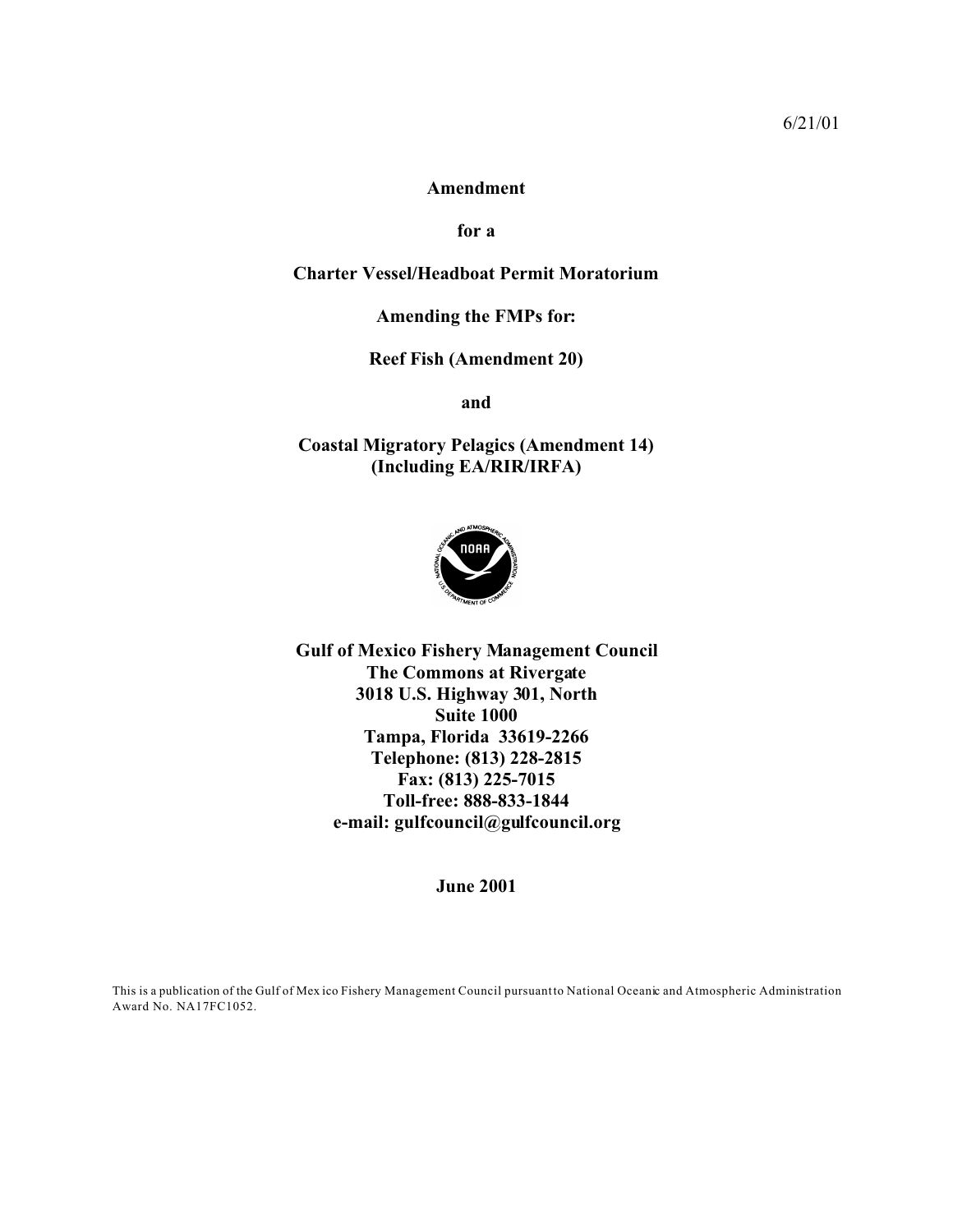# **ACRONYMS/ABBREVIATIONS USED IN THIS DOCUMENT**

| ABC             | acceptable biological catch                     |
|-----------------|-------------------------------------------------|
| A P             | advisory panel                                  |
| ComFIN          | Commercial Fisheries Information Network        |
| Council         | Gulf of Mexico Fishery Management Council       |
| <b>CPUE</b>     | catch per unit effort                           |
| <b>DEIS</b>     | draft environmental impact statement            |
| EA              | environmental assessment                        |
| <b>EEZ</b>      | Exclusive Economic Zone                         |
| <b>EFH</b>      | <b>Essential Fish Habitat</b>                   |
| <b>EIS</b>      | <b>Environmental Impact Statement</b>           |
| E.O.            | <b>Executive Order</b>                          |
| <b>ESA</b>      | <b>Endangered Species Act</b>                   |
| F               | instantaneous fishing mortality rate            |
| <b>FL</b>       | fork length                                     |
| <b>FMP</b>      | fishery management plan                         |
| <b>GMFMC</b>    | Gulf of Mexico Fishery Management Council       |
| <b>GSMFC</b>    | Gulf States Marine Fisheries Commission         |
| <b>HMS</b>      | <b>Highly Migratory Species</b>                 |
| <b>IRFA</b>     | initial regulatory flexibility analysis         |
| <b>ITQ</b>      | individual transferable quota                   |
| M               | instantaneous natural mortality rate            |
| <b>MRFSS</b>    | Marine Recreational Fishery Statistics Survey   |
| <b>MSY</b>      | maximum sustainable yield                       |
| <b>NMFS</b>     | National Marine Fisheries Service               |
| <b>NOAA</b>     | National Oceanic and Atmospheric Administration |
| OY              | optimum yield                                   |
| R A             | Regional Administrator of NMFS                  |
| RecFIN          | Recreational Fisheries Information Network      |
| <b>RFA</b>      | Regulatory Flexibility Act                      |
| R <sub>IR</sub> | regulatory impact review                        |
| <b>SAFMC</b>    | South Atlantic Fishery Management Council       |
| <b>SAP</b>      | stock assessment panel                          |
| <b>SBA</b>      | Small Business Administration                   |
| <b>SEIS</b>     | supplemental environmental impact statement     |
| <b>SEP</b>      | Socioeconomic Panel                             |
| <b>SPR</b>      | spawn ing potential ratio                       |
| SSB/R           | spawning stock biomass per recruit              |
| <b>SSC</b>      | Scientific and Statistical Committee            |
| <b>TAC</b>      | total allowable catch                           |
| TL              | total length                                    |
| TPWD            | Texas Parks and Wildlife Division               |
| <b>VPA</b>      | virtual population analysis                     |
| <b>YPR</b>      | yield per recruit                               |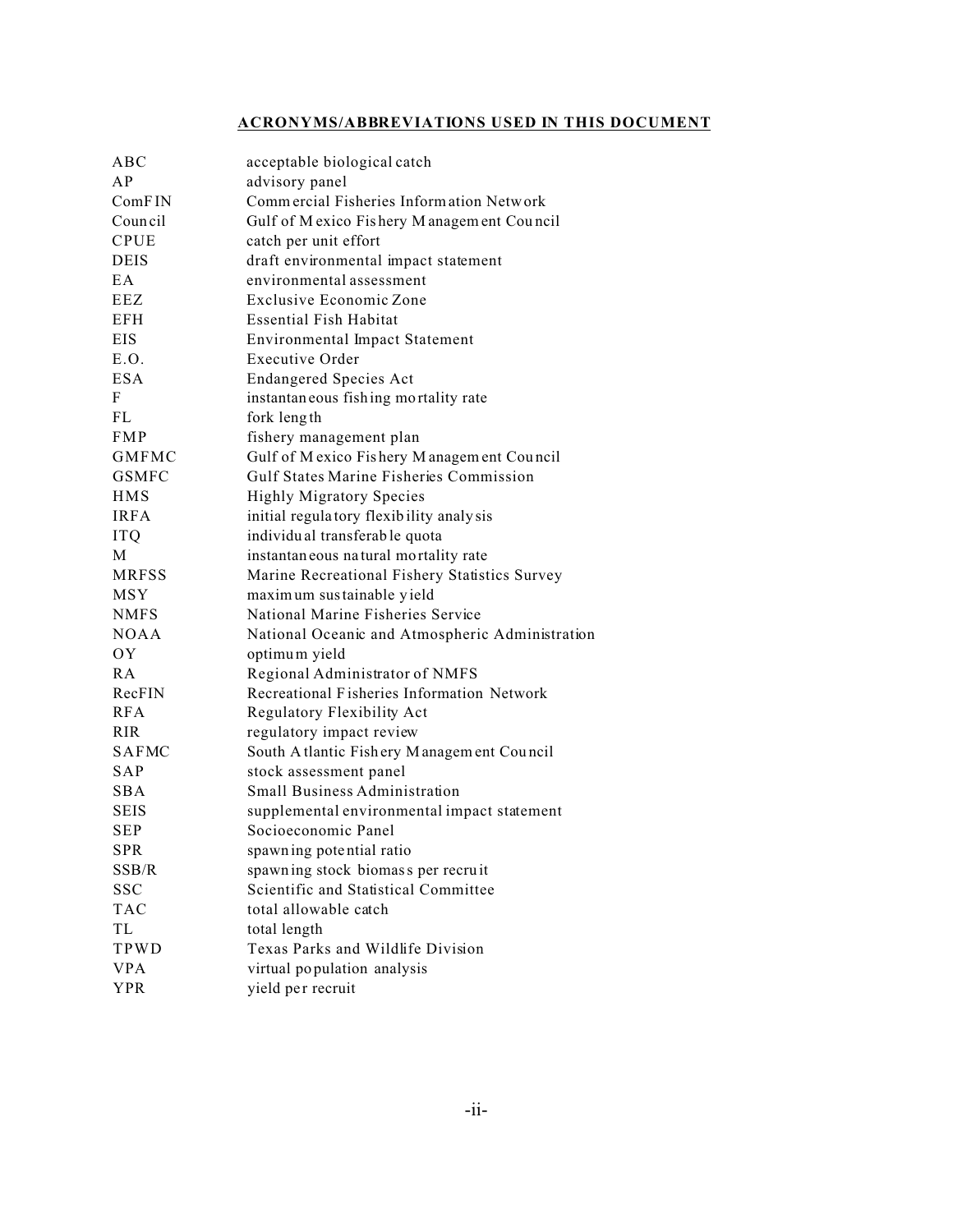| D. Permit and Endorsement Transfers During the Moratorium  24<br>F. Annual Reissuance of Permits Not Renewed (or Permanently Revoked)  24                                                                                  |
|----------------------------------------------------------------------------------------------------------------------------------------------------------------------------------------------------------------------------|
| 6.0 MORATORIUM ON CHARTER VESSEL/HEADBOAT PERMITS  25<br>6.1 Comparison of Programs to the Magnuson-Stevens Act Provisions for Limited Access 27<br>C. Initial Eligibility Requirements for Permits And/or Endorsements 49 |
| 7.0 CHARTER VESSEL REPORTING AND PERMIT RENEWAL CONDITIONS 83                                                                                                                                                              |
| 8.8 Determination of the Need for an Initial Regulatory Flexibility Analysis  90                                                                                                                                           |

# **TABLE OF CONTENTS**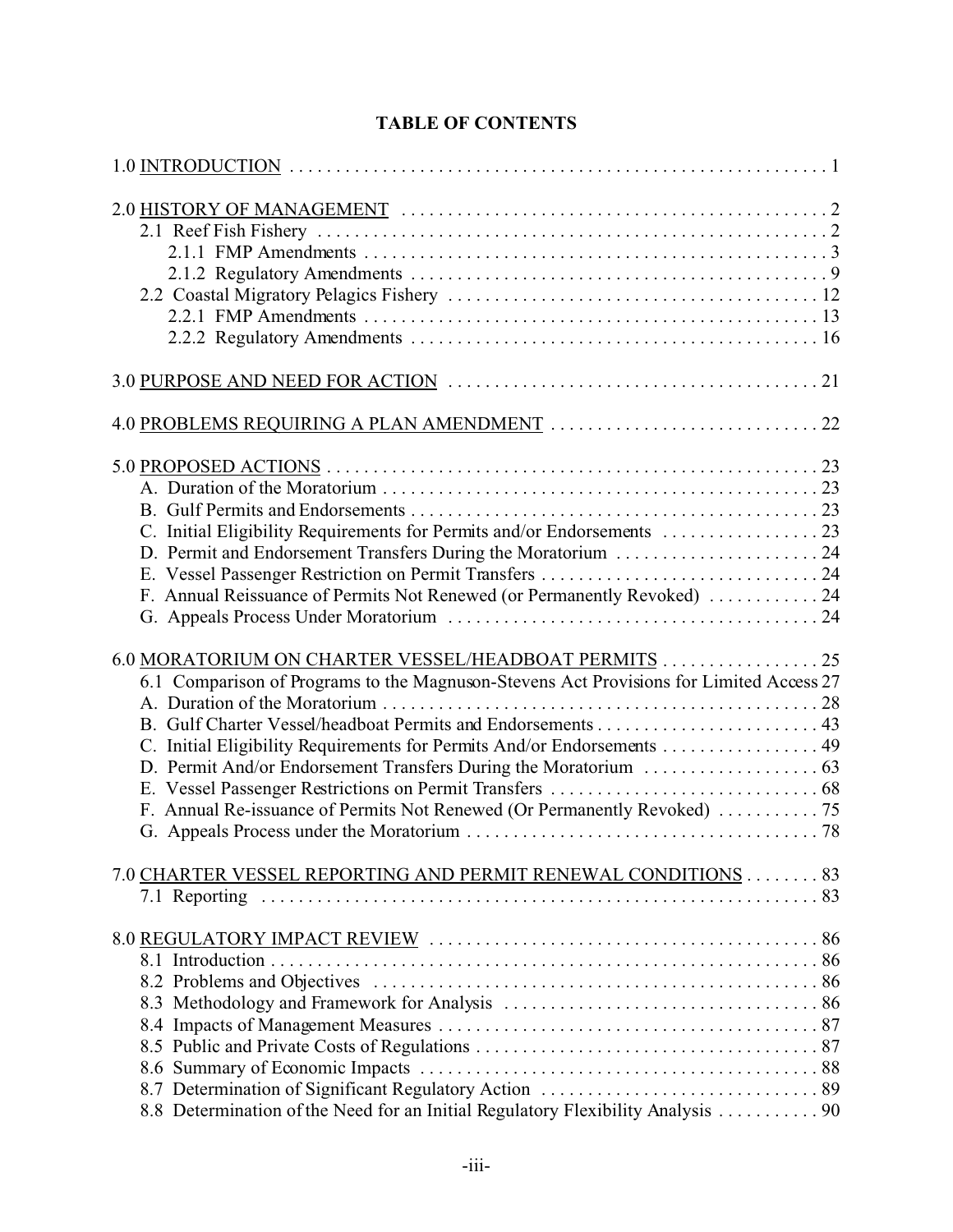| 9.1 Effects on Physical, Human, Fishery, and Wetlands Environments 95                                                                                                                                                                                                                                                                                                                                                                                                                                                                                                                                                                                                 |
|-----------------------------------------------------------------------------------------------------------------------------------------------------------------------------------------------------------------------------------------------------------------------------------------------------------------------------------------------------------------------------------------------------------------------------------------------------------------------------------------------------------------------------------------------------------------------------------------------------------------------------------------------------------------------|
|                                                                                                                                                                                                                                                                                                                                                                                                                                                                                                                                                                                                                                                                       |
|                                                                                                                                                                                                                                                                                                                                                                                                                                                                                                                                                                                                                                                                       |
|                                                                                                                                                                                                                                                                                                                                                                                                                                                                                                                                                                                                                                                                       |
| 10.0                                                                                                                                                                                                                                                                                                                                                                                                                                                                                                                                                                                                                                                                  |
|                                                                                                                                                                                                                                                                                                                                                                                                                                                                                                                                                                                                                                                                       |
|                                                                                                                                                                                                                                                                                                                                                                                                                                                                                                                                                                                                                                                                       |
|                                                                                                                                                                                                                                                                                                                                                                                                                                                                                                                                                                                                                                                                       |
|                                                                                                                                                                                                                                                                                                                                                                                                                                                                                                                                                                                                                                                                       |
|                                                                                                                                                                                                                                                                                                                                                                                                                                                                                                                                                                                                                                                                       |
| 11.0                                                                                                                                                                                                                                                                                                                                                                                                                                                                                                                                                                                                                                                                  |
| 12.0                                                                                                                                                                                                                                                                                                                                                                                                                                                                                                                                                                                                                                                                  |
| 13.0                                                                                                                                                                                                                                                                                                                                                                                                                                                                                                                                                                                                                                                                  |
| 14.0                                                                                                                                                                                                                                                                                                                                                                                                                                                                                                                                                                                                                                                                  |
| 15.0<br>Table 1. Change in the Number and Percent of Charter Vessels and Headboats in the Gulf<br>Table 2. Number of Recreational For-Hire Vessels Licensed by the Gulf States. 104<br>Table 3. Coastal Migratory Pelagics Charter Vessel/Headboat Permits by Gulf Port - January<br>Table 3a. Charter Vessels with Only the Coastal Migratory Pelagics Permit by Gulf States Port,<br>Table 4. Reef Fish Charter Vessel/Headboat Permits by Gulf States Port January 2000.                                                                                                                                                                                           |
| Table 4a. Charter Vessels with Only the Reef Fish Permits by Gulf States Port January 2000                                                                                                                                                                                                                                                                                                                                                                                                                                                                                                                                                                            |
| Table 5. Gulf of Mexico Landings of Red Snapper (1,000's of Fish) by Charter Vessel/Headboat<br>Sectors and Percentage of Total Recreational Landing for 3 periods between 1981-199711<br>Table 6. Gulf of Mexico Recreational Landings of King Mackerel (1,000's of fish) by Charter<br>Vessel and Headboat Sectors and Percentage of Total Recreational Landing for 1983, 1988,<br>Table 7. Gulf of Mexico Recreational Landings of Gag Grouper (1,000's of fish) By Charter<br>Vessel and Headboat Sectors and Percentage of Total Recreational Landing for 3 Periods<br>Table 8. Gulf of Mexico Landings of Vermilion Snapper (1,000's of fish) By Charter Vessel |
| and Headboat Sectors and Percentage of Total Recreational Landing for 3 Periods Between                                                                                                                                                                                                                                                                                                                                                                                                                                                                                                                                                                               |
|                                                                                                                                                                                                                                                                                                                                                                                                                                                                                                                                                                                                                                                                       |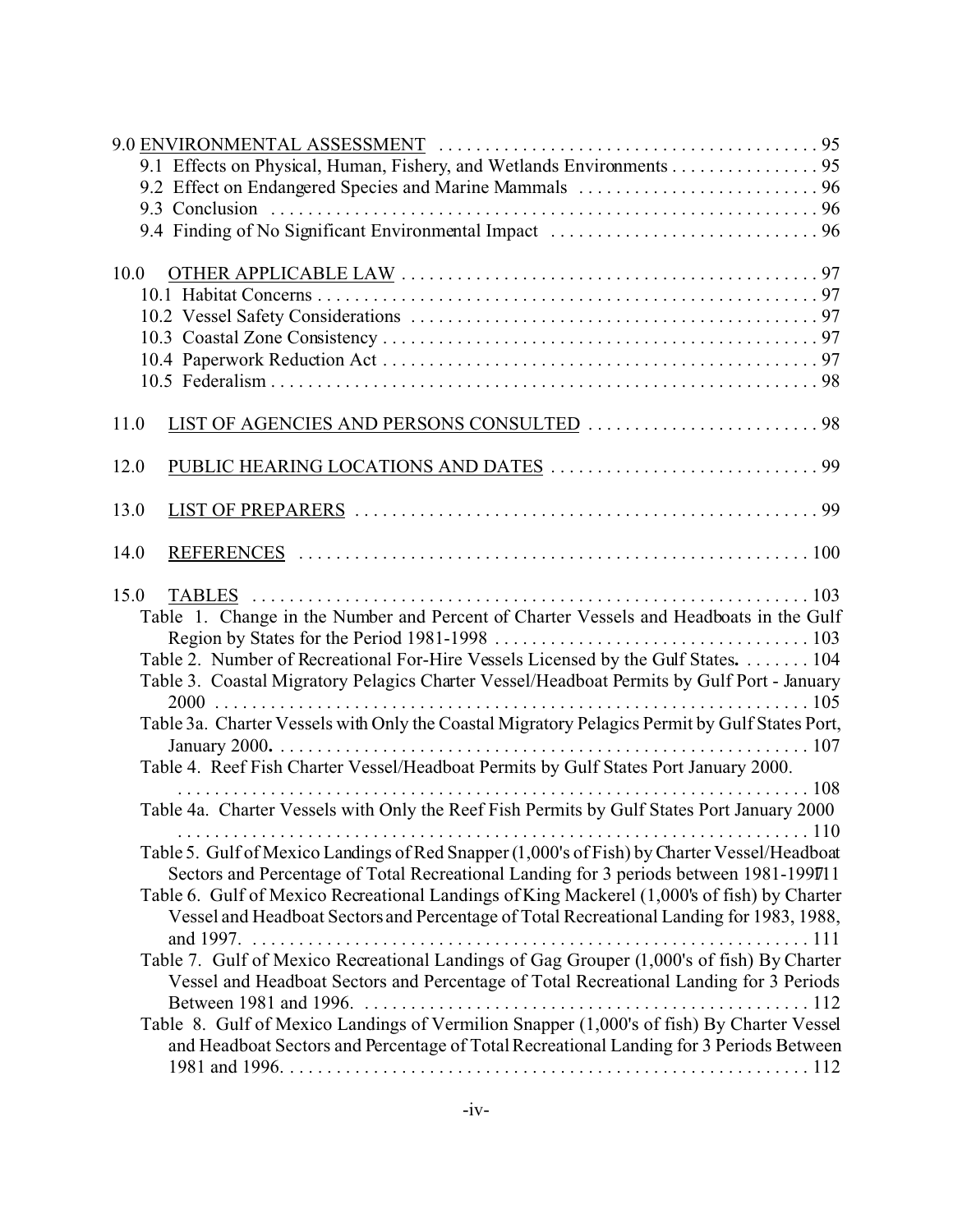| Table 9. Gulf of Mexico Recreational Landings of Greater Amberjack (1,000's of Fish) By       |  |
|-----------------------------------------------------------------------------------------------|--|
| Charter Vessel and Headboat Sectors and Percentage of Total Recreational Landing for 3        |  |
|                                                                                               |  |
| Table 10. Gulf of Mexico Recreational Landings of Red Grouper (1,000's of Fish) By Charter    |  |
| Vessel and Headboat Sectors and Percentage of Total Recreational Landing for 3 Periods        |  |
|                                                                                               |  |
| Table 11. Vessels holding both Reef Fish and Coastal Migratory Pelagic Charter Vessel Permits |  |
|                                                                                               |  |
| Table 11a. Charter Vessels with Only the Reef Fish Permits by Gulf States Port August 2000.   |  |
|                                                                                               |  |
| Table 11b. Charter Vessels with Only the Coastal Migratory Pelagics Permit by Gulf States     |  |
|                                                                                               |  |
|                                                                                               |  |
|                                                                                               |  |
|                                                                                               |  |
|                                                                                               |  |
|                                                                                               |  |
| Alternatives Proposed by Mr. Fensom for a Permit Moratorium Program  121                      |  |
|                                                                                               |  |
|                                                                                               |  |
| Alternatives Proposed by Ms. Walker for a Permit Moratorium Program  122                      |  |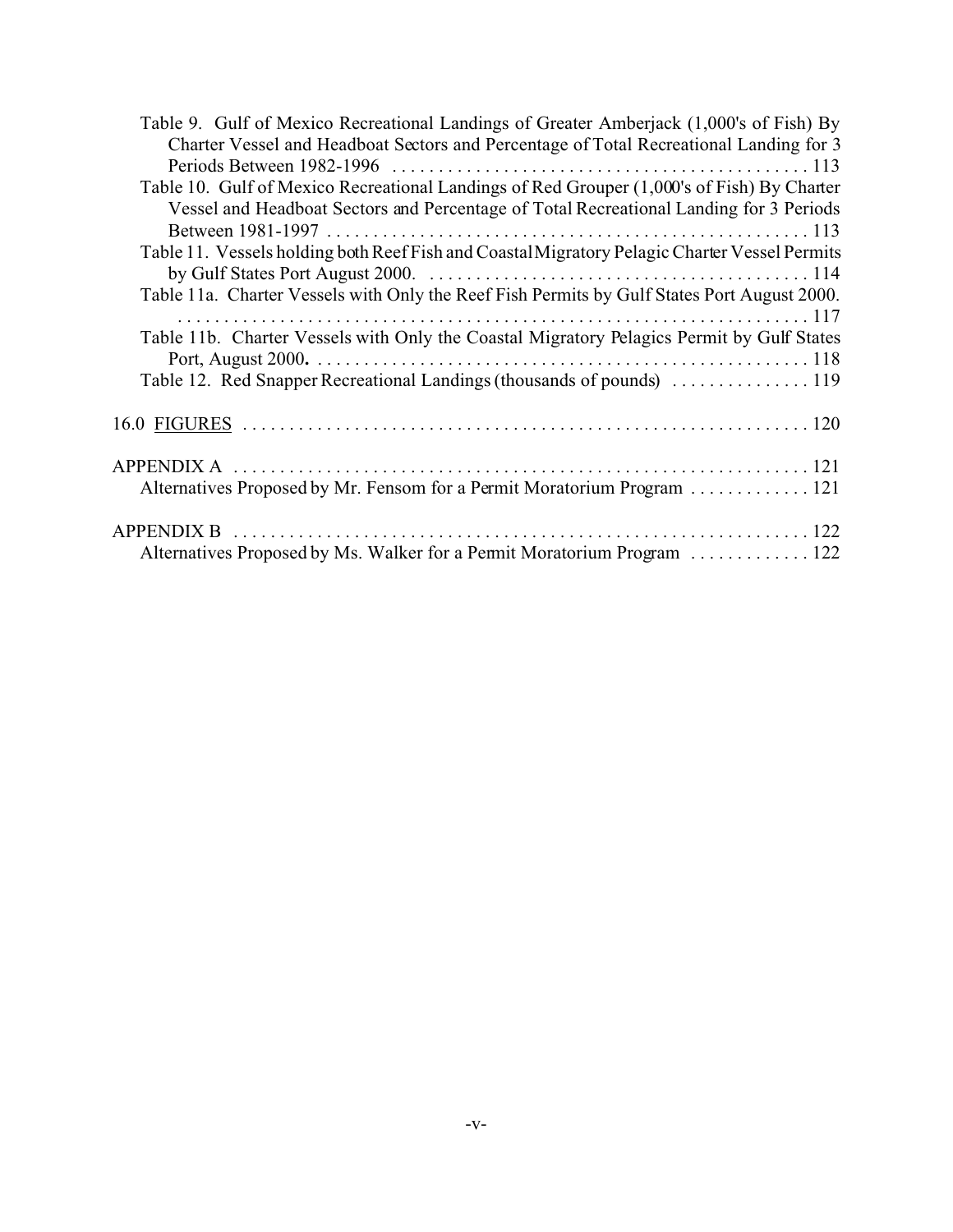#### **1.0 INTRODUCTION**

Appendix A, at the end of this document, includes alternatives for public comment proposed by Mr. Fensom for a simpler permit moratorium program. Appendix B, at the end of this document, includes alternatives for public comment proposed by Ms. Walker for a simpler permit moratorium program.

The recreational fisheries in the Gulf region are larger than other east coast regions in terms of landings and participants. During 1995 and 1996, an average of about 4.0 million persons participated in marine recreational fishing in the Gulf states (National Marine Fisheries Service [NMFS] 1997) (Page Campbell, Texas Parks and Wildlife Department [TPWD], personal comm). They made approximately 26.7 million trips annually and landed approximately 205 million pounds of fish. Marine recreational fishermen in the Gulf states spent \$3.5 billion and created an overall economic impact of \$7.0 billion (ASFA, 1997).

In the Gulf region there are currently about 3,220 recreational for-hire vessels licensed by the states (Gulf States Marine Fisheries Commission [GSMFC] 1999 data; TPWD 1999 data). This includes headboats, charter vessels, and smaller guide boats. The headboats and most of the charter vessels typically fish offshore. Many of the guide boats fish the estuaries and tidal coastal flats. Dive boats, whose clientele harvest fish, are included in these licensed boats while dive boats that never harvest fish are not. The recreational for-hire boats contribute significantly to the economies of many fishing communities.

These 3,220 state licensed recreational for-hire vessels were distributed as follows: Florida (64.2 percent), Texas (18.0 percent), Louisiana (11.7 percent), Alabama (4.6 percent), and Mississippi (1.5 percent). The most recent surveys of charter vessels and headboats in 1998 for the Gulf region estimated that there were 1,275 charter vessels and 92 headboats (Holland 1998). These survey data (Table 1), as contrasted with data for 1999 from GSMFC and TPWD, indicate that for Florida, Texas, and Louisiana, a significant portion of the recreational for-hire vessels were likely guide boats. Data in Table 1 indicate the number of charter vessels estimated by the surveys increased by 31 percent between 1988 and 1998, and by 147 percent between 1981 and 1998, whereas the number of headboats declined by 5 and 2 percent, respectively, for the same periods. Browder, et. al. (1978) documented a decline in headboats in Florida by 20 percent between early 1960's and 1977.

The number of individual angler charter vessel trips in the Gulf increased by about 51 percent between the periods 1982 - 1992 and 1993 - 1998 (Figure 1 from Socioeconomic Panel [SEP] Report 1999).

Amendment 2 to the Coastal Migratory Pelagic Fishery Management Plan (FMP) (implemented in 1987) required that charter vessels and headboats fishing in the exclusive economic zone (EEZ) of the Gulf or Atlantic for coastal migratory pelagic speices have permits. Amendment 11 to the Reef Fish FMP (implemented in 1996) required that charter vessels and headboats fishing in the Gulf EEZ for reef fish have permits. NMFS permit records provided in January 2000 indicated that 1,216 vessels fishing from Gulf ports,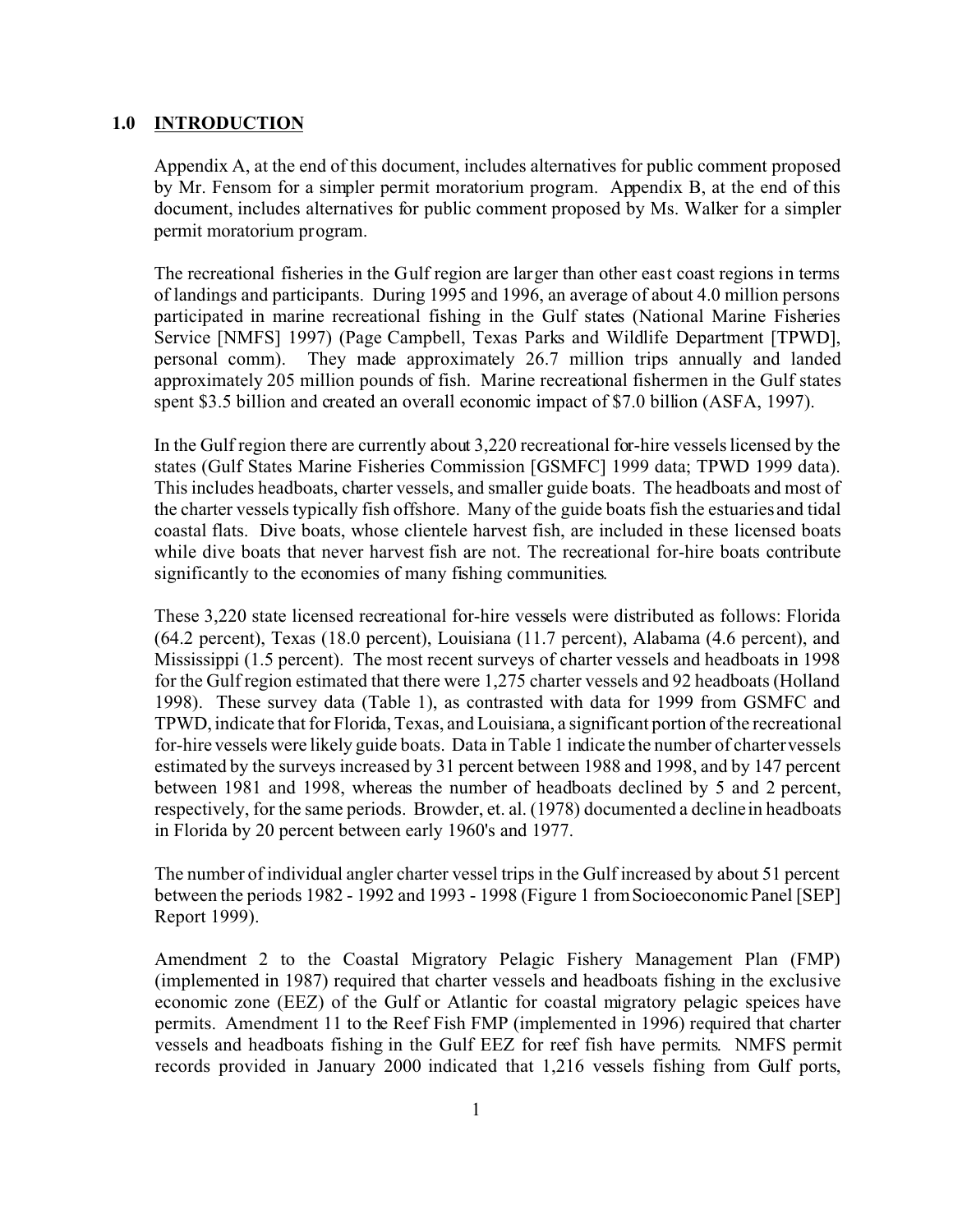including the Florida Keys, had the coastal migratory pelagics permit and 1,171 vessels had the reef fish permit (Tables 3 and 4). The number of permitted vessels is less than that documented (1,367 vessels) in Table 1 by Holland (1998) in the charter vessel surveys but of those vessels some fish within state waters rather than the EEZ. However, by August 2000 the number of vessels with charter vessel permits was 1,680 (Tables 11, 11a and 11b).

# **2.0 HISTORY OF MANAGEMENT**

# **2.1 Reef Fish Fishery**

Species in the Gulf of Mexico Reef Fish FMP

| Balistidae--Triggerfishes |                               |
|---------------------------|-------------------------------|
| Gray triggerfish          | <b>Balistes</b> capriscus     |
| Carangidae-Jacks          |                               |
| Greater amberjack         | Seriola dumerili              |
| Lesser amberjack          | Seriola fasciata              |
| Almaco jack               | Seriola rivoliana             |
| Banded rudderfish         | Seriola zonata                |
| Labridae--Wrasses         |                               |
| Hogfish                   | Lachnolaimus maximus          |
| Lutjanidae--Snappers      |                               |
| Queen snapper             | Etelis oculatus               |
| Mutton snapper            | Lutjanus analis               |
| Schoolmaster              | Lutjanus apodus               |
| Blackfin snapper          | Lutjanus bucc anella          |
| Red snapper               | Lutjanus campechanus          |
| Cubera snapper            | Lutjanus cyanopterus          |
| Gray (mangrove) snapper   | Lutjanus griseus              |
| Dog snapper               | Lutjanus jocu                 |
| Mahogany snapper          | Lutjanus mahogoni             |
| Lane snapper              | Lutjanus synagris             |
| Silk snapper              | Lutjanus vivanus              |
| Yellowtail snapper        | Ocyurus chrysurus             |
| Wenchman                  | Pristipomoides aquilonaris    |
| Vermilion snapper         | Rhomboplites aurorubens       |
| Malacanthidae--Tilefishes |                               |
| Goldface tilefish         | Caulolatilus chrysops         |
| Blackline tilefish        | Caulolatilus cyanops          |
| Anchor tilefish           | Caulolatilus intermedius      |
| Blueline tilefish         | Caulolatilus microps          |
| (Golden) Tilefish         | Lopholatilus chamaeleonticeps |
| Serranidae--Groupers      |                               |
| Dwarf sand perch          | Diplectrum bivittatum         |
| Sand perch                | Diplectrum formosum           |
| Rock hind                 | Epinephelus adscensionis      |
| *Speckled hind            | Epinephelus drummondhayi      |
| *Yellowedge grouper       | Epinephelus flavolimbatus     |
| Red hind                  | Epinephelus guttatus          |
|                           |                               |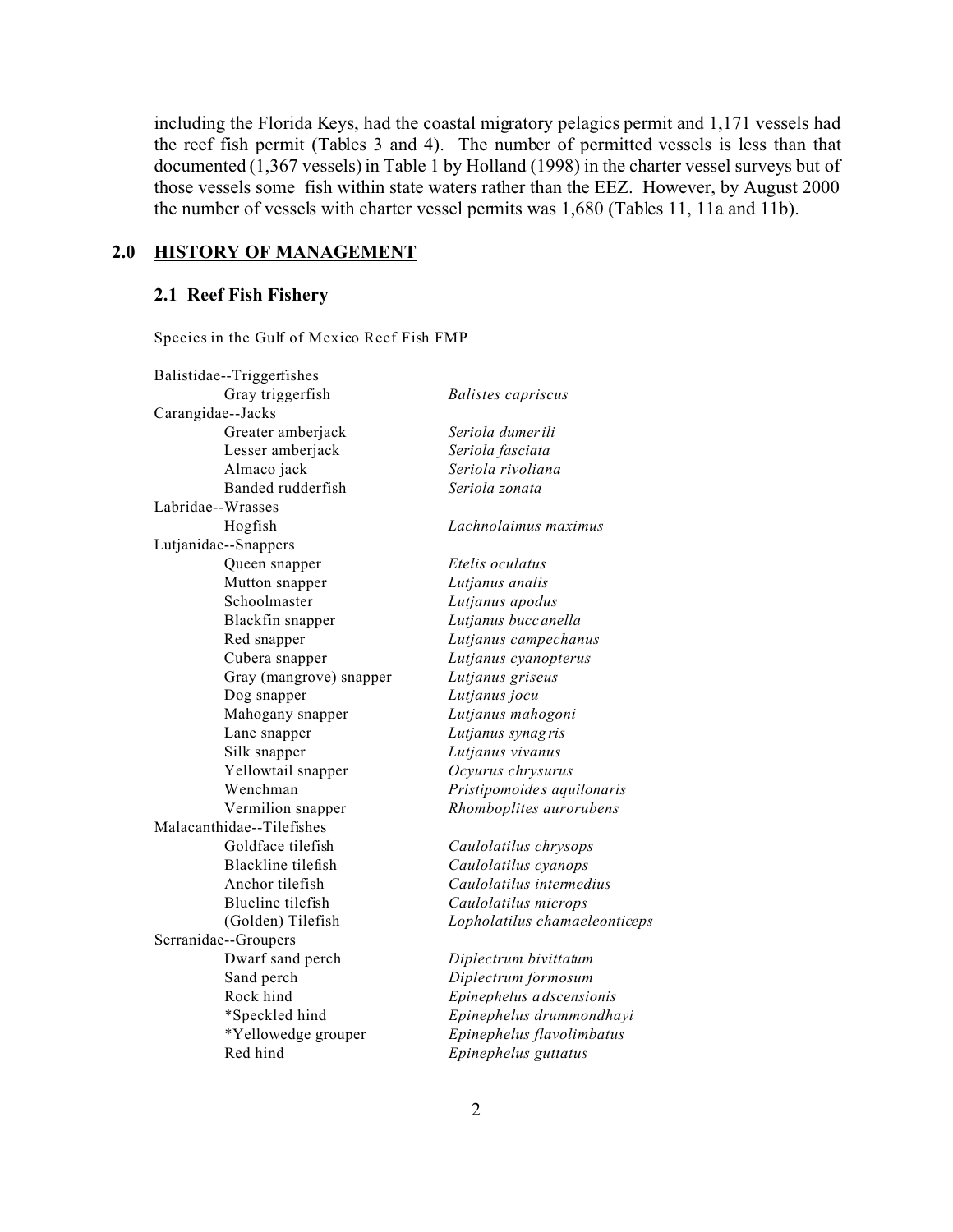| **Jewfish           | Epinephelus itajara          |
|---------------------|------------------------------|
| Red grouper         | Epinephelus morio            |
| *Misty grouper      | Epinephelus mystacinus       |
| *Warsaw grouper     | Epinephelus nigritus         |
| *Snowy grouper      | Epinephelus niveatus         |
| **Nassau grouper    | Epinephelus striatus         |
| Black grouper       | Mycteroperca bonaci          |
| Yellowmouth grouper | Mycteroperc a interstitialis |
| Gag                 | Mycteroperca microlepis      |
| Scamp               | Mycteroperca phenax          |
| Yellowfin grouper   | Mycteroperca venenosa        |
|                     |                              |

\* deep-water groupers

\*\* protected groupers

#### **2.1.1 FMP Amendments**

The Reef Fish FMP was implemented in November, 1984. The regulations, designed to rebuild declining reef fish stocks, included: (1) prohibitions on the use of fish traps, roller trawls, and powerhead-equipped spear guns within an inshore stressed area; (2) a minimum size limit of 13 inches total length (TL) for red snapper with the exception that for-hire boats were exempted until 1987 and each angler could keep 5 undersize fish; and, (3) data reporting requirements.

The NMFS has collected commercial landings data since the early 1950's, recreational harvest data since 1979, and in 1984 initiated a dockside interview program to collect more detailed data on commercial harvest. The first red snapper assessment in 1988 indicated that red snapper was significantly overfished and that reductions in fishing mortality rates (F) of as much as 60 to 70 percent were necessary to rebuild red snapper to a recommended 20 percent spawning potential ratio (SPR). The 1988 assessment also identified shrimp trawl bycatch as a significant source of mortality.

**Amendment 1** to the Reef Fish Fishery Management Plan, implemented in 1990, set as a primary objective of the FMP the stabilization of long-term population levels of all reef fish species by establishing a survival rate of biomass into the stock of spawning age to achieve at least 20 percent spawning stock biomass per recruit (SSBR), relative to the SSBR that would occur with no fishing. It set a red snapper 7-fish recreational bag limit and 3.1 million pound commercial quota that together were to reduce fishing mortality by 20 percent and begin a rebuilding program for the stock. This amendment also established a 5-fish recreational bag limit and 11.0 million pound commercial quota<sup>1</sup> for groupers, with the commercial quota divided into a 9.2 million pound shallow-water quota and a 1.8 million

<sup>&</sup>lt;sup>1</sup> These values have been subsequently modified to correct for revisions adopted in the gutted to whole weight ratio. Historically, the conversion ratio used was 1.1 8, subsequently, the ratio has been corrected and 1.05 is used. This results in these values being 9.8, 8.2 and 1.6 million pounds respectively, for total, shallow-water and deep-water grouper quotas (e.g.,  $11.0 \div 1.18 \times 1.05 = 9.8$ ). There is no impact on the commercial fishery from the revision as fish have always been reported in gutted weight and that data is transformed to whole weight for NMFS records.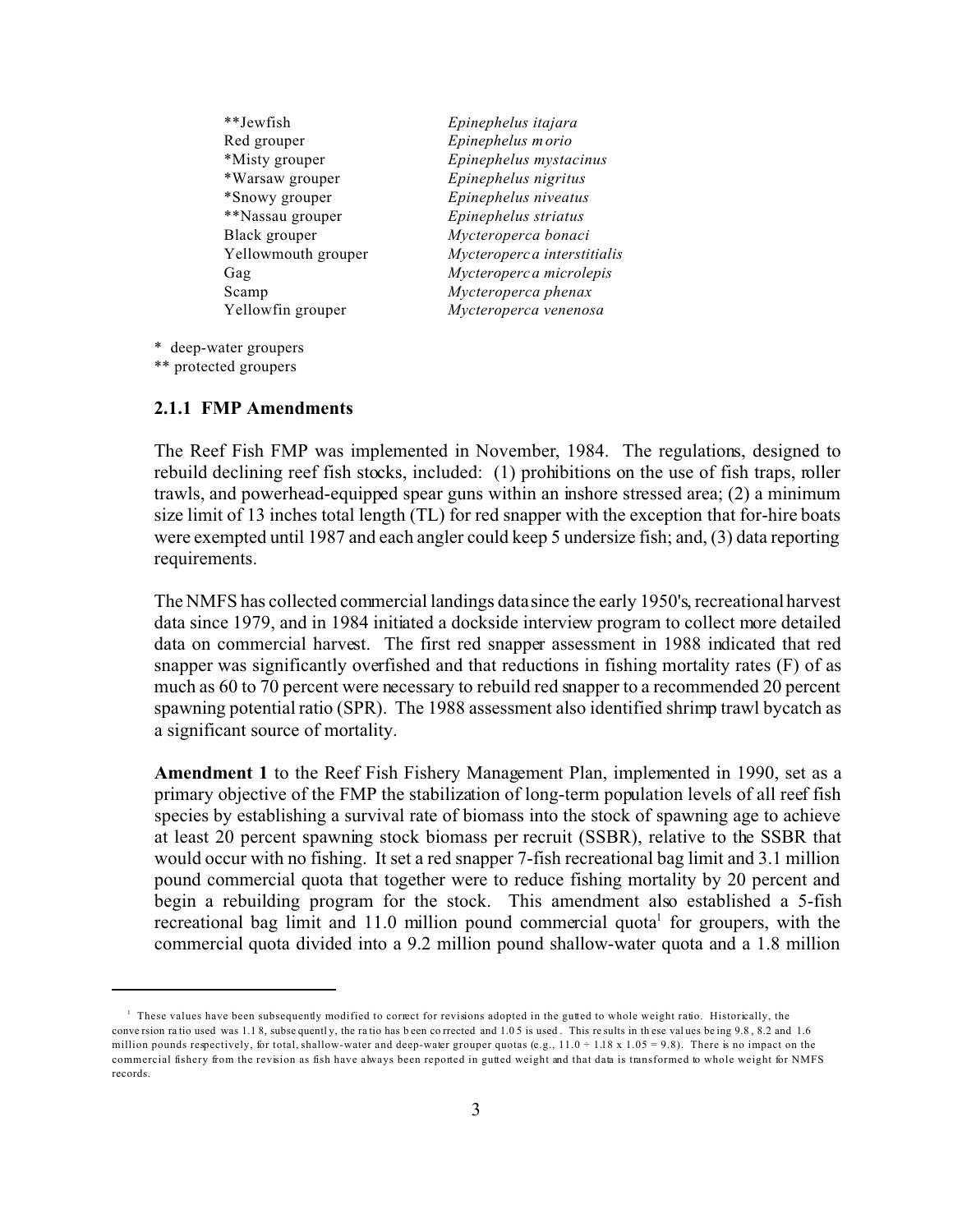pound deep-water quota. A framework procedure for specification of total allowable catch (TAC) was created to allow for annual management changes, and a target date for achieving the 20 percent SSBR goal was set at January 1, 2000. This amendment also established a longline and buoy gear boundary inshore of which the directed harvest of reef fish with longlines and buoy gear was prohibited, and the retention of reef fish captured incidentally in other longline operations (e.g. shark) was limited to the recreational bag limit. Subsequent changes to the longline/buoy boundary could be made through the framework procedure for specification of TAC.

**Amendment 2**, implemented in 1990, prohibited the harvest of jewfish to provide complete protection for this species in federal waters in response to indications that the population abundance throughout its range was greatly depressed. This amendment was initially implemented by emergency rule.

In November, 1990, NMFS announced that anyone entering the commercial reef fish fishery in the Gulf of Mexico and South Atlantic after a control date of November 1, 1989 may not be assured of future access to the reef fish fishery if a management regime is developed and implemented that limits the number of participants in the fishery. The purpose of this announcement was to establish a public awareness of potential eligibility criteria for future access to the reef fish resource, and does not prevent any other date for eligibility or other method for controlling fishing effort from being proposed and implemented.

At the direction of the Council, the Reef Fish Scientific Assessment Panel met in March 1990 and reviewed the 1990 NMFS Red Snapper Stock Assessment. The recommendation of the panel at that time was to close the directed fishery because the allowable biological catch (ABC) was being harvested as bycatch of the shrimp trawl fishery. No viable alternatives were identified that would achieve the 20 percent SPR goal by the year 2000 without closure of the directed fishery; because no means existed for reducing trawl bycatch. As a result, **Amendment 3**, implemented in July 1991, provided additional flexibility in the annual framework procedure for specifying TAC by allowing the target date for rebuilding an overfished stock to be changed depending on changes in scientific advice, except that the rebuilding period cannot exceed 1.5 times the generation time of the species under consideration. It revised the FMP's primary objective, definitions of optimum yield and overfishing and framework procedure for TAC by replacing the 20 percent SSBR target with 20 percent SPR. The amendment also transferred speckled hind from the shallow-water grouper quota category to the deep-water grouper quota category and established a new target year for recovery of the red snapper stock to the 20 percent SPR goal of 2007.

The 1992 commercial red snapper fishery opened on January 1 and closed after just 53 days when a derby fishery developed and the quota was quickly filled. An emergency rule, implemented in 1992 by NMFS at the request of the Council, reopened the red snapper fishery from April 3, 1992 through May 14, 1992 with a 1,000 pound trip limit. This rule was implemented to alleviate economic and social upheavals that occurred as a result of the 1992 red snapper commercial quota being rapidly filled. Although this emergency rule resulted in a quota overrun of approximately 600,000 pounds, analysis by NMFS biologists determined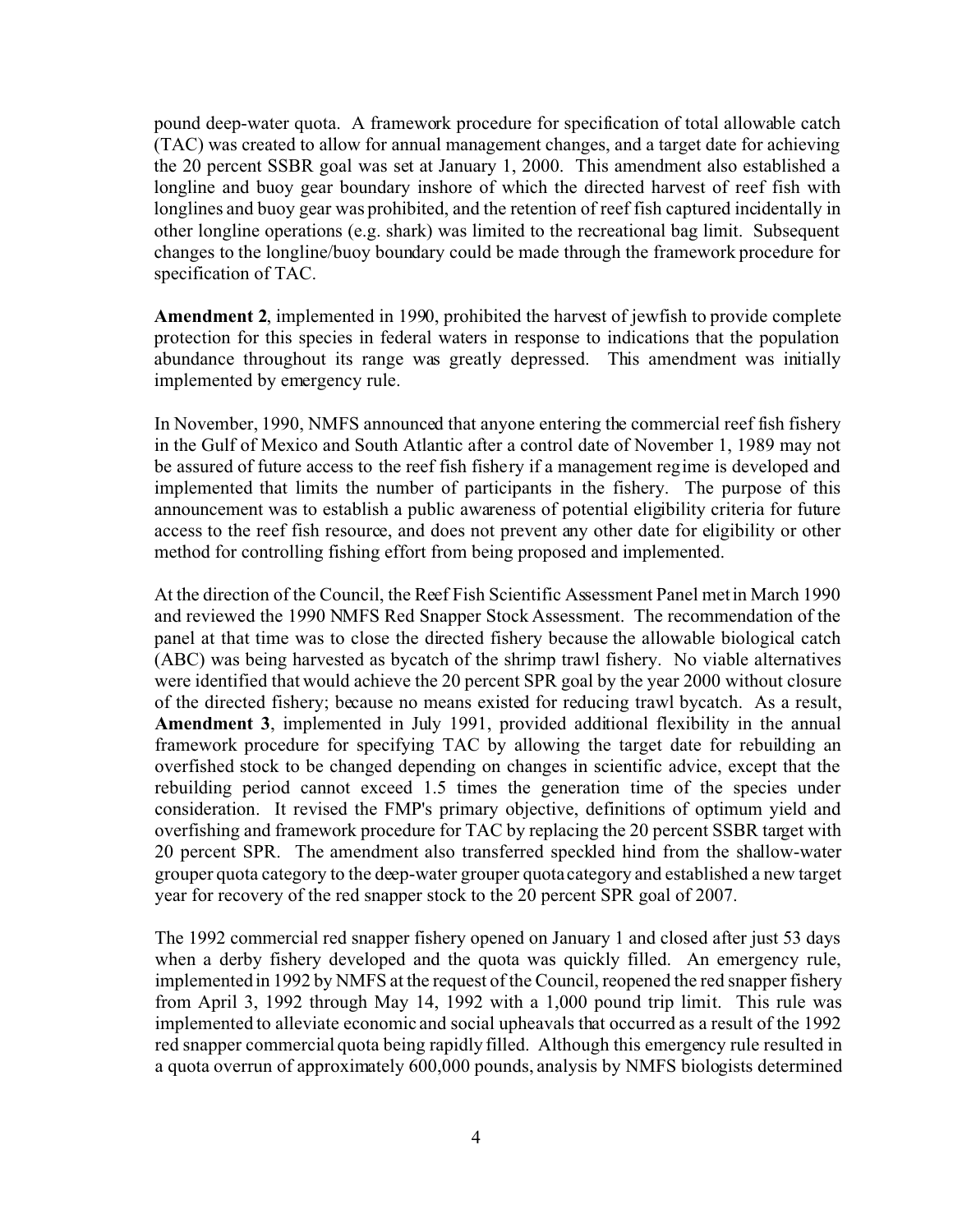that this one time overrun would not prevent the red snapper stock from attaining its target 20 percent SPR.

**Amendment 4**, implemented in May 1992, established a moratorium on the issuance of new reef fish permits for a maximum period of three years. The moratorium was created to moderate short-term future increases in fishing effort and to attempt to stabilize fishing mortality while the Council considers a more comprehensive effort limitation program. It allows the transfer of permits between vessels owned by the permittee or between individuals when the permitted vessel is transferred. Amendment 4 also changed the time of the year that TAC is specified from April to August and included additional species in the reef fish management unit.

**Amendment 5**, implemented in February 1994, established restrictions on the use of fish traps in the Gulf of Mexico EEZ; implemented a three year moratorium on the use of fish traps by creating a fish trap endorsement and issuing the endorsement only to fishermen who had submitted logbook records of reef fish landings from fish traps between January 1, 1991 and November 19, 1992; created a special management zone (SMZ) with gear restrictions off the Alabama coast; created a framework procedure for establishing future SMZ's; required that all finfish except for oceanic migratory species be landed with head and fins attached; established a schedule to gradually raise the minimum size limit for red snapper to 16 inches over a period of five years; and closed the region of Riley's Hump (near Dry Tortugas, Florida) to all fishing during May and June to protect mutton snapper spawning aggregations.

An Emergency Rule effective December 30, 1992 created a red snapper endorsement to the reef fish permit for the start of the 1993 season. The endorsement was issued to owners or operators of federally permitted reef fish vessels who had annual landings of at least 5,000 pounds of red snapper in two of the three years from 1990 through 1992. For the duration of the emergency rule, while the commercial red snapper fishery was open, permitted vessels with red snapper endorsements were allowed a 2,000 pound possession limit of red snapper, and permitted vessels without the endorsement were allowed 200 pounds. This emergency action was initially effective for 90 days, and was extended for an additional 90 days with the concurrence of NMFS and the Council. A related emergency rule delayed the opening of the 1993 commercial red snapper season until February 16 to allow time for NMFS to process and issue the endorsements.

**Amendment 6**, implemented in June, 1993, extended the provisions of the emergency rule for red snapper endorsements for the remainder of 1993 and 1994, unless replaced sooner by a comprehensive effort limitation program. In addition, it allowed the trip limits for qualifying and non-qualifying permitted vessels to be changed under the framework procedure for specification of TAC.

**Amendment 7**, implemented in February 1994, established reef fish dealer permitting and record keeping requirements; allowed transfer of fish trap permits and endorsements between immediate family members during the fish trap permit moratorium; and allowed transfer of other reef fish permits or endorsements in the event of the death or disability of the person who was the qualifier for the permit or endorsement. A proposed provision of this amendment that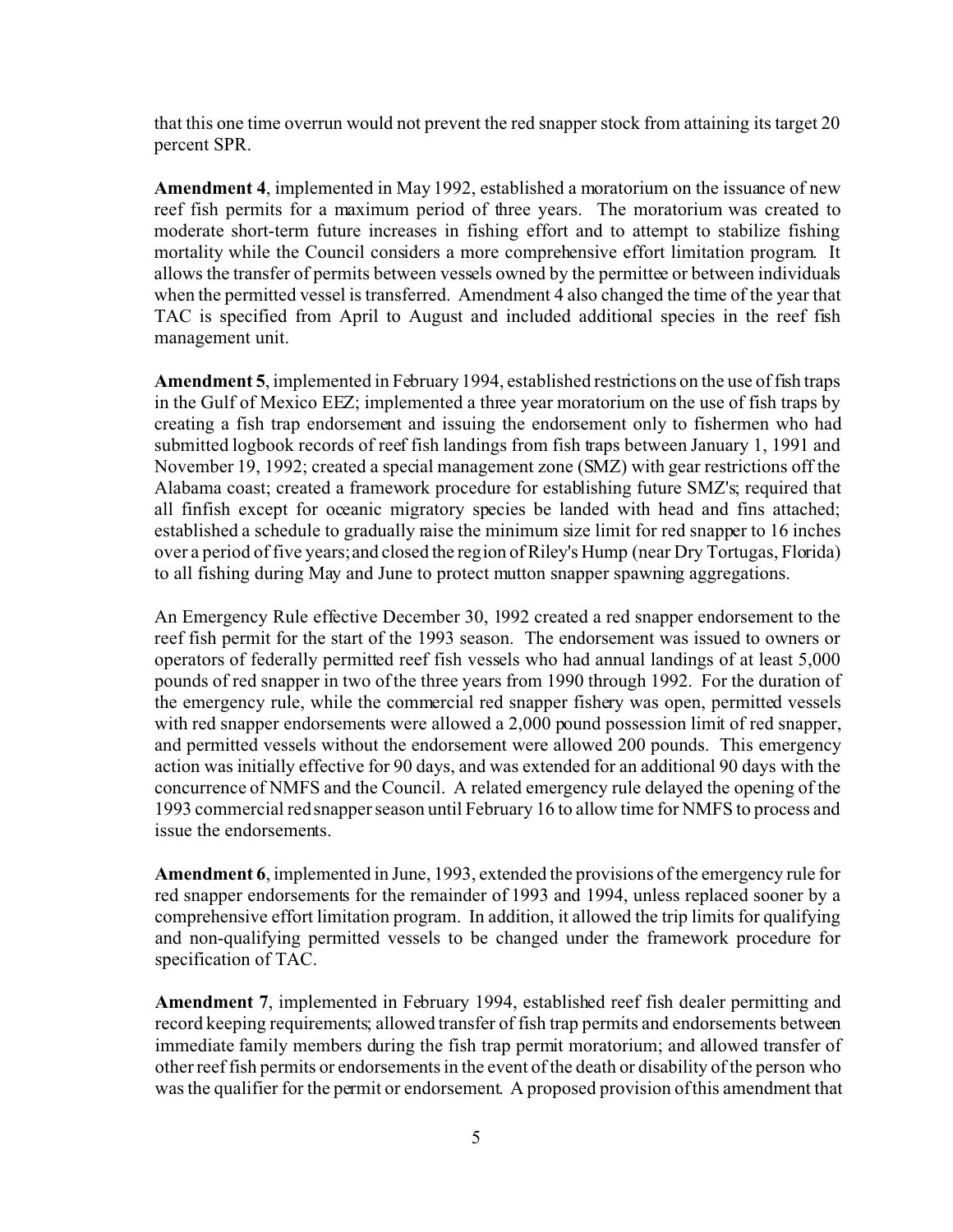would have required permitted vessels to sell harvested reef fish only to permitted dealers was disapproved by the Secretary of Commerce and was not implemented.

**Amendment 8**, which proposed establishment of a red snapper Individual Transferable Quota (ITQ) system, was approved by NMFS and final rules were published in the Federal Register on November 29, 1995. This amendment provided for an initial allocation of percentage shares of the commercial red snapper quota to vessel owners and historical operators based on fishermen's historical participation in the fishery during the years 1990-1992. It also set a four year period for harvest under the ITQ system, during which time the Council and NMFS would monitor and evaluate the program and decide whether to extend, terminate or modify it. Amendment 8 also established a special appeals board, created by the Council, to consider requests from persons who contest their initial allocations of shares or determination of historical captains. The appeals board was originally scheduled to meet during January 1996, and the ITQ system itself was to become operational in April 1996. However, the federal government shutdown of December 1995- January 1996 forced an indefinite postponement of the appeals board meetings, and concerns about Congressional funding of the ITQ system made it inadvisable for the ITQ system to become operational, pending Congressional action. In October 1996, Congress, through re-authorization of the Magnuson-Stevens Act, repealed the red snapper ITQ system and prohibited Councils from submitting, or NMFS from approving and implementing, any new individual fishing quota program before October 1, 2000.

**Amendment 9**, implemented in July 1994, provided for collection of red snapper landings and eligibility data from commercial fishermen for the years 1990 through 1992. The purpose of this data collection was to evaluate the initial impacts of the limited access measures being considered under Amendment 8 and to identify fishermen who may qualify for initial participation under a limited access system. This amendment also extended the reef fish permit moratorium and red snapper endorsement system through December 31, 1995, in order to continue the existing interim management regime until longer term measures could be implemented. The Council received the results of the data collection in November 1994, at which time consideration of Amendment 8 resumed.

Withdrawn **Amendment 10** would have extended the validity of additional fish trap endorsements for the duration of the fish trap moratorium that was implemented under Amendment 5. These additional endorsements were to have been issued under an emergency rule, requested in March 1994, to alleviate economic hardships after the Council heard from fishermen who entered the fish trap fishery after the November 19, 1992 cutoff date and stated that they were unaware of the impending moratorium. The Council rejected the proposed amendment in May 1994 after NMFS stated that it had notified fishermen of the pending moratorium and fish trap endorsement criteria during the time between Council final action and NMFS implementation if they asked about fish trap rules or if they requested application materials and NMFS was aware that it was for purposes of entering the fish trap fishery. The Council also considered arguments that the change in qualifying criteria circumvented the intent of the fish trap moratorium to halt expansion of the fish trap fishery at the November 19, 1992 level. After the Council rejected Amendment 10, NMFS subsequently rejected the emergency request.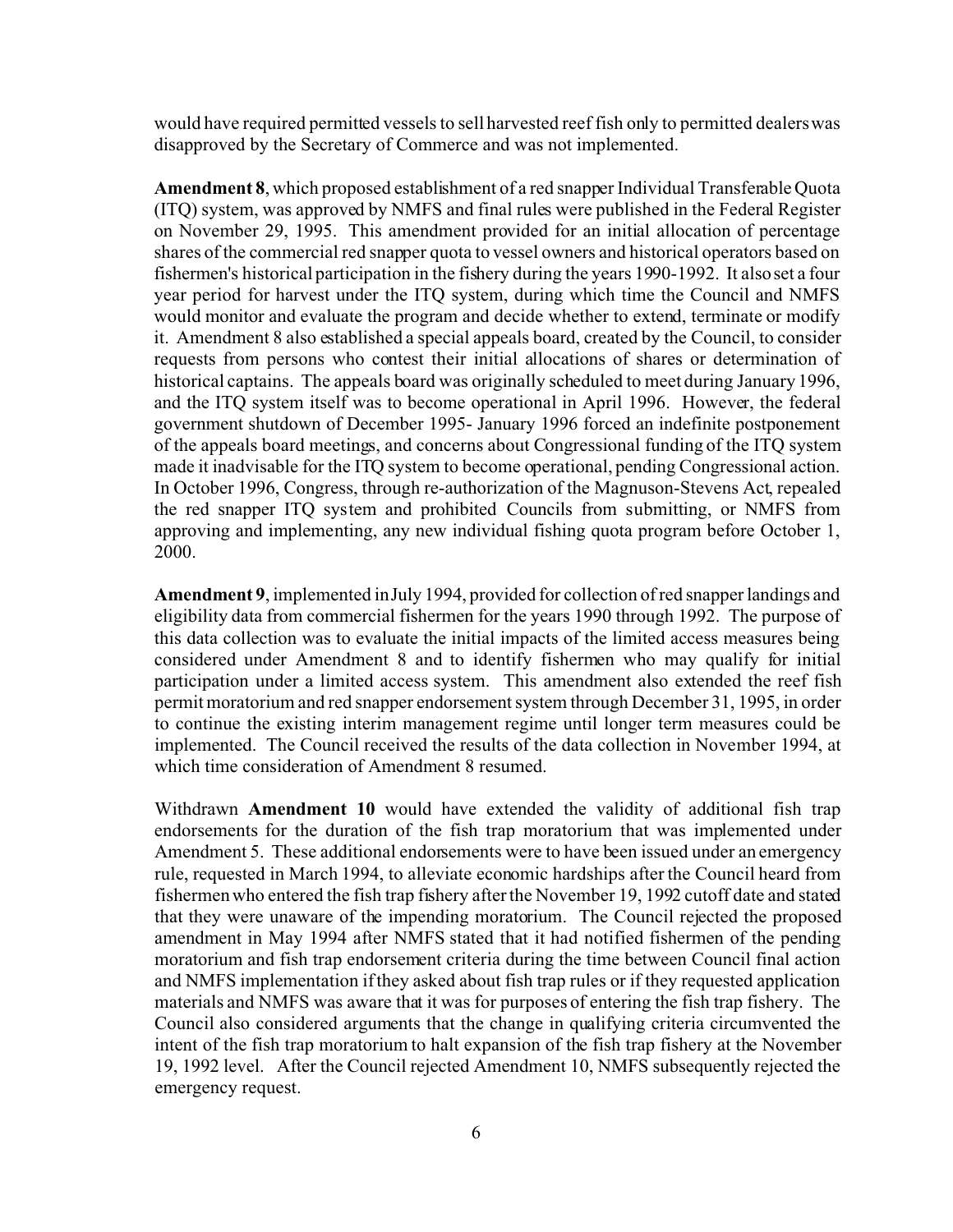**Amendment 11** was partially approved by NMFS and implemented in January 1996. Approved provisions included (1) limit sale of Gulf reef fish by permitted vessels to permitted reef fish dealers; (2) require that permitted reef fish dealers purchase reef fish caught in Gulf federal waters only from permitted vessels; (3) allow transfer of reef fish permits and fish trap endorsements in the event of death or disability; (4) implement a new reef fish permit moratorium for no more than 5 years or until December 31, 2000, while the Council considers limited access for the reef fish fishery; (5) allow permit transfers to other persons with vessels by vessel owners (not operators) who qualified for their reef fish permit; (6) allow a one time transfer of existing fish trap endorsements to permitted reef fish vessels whose owners have landed reef fish from fish traps in federal waters, as reported on logbooks received by the Science and Research Director of NMFS from November 20, 1992 through February 6, 1994; and (7) establish a charter vessel/headboat permit. NMFS disapproved a proposal to redefine Optimum Yield (OY) from 20 percent SPR (the same level as overfishing) to an SPR corresponding to a fishing mortality rate of  $F_{0,1}$  until an alternative operational definition that optimizes ecological, economic, and social benefits to the Nation could be developed. In April 1997, the Council resubmitted the OY definition with a new proposal to redefine OY as 30 percent SPR. The re-submission document was disapproved by NMFS in April 1998, when NMFS determined that an OY target of 30 percent SPR would risk overfishing of 15 species that change sex and are believed, by NMFS, to be less resilient to overfishing as they mature. A new OY target was developed as part of the Council's Generic Amendment to implement new provisions of the Sustainable Fisheries Act of 1996.

Following the Congressional repeal of the red snapper ITQ system in Amendment 8, an emergency interim action was published in the *Federal Register* on January 2, 1996 to extend the red snapper endorsement system for 90 days. That emergency action was superseded by another emergency action, published in the *Federal Register* on February 29, 1996, that extended the red snapper endorsement system through May 29, 1996, and subsequently, by agreement of NMFS and the Council, for an additional 90 days until August 27, 1996.

**Amendment 12**, submitted in December 1995 and implemented in January 1997, reduced the greater amberjack bag limit from 3 fish to 1 fish per person, and created an aggregate bag limit of 20 reef fish for all reef fish species not having a bag limit. The NMFS disapproved a proposed provision, for the commercial sector, to cancel the automatic red snapper size limit increases to 15 inches TL in 1996 and 16 inches TL in 1998; NMFS also disapproved, for the recreational sector, a proposal to include lesser amberjack and banded rudderfish along with greater amberjack in an aggregate 1-fish bag limit and 28-inch fork length (FL) minimum size limit.

**Amendment 13**, implemented in September 1996, further extended the red snapper endorsement system through the remainder of 1996 and, if necessary, through 1997, in order to give the Council time to develop a permanent limited access system that was in compliance with the new provisions of the Magnuson-Stevens Act.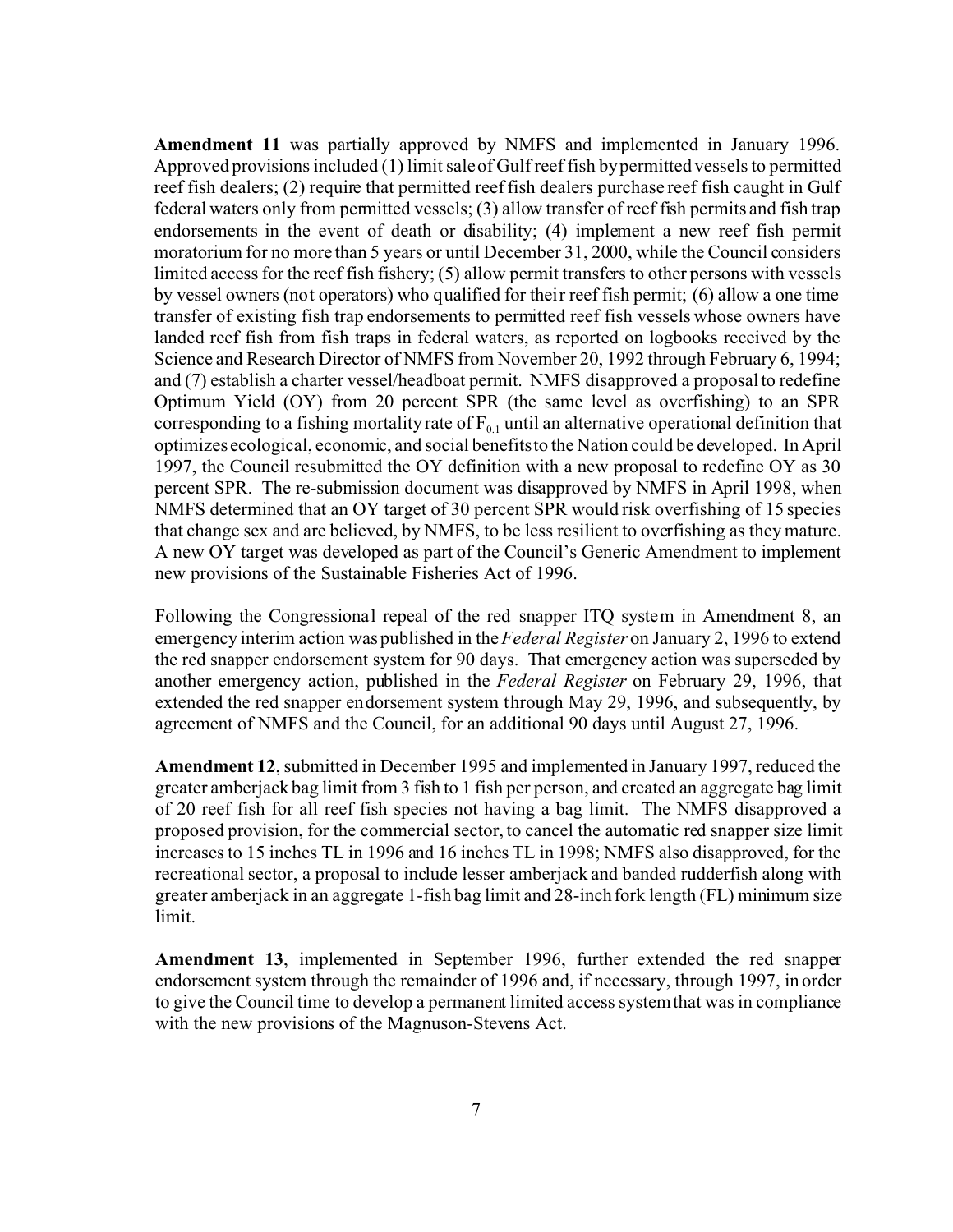In late 1996 the Reef Fish Stock Assessment Panel (RFSAP) reviewed a new stock assessment on vermilion snapper and concluded that the vermilion snapper fishery in the Gulf of Mexico, while not currently overfished, was showing typical signs of overfishing. Given that SPR was decreasing at current fishing rates and that the proposed optimum yield level is 30 percent SPR, the RFSAP recommended that fishing mortality be reduced to a rate corresponding to  $F_{30\% SPR}$ , or F = 0.32. The RFSAP did not have sufficient information to assess the impact of closed seasons or other measures, but suggested that a 10-inch TL minimum size limit would be an effective intermediate measure until a new stock assessment and additional analysis could be completed. In March 1997, the Council requested that NMFS increase the minimum size limit from 8 inches TL to 10 inches TL under the new interim measures provision of the Magnuson-Stevens Act, while a permanent increase to 10 inches TL was developed through Amendment 15.

**Amendment 14**, implemented in March and April, 1997, provided for a 10 year phase-out for the fish trap fishery; allowed transfer of fish trap endorsements for the first two years and thereafter only upon death or disability of the endorsement holder, to another vessel owned by the same entity, or to any of the 56 individuals who were fishing traps after November 19, 1992 and were excluded by the moratorium; and prohibited the use of fish traps west of Cape San Blas, Florida. The amendment also provided the Regional Administrator (RA) of NMFS with authority to reopen a fishery prematurely closed before the allocation was reached and modified the provisions for transfer of commercial reef fish vessel permits.

**Amendment 15**, implemented in January 1998, established of a permanent two-tier red snapper license limitation system to replace the temporary red snapper endorsement system. Under the new system, Class 1 licenses and initial 2,000 pound trip limits were issued to red snapper endorsement holders as of March 1, 1997, and Class 2 licenses and initial 200 pound trip limits were issued to other holders of reef fish permits as of March 1, 1997 who had any landings of red snapper between January 1, 1990 and March 1, 1997. Vessels with neither a Class 1 or Class 2 red snapper license were prohibited from commercial harvest of red snapper. Licences were made fully transferable. The commercial red snapper season was split in two, with two thirds of the quota allocated to a February 1 opening and the remaining quota to a September 1 opening; the commercial fishery would open from noon of the first day to noon of the fifteenth day of each month during the commercial season. Amendment 15 also prohibited harvest of reef fish from traps other than permitted reef fish traps, stone crab traps, or spiny lobster traps; permanently increased the vermilion snapper size limit from 8 inches TL to 10 inches TL; removed all species of sea basses, grunts and porgies from the Reef Fish FMP; closed the commercial greater amberjack fishery Gulf-wide during the months of March, April and May; and removed sand perch and dwarf sand perch from the recreational 20-reef fish aggregate bag limit.

**Amendment 16A**, partially approved by NMFS in March, 1999 was implemented in January 2000. NMFS disapproved the proposed prohibition the use of fish traps south of 25.05 degrees north latitude after February 7, 2001. In the remaining areas where fish traps are allowed, the status quo 10-year phase-out would be maintained. The amendment also proposed allowing spiny lobster and stone crab vessels with reef fish permits to retain reef fish, but it would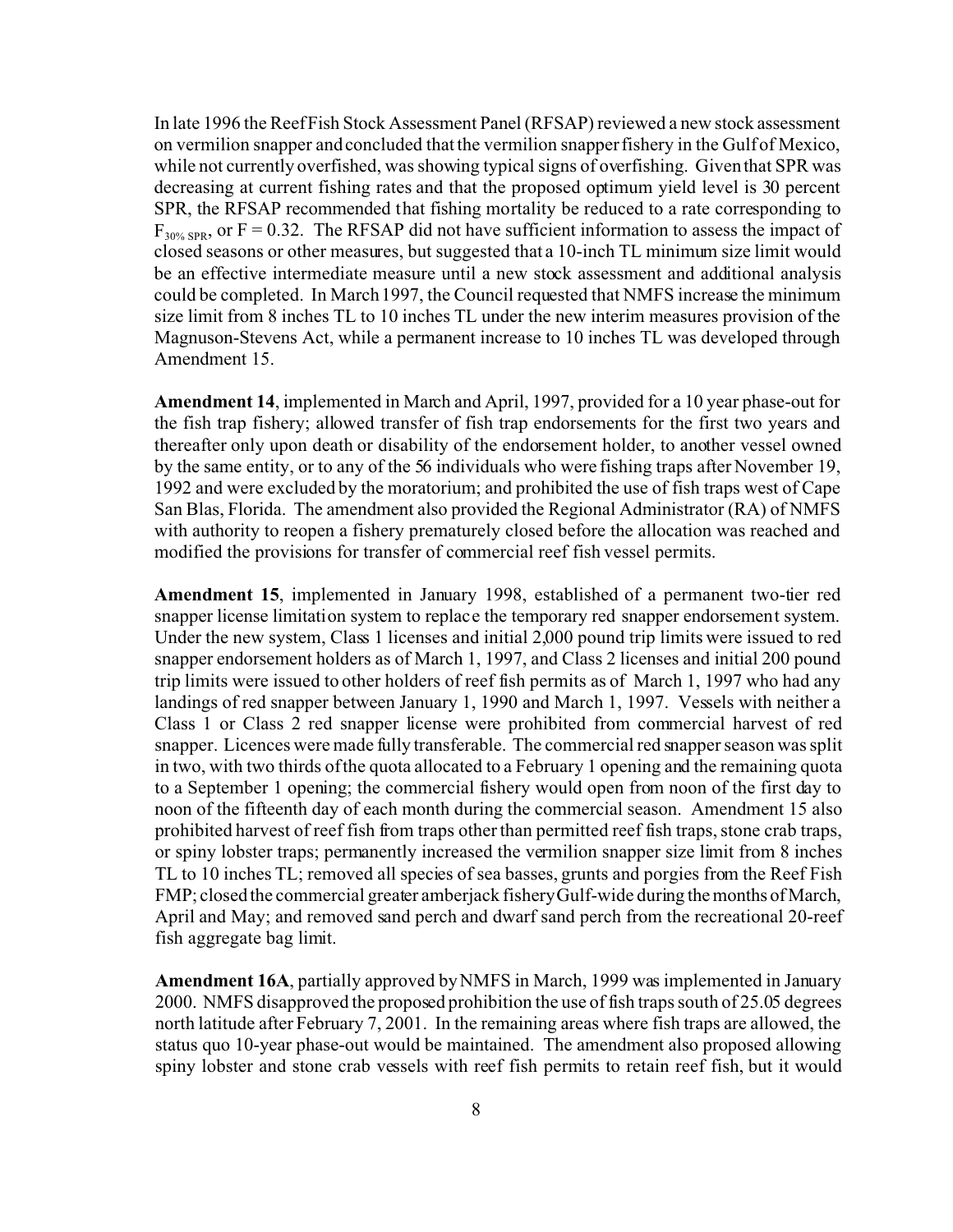prohibit the possession of reef fish displaying the condition of "trap rash" aboard any vessel except for vessels possessing a valid fish trap endorsement. In addition, the amendment proposed additional reporting requirements for fish trap vessels, and called for NMFS to design a vessel monitoring system for fish trap vessels, to be approved by the Council prior to implementation.

**Amendment 16B,** implemented in November 1999, included a size limit of 14 to 22 inches FL and aggregate bag limit of 5 fish for banded rudderfish and lesser amberjack and excluded both species from the aggregate 20-fish bag limit. It included a 12-inch TL size limit for cubera snapper, dog snapper, mahogany snapper, schoolmaster, gray triggerfish, and hogfish. It included a 16-inch TL size limit for mutton snapper and scamp. It proposed a bag limit of 5 fish for hogfish and 1 fish per vessel for speckled hind and warsaw grouper and removed queen triggerfish from management under the FMP. The amendment was submitted to NMFS for implementation in January 1999 and approved in July 1999.

**Amendment 17** was submitted to NMFS in September 1999 and approved March 16, 2000. It will extend the reef fish permit moratorium for another five years, from the existing expiration date of December 31, 2000 to December 31, 2005, unless replaced sooner by a comprehensive controlled access system.

### **2.1.2 Regulatory Amendments**

A March 1991 regulatory amendment reduced the red snapper TAC from 5.0 million pounds to 4.0 million pounds, allocated with a commercial quota of 2.04 million pounds and a 7-fish recreational daily bag limit (1.96 million pound recreational allocation) beginning in 1991. This amendment also contained a proposal by the Council to effect a 50 percent reduction of red snapper bycatch in 1994 by the offshore EEZ shrimp trawler fleet, to occur through the mandatory use of finfish excluder devices on shrimp trawls, reductions in fishing effort, area or season closures of the shrimp fishery, or a combination of these actions. This combination of measures was projected to achieve a 20 percent SPR by the year 2007. The 2.04 million pound quota was reached on August 24, 1991, and the red snapper fishery was closed to further commercial harvest in the EEZ for the remainder of the year. In 1992, the commercial red snapper quota remained at 2.04 million pounds. However, extremely heavy fishing effort and harvest rates, commonly referred to as a "derby fishery", ensued. The quota was filled in just 53 days, and the commercial red snapper fishery was closed on February 22, 1992.

A July 1991 regulatory amendment provided a one-time increase in the 1991 quota for shallow-water groupers from 9.2 million pounds to 9.9<sup>2</sup> million pounds. This action was taken to provide the commercial fishery an opportunity to harvest 0.7 million pounds that went unharvested in 1990 due to an early closure of the fishery. NMFS had projected the 9.2

 $^2$  The corrected 1991 quota, using the revised conversion factor, was 8.8 million pounds. The corrected 1990 actual harvest was 7.6 million pounds.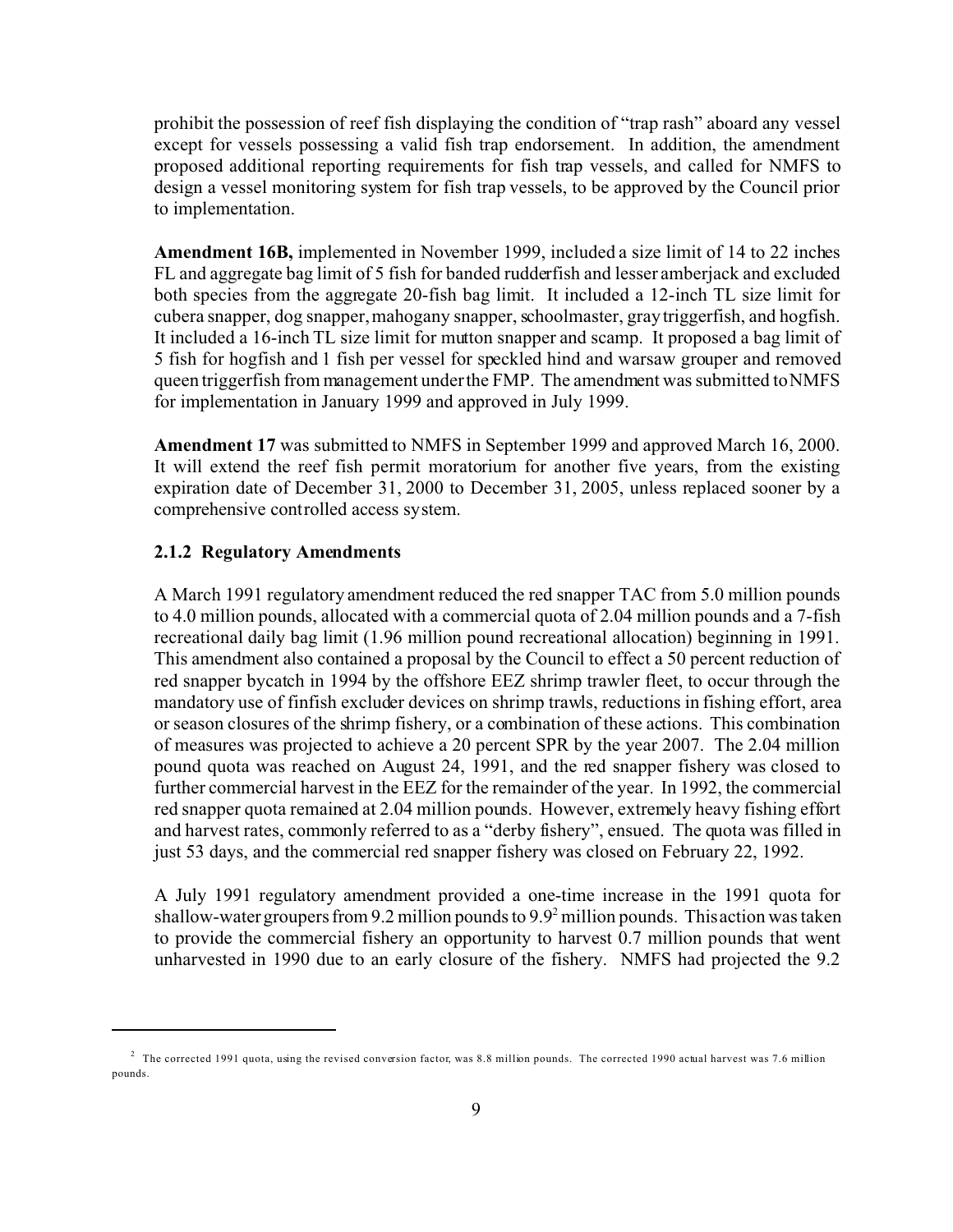million pound quota to be reached on November 7, 1990, but subsequent data showed that the actual harvest was 8.5 million pounds.

A November 1991 regulatory amendment raised the 1992 commercial quota for shallow-water groupers from 8.2 million pounds to 9.8 million pounds, after a red grouper stock assessment indicated that the red grouper SPR was substantially above the Council's minimum target of 20 percent, and the Council concluded that the increased quota would not materially impinge on the long-term viability of at least the red grouper stock.

An October 1992 regulatory amendment raised the 1993 red snapper TAC from 4.0 million pounds to 6.0 million pounds, allocated with a commercial quota of 3.06 million pounds and a recreational allocation of 2.94 million pounds (to be implemented by a 7-fish recreational daily bag limit). The amendment also changed the target year to achieve a 20 percent red snapper SPR from 2007 to 2009, based on the FMP provision that the rebuilding period may be for a time span not exceeding 1.5 times the potential generation time of the stock and an estimated red snapper generation time of 13 years (Goodyear 1992).

A withdrawn 1993 regulatory amendment would have moved the longline and buoy gear restricted area boundary off central and south-central Florida inshore from the 20 fathom isobath to the 15 fathom isobath for a one-year period beginning January 1, 1994. It was withdrawn at industry's request by the Council in January 1994 amid concerns that it would lead to a quota closure and a concern by the NMFS Southeast Fisheries Science Center (SEFSC) that there were inadequate experimental controls to properly evaluate the impact of the action.

An October 1993 regulatory amendment set the opening date of the 1994 commercial red snapper fishery as February 10, 1994, and restricted commercial vessels to landing no more than one trip limit per day. The purpose of this amendment was to facilitate enforcement of the trip limits, minimize fishing during hazardous winter weather, and ensure that the commercial red snapper fishery is open during Lent, when there is increased demand for seafood. The red snapper TAC was retained at the 1993 level of 6 million pounds, with a 3.06 million pound commercial quota and 2.94 million pound recreational allocation. The shallowwater grouper regulations were also evaluated but no change was made. The shallow-water grouper TAC, which previously had only been specified as a commercial quota, was specified as a total harvest of 15.1 million pounds (with 9.8 million pounds allocated to the commercial quota) and 20-inch TL minimum size limit for gag, red, Nassau, yellowfin and black grouper.

An October 1994 regulatory amendment retained the 6 million pound red snapper TAC and commercial trip limits and set the opening date of the 1995 commercial red snapper fishery as February 24, 1995. However, because the recreational sector exceeded its 2.94 million pound red snapper allocation each year since 1992, this regulatory amendment reduced the daily bag limit from 7 fish to 5 fish, and increased the minimum size limit for recreational fishing from 14 inches to 15 inches a year ahead of the scheduled automatic increase.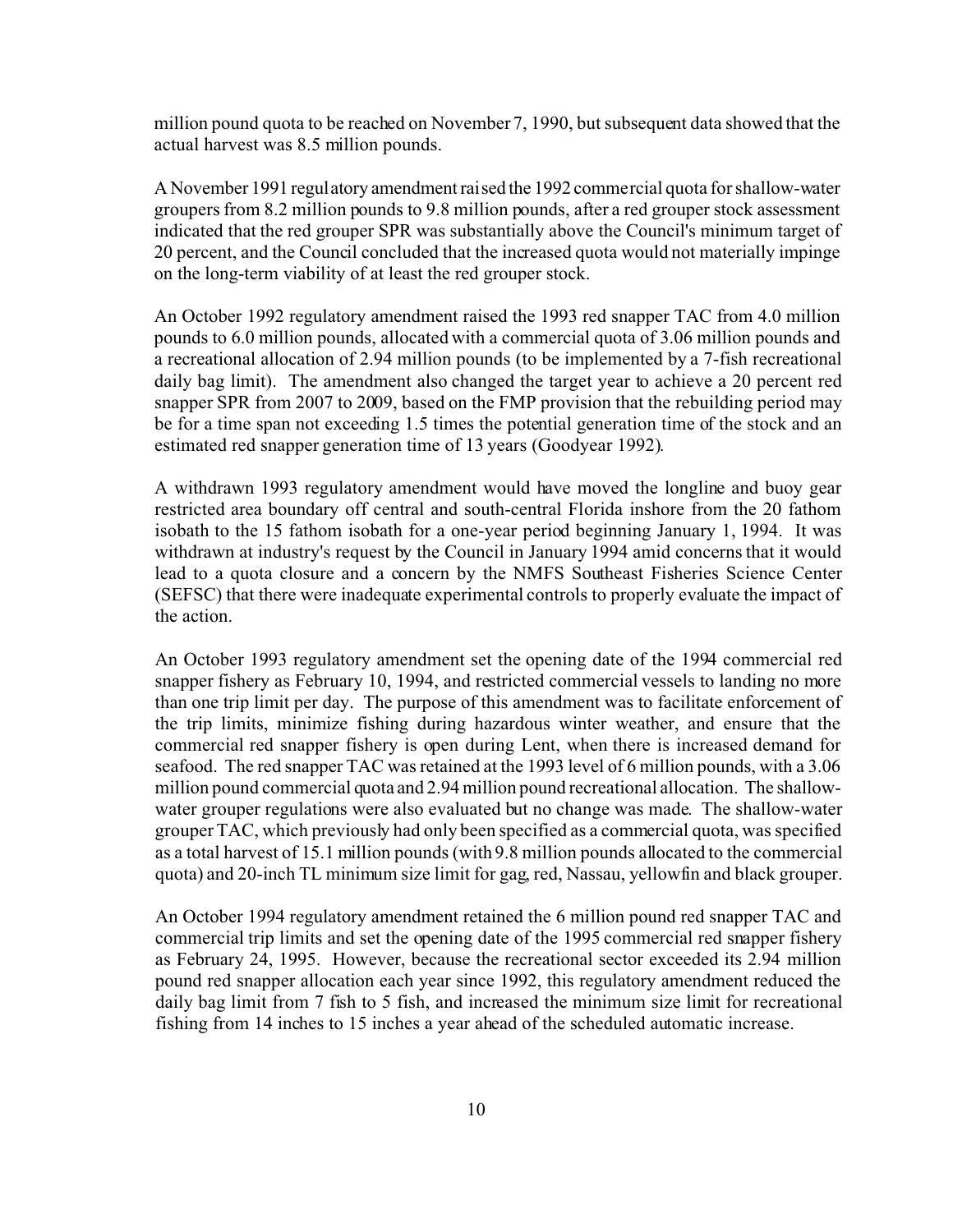A rejected December 1994 regulatory amendment would have reduced the minimum size limit for red grouper from 20 inches TL to 18 TL inches in response to complaints from the commercial sector that regulations were too restrictive to allow them to harvest their quota of shallow-water grouper. The NMFS rejected the proposed action because of concern that it would result in the recreational sector exceeding its allocation. In March 1995 a revised regulatory amendment was submitted to NMFS that would reduce the red grouper minimum size limit to 18 inches TL for only the commercial sector. That regulatory amendment was rejected by NMFS because newly discovered biases in the growth rate data collected in recent years that resulted in uncertainty about the current status of the red grouper stock. Further analysis by NMFS biologists and the RFSAP reduced that uncertainty to the point where the status of red grouper stocks was determined to be most likely at or above 27 percent SPR, well above the overfishing threshold. In September 1995 a second revised regulatory amendment was submitted to NMFS to reduce the commercial red grouper minimum size limit to 18 inches TL. This second revision was rejected by NMFS because they felt it would create user conflicts, produce long-term economic losses to commercial fishermen, allow the harvest of juvenile fish, and potentially lead to the commercial quota being filled early and create a derby fishery.

A regulatory amendment to set the 1996 red snapper TAC, dated December 1995, raised the red snapper TAC from 6 million pounds to 9.12 million pounds, with 4.65 million pounds allocated to the commercial sector and 4.47 million pounds allocated to the recreational sector. Recreational minimum size and bag limits remained at 5 fish and 15 inches TL respectively. The recovery target date to achieve 20 percent SPR was extended to the year 2019, based on new biological information that red snapper live longer and have a longer generation time than previously believed. A March 1996 addendum to the regulatory amendment split the 1996 and 1997 commercial red snapper quotas into two seasons each, with the first season opening on February 1 with a 3.06 million pound quota, and the second season opening on September 15 with the remainder of the annual quota.

A March 1997 regulatory amendment changed the opening date of the second 1997 commercial red snapper season from September 15 to September 2 at noon and closed the season on September 15 at noon; thereafter the commercial season was opened from noon of the first day to noon of the fifteenth day of each month until the 1997 quota was reached. It also complied with the new Magnuson-Stevens Act requirement that recreational red snapper be managed under a quota system by authorizing the NMFS RA to close the recreational fishery in the EEZ at such time as projected to be necessary to prevent the recreational sector from exceeding its allocation.

Subsequent to implementation of a recreational red snapper quota, the recreational red snapper fishery filled its 1997 quota of 4.47 million pounds, and was closed on November 27, 1997 for the remainder of the calendar year.

A November 1997 regulatory amendment canceled a planned increase in the red snapper minimum size limit to 16 inches TL that had been implemented through Amendment 5, and retained the 15-inch TL minimum size limit.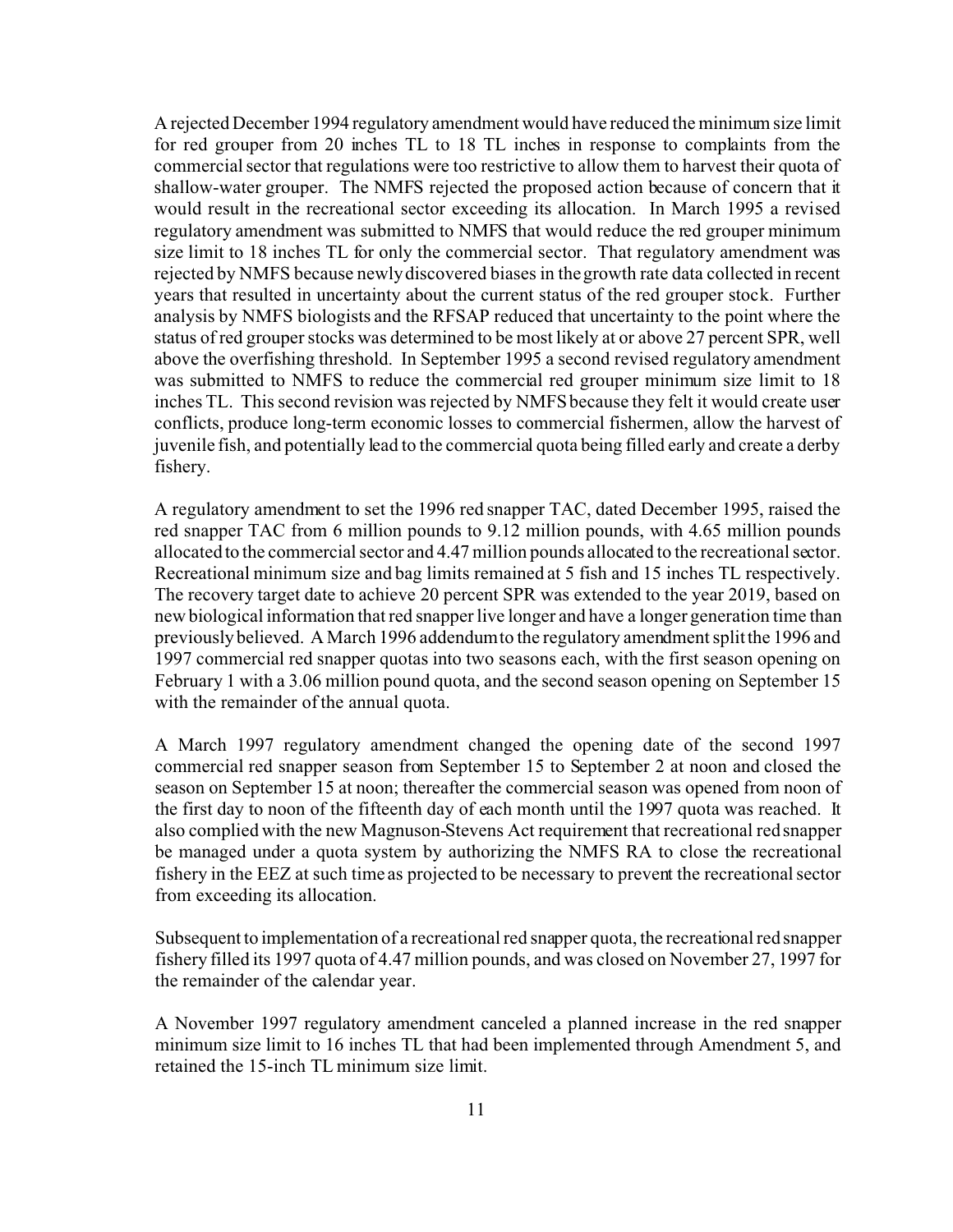A January 1998 regulatory amendment proposed maintaining the status quo red snapper TAC of 9.12 million pounds, but set a zero bag limit for the captain and crew of for-hire recreational vessels in order to extend the recreational red snapper quota season. The NMFS provisionally approved the TAC, releasing 6 million pounds , with release of all or part of the remaining 3.12 million pounds to be contingent upon the capability of shrimp trawl bycatch reduction devices (BRDs) to achieve better than a 50 percent reduction in juvenile red snapper shrimp trawl mortality. The zero bag limit for captain and crew of for-hire recreational vessels was not implemented. Following an observer monitoring program of shrimp trawl BRDs conducted during the Summer of 1998, NMFS concluded that BRDs would be able to achieve the reduction in juvenile red snapper mortality needed for the red snapper recovery program to succeed, and the 3.12 million pounds of TAC held in reserve was released on September 1, 1998.

An August 1999 regulatoryamendmentimplemented June 2000 increased the commercial size limit for gag from 20 to 24 inches TL, the recreational size limit for gag from 20 to 22 inches TL with a proposed 1-inch increase in size each year thereafter until it reaches 24 inches TL. It prohibits commercial sales of gag, black, and red groupers each year from February 15 to March 15 (during the peak of gag spawning season). It also establishes 2 marine reserves on gag spawning aggregation sites that will be closed year-round to all fishing. The 2 sites cover 219 square nautical miles near the 40-fathom contour, off west central Florida.

A February 2000 regulatory amendment, implemented in August 2000 maintained the status quo red snapper TAC of 9.12 million pounds for the next two years, pending an annual review of the assessment, increased the red snapper recreational minimum size limit from 15 inches to 16 inches total length, set the red snapper recreational bag limit at 4 fish, reinstated the red snapper recreational bag limit for captain and crew of recreational for-hire vessels, set the recreational red snapper season to be April 15 through October 31, subject to revision by the Regional Administrator to accommodate reinstating the bag limit for captain and crew, set the commercial red snapper Spring season to open on February 1 and be open from noon on the 1st to noon on the 10th of each month until the Spring sub-quota is reached, set the commercial red snapper Fall season to open on October 1 and be open from noon on the 1st to noon on the 10th of each month until the remaining commercial quota is reached, retain the red snapper commercial minimum size limit at status quo 15 inches total length, and allocate the red snapper commercial season sub-quota at 2/3 of the commercial quota, with the Fall season sub-quota as the remaining commercial quota.

### **2.2 Coastal Migratory Pelagics Fishery**

Species in the Fishery for Coastal Migratory Pelagics:

| King mackerel    | Scomberomorus cavalla |
|------------------|-----------------------|
| Spanish mackerel | S. maculatus          |
| Cobia            | Rachycentron canadum  |
| Cero             | S. regalis            |
| Little tunny     | Euthynnus alleteratus |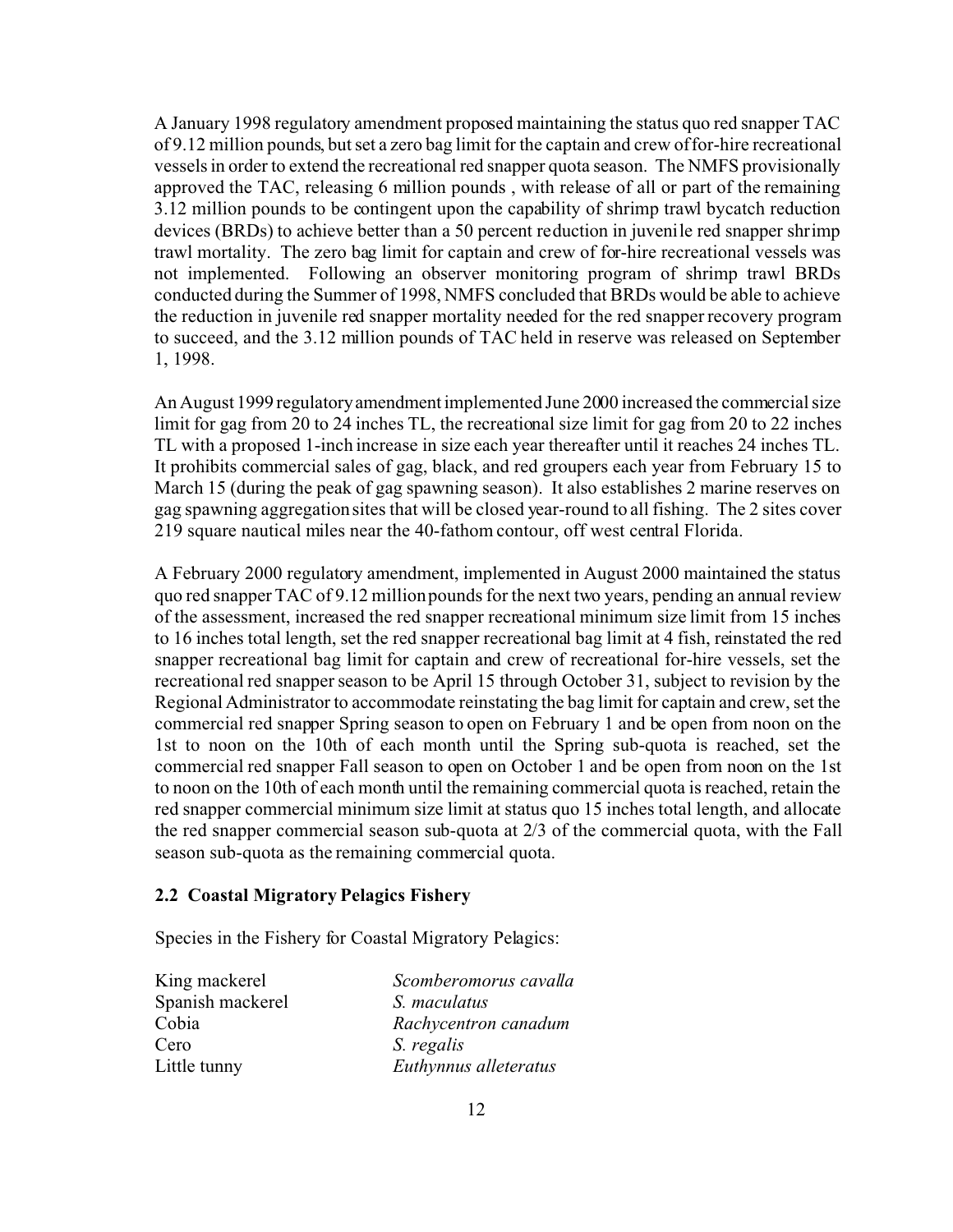Dolphin *Coryphaena hippurus* Bluefish (Gulf of Mexico only) *Pomatomus saltatrix*

The Coastal Migratory Pelagics "Mackerel" FMP, approved in 1982 and implemented by regulations effective in February of 1983, treated king and Spanish mackerel each as one U.S. stock. Allocations were established for recreational and commercial fisheries, and the commercial allocation was divided between net and hook-and-line fishermen.

### **2.2.1 FMP Amendments**

**Amendment 1**, implemented in September of 1985, provided a framework procedure for preseason adjustment of TAC, revised king mackerel maximum sustainable yield (MSY) downward, recognized separate Atlantic and Gulf migratory groups of king mackerel, and established fishing permits and bag limits for king mackerel. Commercial allocations among gear users, except purse seines that were allowed 6 percent of the commercial allocation of TAC, were eliminated. The Gulf commercial allocation for king mackerel was divided into Eastern and Western Zones for the purpose of regional allocation, with 69 percent of the remaining allocation provided to the Eastern Zone and 31 percent to the Western Zone.

**Amendment 2**, implemented in July of 1987, revised Spanish mackerel MSY downward, recognized two migratory groups, established allocations of TAC for the commercial and recreational sectors, and set commercial quotas and bag limits. Charter vessel permits were required, and it was clarified that TAC must be set below the upper range of ABC. The use of purse seines on overfished stocks was prohibited, and their allocation of TAC was redistributed under the 69 percent/31 percent split.

**Amendment 3** was partially approved in August 1989, revised, resubmitted, and approved in April 1990. It prohibited drift gill nets for coastal pelagics and purse seines for the overfished groups of mackerels.

**Amendment 4**, implemented in October 1989, reallocated Spanish mackerel equally between recreational and commercial fishermen on the Atlantic group.

**Amendment 5**, implemented in August 1990, made a number of changes in the management regime which:

- Extended the management area for Atlantic groups of mackerels through the Mid-Atlantic Council's area of jurisdiction;
- Revised problems in the fishery and plan objectives;
- Revised the fishing year for Gulf Spanish mackerel from July-June to April-March;
- Revised the definition of "overfishing";
- Added cobia to the annual stock assessment procedure;
- Provided that the South Atlantic Fishery Management Council (SAFMC) will be responsible for pre-season adjustments of TACs and bag limits for the Atlantic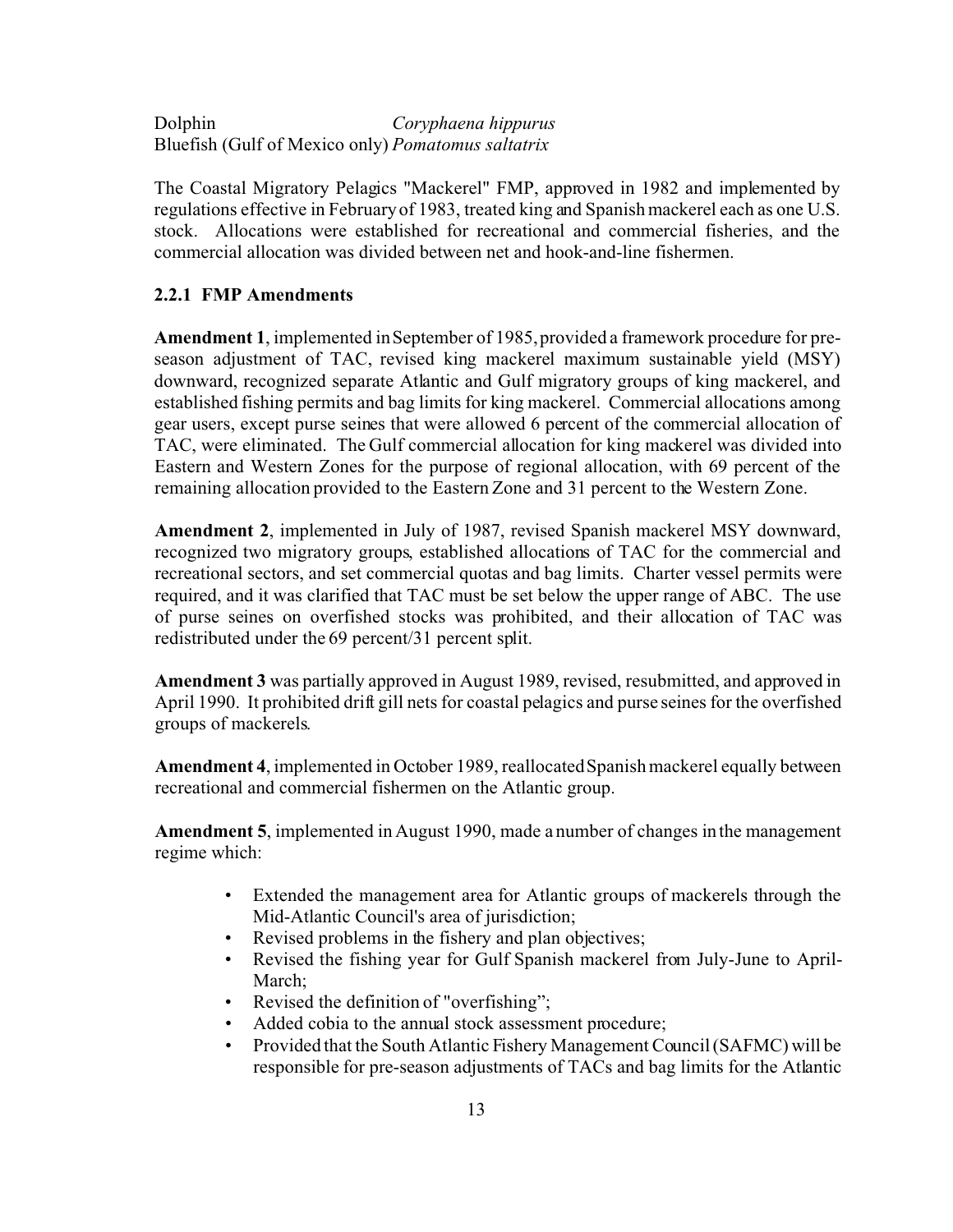migratory groups of mackerels while the Gulf Council will be responsible for Gulf migratory groups;

- Continued to manage the two recognized Gulf migratory groups of king mackerel as one until management measures appropriate to the eastern and western groups can be determined;
- Re-defined recreational bag limits as daily limits;
- Deleted a provision specifying that bag limit catch of mackerel may be sold;
- Provided guidelines for corporate commercial vessel permits;
- Specified that Gulf king mackerel may be taken only by hook-and-line and runaround gill nets;
- Imposed a bag limit of two cobia per person per day; and,
- Established a minimum size of 12 inches (30.5 cm.) FL or 14 inches (35.6 cm.) TL for king mackerel and included a definition of "conflict" to provide guidance to the Secretary.

**Amendment 6**, implemented in November of 1992, made the following changes:

- Identified additional problems and an objective in the fishery;
- Provided for rebuilding overfished stocks of mackerels within specific periods;
- Provided for biennial assessments and adjustments;
- Provided for more seasonal adjustment actions;
- Allowed for Gulf king mackerel stock identification and allocation when appropriate;
- Provided for commercial Atlantic Spanish mackerel possession limits;
- Changed commercial permit requirements to allow qualification in one of three preceding years;
- Discontinued the reversion of the bag limit to zero when the recreational quota is filled;
- Modified the recreational fishing year to the calendar year; and,
- Changed the minimum size limit for king mackerel to 20 inches FL, and changed all size limit measures to fork length only.

**Amendment 7**, implemented in November 1994, equally divided the Gulf commercial allocation in the Eastern Zone at the Dade-Monroe County line in Florida. The suballocation for the area from Monroe County through Western Florida is equally divided between commercial hook-and-line and net gear users.

**Amendment 8**, implemented March 1998, made the following changes to the management regime:

• Clarified ambiguity about allowable gear specifications for the Gulf group king mackerel fishery by allowing only hook-and-line and run-around gill nets. However, catch by permitted, multi-species vessels and bycatch allowances for purse seines were maintained;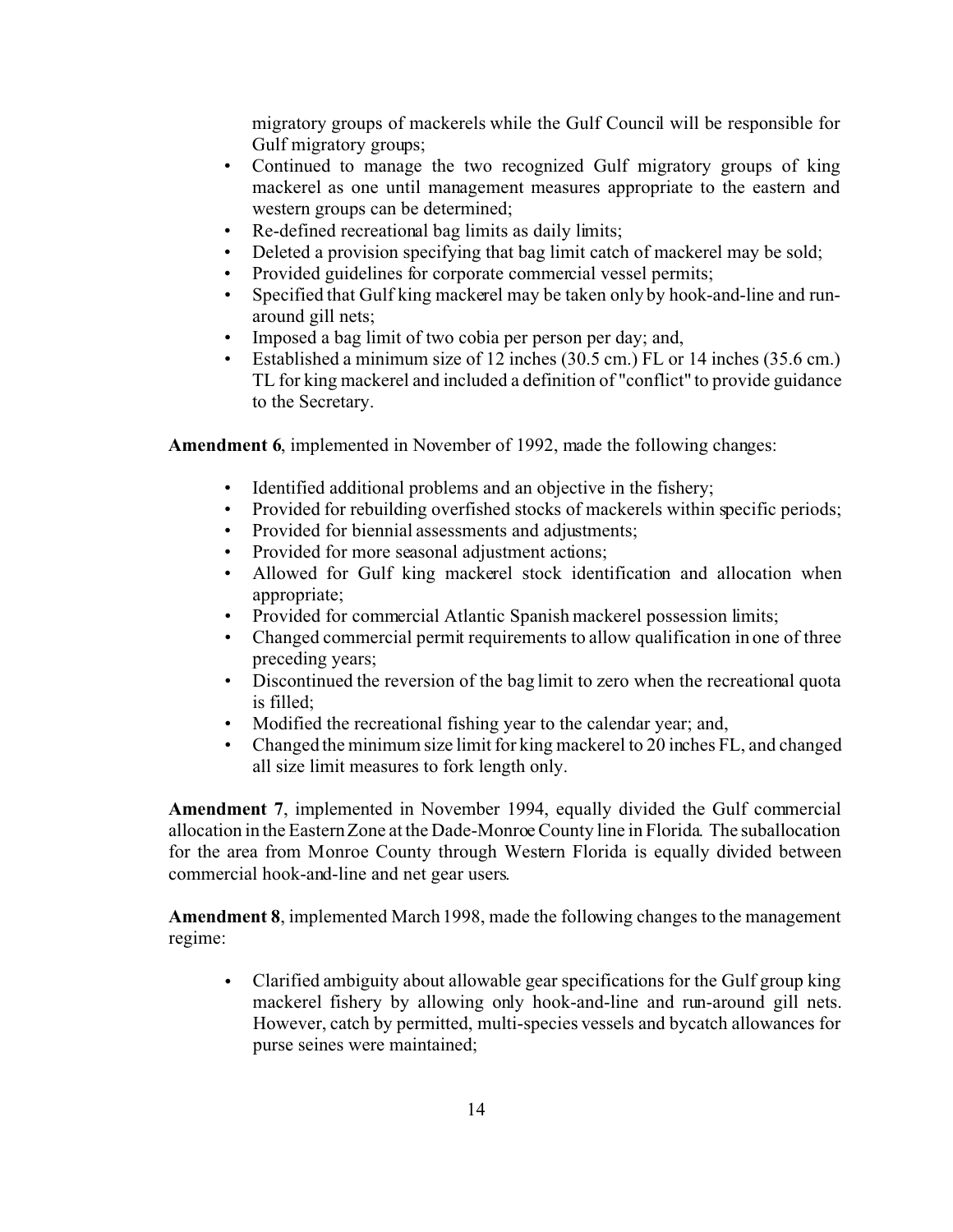- Established the Council's intent to evaluate the impacts of permanent jurisdictional boundaries between the GMFMC and SAFMC and development of separate FMPs for coastal pelagics in these areas;
- Established a moratorium on commercial king mackerel permits until no later than October 15, 2000, with a qualification date for initial participation of October 16, 1995;
- Increased the income requirement for a king or Spanish mackerel permit to 25 percent of earned income or \$10,000 from commercial sale of catch or charter or headboat fishing in 1 of the 3 previous calendar years, but allowed for a 1-year grace period to qualify under permits that are transferred;
- Legalized retention of up to 5 cut-off (barracuda damaged) king mackerel on vessels with commercial trip limits;
- Set an optimum yield target at 30 percent static SPR;
- Provided the SAFMC with authority to set vessel trip limits, closed seasons or areas, and gear restrictions for Gulf group king mackerel in the North Area of the Eastern Zone (Dade/Monroe to Volusia/Flagler county lines);
- Established various data consideration and reporting requirements under the framework procedure; and,
- Modified the seasonal framework adjustment measures and specifications (see Appendix I).

**Amendment 9**, implemented in April 2000, made the following changes:

- Reallocate the percentage of the commercial allocation of TAC for the North Area (Florida east coast) and South/West Area (Florida west coast) of the Eastern Zone to 46.15 percent North and 53.85 percent South/West and retain the recreational and commercial allocations of TAC at 68 percent recreational and 32 percent commercial;
- Subdivide the commercial hook-and-line king mackerel allocation for the Gulf group, Eastern Zone, South/West Area (Florida west coast) by establishing 2 subzones with a dividing line between the 2 subzones at the Collier/Lee County line;
- Establish regional allocations for the west coast of Florida based on the 2 subzones with 7.5 percent of the Eastern Zone allocation of TAC being allowed from Subzone 2 and the remaining 92.5 percent being allocated as follows:

50% - Florida east coast 50% - Florida west coast that is further subdivided: 50% - Net Fishery 50% - Hook-and-Line Fishery

- Establish a trip limit of 3,000 pounds per vessel per trip for the Western Zone;
- Establish a moratorium on the issuance of commercial king mackerel gill net endorsements and allow re-issuance of gill net endorsements to only those vessels that: (1) had a commercial mackerel permit with a gill net endorsement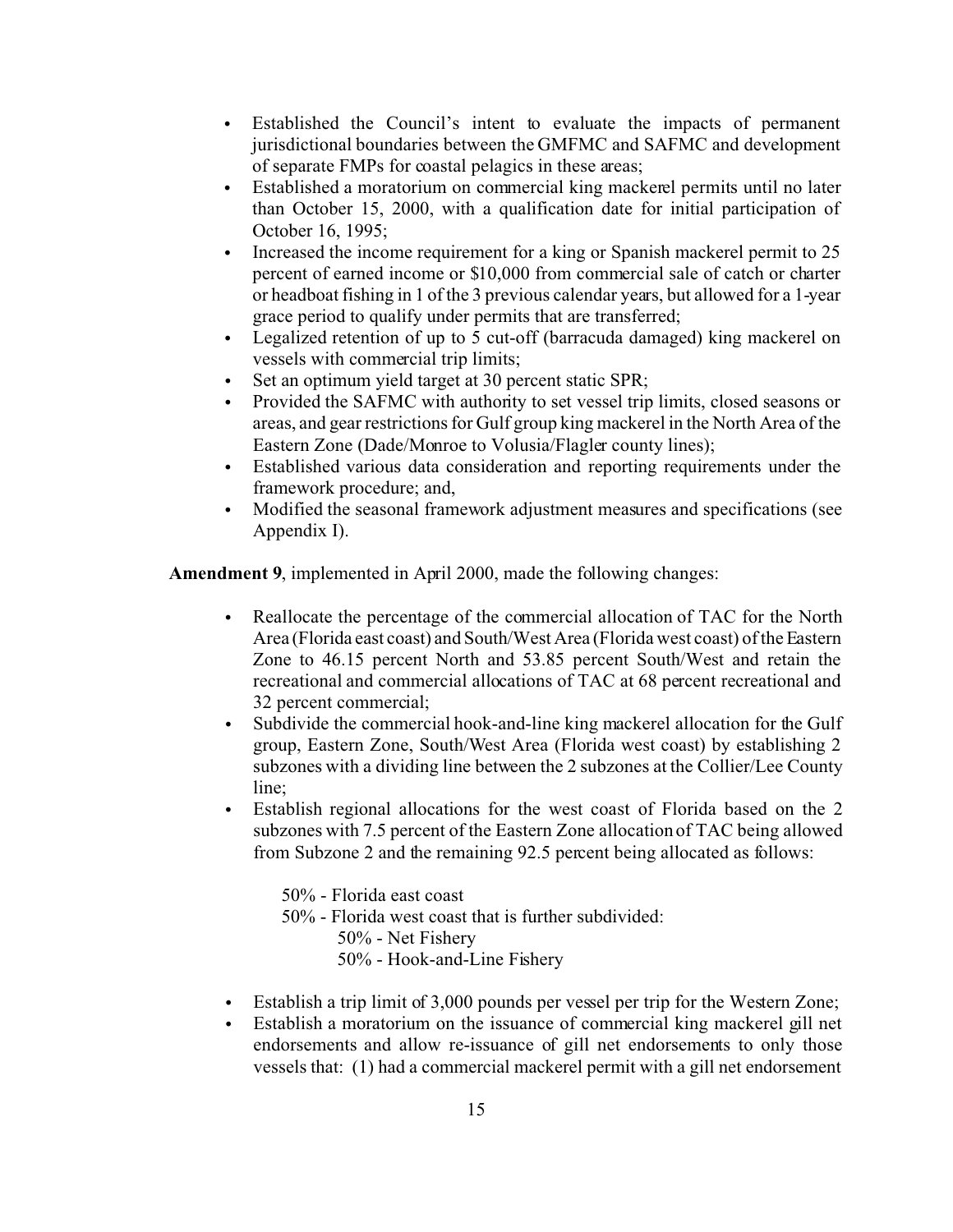on or before the moratorium control date of October 16, 1995 (Amendment 8); and, (2) had landings of king mackerel using a gill net in one of the two fishing years 1995-96 or 1996-97 as verified by NMFS or trip tickets from the FDEP; allow transfer of gill net endorsements to immediate family members (son, daughter, father, mother, or spouse) only; and prohibit the use of gill nets or any other net gear for the harvest of Gulf group king mackerel north of an east/west line at the Collier/Lee County line;

- Increase the minimum size limit for Gulf group king mackerel from 20 inches to 24 inches FL; and,
- Allow the retention and sale of cut-off (damaged), legal-sized king and Spanish mackerel within established trip limits.

**Amendment 10** incorporated essential fish habitat (EFH) provisions for the SAFMC, and **Amendment 11** included proposals for mackerel in the SAFMC's Comprehensive Amendment Addressing Sustainable Fishery Act Definitions and other Provisionsin Fishery Management Plans of the South Atlantic Region. Both of these amendments have been implemented.

**Amendment 12**, approved May 2000, proposes to extend the commercial king mackerel permit moratorium from its current expiration date of October 15, 2000 to October 15, 2005, or until replaced with a license limitation, limited access, and/or individual fishing quota or individual transferable quota system, whichever occurs earlier.

#### **2.2.2 Regulatory Amendments**

Prior to the 1986 regulatory amendment, Amendment 1 established a TAC of 14.4 million pounds (MP). At the request of the Gulf Council in October 1985, NMFS implemented an emergency action in March 1986 that reduced TAC to 5.2 MP for the 1985-86 fishing year. The 1986 regulatory amendment, submitted in May 1986, set TAC for Gulf group king mackerel at 2.9 MP with a 0.93 MP commercial quota and a 1.97 MP recreational allocation. The bag limits for Gulf group king mackerel for-hire and other recreational vessels were unchanged from those established under Amendment 1, i.e., 3 fish per person per trip, excluding captain and crew, or 2 fish including captain and crew, whichever is greater. For all other vessels, the bag limit was 2 fish per person per trip. The commercial quota was allocated 6 percent for purse-seines, 64.5 percent for all other commercial gear in the Eastern Zone (Florida) and 29 percent for all other gear in the Western Zone (Alabama-Texas). The regulatory amendment also established criteria for allowing charter vessels to obtain commercial permits and fish as either a charter or commercial vessel. It also provided that the recreational and commercial fisheries would be closed when their respective allocations were taken. These regulatory actions were implemented on July 1, 1986.

The 1987 regulatory amendment, submitted in May 1987, proposed a reduction in TAC for Gulf group king mackerel to 2.2 MP with the commercial quota set at 0.7 MP and a recreational allocation of 1.5 MP. The purse-seine allocation was set at zero; thus the commercial allocation was divided only between the Eastern and Western Zones at 69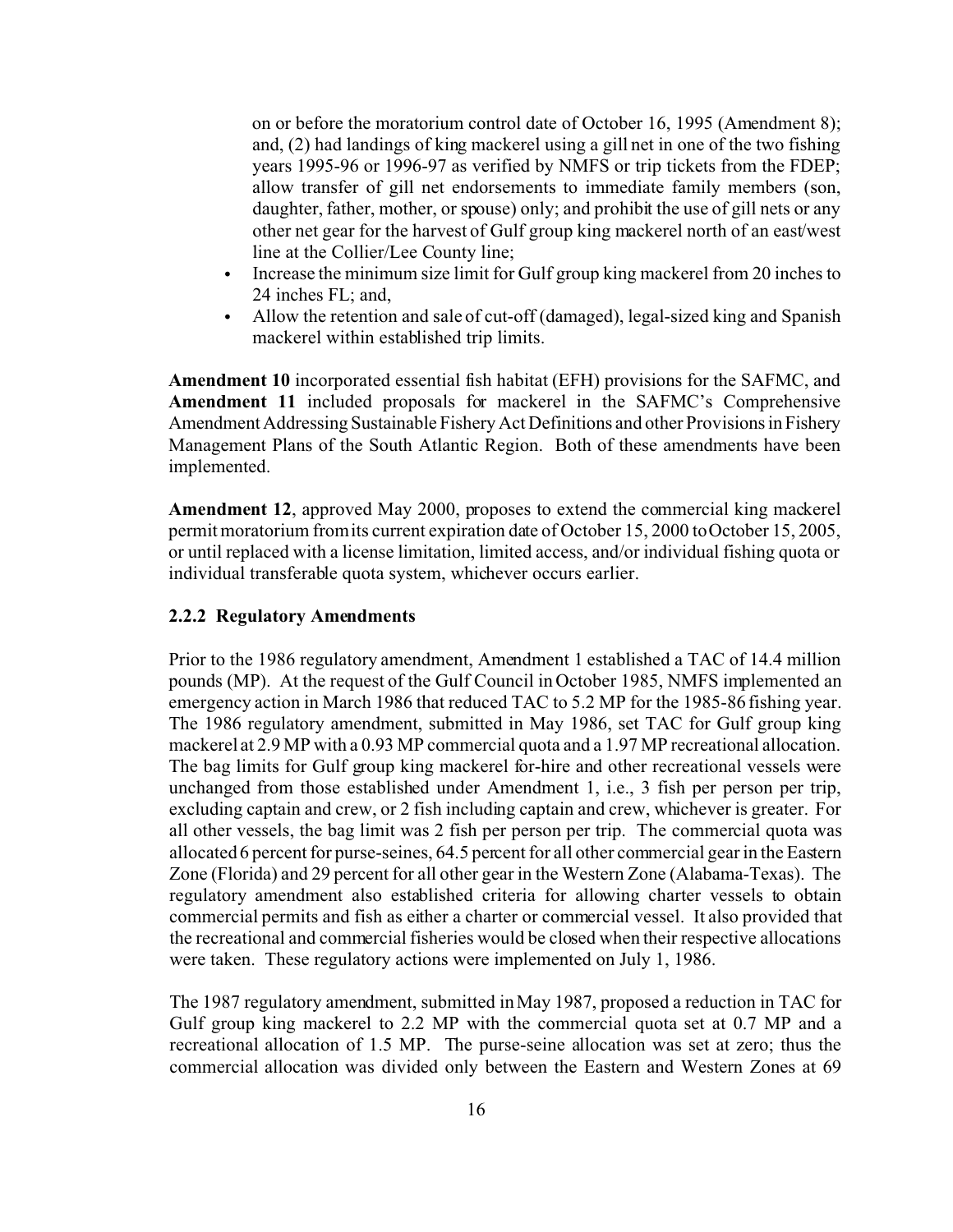percent and 31 percent, respectively. The TAC for Gulf group Spanish mackerel was set at 2.5 MP with a commercial quota of 1.4 MP and a recreational allocation for 1.1 MP. The bag limit for Gulf group king mackerel remained the same; and for Gulf group Spanish mackerel, it was set at 3 fish per person per trip. These regulatory actions were implemented on June 30, 1987.

In 1988, the Council's regulatory amendment, submitted May 1988, proposed to increase TAC for Gulf group king mackerel to 3.4 MP with a commercial allocation of 1.1 MP and a recreational allocation 2.3 MP. The TAC for Gulf group Spanish mackerel was increased to 5.0 MP with 2.15 MP allocated to the recreational sector and 2.85 MP to the commercial sector. The bag limit for Gulf group Spanish mackerel was set at 4 fish off Florida and 10 fish off Alabama-Texas. These regulatory actions were implemented on July 1, 1988.

The regulatory amendment for 1989, submitted in May 1989, again proposed an increase in TAC for Gulf group king mackerel to 4.25 MP with a commercial quota 1.36 MP and a recreational allocation 2.89 MP. The bag limit remained unchanged. The TAC for Gulf group Spanish mackerel was requested to be increased to 5.25 MP, and the allocation ratio between the commercial (57 percent) and recreational (43 percent) sectors would remain unchanged, as well as the bag limit. These regulatory actions were implemented on July 1, 1989.

The regulatory amendment for 1990, submitted May 1990, recommended that the TAC and bag limit for Gulf group king mackerel remain unchanged (4.25 MP and 2 fish per person, or 3 fish for charter persons when the captain and crew are excluded). The TAC for Gulf group Spanish mackerel (5.25 MP) also did not change; however, the bag limits for Spanish mackerel changed to 4 fish off Florida, 3 fish off Texas, and 10 Fish off Alabama-Louisiana at the request of the states. These regulatory actions were implemented on August 1, 1990.

The 1991 regulatory amendment, submitted in May 1991, recommended that TAC for Gulf group king mackerel be increased to 5.75 MP with a 1.84 MP commercial quota and 3.91 MP recreational allocation. The bag limit for Gulf group king mackerel was modified to 2 fish off Florida and status quo (3 fish/2 fish) for Alabama-Texas (see 1986 regulatory amendment discussion above). The TAC for Gulf group Spanish mackerel was increased to 8.6 MP with a 4.9 MP commercial allocation and a 3.7 MP recreational allocation. The bag limit was modified to 3 fish off Texas, 5 fish off Florida, and 10 fish off Alabama-Louisiana. These regulatory actions were implemented on September 4, 1991.

The 1992 regulatory amendment, submitted in May 1992, proposed an increase in TAC for Gulf group king mackerel to 7.8 MP with a commercial quota of 2.50 MP and a recreational allocation of 5.3 MP. The king mackerel bag limit was reduced to 2 fish per person, including captain and crew of charter and head boats for the entire Gulf EEZ. The TAC for Gulf group Spanish mackerel remained at 8.6 MP. The bag limits for Spanish mackerel were increased to 7 fish off Texas, and 10 fish off Florida-Louisiana. These regulatory actions were implemented on September 18, 1992.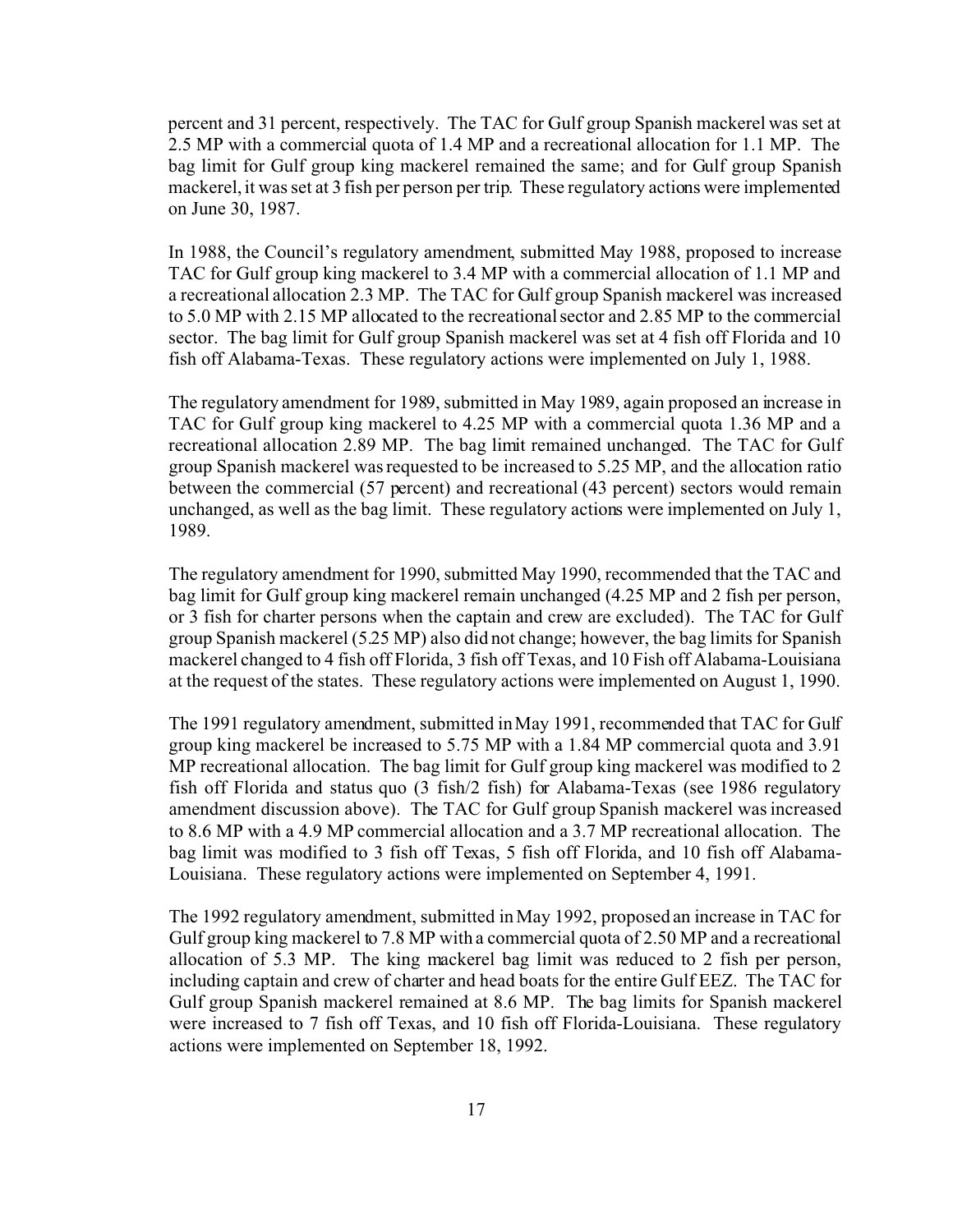Because of increased catch on the west coast of Florida in 1992-93, an emergency action was taken by NMFS in February 1992 to add 259,000 pounds of Gulf group king mackerel to the 1992-93 TAC under a 25 fish trip limit. A second emergency action (October 1993) that was subsequently added to Amendment 7 equally divided the Eastern Zone allocation of TAC between the Florida east and west coasts. The 1993 regulatory amendment, submitted in July 1993, recommended that TAC and bag limits remain the same as in the 1992-93 fishing year for Gulf group king and Spanish mackerel. In the Eastern Zone (Florida) commercial hook and line fisheries, the trip limit for the Florida east coast was proposed at 50 fish until 50 percent of the subquota was taken, and then reduced to 25 fish. For the Florida west coast, no trip limit was recommended until 75 percent of the sub-quota was taken; afterwards, it would be reduced to 50 fish. These regulatory actions were implemented on November 1, 1993.

The 1994 regulatory amendment, submitted in June 1994, proposed a 25,000 pound trip limit for the gill net fishery until 90 percent of their allocation was taken, then 15,000 pounds per trip. When implementing this amendment on November 21, 1994, NMFS rejected this step down, and commercial gill net boats fishing for king mackerel in the Eastern Zone (Florida) were limited to 25,000 pounds per trip. The TAC and bag limits remained unchanged for Gulf group king mackerel; however, the trip limit for hook and line vessels on the Florida east coast was modified to 50 fish until 75 percent of their TAC allocation was taken, then it was reduced to 25 fish. The TAC and bag limits for Gulf group Spanish mackerel remained unchanged.

During the 1994-95 fishing year, mild weather, increased effort, or both, resulted in most of the commercial TAC allocation of Gulf group king mackerel for the west coast of Florida being taken before the fish migrated to the more historical fishing grounds in the Florida Keys. Consequently, the NMFS implemented an emergency rule in February 1995 that provided a supplemental allocation of 300,000 pounds under a 125 fish trip limit. The 1995 regulatory amendment, submitted in May 1995, recommended that TAC and bag limits remain unchanged for Gulf group king and Spanish mackerel. The hook-and-line trip limit for the Florida west coast of the Eastern Zone was set at 125 fish until 75 percent of the subquota was taken, then it became 50 fish. For the east coast of Florida, the trip limit remained at 50 fish; however, if 75 percent of the quota was not taken by March 1, the 50 fish trip limit would remain in effect until the close of the season on March 31. These regulatory actions were implemented on December 18, 1995, with the exception of the 125 fish trip limit which became effective on November 22, 1995. Additionally, a control date for the commercial king mackerel fishery was published on October 16, 1995.

The 1996 regulatory amendment, submitted in August 1996, recommended that TAC and bag limits remain unchanged for Gulf group king mackerel, except that the bag limit for captain and crew of charter and head boats was set at zero. The commercial hook-and-line trip limit for the Florida west coast of the Eastern Zone was set at 1,250 pounds per trip until 75 percent of the subquota was taken; subsequently, it reverted to 500 pounds per trip until the suballocation was taken and the fishery closed. For the Florida east coast hook and line fishery, the trip limit was initially set at 750 pounds, but reverted to 500 pounds when 75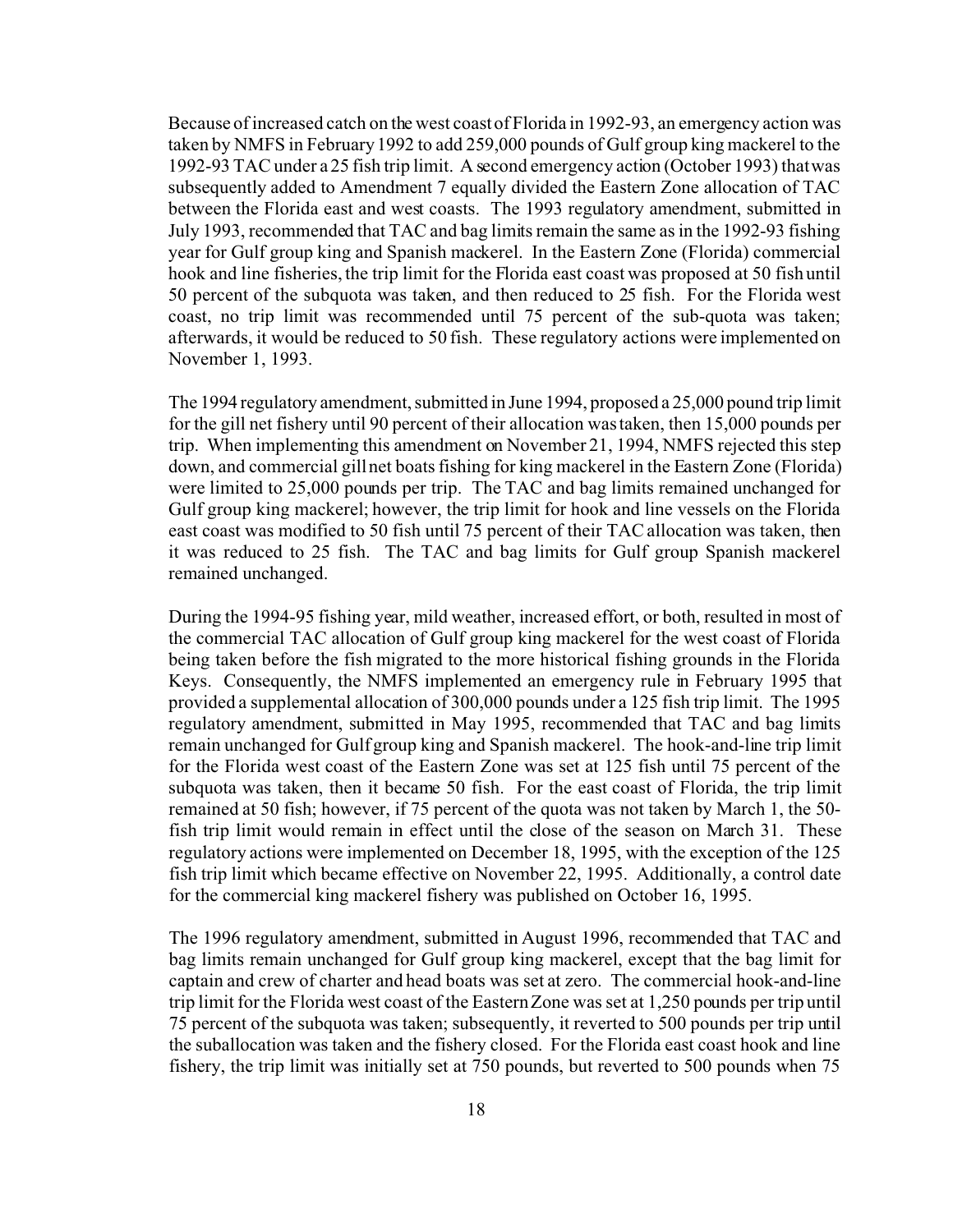percent of the suballocation was taken, provided that 75 percent of the quota was taken by February 15. If not, the trip limit remained at 750 pounds until the quota was taken or the season ended on March 31. The TAC for Gulf group Spanish mackerel was reduced to 7.0 MP; however, the bag limits remained unchanged. These regulatory actions were implemented on June 2, 1997.

The 1997 regulatory amendment, submitted in June 1997, recommended that TAC be increased to 10.6 MP for Gulf group king mackerel. The zero-fish bag limit for captain and crew of charter and head boats was rescinded. The commercial hook and line trip limit for the Florida east coast was changed to 50 fish until the subquota was taken. The TAC and bag limits remained unchanged for Gulf group Spanish mackerel. These regulatory actions were implemented on February 19, 1998.

For the 1998-99 season, the regulatory amendment, submitted July 1998 and implemented in August 1999, proposes to retain the TAC for the Gulf group king mackerel at 10.6 MP, but set the bag limit for captain and crew of charter and head boats at zero. The minimum size limit for king mackerel would increase to 24 inches FL. The commercial king mackerel hook-and-line trip limit for the Western Zone (Alabama-Texas) would be set at 3,000 pounds.

The regulatory amendment for the 1999-2000 season implemented in June 2000 retained TAC for Gulf group king mackerel at 10.6 MP. It also established a 2-fish per person per day bag limit on Gulf group king mackerel for the captain and crew of for-hire vessels and retained this 2-fish bag limit for all other recreational fishermen; however, the captain and crew bag limit was rejected by NMFS. The fishing season for the commercial gill net fishery for Gulf group king mackerel was changed to open at 6 a.m. eastern standard time (EST) on the Tuesday following weekend open as long as the quota has not been taken and all subsequent weekends and holidays would be closed as long as the season remains open. Weekend and holiday closures would be from 6 a.m. Saturday to 6 a.m. Monday EST (or Tuesday if a Monday holiday is involved), and during this period boats with a net onboard must be tied to the dock. The TAC for Gulf group Spanish mackerel was changed from 7.0 MP to 9.1 MP, and the bag limit for Gulf group Spanish mackerel was increased from 10 to 15 fish per person per day. The amendment was implemented June 2000.

The present management regime for king mackerel recognizes two migratory groups, the Gulf migratory group and the Atlantic migratory group. These groups are hypothesized to mix on the east coast of Florida. For management and assessment purposes, a boundary between groups was specified as the Volusia-Flagler County border on the Florida east coast in the winter (November 1-March 31) and the Monroe-Collier County border on the Florida southwest coast in the summer (April 1-October 31). For allocation purposes, the Gulf migratory group is also divided into the Eastern and Western Zones at the Florida-Alabama border (Figure 2).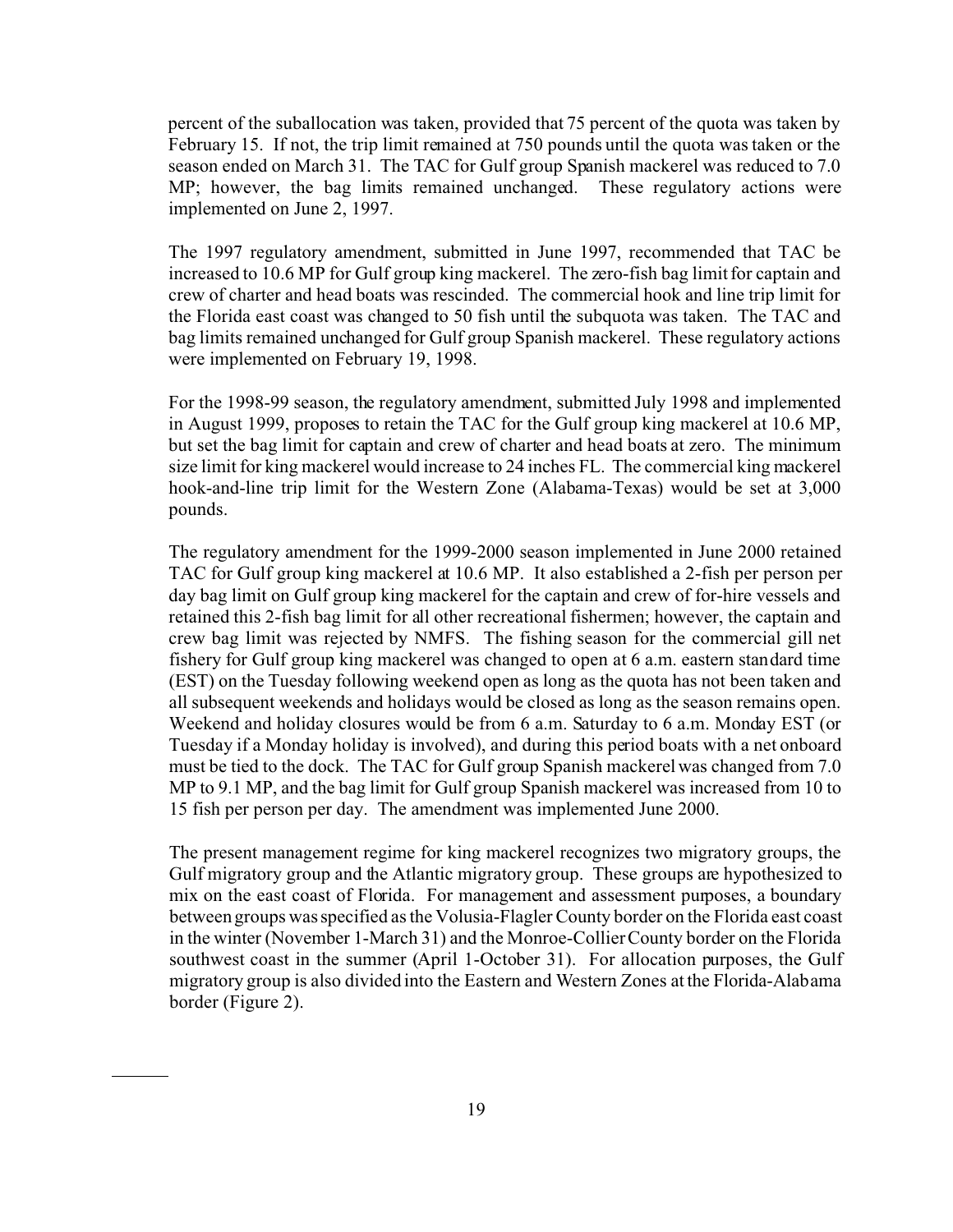# **Figure 2.**

Seasonal boundaries and divisions of the Gulf and Atlantic migratory groups of king mackerel.



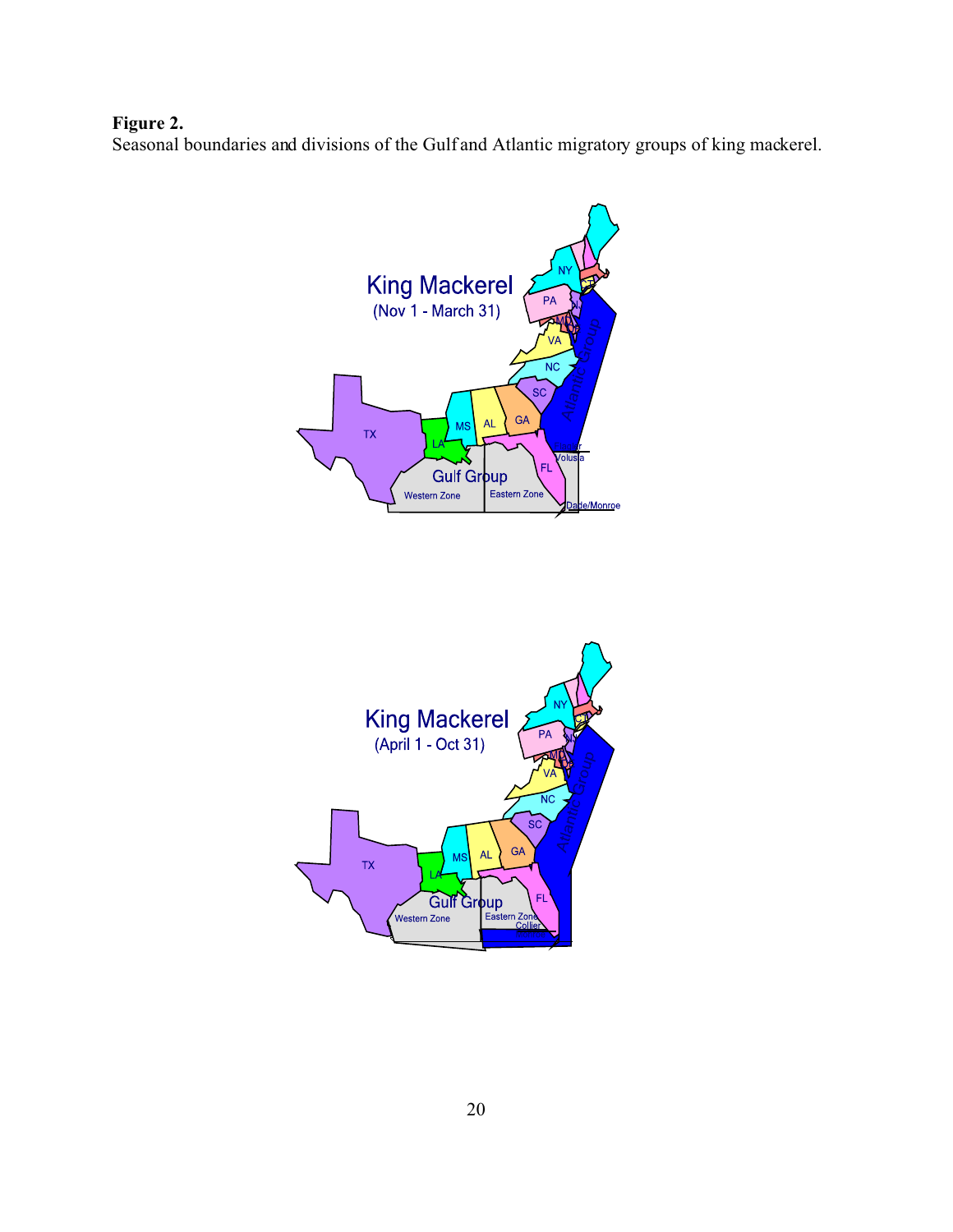### **3.0 PURPOSE AND NEED FOR ACTION**

Over the past 20 years the number of charter vessels, as estimated by scientists who surveyed the industry, increased by  $147$  percent<sup>3</sup> (Table 1), whereas the number of charter vessels increased by only 31 percent over the past decade. The number of individual angler charter vessel trips increased by about 51 percent, (through 1998) over the average number of trips for the previous decade (Figure 1 from Holland's presentation of the SEP Report 1999).

Tables 5 through 10 examine the change in the percentage of the total recreational landings (in numbers of fish) of highly targeted species over the past two decades that were taken by the recreational for-hire sector. As indicated in the following discussion, the recreational for-hire sector's share of the total landings doubled or tripled over the 20-year period for four of the major species, red snapper, king mackerel, gag and red grouper. The share of the recreational for-hire sector of vermillion snapper and greater amberjack changed very little over that period, but remained high.

In the January 2001 Report to Congress on the Status of U.S. Fisheries, red snapper and red grouper were classified as being overfished and subject to overfishing. Gag was classified as subject to overfishing and approaching an overfished state. King mackerel was classified as overfished. Vermillion snapper was classified as subject to overfishing. The Council was notified, by letter in January, 2001 that greater amberjack was overfished.

Although the percent of total recreational landings of red snapper by number landed by charter vessels and headboats changed very little between the 1988/1989 and 1996/1997 periods (61.7 to 70.7 percent) the percent nearly doubled over the level for the 1981/1982 period (i.e., 34.3 percent Table 5). For king mackerel, the percent of total recreational landings by number landed by charter vessels and headboats changed from 17.4 percent for 1983, to 31.8 percent for 1988, and to 61.5 percent for 1997, almost doubling between each period (Table 6). The landings for gag changed from 14.5 percent for 1981/1982 to 32.7 percent for 1995/1996, i.e., essentially doubling between first and last periods (Table 7).

The recreational for-hire vessels historically landed most of the recreational landings of vermilion snapper and greater amberjack e.g., 90.1 and 63.2 percent, respectively, in the most recent period (1995/1996) (Tables 8 and 9).

Red snapper and king mackerel have been classified as overfished and have been subjected to restrictive recreational allocations which have been frequently exceeded by recreational landings. Congress, in 1996, made the red snapper recreational allocation a quota and provided that fishing be closed when the quota is projected to be reached. This fishery was closed on November 27 in 1997 and on August 29 in 1999. This progressively longer closure period is adversely impacting the charter vessel/headboat sector that is dependent on this stock.

<sup>&</sup>lt;sup>3</sup>This presumes that the 1981 annual canvas of charter and head boats by Schmied (1981) is correct.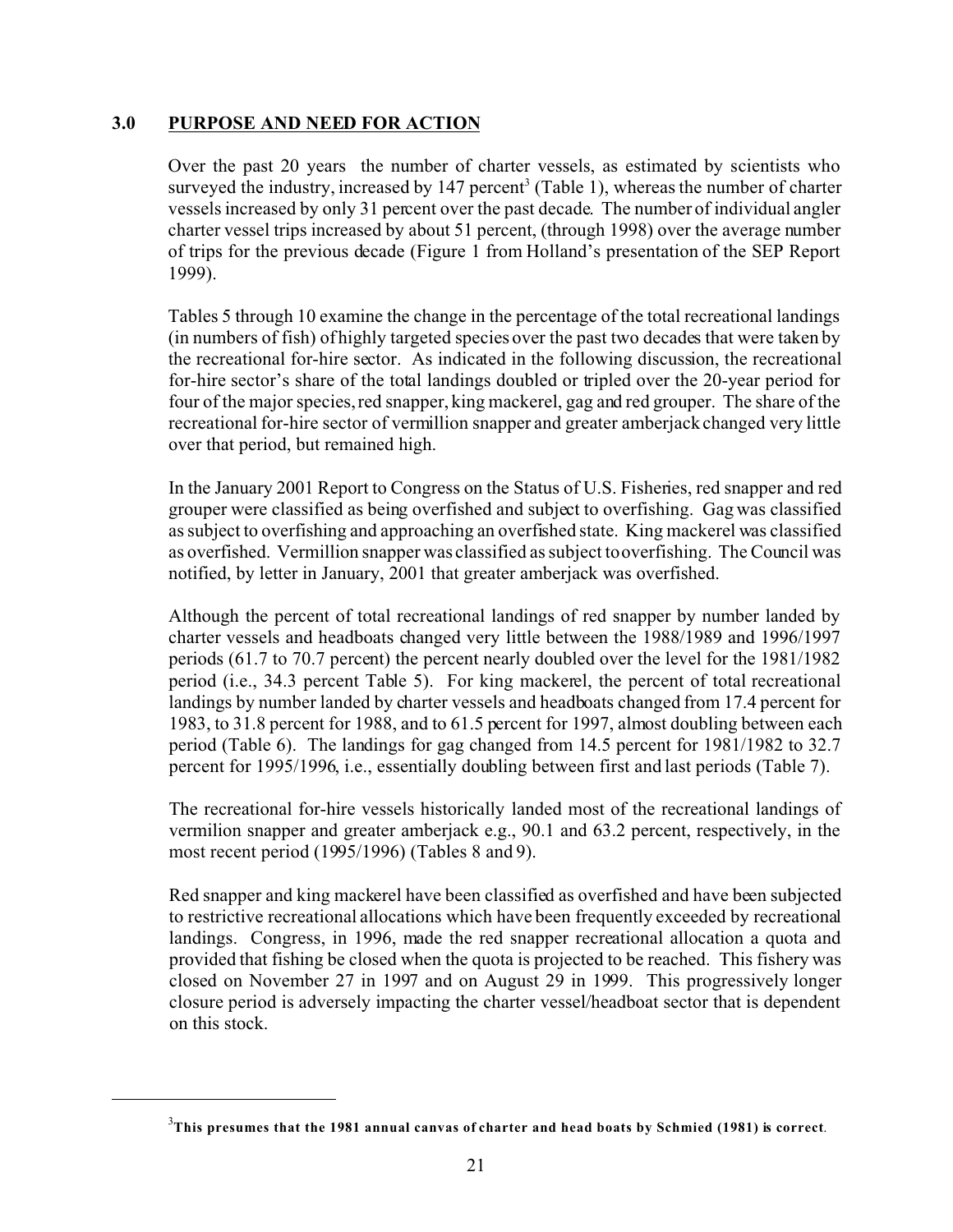Gag and vermilion snapper were classified as approaching an overfished state. Remedial action was taken for the gag stock, and the last stock assessment for vermilion snapper indicated that the stock size had declined as a function of natural fluctuation in recruitment. However, under the new criteria for assessing whether stocks are overfished or subject to overfishing are implemented through the Sustainable Fisheries Act (SFA) Amendment both stocks are still classified as approaching an overfished state, (i.e., subject to a fishing mortality rate resulting in overfishing).

When the new overfishing criteria became effective (June 2000), based on the stock assessment (Schirripa, et al 1999) red grouper were classified as overfished. Red grouper, along with gag, are major components of the recreational grouper catch. Table 10 shows charter vessel/headboat landing as a percentage of the total recreational landing of red grouper doubled to about 30 percent between the 1988/1989 and 1996/1997 periods.

These data indicate that over the past two decades the charter vessel/headboat sector has increased in terms of number of vessels, in terms of number of vessel trips, and percent of the recreational catch taken. This information supports the need to arrest the continuing expansion of this fleet by limiting permits while the Council considers whether to implement a more comprehensive limited access system.

The intent of the Council was to cap the number of vessels permitted at the current level, while it assesses the actions necessary to restore these stocks and evaluates the effects of the moratorium and the need for further action.

### **4.0 PROBLEMS REQUIRING A PLAN AMENDMENT**

As pointed out in Section 3.0 the major species targeted by the recreational sector in offshore waters are classified as either (1) overfished and subject to overfishing (F too high), or (2) subject to overfishing, or (3) approaching an overfished state. Tables 5 through 10 indicated that the recreational for-hire sector is harvesting a large portion of these stocks annually and that portion has substantially increased over the past two decades. During the past decade the number of charter and headboats estimated by the regional surveys (Holland 1998) increased by 31 percent gulf-wide and the number of angler trips by about 51 percent (Figure 1). Concurrently, the number of recreational for-hire vessels licensed by the states has increased significantly, and currently there are 3,220 such vessels (GSMFC 1999). For Florida, the number increased by about 44 percent between 1989-1990 and 1999-2000; however, this increase was entirely for vessels licensed to carry 4 or less passengers (Roy Williams, Pers. Comm. 4/19/01). (Table 2)

The extent to which such 4-pack or guide vessels fish in offshore waters for stocks managed by the Council is unknown. However, these boats are part of the universe being sampled by the GSMFC charter boat captain's telephone survey. Therefore, over the period of the moratorium this effort and landings can probably be determined.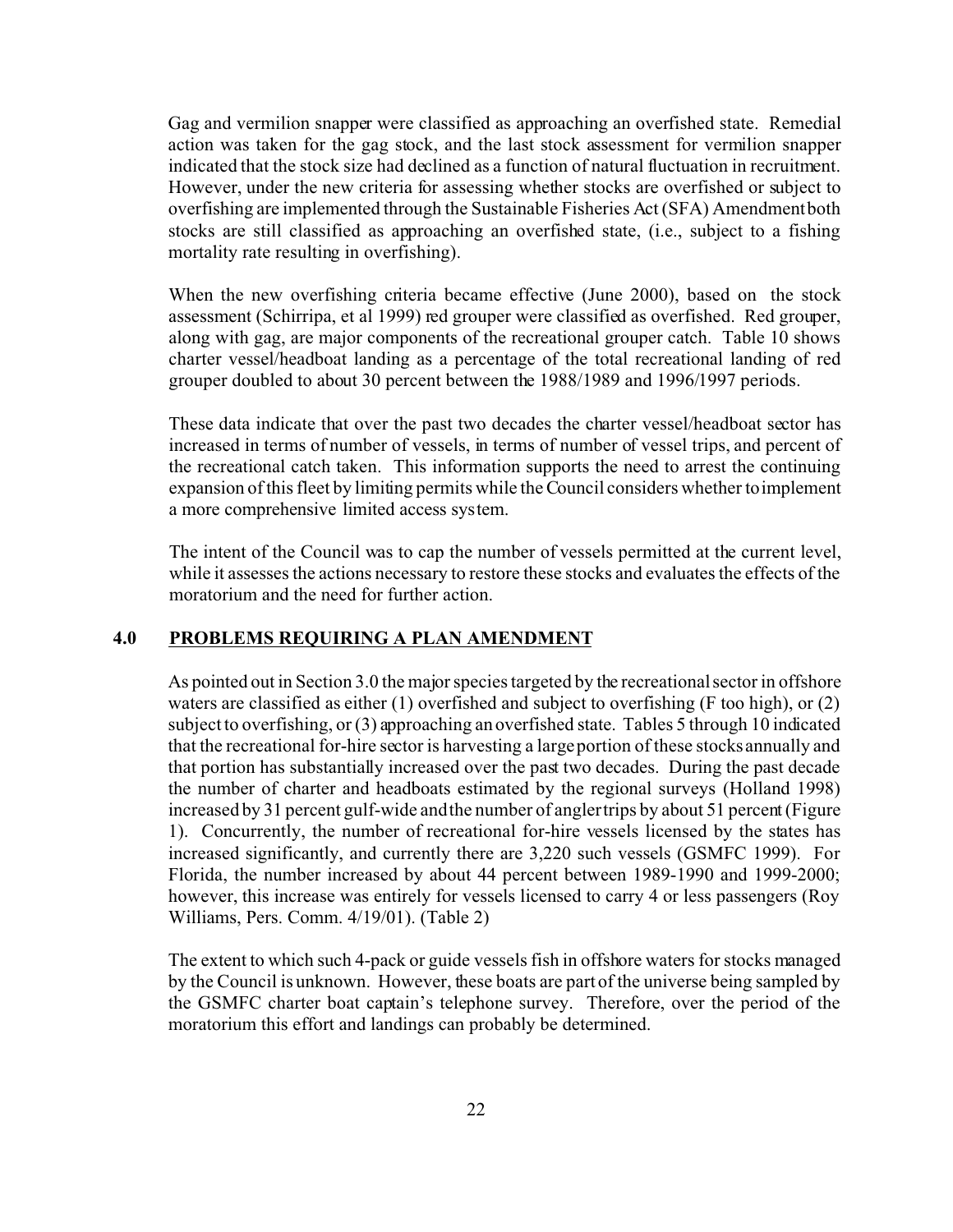Because of these problems the Council felt it would be prudent to cap the number of charter and headboats permitted to fish the EEZ for these stocks while it assessed the actions necessary to restore (or rebuild) these stocks. Such an assessment may indicate that additional action is needed to limit effort and/or latent capacity in this fleet.

The charter vessel industry considered that non-transferability of the charter vessel permit was a problem. The concern they expressed was that if the Council went forward with a more complex limited access system it would most likely use continued participation of the permit holders in the fishery as a criteria for eligibility to participate under the limited access system. Their concern was that this record of continued participation would be lost in a system without transferability of permits. Although NMFS indicated their records would allow establishing this record even if it involved many different permits being issued to the permit holder of record. However, the longer the period without transferability, the more convoluted the record becomes, and the time required for NMFS to trace that record becomes progressively longer. For example, to compute the number of vessels from Gulf ports with permits effective on November 18, 1998, required more than a day (R. Crabtree, Pers. Comm. 4/17/01).

### **5.0 PROPOSED ACTIONS**

### MORATORIUM ON CHARTER VESSEL/HEADBOAT PERMITS (Section 6.0)

### **A. Duration of the Moratorium**

Proposed Alternative: Establish a 3-year Moratorium on the issuance of charter/headboat (for-hire) vessel permits, unless sooner replaced by a comprehensive limited access system. Effective the date that this Amendment is implemented.

### **B. Gulf Permits and Endorsements**

Proposed Alternative: Create a new charter/headboat (for-hire) vessel permit for the Gulf EEZ with endorsements for reef fish, coastal migratory pelagic and dolphin/wahoo (if FMP is implemented). A vessel decal for the permitted vessel will be required. All permits and/or endorsements will be permanently numbered (this is so the permits/endorsements can be tracked through history).

### **C. Initial Eligibility Requirements for Permits and/or Endorsements**

Proposed Alternative: Provide a fully transferable permit and endorsements to the following:

- 1. Vessels who obtained or have applied for reef fish and/or coastal pelagic permits on or before 03/29/01.
- 2. Any person who can demonstrate to NMFS they had a charter/ headboat(for-hire) vessel under construction prior to 03/29/01 with copy of contract and/or receipts for expenditures of at least \$5,000.00.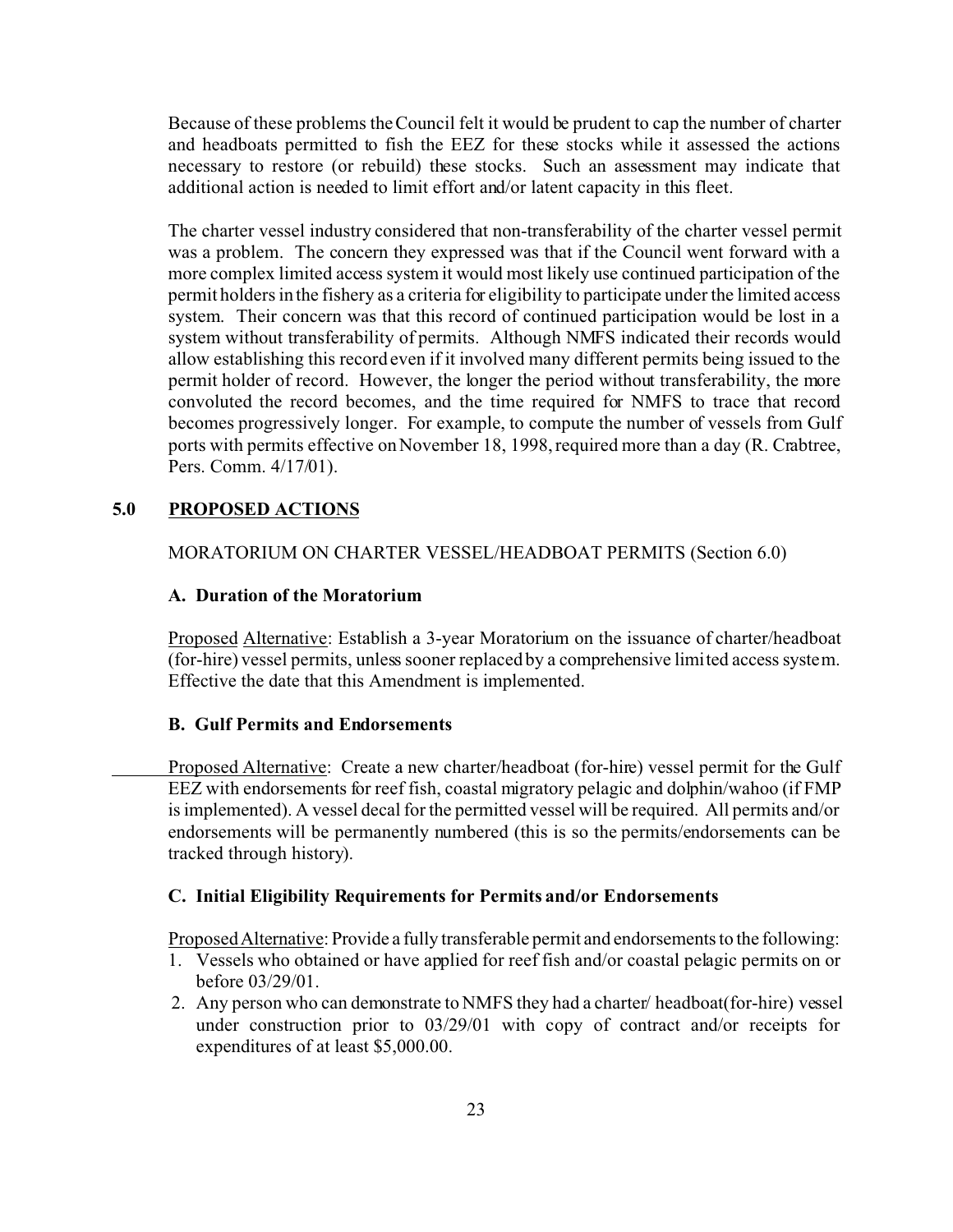- 3. Provide for Historical Captain Permits as follows:
	- Any U.S. Coast Guard licensed captain, who can demonstrate to NMFS, they were licensed by the USCG and operated, (as a Captain), a for-hire fishery permitted vessel prior to 03/29/01, but did not have a fishery permit issued in their name, and who must qualify for the permit within 90 days of implementation of the final rule for this amendment and who must demonstrate at least 25% of their earned income came from recreational for hire fishing in 1 of the last 4 years ending with 3/29/01. They will be issued a letter of eligibility to be replaced by permit/endorsements to be used only on a vessel that they operate as a captain.

# **D. Permit and Endorsement Transfers During the Moratorium**

Proposed Alternative: All permits/endorsements will be fully transferable with or without the vessel but without any increase in the passenger capacity, as established by the U.S. Coast Guard safety certificate.

### **E. Vessel Passenger Restriction on Permit Transfers**

Proposed Alternative: All permits/endorsements will be fully transferable with or without the vessel but without any increase in the passenger capacity, as established by the U.S. Coast Guard safety certificate.

# **F. Annual Reissuance of Permits Not Renewed (or Permanently Revoked)**

Proposed Alternative: Permits not renewed within one year of their expiration (or permanently revoked) will not be reissued by NMFS during the moratorium**.**

### **G. Appeals Process Under Moratorium**

Proposed Alternative: Individuals or Corporations can appeal to the RA to resolve issues related to the NMFS permit office records that pertain to initial eligibility.

### CHARTER VESSEL REPORTING AND PERMIT RENEWAL CONDITIONS (Section 7.0)

**Proposed Alternative (1):** Renewal will be every two years provided vessel complies with (2) below.

Proposed Alternative (2): All vessels holding permits and/or endorsements will be included in an active sampling frame and participate in one of the approved fishing data surveys. Surveys include, but are not limited to :

- A: Charterboat Telephone Survey
- B: Beaufort Headboat Survey
- C: Texas Parks &Wildlife Survey
- D: Subsequently approved appropriate data collection system.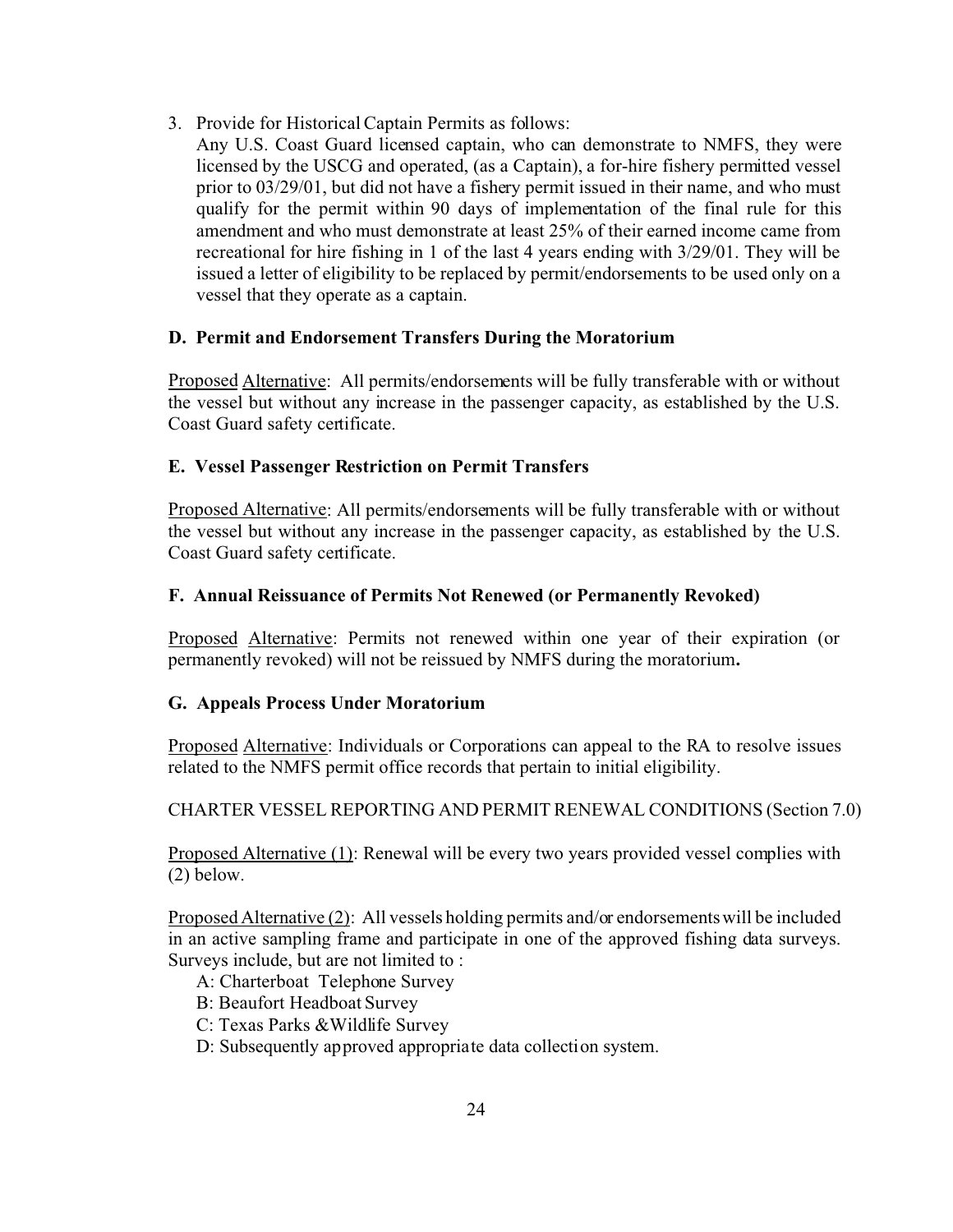#### **6.0 MORATORIUM ON CHARTER VESSEL/HEADBOAT PERMITS**

The Council is considering implementation of a temporary moratorium on the issuance of additional charter vessel/headboat permits to moderate short-term future increases in fishing capacity while the Council determines what is necessary to stabilize fishing mortality for stocks subject to overfishing or that are overfished. A moratorium, if adopted, should provide a basis for the development of a more comprehensive effort limitation program for this segment of the recreational fishery. It is a prudent first step while the Council evaluates the need for a more comprehensive effort limitation programs that could provide better longterm control of fishing capacity and effort.

A moratorium is a form of limited access management that is, in this case, intended to temporarily stabilize the number of fishing vessels while the Council considers if a more comprehensive effort limitation program is necessary. In principle, its direct effect is to limit the number of vessels in the fishery to a number equal to those permitted before or at the start of the moratorium. Whereas, under open access, the number of vessels entering the fishery will continue to increase. This could diminish the overall economic performance of the fishery and may adversely affect the actions for restoration of overfished stocks. If, upon consideration of alternative effort limitation programs, the Council decides the recreational for-hire reef fish or coastal migratory pelagics fishery is best managed as an open-access fishery, then the moratorium would end.

The proposed permit moratorium is essentially a limited entry system by license limitation which in itself will not fully control fishing effort because the existing fishing fleet may react by increasing overall fishing effort. But a moratorium would better stabilize fishing effort than no moratorium.

In the course of public hearings (2 sets of 10 hearings) and from public letters and testimony, it became very clear that a large segment of the recreational for-hire fishery consisted of part-time fishermen, and, therefore, there is a lot of latent capacity in the number of vessels that will be eligible to participate under the moratorium. However, from this same public comment it appears unlikely that these persons, who range from week-end warriors to school teachers who fish in their off-season, are unlikely to change to fishing more frequently during the 3-year moratorium. Therefore, it seems unlikely that this latent capacity would be used to expand effort in the fishery during that period, and the moratorium should, to a large extent, stabilize such effort.

A large part of the considerations of whether a more comprehensive system is needed will be the determination of the actions needed to restore the overfished stocks (See Section 3.0 and 4.0).

Within the duration of the moratorium the Council will have time to evaluate alternatives for more comprehensive effort limitation programs that would replace the temporary moratorium and provide a basis for long-term management. As the initial step in this direction, the Council is publishing in the Federal Register a **control date** of March 29,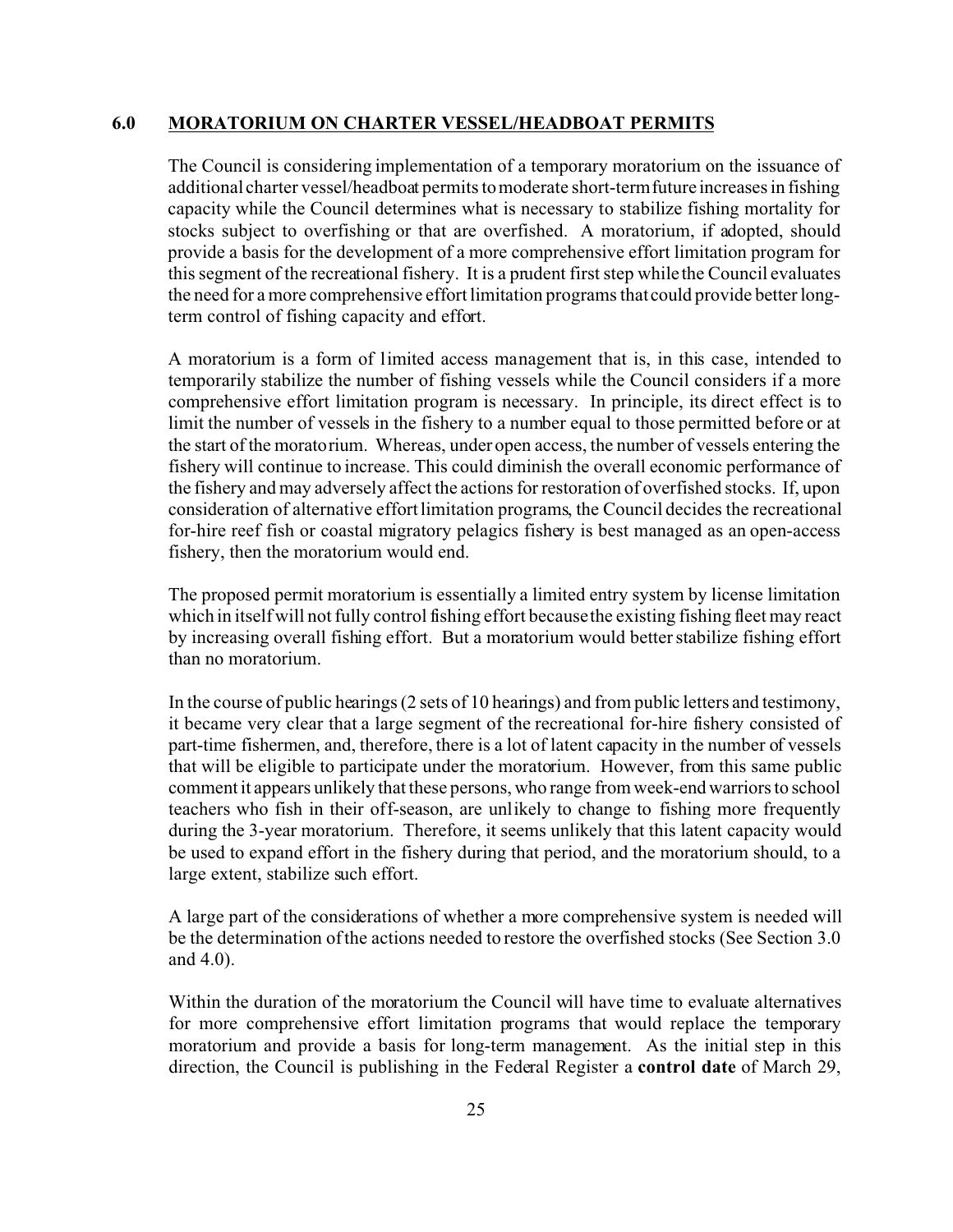2001, for the reef fish and coastal migratory pelagics charter and head boat fishery. The intent of this notice is to inform the public that entrants into the charter vessel/headboat fisheries after March 29, 2001, may not be assured of future access to the reef fish and/or coastal migratory pelagics resources if: (1) an effort limitation management regime is developed and implemented that limits the number of vessels or participants in the fishery; and, (2) if the **control date** notice is used as a criterion for eligibility.

From a management standpoint some of the problems related to the records used in the development of a full-fledged limited access management program would be resolved by a moratorium.

The moratorium proposed in this amendment considers 8 features: (1) the duration of the moratorium (Section A); (2) New Gulf Permit/Endorsement (Section B); (3) initial eligibility requirements for permits/endorsements (Section C); (4) permit/endorsement transfers during the moratorium (Section D); (5) vessel passenger restrictions for permit/endorsement transfer (Section E); (6) annual re-issuance of permits not renewed (Section F); (7) an appeal process (Section G), and (8) Reporting and Permit Renewal Requirements (Sections 7.0).

The Council could develop an amendment, at a subsequent time, for a more comprehensive limited access system without establishing the moratorium. However, the records of participation would be much more complex than would be the case if the moratorium was initiated first (see discussion of records under Section 6.0 C). It should also be recognized that historically there has been a high turnover rate in the charter fishing industry. Ditton and Loomis (1985) found that over a 5-year period (1975-1980) only 48 percent of the charter firms in the Texas industry were still in business. Ditton and Vize (1987) monitored the trend over an additional 5-year period (1980-1985) at the end of which only 25 percent of the participants from 1975 were still in business. More recent data from Sutton et al (1999) and from Holland et al (1999) show much longer trends of operation (See tables and discussion in Section 6.0 A).

It should also be recognized that the Council can only limit participation by instituting a moratorium or limited access system on the vessels and boats that are permitted to fish in the EEZ. The states may continue to license vessels and boats that can fish state waters for the same stocks. In fact, some state agencies may lack authority to limit entry or adopt compatible rules. As pointed out in the Introduction, there are about **3,220** recreational forhire vessels in the Gulf states including guide boats that presumably fish entirely or primarily in state waters, versus about **1,650** vessels with federal permits. **(Tables 11, 11a and 11b).**

Finally, it should be recognized that there are alternatives for transfer of permits (under Section D) that would allow the permit holder to sell the permit during the moratorium, gaining a temporary windfall profit.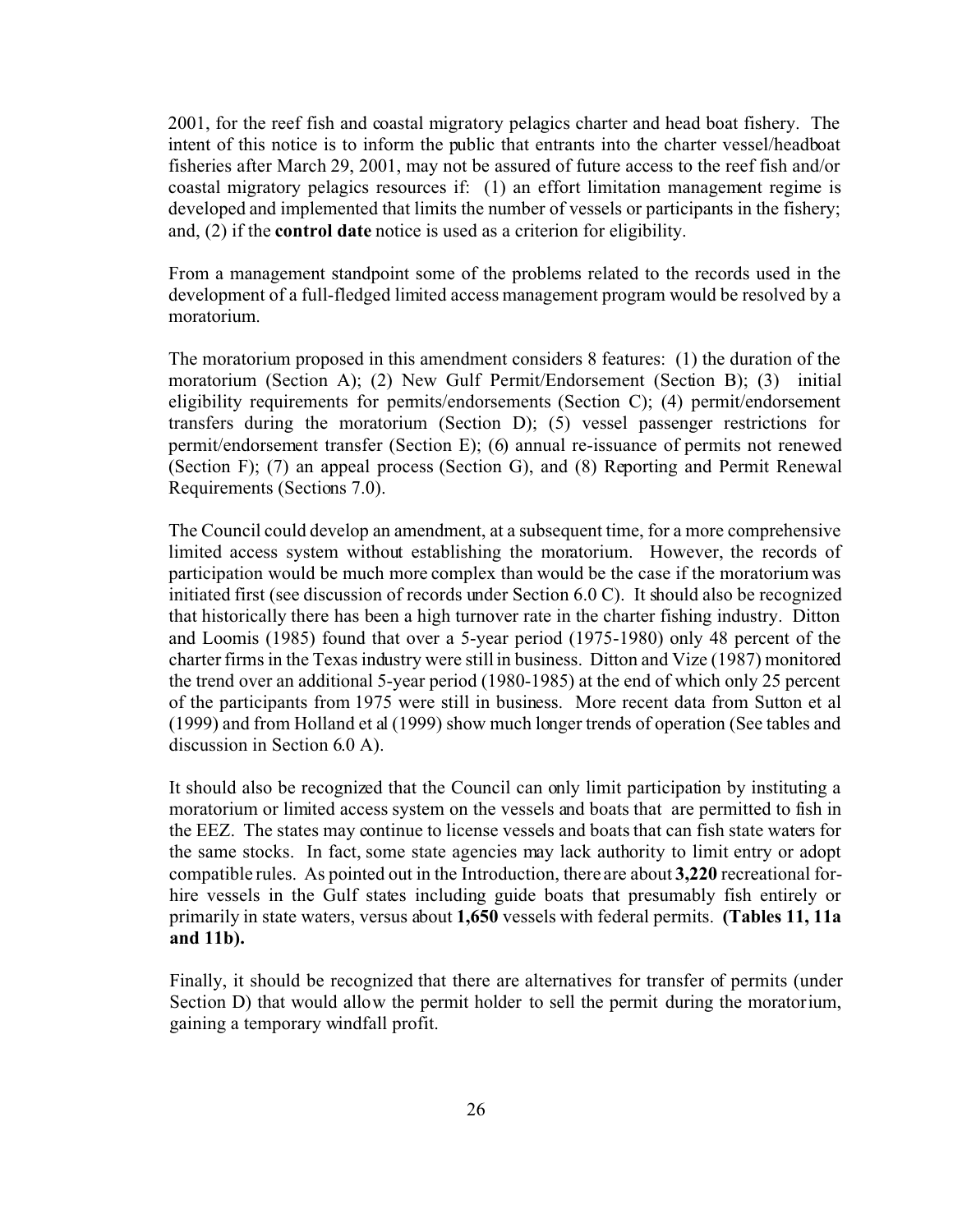### **6.1 Comparison of Programs to the Magnuson-Stevens Act Provisions for Limited Access**

Section 303(b)(6) provides that to establish a limited access system for the fishery in order to achieve OY if, in developing such a system, the Council and the Secretary take into account -

- A. Present participation in the fishery,
- B. Historical fishing practices in, and dependence on, the fishery,
- C. The economics of the fishery,
- D. The capability of the fishing vessels used in the fishery to engage in other fisheries,
- E. The cultural and social framework relevant to the fishery and any affected fishing communities, and
- F. Any other relevant considerations.

Because the moratorium allows transfer of permits by selling them to other persons it is essentially a temporary license limitation system. The moratorium will help the Council to achieve OY, for those stocks that are or will be classified as overfished and those subject to overfishing, by stabilizing the number of recreational for-hire vessels participating in the fisheries while the Council determines the actions necessary for recovery or rebuilding those stocks and whether a more comprehensive limited access system is needed.

The moratorium program certainly considered the present participation in the fisheries to the fullest extent. It became very obvious in the development of the moratorium, and from public comment that there were many vessels operating in these Gulf fisheries that had not obtained permits. This apparently was because they were unaware of the permit requirements. As the Council continued to work on development of the amendment more and more persons became aware of the permit requirement and obtained permits. The number of vessels operating out of the Gulf (or Monroe County, Florida) ports with permits for the reef fish or coastal migratory pelagic fisheries was 940 on November 18, 1998 (old control date) and 1,650 vessels by August 2000 (Tables 11, 11a, and 11b) or an increase of 75 percent.

To be sure that the current participants had an opportunity to be included the Council selected 3/29/01 as the new control date for eligibility (See Section 6.0 B). This certainly takes into full consideration historical fishing practices and dependence on the fisheries.

The economics of the fisheries, and the cultural and social framework relevant to the fisheries and fishing communities was a prime consideration of the Council in initially capping the number of vessels permitted rather than taking other actions that initially would have reduced the number of vessels (such as Alternative A-3 recommended by the AP). The inclusion of all vessels currently participating in these fisheries should not have altered the economic, social, or cultural framework of the fishing communities. In determining the actions needed to restore these stocks during the moratorium the Council may conclude that these actions may require altering these frameworks. Since no vessels in the fisheries were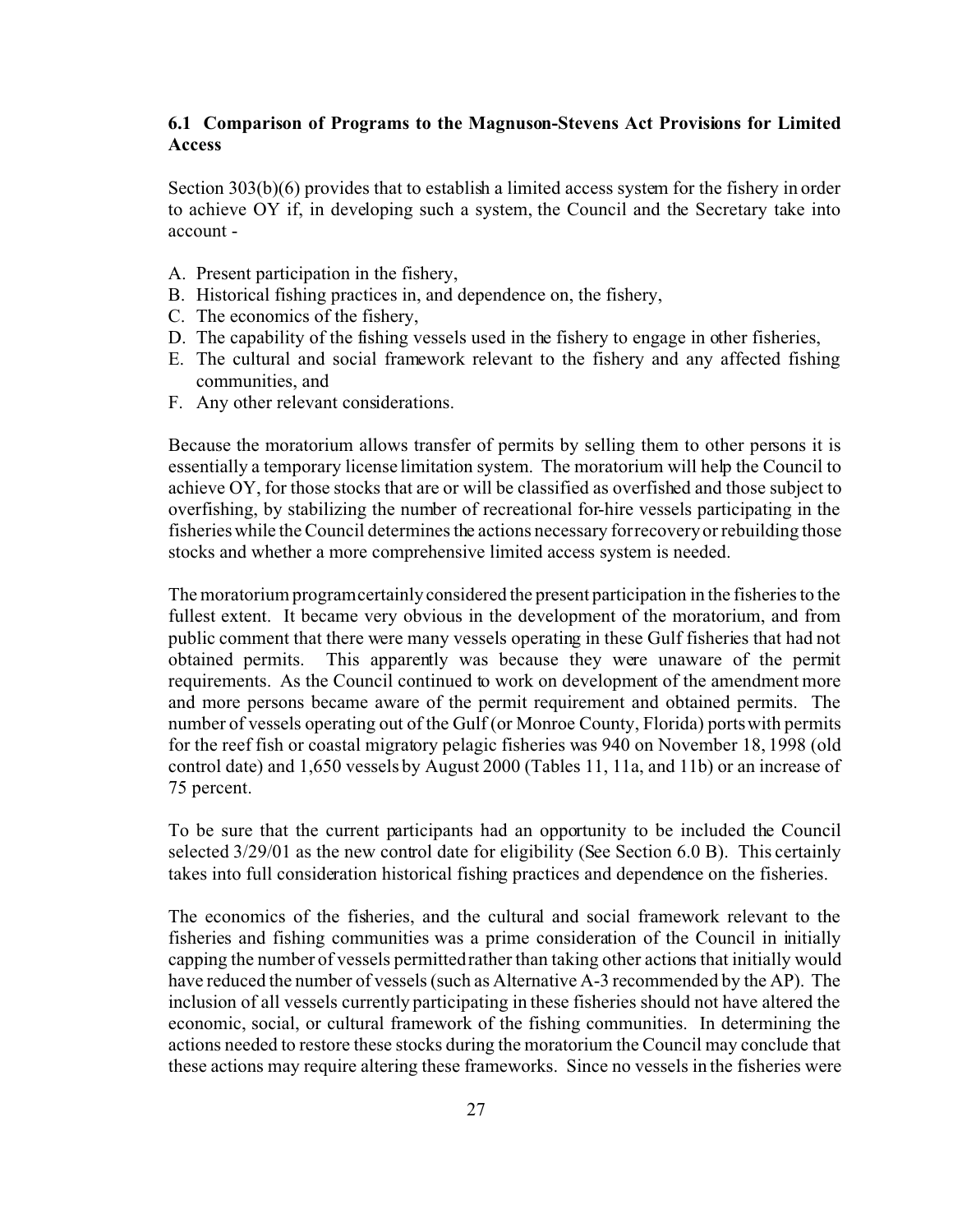displaced by the moratorium, the issue of the capability of these vessels to be used in other fisheries is not a factor that needs to be determined.

# **A. Duration of the Moratorium**

# **Proposed Alternative: Establish a 3-year Moratorium on the issuance of charter/headboat(for-hire) vessel permits, unless sooner replaced by a comprehensive limited access system. Effective the date that this Amendment is implemented.**

Discussion: The Council selected the 3-year moratorium over a 5-year moratorium because it concluded that the selection of March 29, 2001 as the date upon which eligibility was based under Section 6.0 C essentially resulted in the moratorium beginning at that time. That is because charter vessel/headboat permits issued after that date would be rescinded when the final rule for the amendment is effective. The Council concluded it would likely require about a year for the amendment to be implemented after Council staff submits it to NMFS for implementation, i.e., the period before it expires would be about 4 years.

# **Alternatives Considered and Not Selected:**

**Alternative A-1: Establish a 5-year Moratorium on the issuance of charter vessel permits, unless sooner replaced by a comprehensive limited access system** *effective -*

- *a. January 1, 2002, or*
- *b. Date this Amendment is implemented.*

**Alternative A-2: Status Quo - No Moratorium.**

**Alternative A-3: In lieu of a moratorium, require to renew a charter vessel/headboat permit that the owner must demonstrate at least 50 percent of his earned income was from recreational for-hire fishing in 1 of 2 previous calendar years.**

**Alternative A-4: In lieu of a moratorium, create a charter vessel quota for the red snapper fishery, and subsequently quotas for other fisheries, if necessary***.*

| <b>OPTION</b> | <b>LANDING</b><br><b>PERIOD</b> | <b>CHARTER %</b><br><b>OF LANDING</b> | <b>CURRENT</b><br><b>RECREATIONAL</b><br><b>OUOTA</b> | <b>CHARTER</b><br><b>QUOTA</b> |
|---------------|---------------------------------|---------------------------------------|-------------------------------------------------------|--------------------------------|
|               | 1981 - 1987                     | $46.6\%$                              | 4.47 MP                                               | 2.09 MP                        |
| $\mathbf{2}$  | 1981 - 1990                     | 49.3%                                 | 4.47 MP                                               | 2.20 MP                        |
| 3             | 1981 - 1998                     | 58.4%                                 | 4.47 MP                                               | 2.61 MP                        |
| 4             | 1991 - 1998                     | 67.4%                                 | 4.47 MP                                               | 3.01 MP                        |
| 5             | 1986 - 1988                     | 73.1%                                 | 4.47 MP                                               | 3.27 MP                        |

**A-4 Sub-options for Charter Vessel Quota (See Table** *12***)**

**MP=Millions of Pounds**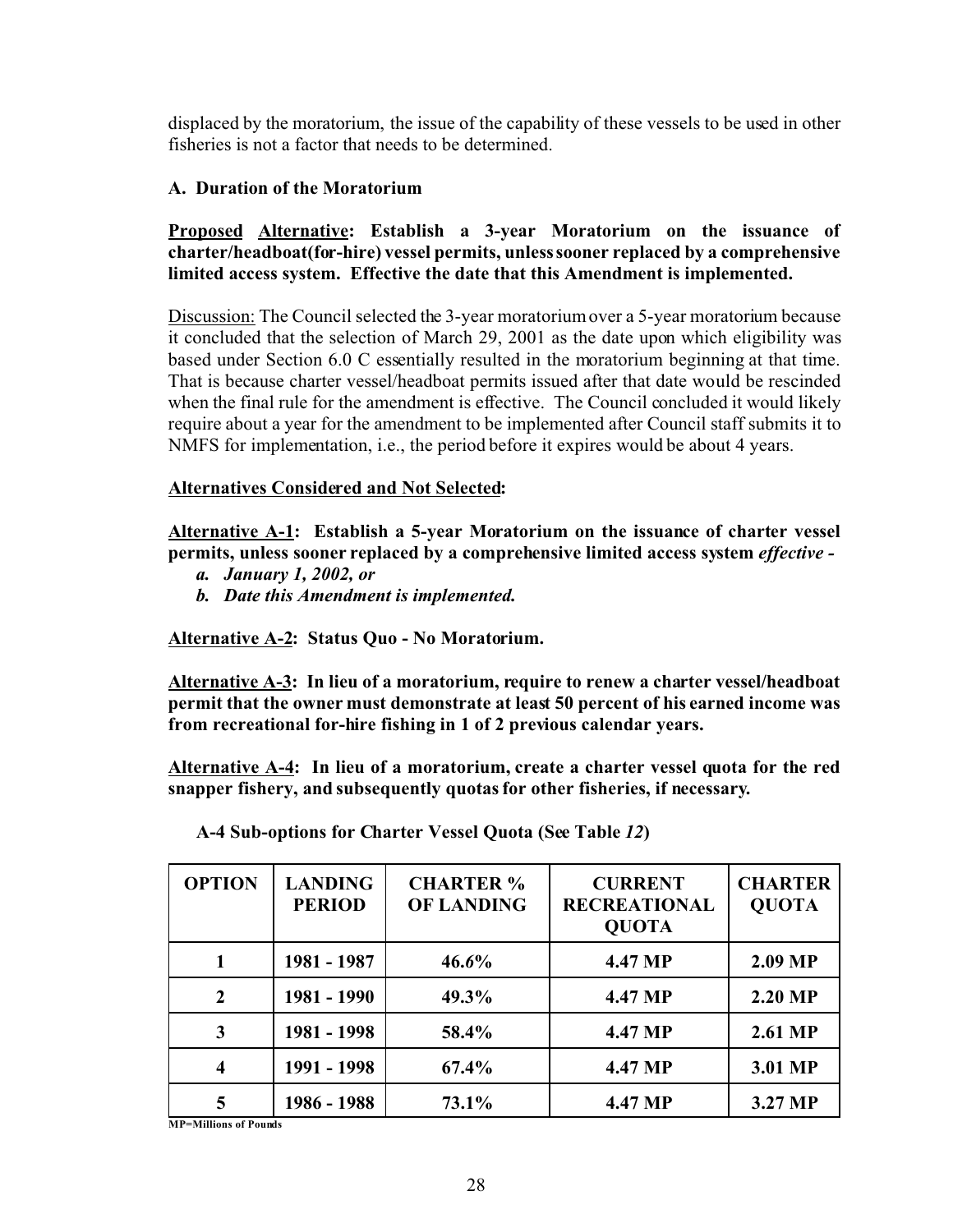**Alternative A-5: Establish both a 3 or 5 year moratorium on the issuance of charter vessel permits and a charter vessel quota based on one of the five options under Alternative A-4.**

**Alternative A-6: The moratorium will expire 3 years after implementation or expire automatically should the red snapper season be shorter, bag limits decreased, or size limits increased (See Appendix B, Section A).**

Discussion: In addition to alternatives for the duration of the moratorium, this section also provides alternatives (Status Quo, A-3 *and A-4*) for not implementing the moratorium.

Alternative A-1 provides for termination after 5 years, unless sooner replaced by a limited access system. The 5-year period would provide more a stable horizon over which the industry could plan their operations. It should also be recognized that the duration of the moratorium could be extended by subsequent amendment**.** A 5-year moratorium period with an effective date of 1/1/02 was the recommendation by Mr. Fensom (Appendix A)*.* 

Alternative A-3 was suggested by an AP member as a simple way to reduce charter vessel/headboat effort while maintaining open access in the charter fishery. It was the recommendation of the Ad Hoc AP to the Council. The effect of the measure would be the elimination of most of the part-time charter vessel fishermen. A similar income requirement applied in Reef Fish Amendment 1 to the commercial reef fish fishery probably eliminated several thousand part-time commercial fishermen. The full-time segment of the charter industry could benefit by there being more clients for their services, i.e., possibly more days of operation. Based on discussions in the AP and public comment a fairly large portion of the charter operations are part-time fishermen, who would be adversely affected especially in South Texas**.**

Alternative A-4 would create a separate red snapper quota for the charter (and recreational for-hire) sector instead of a permit moratorium. The allocation ratios in sub-options 1 through *5* are based on the ratio (or percentage) of charter vessel landings to total recreational landings for five periods (See Table *12*). The periods are: (1) 1981 - 1987 (essentially the same period used for recreational/commercial allocations); (2) 1981 - 1990 (the period before rules modified landings); (3) 1981 - 1998 (the longest period for which landings data are available). (4) 1991 - 1998 (the period over which regulations affected the landings of recreational and recreational for-hire fishermen); and (5) 1986 - 1988 (the period before regulations when the MRFSS provided better estimates of landings). In regard to option (5) the years 1986 - 1988 had the lowest standard errors for the private/rental mode (e.g. 17 to 18 percent), whereas 1989 had the highest standard error (32.3 percent). The Texas boat mode was not sampled from 1982 - 1984. Some of the MRFSS data for Texas was not updated when other data was updated in 1994. The headboat survey did not begin until 1986. The majority of red snapper landings for Texas comes from the headboats*.* Under these sub-options the charter sector share of the recreational quota would be (1) 46.*6* percent; (2) 49.3 percent; or, (3) 58.4 percent; *(4)* 67.4 percent; or, (5) 73.1 percent*.* Because the Magnuson-Stevens Act requires the recreational fishery for red snapper be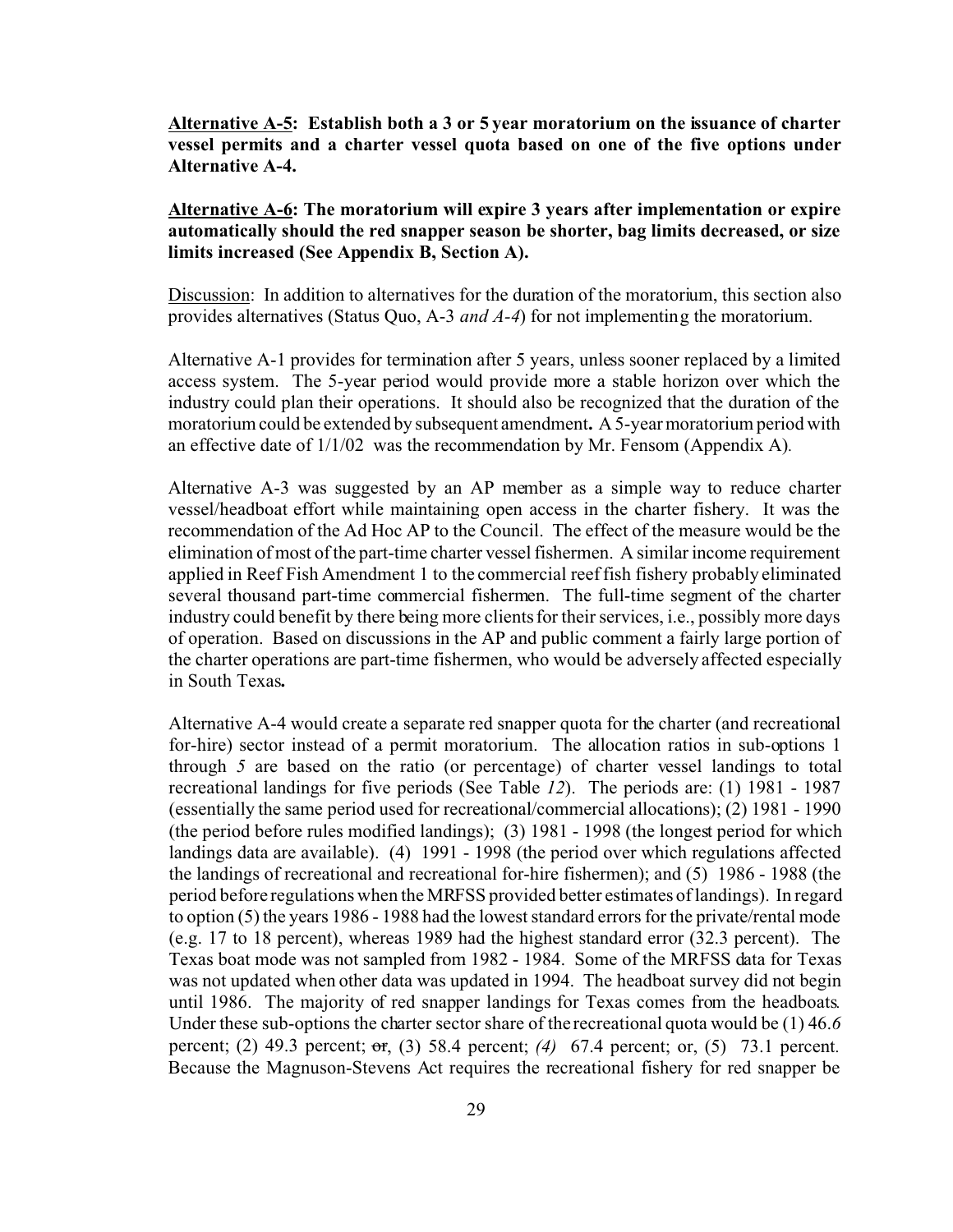closed when its allocation (or quota) is taken, under Alternative A-4, the charter vessel fishery would end when the quota is taken (or projected to be taken). Because monitoring the harvest to determine when the quota is taken is very difficult, that data is projected using a model and 5-year moving average.

Alternative A-5 would provide for a 3 to 5-year moratorium and a separate recreational red snapper quota for recreational for-hire vessels. The Ad Hoc Charter Vessel/Headboat AP opposed Alternatives A-4 and A-5, almost unanimously.

Alternative A-6 has a suggested provision that would terminate the moratorium if the recreational red snapper season was shortened or the bag limit reduced or size limit increased. This alternative was submitted by persons who felt NMFS support for a moratorium was entirely related to its value in maintaining a fixed red snapper season over the moratorium period. NMFS and NOAA GCSE indicated the measure would be difficult to defend and termination of the moratorium would require a rather lengthy administrative process (See federal comments on amendment). If A-6 had been selected as the proposed alternative most likely NMFS would have disapproved that portion of the provision.

Biological Impacts: Considering past trends in the fisheries, the stabilization of fishing capacity, in terms of number of vessels by the moratorium will have a beneficial impact. The degree to which actual restrictions in effort would occur from the moratorium would determine the level of the biological benefit and depend largely on how lenient or restrictive the alternative selected under Section 6.0 C for initial eligibility are.

Alternative A-3 for a 50 percent earned income requirement in lieu of a moratorium would have significantly reduced effort by making most of the part-time fishermen ineligible. Judging from public comment a large portion of the vessels are operated on a part-time basis. Alternative A-2 (Status Quo) and A-4 would likely have an adverse biological impact. Alternative A-1 is anticipated to have an adverse biological impact on the fisheries resource because it has effective dates for the moratorium in the future. This would allow speculative entry into the fishery by persons who think the permits will become valuable. That would create excess latent fishing capacity that if used could adversely affect the stock.

Economic Impacts: Over its life span, any of the moratorium alternatives would restrict the maximum number of vessels operating in the fishery to that allowed at the start of the moratorium. This maximum number of vessels would depend on the eligibility requirements for securing a for-hire vessel permit. Discussions along this line are found in Section C of this document.

As with other permit moratoria now in place in the Gulf, the number of permitted vessels may be expected to dwindle over the years. The actual number of permitted vessel reduction would depend on the provisions for permit transfer, the treatment of expired permits, the turnover rate in the for-hire fishery, and the market for permits.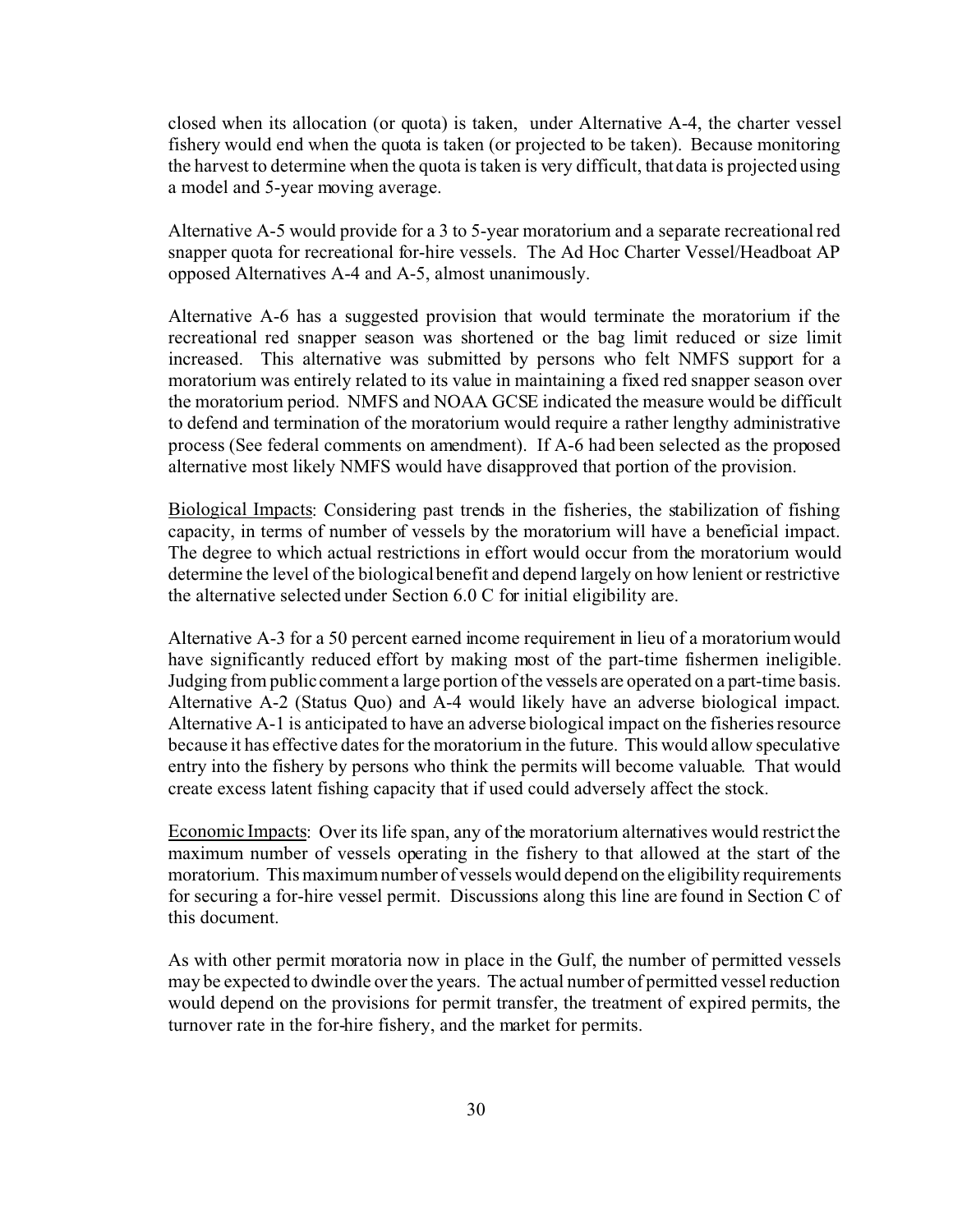Permit transfer, expired permits, and market for permits are treated in later sections of this document. It may only be mentioned at this stage that the more restrictive the provisions governing permit transfer and expired permits and the less likely of an emergence of the market for permits, the greater would be the reduction in permitted for-hire vessels during the moratorium.

Regarding the turnover rate in the for-hire fishery, Ditton and Loomis (1985) and Ditton and Vize (1987) found a relatively high turnover rate in the charter fishery in Texas, reaching 52 percent over 5 years and 75 percent over 10 years. More recent studies, however, appear to portray a more stable for-hire fishery, at least with respect to operators of for-hire vessel operations. Sutton et al. (1999) found that, in Alabama through Texas, 81 percent of charter vessel operators and 71 percent of party boat operators are first generation operators. The average charter vessel operator has been in business for 15 years and the average party boat operator, 12 years. Holland et al. (1999) found that in Florida 78 percent of charter vessel and headboat operators are first generation operators. They also reported that the average charter vessel operator has been in business for 16 years and the average headboat operator, 22 years. Also, they found that in states from Georgia through North Carolina, 88 percent of charter vessel operators are first generation operators. The average charter vessel operator has been in business for 16 years and the average headboat operator, 21 years. While most of the for-hire operators from Texas through North Carolina are first generation operators, it appears that the average operator would remain largely unaffected by either a 3-year or 5 year moratorium as can be inferred from the number of years they have been in operation. Of course, there is always the possibility that some operators may have changed vessels over time. There are, nonetheless, operators that would be affected by the moratorium as can be gleaned from the tables below that present more details regarding the business tenure of charter vessels and headboats.

| Years                     | Alabama        |               | Louisiana      |               | Mississippi    |       | Texas           |               | Total |               |
|---------------------------|----------------|---------------|----------------|---------------|----------------|-------|-----------------|---------------|-------|---------------|
| of<br>Operation           | n              | $\frac{0}{0}$ | n              | $\frac{0}{0}$ | $\mathbf n$    | $\%$  | $\mathbf n$     | $\frac{0}{0}$ | n     | $\frac{0}{0}$ |
| 5 or fewer                | 5              | 22.7          | $\overline{2}$ | 16.7          | $\overline{3}$ | 18.8  | 17              | 37.0          | 27    | 28.1          |
| $6 - 10$                  | $\mathbf{1}$   | 4.5           | 3              | 25.0          | 2              | 12.5  | $7\phantom{.0}$ | 15.2          | 13    | 13.5          |
| $11 - 15$                 | 5              | 22.7          | $\mathfrak{Z}$ | 25.0          | 2              | 12.5  | $7\phantom{.0}$ | 15.2          | 17    | 17.7          |
| $16 - 20$                 | $\mathfrak{Z}$ | 13.6          | $\overline{c}$ | 16.7          | 2              | 12.5  | $\overline{4}$  | 8.7           | 11    | 11.5          |
| $21 - 25$                 | $\mathfrak{Z}$ | 13.6          | $\overline{0}$ | 0.0           | 2              | 12.5  | 5               | 10.9          | 10    | 10.4          |
| $26 - 30$                 | 3              | 13.6          | $\mathbf{0}$   | 0.0           | $\overline{4}$ | 25.0  | 5               | 10.9          | 12    | 12.5          |
| 31 or more                | $\overline{2}$ | 9.1           | $\overline{2}$ | 16.7          | $\mathbf{1}$   | 6.3   | 1               | 2.2           | 6     | 6.3           |
| Total                     | 22             | 99.8          | 12             | 100.1         | 16             | 100.1 | 46              | 100.1         | 96    | 100.0         |
| Mean                      | 16.6           |               | 14.8           |               | 17.3           |       | 12.6            |               | 14.5  |               |
| <b>Standard Deviation</b> | 9.5            |               | 10.8           |               | 10.4           |       | 9.7             |               | 9.9   |               |

| Number and percent of charter boat operators by number of years spent operating a charter boat |  |  |  |  |  |  |  |  |
|------------------------------------------------------------------------------------------------|--|--|--|--|--|--|--|--|
| (Alahama - Texas)                                                                              |  |  |  |  |  |  |  |  |

Source: Sutton et al. (1999).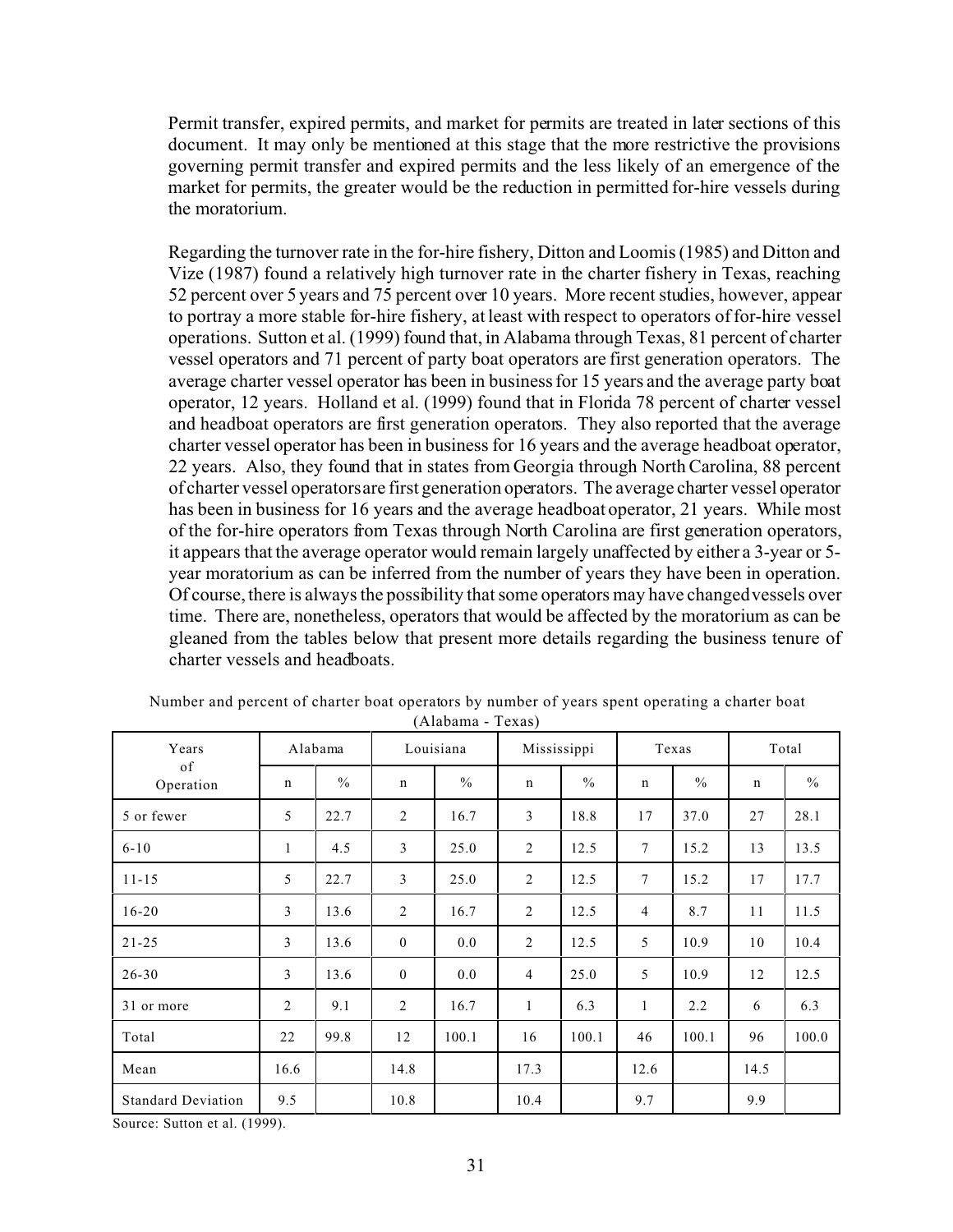| Years of operation        | $\mathbf n$    | $\frac{0}{0}$ |
|---------------------------|----------------|---------------|
| 5 or fewer                | 8              | 38.1          |
| $6 - 10$                  | 6              | 28.6          |
| $11 - 15$                 | $\mathbf{1}$   | 4.8           |
| $16 - 20$                 | 1              | 4.8           |
| $21 - 25$                 | $\overline{4}$ | 19.0          |
| 26 or more                | 1              | 4.8           |
| Total                     | 21             | 100.1         |
| Mean                      | 11.88          |               |
| <b>Standard Deviation</b> | 12.28          |               |

Number and percent of party boat operators by number of years spent operating a party boat (Alabama - Texas)

Source: Sutton et al. (1999).

Number and percent of charter boat operators by number of years spent operating a charter boat (Florida)

| Years                     | Atlantic     |               |             | Gulf          |             | Keys  |             | Florida Total |
|---------------------------|--------------|---------------|-------------|---------------|-------------|-------|-------------|---------------|
| of<br>Operation           | $\mathbf n$  | $\frac{0}{0}$ | $\mathbf n$ | $\frac{0}{0}$ | $\mathbf n$ | $\%$  | $\mathbf n$ | $\frac{0}{0}$ |
| $0 - 1$                   | $\mathbf{1}$ | 1.2           | 5           | 3.3           | 4           | 6.5   | 10          | 3.3           |
| $2 - 5$                   | 13           | 15.4          | 25          | 16.2          | 6           | 9.7   | 44          | 14.7          |
| $6 - 10$                  | 12           | 14.3          | 25          | 16.2          | 16          | 25.8  | 53          | 17.7          |
| $11 - 15$                 | 15           | 17.9          | 33          | 21.4          | 10          | 16.1  | 58          | 19.3          |
| $16 - 20$                 | 15           | 17.9          | 22          | 14.3          | 11          | 17.7  | 48          | 16.0          |
| $21 - 25$                 | 7            | 8.3           | 24          | 15.6          | 5           | 8.1   | 36          | 12.0          |
| $26 - 30$                 | 14           | 16.7          | 5           | 3.3           | 5           | 8.1   | 24          | 8.0           |
| > 30                      | $\tau$       | 8.3           | 15          | 9.7           | 5           | 8.1   | 27          | 9.0           |
| Total                     | 84           | 100.0         | 154         | 100.0         | 62          | 100.0 | 300         | 100.0         |
| Mean                      | 17.74        |               | 16.05       |               | 15.53       |       | 16.42       |               |
| <b>Standard Deviation</b> | 11.30        |               | 11.94       |               | 10.56       |       | 11.48       |               |

Source: Holland et al. (1999).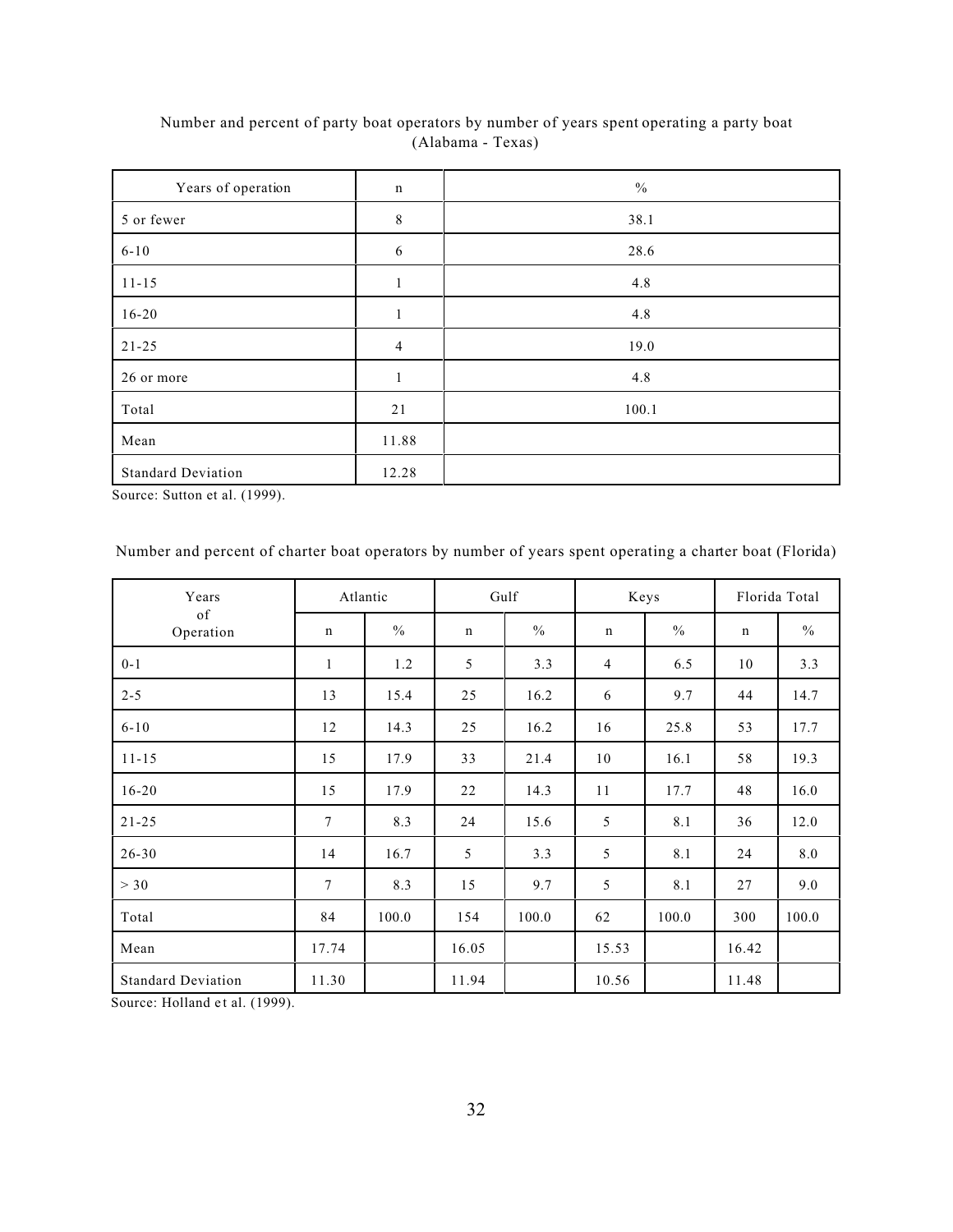| Years of Operation        | Florida          |                             |  |  |  |  |  |
|---------------------------|------------------|-----------------------------|--|--|--|--|--|
|                           | $\mathbf n$      | $\sqrt[0]{\hskip -1.0pt 0}$ |  |  |  |  |  |
| $0 - 1$                   | $\boldsymbol{0}$ | $\boldsymbol{0}$            |  |  |  |  |  |
| $2 - 5$                   | $\overline{4}$   | 11.1                        |  |  |  |  |  |
| $6 - 10$                  | $\mathbf{1}$     | 2.8                         |  |  |  |  |  |
| $11 - 15$                 | $\sqrt{5}$       | 13.9                        |  |  |  |  |  |
| $16 - 20$                 | $\sqrt{5}$       | 13.9                        |  |  |  |  |  |
| $21 - 25$                 | $10\,$           | 27.8                        |  |  |  |  |  |
| $26 - 30$                 | 6                | 16.7                        |  |  |  |  |  |
| $>30$                     | 5                | 13.9                        |  |  |  |  |  |
| Total                     | 100              | 100                         |  |  |  |  |  |
| ${\bf Mean}$              | 21.97            |                             |  |  |  |  |  |
| <b>Standard Deviation</b> | 10.4             |                             |  |  |  |  |  |

Number and percent of headboat operators by number of years spent operating a headboat

Source: Holland et al. (1999).

### Number and percent of charter boat operators by number of years operating a charter boat (North Carolina - Georgia)

| Years                     | North Carolina |               |                | South Carolina |                | Georgia       |             | Total         |  |
|---------------------------|----------------|---------------|----------------|----------------|----------------|---------------|-------------|---------------|--|
| of<br>Operation           | $\mathbf n$    | $\frac{0}{0}$ | $\mathbf n$    | $\frac{0}{0}$  | $\mathbf n$    | $\frac{0}{0}$ | $\mathbf n$ | $\frac{0}{0}$ |  |
| 5 or fewer                | 8              | 20.0          | 10             | 35.7           | 2              | 6.7           | 20          | 20.4          |  |
| $6 - 10$                  | 3              | 7.5           | 6              | 21.4           | $\overline{4}$ | 13.3          | 13          | 13.3          |  |
| $11 - 15$                 | 6              | 15.0          | $8\,$          | 28.6           | 14             | 6.7           | 28          | 28.6          |  |
| $16 - 20$                 | 7              | 17.5          | $\overline{4}$ | 14.3           | 6              | 13.3          | 17          | 17.3          |  |
| $21 - 25$                 | 10             | 25.0          | $\bf{0}$       | 0.0            | $\mathbf{1}$   | 46.7          | 11          | 11.2          |  |
| $26 - 30$                 | $\bf{0}$       | 0.0           | $\bf{0}$       | 0.0            | 2              | 20.0          | 2           | 2.0           |  |
| 31 or more                | 6              | 15.0          | $\bf{0}$       | 0.0            | $\mathbf{1}$   | 3.3           | $\tau$      | 7.1           |  |
| Total                     | 40             | 100.0         | 28             | 100.0          | 30             | 100.0         | 98          | 100.0         |  |
| Mean                      | 19.6           |               | 9.6            |                | 14.7           |               | 15.5        |               |  |
| <b>Standard Deviation</b> | 10.5           |               | 7.3            |                | 7.3            |               | 9.8         |               |  |

Source: Holland et al. (1999).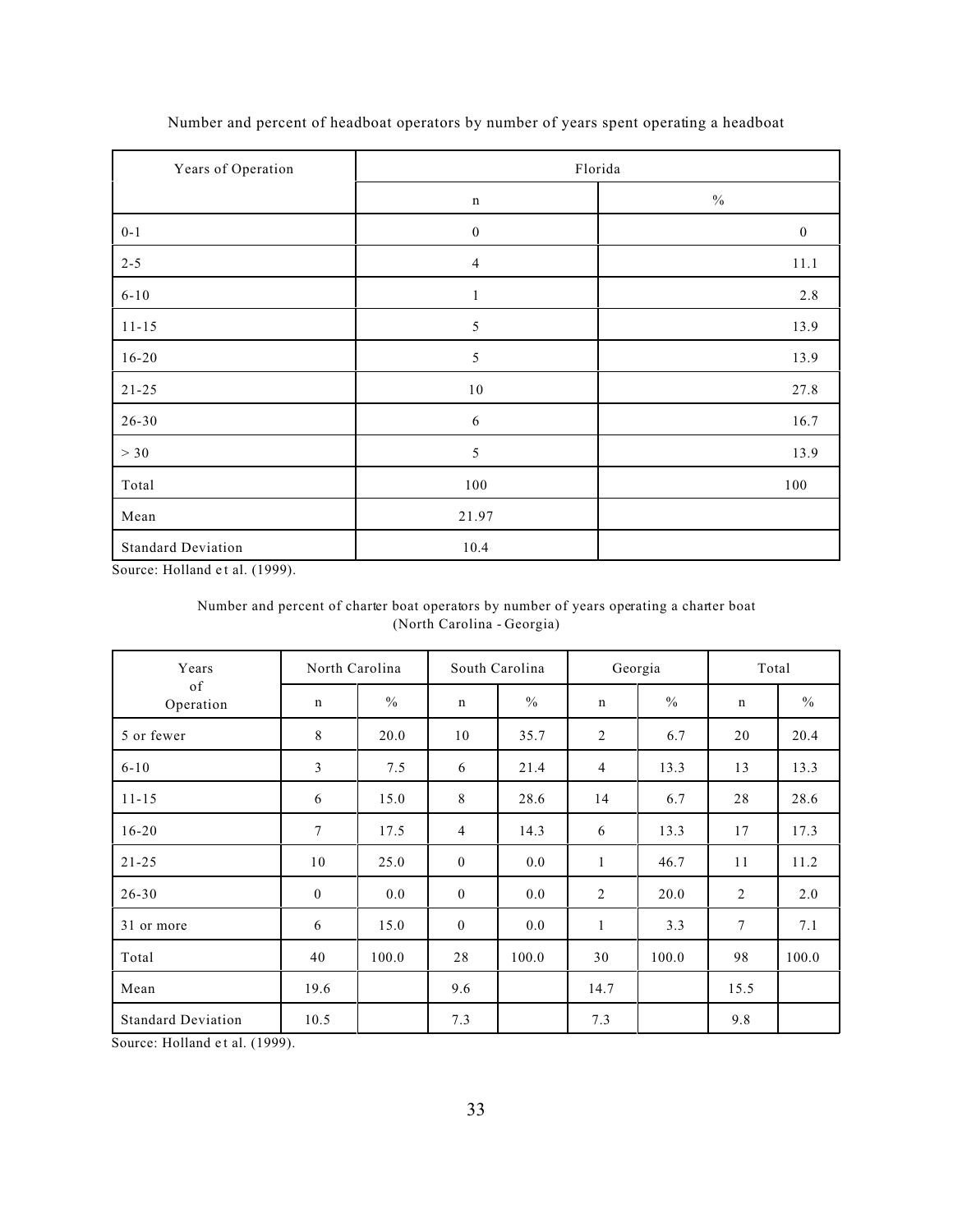The tables above show the wide variation in business experience among operators across the Gulf and South Atlantic. Although these tables do not necessary depict the turnover rate scenario in the for-hire fishery, some inferences may be made. Given ordinary business conditions, some operators across the entire distribution may cease business, but the likelihood of business cessation may be higher among the newer operators. In the western Gulf (Alabama through Texas) as many as 28 percent of charter vessel operators and 38 percent of headboat operators show 5 years or less of business experience. In Florida, about 20 percent of charter vessel operators and 11 percent of headboat operators have 5 years or less of business experience while in the area from Georgia through North Carolina about 20 percent of charter vessel operators have 5 years or less of business experience. These numbers represent the number of vessels that may be affected by the 5-year moratorium.

A 3-year moratorium may be expected to affect fewer number of vessels than a 5-year moratorium. In fact, Sutton et al. (1999) noted that 87 percent of charter vessel operators and 86 percent of party boat operators in Alabama through Texas thought they would still be in business in 3 years. About 93 percent of Florida charter vessel and headboat operators thought they would still be in business in 3 years, and about 81 percent of charter vessel operators and 100 percent of headboat operators in Georgia through North Carolina expected to remain in business in 3 three years (Holland et al. 1999). These numbers appear to indicate that fewer vessels may be expected to exit the fishery under a 3-year moratorium than a 5-year moratorium. Nevertheless, it is worth noting at this stage that the SEP (2001) considered the 5-year moratorium as a better alternative since it would give current participants in the for-hire fishery a longer time horizon on which to base business decisions. In addition, the 5-year time period would allow sufficient time for development and implementation of other or more permanent controls on the fishery.

To the extent that a moratorium would immediately or eventually exclude vessels from the for-hire fishery, it would address some of the problems in the fishery that are associated with the competitive status of those remaining in the fishery. Sutton et al. (1999) listed the following factors rated by charter vessel operators (Alabama through Texas) as important problems facing the industry: weather/natural events, high cost of overhead, fishing regulations, cost of insurance, profitability, fuel costs, too many operators, and competition with other operators. The corresponding list for party boat operators (Alabama through Texas) is: fishing regulations, cost of insurance, weather/natural events, high cost of overhead, crew personnel problems, competition with other operators, and profitability. Holland et al. (1999 ) also listed the major problems faced by for-hire operators in Florida, Georgia, South Carolina, and North Carolina. Florida charter vessel and headboat operators rated the following as substantial problems: high cost of overhead, cost of insurance, profitability, weather/natural events, fuel costs, and fishing regulations. In Georgia through North Carolina charter vessel operators rated as the most serious problem the cost of running the business, such as high overhead, fuel and insurance costs while headboat operators rated profitability and the cost of running the business as the most serious problems. Any of the moratorium alternatives would have some bearing on the problems related to the presence of too many operators, competition with other operators, and profitability. If a moratorium contains features that would likely reduce the number of for-hire vessel participating in the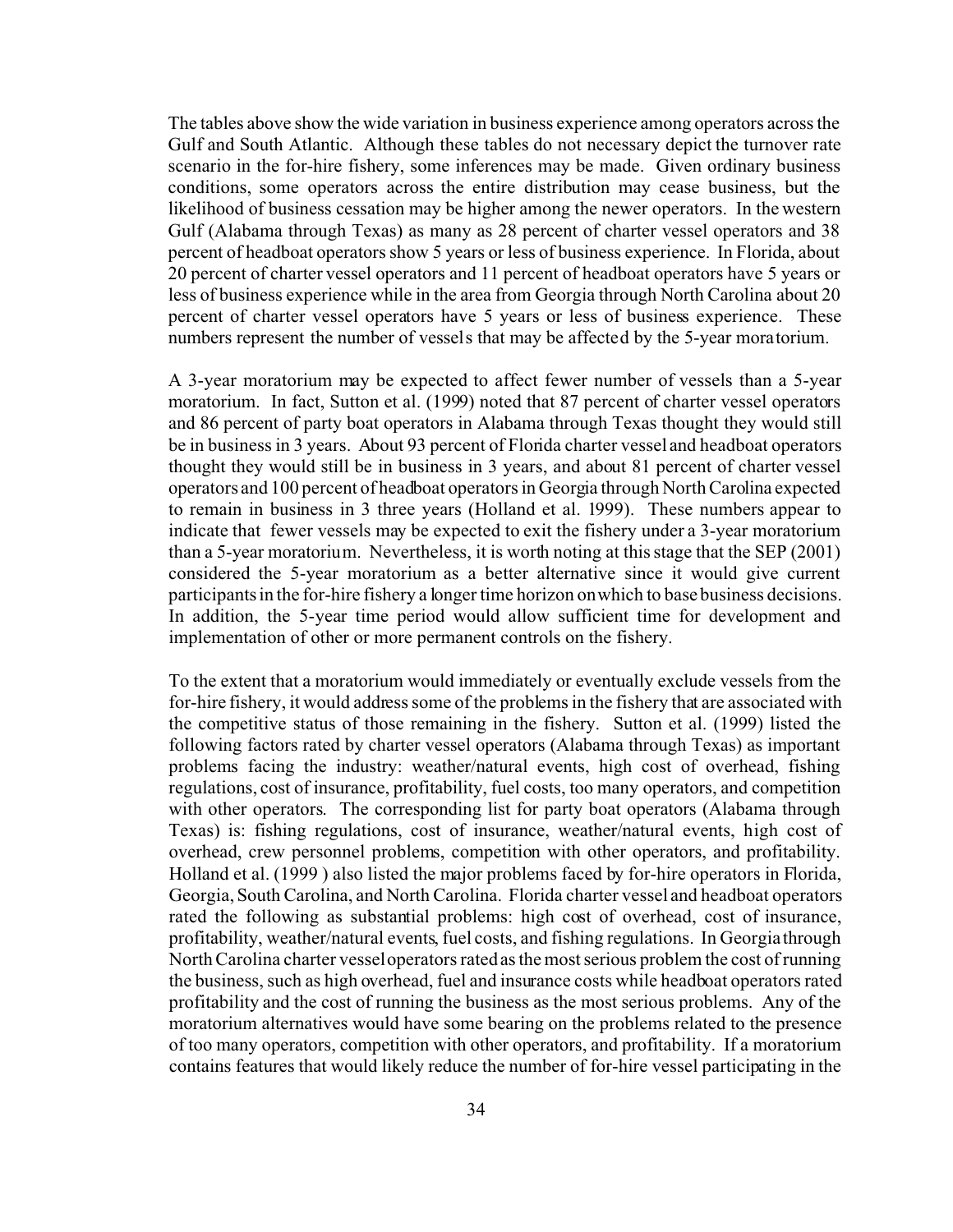fishery, those mentioned problems would be partly alleviated. With vessel reducing features, a 5-year moratorium offers a better chance of addressing the mentioned problems, but it should be noted that alleviating the problems faced by those remaining in the fishery would be partly borne by those immediately or eventually excluded from the fishery.

Another cost that may arise from the moratorium is the possible loss to recreational anglers if they have to cancel trips due to lack of for-hire vessels supplying the anglers' demand for recreational trips. But it is likely that this loss would be small relative to losses that might arise from more restrictive regulations on the reef fish and mackerel fisheries.

A moratorium may be considered as a prelude to a more comprehensive controlled access management in the for-hire fishery. It serves as a first approach to limiting the number of participants and places the fishery in a relatively stable condition for the purpose of designing controlled access management. But it should be noted that the stability referred to here is with respect to number of participating vessels. It is possible that effort may still increase if vessels take more trips or carry more passengers. In general, if a moratorium does not eventually transform into some kind of controlled access management for the subject fishery, it may be adjudged less beneficial than the status quo, since the fishery would simply revert to its previous status with losses being incurred by those excluded from the fishery during the moratorium and anglers forgoing trips or paying higher fees due to a limited number of vessels. The for-hire fishery, however, deviates from this general norm applicable to a moratorium. It partakes of the nature of both the commercial sector in the sense that a for-hire operation is a business concern and the recreational sector in the sense that it is a supplier of angler trips. So long as the non-transformation of a moratorium into some type of controlled access is based on an evaluation of the inapplicability of controlled access management for the fishery, the moratorium would have essentially served its purpose in stabilizing participation in the fishery while such an evaluation is being conducted. In this sense, the moratorium, regardless of the eventual management strategy, may be adjudged more beneficial than the status quo.

Alternative A-3 differs in some respects from the moratorium alternatives. The main effect of this alternative is to limit the part-timers out of the for-hire fishery. Over the short-run, this alternative offers the possibility of reducing the number of participants in the fishery more than any of the moratorium alternatives. But this short-run reduction is apt to be negated through later entries by those serving as crew members of for-hire vessels or those participating in the for-hire business in other fisheries in federal or state waters. The SEP (2001) noted that if the Council wishes to significantly reduce effort, additional measures to the moratorium, such as earned income requirement will be required.

The number of participants, especially part-timers, that may be adversely affected by Alternative A-3 cannot be estimated, since the current permitting system on for-hire vessels does not require submission of information regarding the owner's or operator's income. Information from the two mentioned surveys on the for-hire fishery appear to indicate that the adverse impacts could be substantial. The tables below show the percentage of household income derived from the for-hire businesses.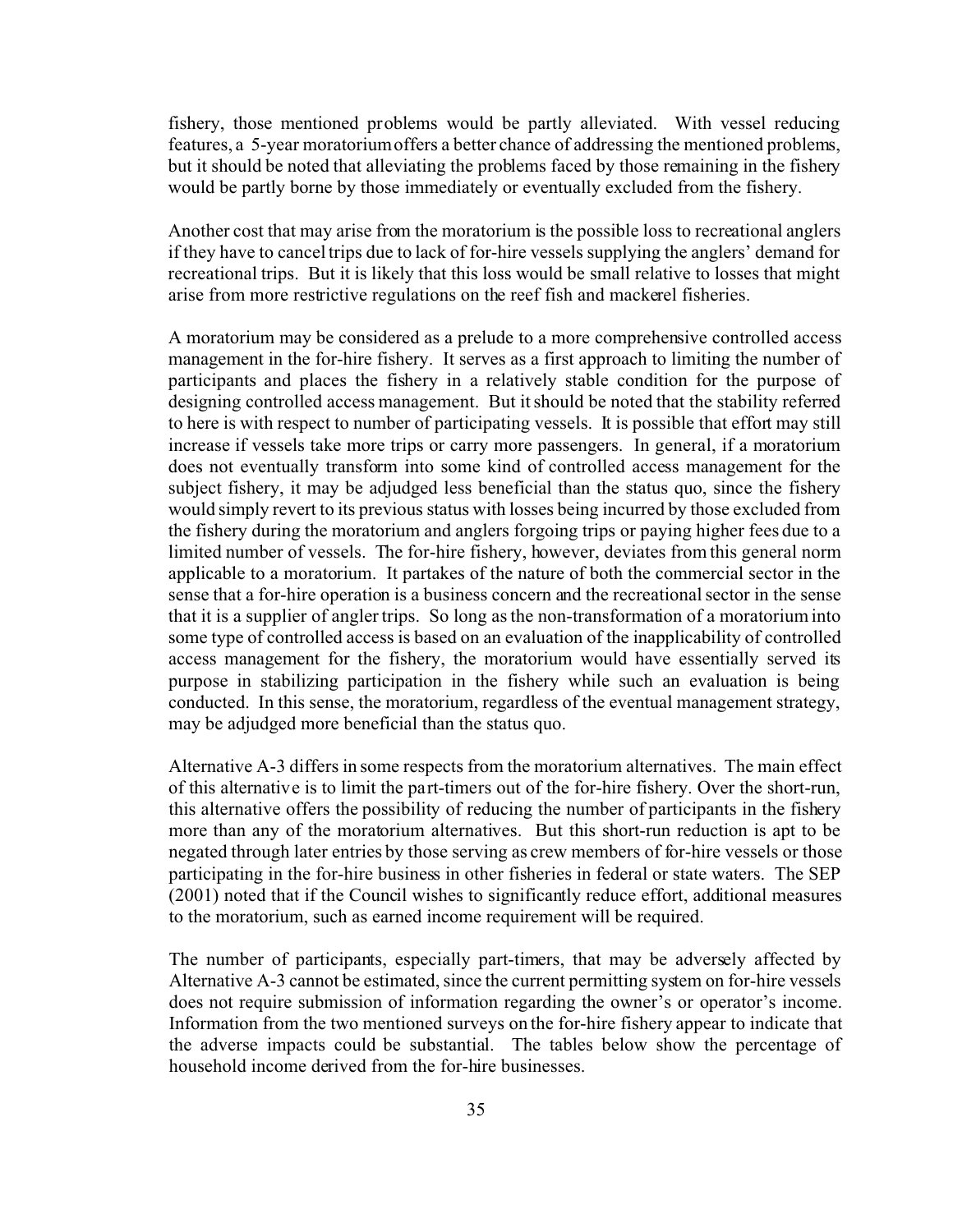| Percent of Income               | Alabama        |               |                | Louisiana     | Mississippi    |               |             | Texas         |      | Total         |
|---------------------------------|----------------|---------------|----------------|---------------|----------------|---------------|-------------|---------------|------|---------------|
| from<br><b>Charter Business</b> | $\mathbf n$    | $\frac{0}{0}$ | $\mathbf n$    | $\frac{0}{0}$ | $\mathbf n$    | $\frac{0}{0}$ | $\mathbf n$ | $\frac{0}{0}$ | n    | $\frac{0}{0}$ |
| 25 or less                      | $\overline{4}$ | 19.0          | $\overline{4}$ | 36.4          | 7              | 46.7          | 11          | 23.9          | 26   | 28.0          |
| $26 - 50$                       | 6              | 28.6          | 3              | 27.3          | 2              | 13.3          | 15          | 32.6          | 26   | 28.0          |
| $51 - 75$                       | 3              | 14.3          | л.             | 9.1           | $\overline{4}$ | 26.7          | 9           | 19.6          | 17   | 18.3          |
| $76 - 100$                      | 8              | 38.1          | 3              | 27.3          | 2              | 13.3          | 11          | 23.9          | 24   | 25.8          |
| Total                           | 21             | 100.0         | 11             | 100.1         | 15             | 100.0         | 46          | 100.0         | 93   | 100.1         |
| Mean                            | 56.5           |               | 46.1           |               | 40.0           |               | 50.2        |               | 49.5 |               |
| <b>Standard Deviation</b>       | 36.6           |               | 39.2           |               | 31.2           |               | 31.4        |               | 33.4 |               |

Number and percent of charter boat operators by percentage of household income derived from the charter business (Alabama - Texas)

Source: Sutton et al. (1999).

### Number and percent of party boat operators by percentage of household income derived from the charter business (Alabama - Texas)

| Percent of Income from<br>Party Boat Business | $\mathbf n$    | $\frac{0}{0}$ |
|-----------------------------------------------|----------------|---------------|
| 25 or less                                    | 2              | 11.1          |
| $26 - 50$                                     | $\overline{2}$ | 11.1          |
| $51 - 75$                                     | $\mathfrak{D}$ | 11.1          |
| 76-100                                        | 12             | 66.7          |
| Total                                         | 18             | 100.0         |
| Mean                                          | 78.0           |               |
| <b>Standard Deviation</b>                     | 33.6           |               |

Source: Sutton et al. (1999).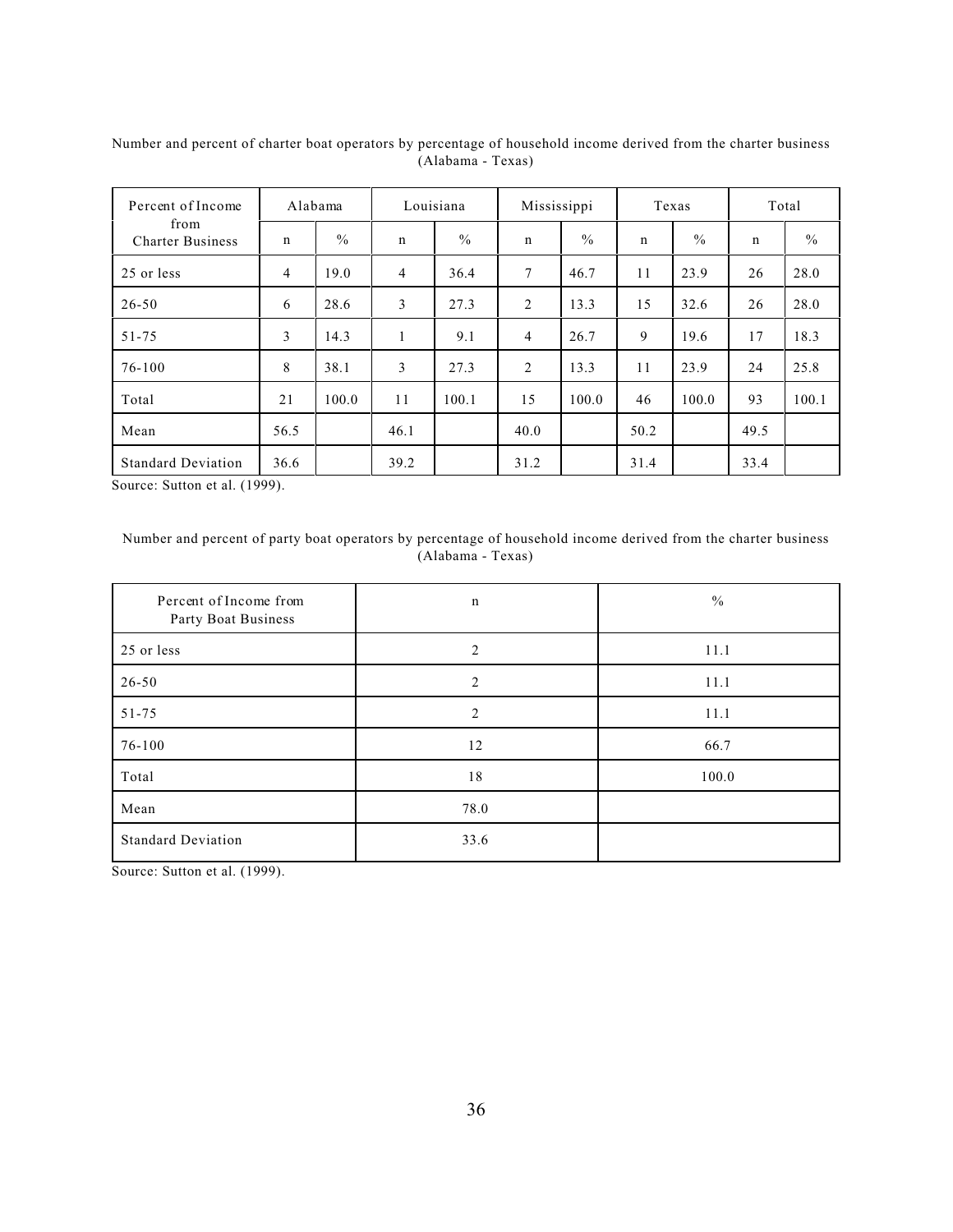| Percent of Income<br>from | Atlantic       |               | Gulf         |       | Keys        |               | Florida Total |               |
|---------------------------|----------------|---------------|--------------|-------|-------------|---------------|---------------|---------------|
| <b>Charter Business</b>   | $\mathbf n$    | $\frac{0}{0}$ | $\mathsf{n}$ | $\%$  | $\mathbf n$ | $\frac{0}{0}$ | $\mathbf n$   | $\frac{0}{0}$ |
| 25 or less                | 9              | 11.0          | 31           | 21.7  | 6           | 11.2          | 46            | 16.5          |
| $26 - 50$                 | 9              | 11.0          | 15           | 10.5  | 2           | 3.7           | 26            | 9.3           |
| $51 - 75$                 | $\mathfrak{Z}$ | 3.7           | 16           | 11.2  | 4           | 7.4           | 23            | 8.2           |
| $76 - 100$                | 61             | 74.4          | 81           | 56.6  | 42          | 77.8          | 184           | 65.9          |
| Total                     | 82             | 100.1         | 143          | 100.0 | 54          | 100.0         | 279           | 99.9          |
| Mean                      | 82.64          |               | 70.71        |       | 85.11       |               | 77.01         |               |
| <b>Standard Deviation</b> | 30.65          |               | 37.11        |       | 29.33       |               | 34.4          |               |

Number and percent of charter boat operators by percentage of household income derived from charter business (Florida)

Source: Holland et al. (1999).

Number and percent of headboat operators by percentage of household income derived from the charter business

| Percent of Income               | Florida          |               |  |  |  |
|---------------------------------|------------------|---------------|--|--|--|
| from<br><b>Charter Business</b> | $\mathbf n$      | $\frac{0}{0}$ |  |  |  |
| 25 or less                      | $\overline{2}$   | 5.6           |  |  |  |
| $26 - 50$                       | 1                | 2.8           |  |  |  |
| $51 - 75$                       | $\boldsymbol{0}$ | $\bf{0}$      |  |  |  |
| 76-100                          | 33               | 91.7          |  |  |  |
| Total                           | 36               | 100           |  |  |  |
| Mean                            | 93.06            |               |  |  |  |
| <b>Standard Deviation</b>       | 23.64            |               |  |  |  |
|                                 |                  |               |  |  |  |
|                                 |                  |               |  |  |  |

Source: Holland et al. (1999).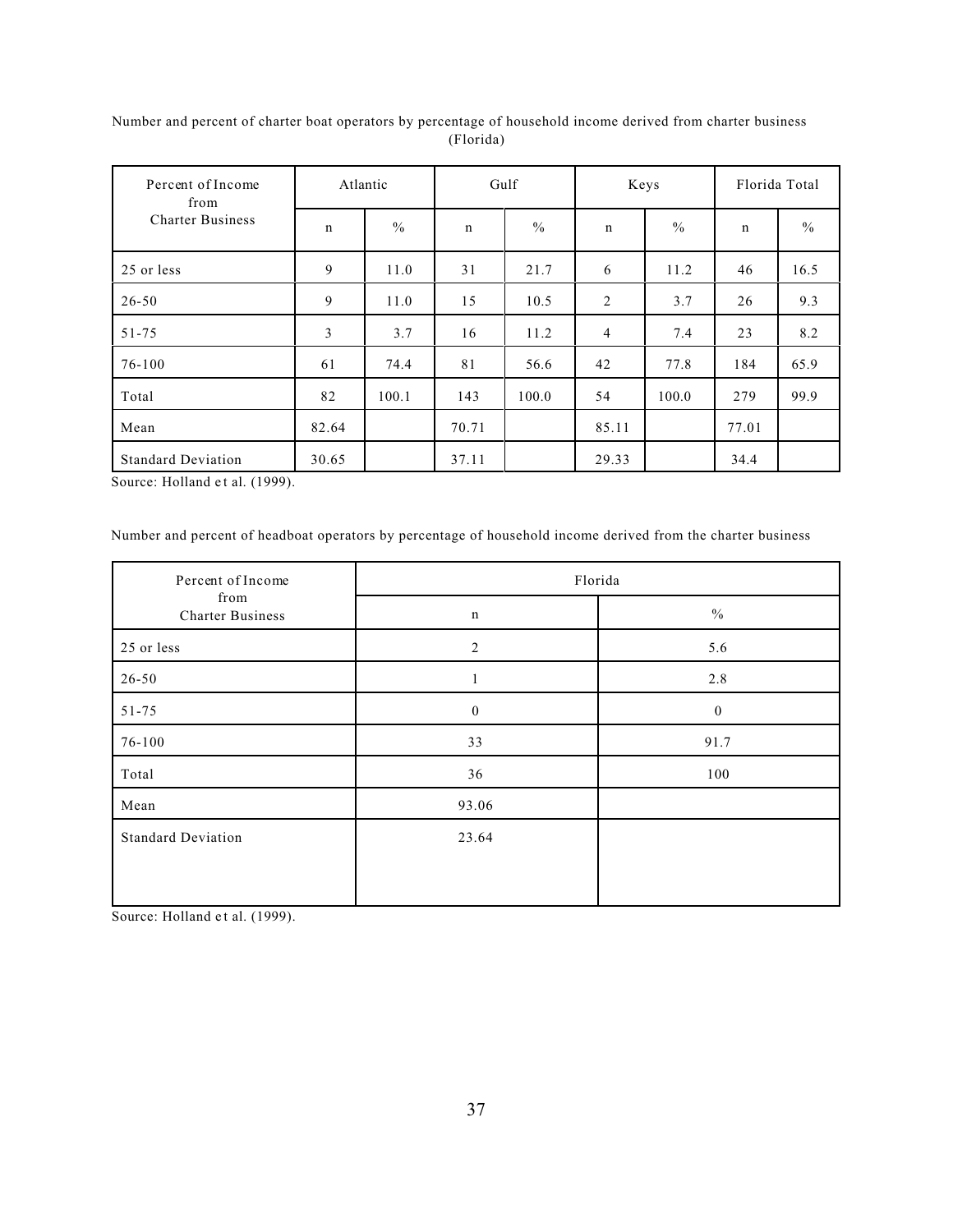| Percent of Income               | North Carolina |               | South Carolina |               | Georgia      |               | Total |               |
|---------------------------------|----------------|---------------|----------------|---------------|--------------|---------------|-------|---------------|
| from<br><b>Charter Business</b> | $\mathbf n$    | $\frac{0}{0}$ | n              | $\frac{0}{0}$ | $\mathbf n$  | $\frac{0}{0}$ | n     | $\frac{0}{0}$ |
| 9 or less                       | $\tau$         | 17.9          | 5              | 17.9          | $\mathbf{1}$ | 3.4           | 13    | 13.5          |
| $10-29$                         | 9              | 23.1          | 9              | 32.1          | 6            | 20.7          | 24    | 25.0          |
| $30-49$                         | $\mathbf{1}$   | 2.6           | 3              | 10.7          | 10           | 34.5          | 14    | 14.6          |
| 50-69                           | 6              | 15.4          | 6              | 21.4          | 7            | 24.1          | 19    | 19.8          |
| 70-99                           | $\overline{2}$ | 5.1           | 3              | 10.7          | 5            | 17.2          | 10    | 10.4          |
| 100                             | 14             | 35.9          | 2              | 7.1           | $\mathbf{0}$ | $\mathbf{0}$  | 16    | 16.7          |
| Total                           | 39             | 100.0         | 28             | 100.0         | 29           | 100           | 96    | 100           |
| Mean                            | 61             |               | 41.7           |               | 43.9         |               | 50.7  |               |
| <b>Standard Deviation</b>       | 5.8            |               | 5.8            |               | 4.6          |               | 3.4   |               |

Number and percent of charter boat operators by percentage of household income derived from charter business (North Carolina - Georgia)

Source: Holland et al. (1999).

Number and percent of headboat operators by percentage of household income derived from the charter business

| Percent of Income               | North Carolina-Georgia |               |  |  |  |
|---------------------------------|------------------------|---------------|--|--|--|
| from<br><b>Charter Business</b> | $\mathbf n$            | $\frac{0}{0}$ |  |  |  |
| 25 or less                      | $\overline{2}$         | 13.4          |  |  |  |
| $26 - 40$                       |                        | 6.7           |  |  |  |
| $41 - 90$                       | 3                      | 20.0          |  |  |  |
| $91 - 100$                      | 9                      | 60.0          |  |  |  |
| Total                           | 15                     | 100.1         |  |  |  |
| Mean                            | 82.5                   |               |  |  |  |
| <b>Standard Deviation</b>       | 32.2                   |               |  |  |  |
|                                 |                        |               |  |  |  |
|                                 |                        |               |  |  |  |

Source: Holland et al. (1999).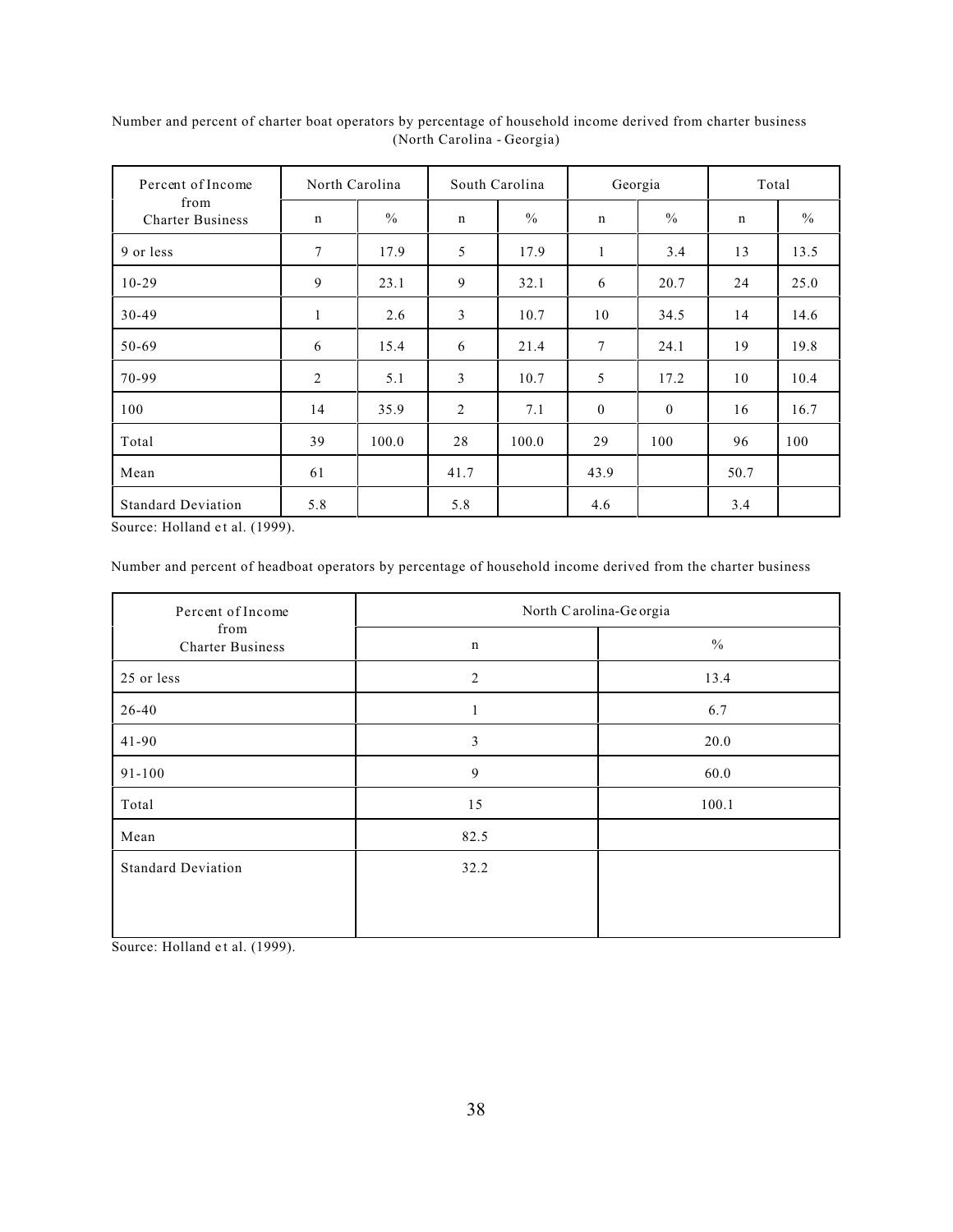An average charterboat operator in Alabama through Texas derives about 50 percent of his/her income<sup>4</sup> from charter operations, and thus would barely qualify for the permit under Alternative A-3. On the other hand, an average headboat operator derives about 78 percent of his/her income from headboat operations, and thus would readily qualify for the permit. An average charter boat operator in Alabama and Texas would qualify for the permit while that for Louisiana and Mississippi would not. For the Alabama-Texas area, about 56 percent of charter operators and 22 percent of headboat operators would probably not qualify for permit.

In Florida, an average charter operator derives a relatively high percentage of household income from the for-hire business, ranging from 71 percent in the Gulf to 85 percent in Keys. Also, an average headboat operator derives 93 percent of his/her income from headboat operations. Both the average charter and headboat operators are then likely to qualify for the permit. For the entire Florida, about 26 percent of charter operators and 8 percent of headboat operators may not qualify for the permit.

In the states of North Carolina, South Carolina, and Georgia, an average charter operator derives about 51 percent of income from charter operations. An average charter operator in South Carolina and Georgia derives less than 50 percent of income from charter operations, and is unlikely to qualify for the permit. For the three states, a relatively high percentage of charter operators (53 percent) may not qualify for the permit. The average headboat operator in these three states derives a relatively high percentage of income (83 percent) from headboat operations, and is likely to qualify for the permit.

A major conclusion that appears to be indicated by the information above is that a 50 percent income eligibility requirement for a for-hire permit could force out a good number of operators, particularly charterboat operators. This conclusion, however, should be interpreted in the light of several issues surrounding the given information. First, the tabulated data is based on a relatively small sample because only a limited number of operators in the survey responded to the income questions. Second, the income on which the percentage of for-hire operation income is based is household income. In principle, earned income, which is the income base stipulated in Alternative 3, is equal to or less than household income. If most operators receive non-earned income, such as interest, dividends, retirement payout, then the percentages shown in the tables above would overstate the number of operators that may not meet the 50 percent income requirement. Another issue, though not related to the nature of the data collected from the surveys, is the possibility that crew members of for-hire vessels in other fisheries in federal or state waters enter the forhire fishery would likely qualify for the income requirement. If they so decide to purchase and/or operate their own or somebody else's vessel, the number of vessels may actually increase over time.

<sup>&</sup>lt;sup>4</sup>It should be noted that some industry participants have expressed concerns on some of the results of the Sutton et al. (1999) study. Walker and Pease (2000) particularly noted some problems with the estimation of for-hire vessel income.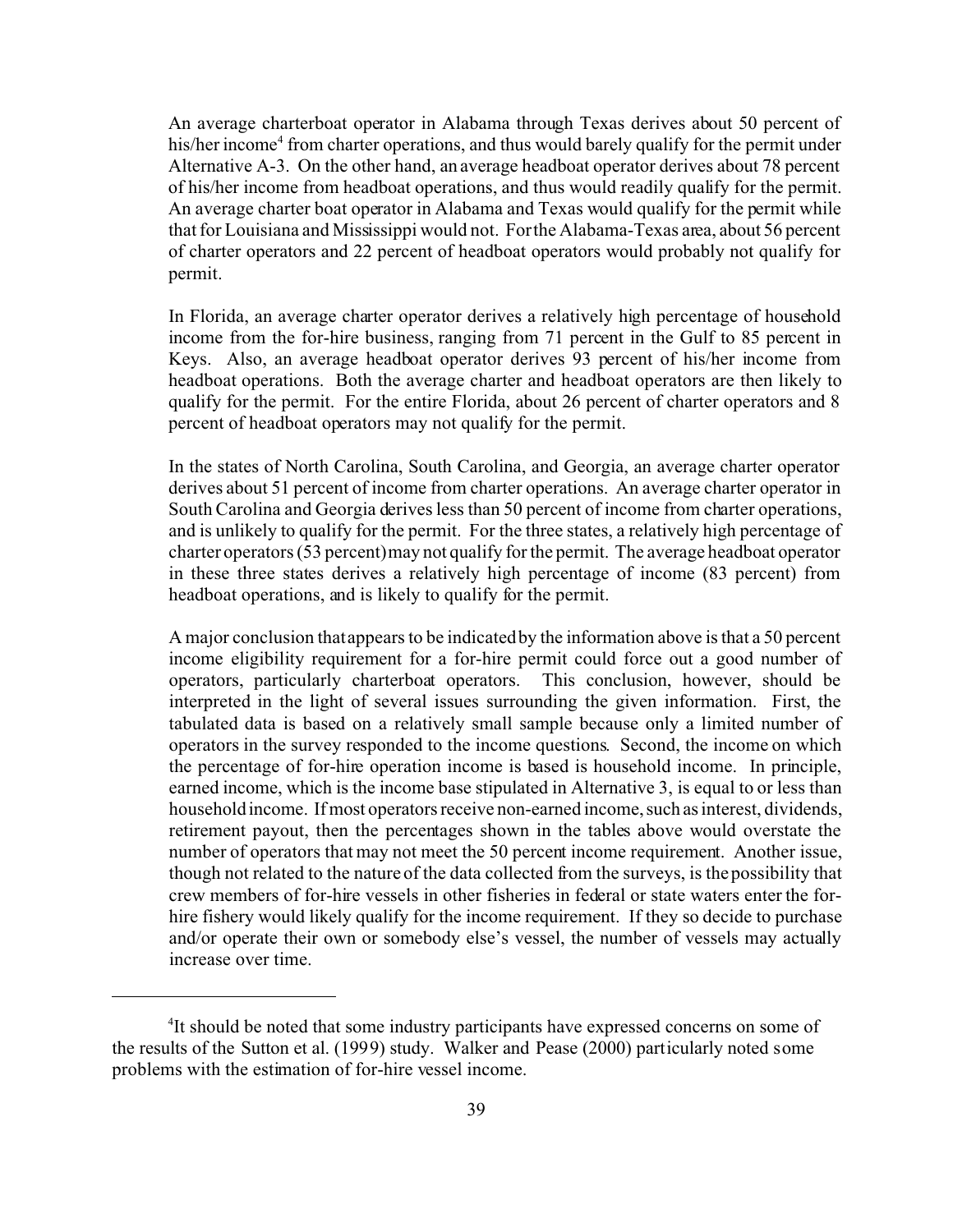Alternative A-4 is different from the other alternatives in the sense that it does not directly affect the number of participants in the fishery. In addition, this alternative is specific only to the red snapper fishing activities of for-hire vessels, at least at this stage. It is worth mentioning here that the Council's Socioeconomic Panel (SEP 1999) noted that if the Council's intent is to freeze the for-hire sector's share of the total recreational quota, establishing percentage allocations for the for-hire and private recreational sectors may be more effective in achieving that objective than a moratorium on the issuance of for-hire vessel permits.

One issue identified in this amendment is the increasing participation of the for-hire fishery in terms of percent of recreational catch taken, number of individual angler vessel trips, and number of vessels. Alternative A-4 would directly address the issue pertaining to the percent of recreational catch taken with respect to red snapper. Whatever option for quota allocation is chosen, the for-hire sector would be restricted to that quota provided a mechanism can be established to effectively monitor the sector's harvest of red snapper. It is very likely that in the short-term a for-hire quota may not be effectively monitored, but over the long-term some mechanism may be developed to restrict the for-hire sector to its allocation. Also depending on the effectiveness of quota monitoring, Alternative A-4 could restrict the number of angler charter vessel trips taken, especially if a lower percentage allocation, e.g. Option 1 or 2, is chosen. Very likely, the number of for-hire vessels would remain unaffected by Alternative A-4, and in this sense this alternative would be similar to the status quo.

Alternative A-4 would have a more direct effect on the length of the for-hire fishing season for red snapper. Given the increasing number of charter angler trips harvesting red snapper, a quota lower than what has been harvested by the for-hire vessel anglers in more recent years would shorten the fishing season for the for-hire fishery. As can be inferred from Table 5, any for-hire allocation lower than 70 percent is likely to shorten the for-hire fishing season for red snapper. Among the 5 options for Alternative A-4, only Option 5 is likely to maintain the current red snapper fishing season for the for-hire fishery. But if fishing effort from the for-hire fishery keeps on increasing, a shorter fishing season would likely ensue even with an allocation as high as that provided by Option 5. In fact, under the scenario of an increasing for-hire fishing effort, the fishing season would be shorter under any of the options of Alternative A-4 compared to the status quo. The main reason for this is that under the status quo, an increase in for-hire fishing effort would be accommodated by an increase in the for-hire sector's share of the total recreational quota, understandably at the expense of the private mode anglers.

One other important issue associated with Alternative A-4 relates to the resulting net economic benefit from allocating the recreational quota between the for-hire and private mode sectors. While there are some existing studies that provide some information to assess the economic implications of allocating the recreational quota among various user groups, these information are still not adequate to establish some estimates. It may only be stated that economic theory dictates that the highest economic benefit would occur at an allocation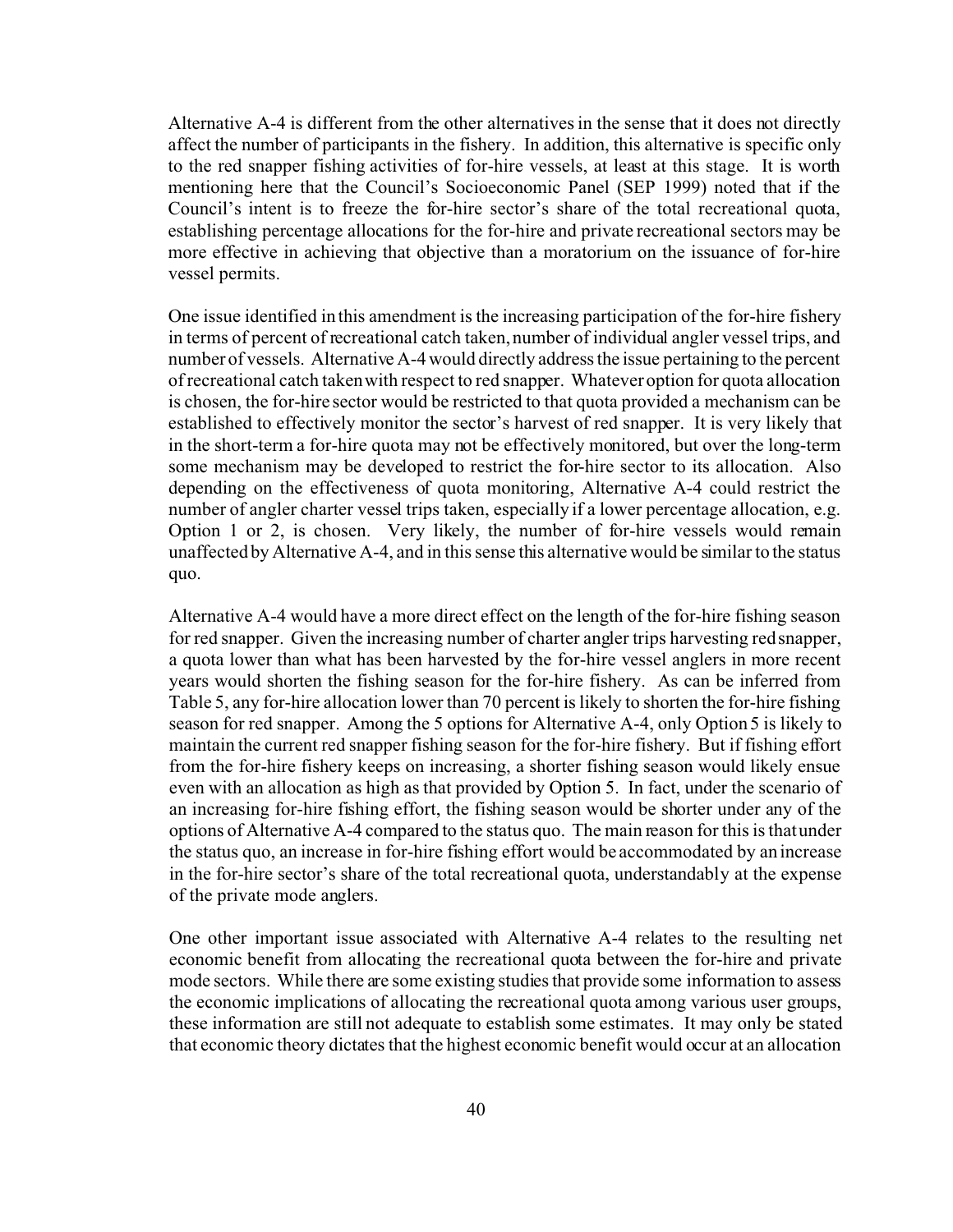ratio that equates the marginal valuation of red snapper between the for-hire and private recreational anglers.

In reviewing a previous draft version of this amendment, the SEP (1999) commented that the for-hire sector's increasing share of the recreational quota is more indicative of target effort shift and harvest success than of an increasing effort. Such increase in share may be a result of recreational fishermen making rational choice of the platforms used to conduct their recreational fishing activities. While the SEP comments were not made in the context of determining allocation percentages, these comments can probably be interpreted to say that, if a percentage allocation is established, it would be more beneficial from an economics standpoint to at least maintain current share allocations. This would mean that among the 5 options in Alternative A-4, Option 5, which provides the highest allocation to the for-hire sector, may provide the highest economic benefits. There is a good possibility, however, that a 100 percent allocation in favor of the for-hire sector may not provide the greatest economic benefit, unless the private mode angler's valuation of red snapper is extremely low.

Alternative A-5 is a combination of the Proposed Alternative (or Alternative A-1) and Alternative A-4, and thus its economic impacts would be similar in nature to those discussed under the Proposed Alternative and Alternative A-4. This alternative would be more restrictive than either the Proposed Alternative or Alternative A-4.

Alternative A-6 is similar in some respects to the Proposed Alternative or Alternative A-5, with the exception that the duration of the moratorium is tied to regulatory actions affecting the recreational red snapper fishery. Such tie-up raises several issues regarding the impacts of the moratorium under Alternative A-6. Obviously, if trigger regulatory actions do not materialize, Alternative A-6 would have similar impacts as the Proposed Alternative. With the mentioned tie-up, Alternative A-6 would appear to negate the very objective of the moratorium, which is to cap the number of for-hire vessels permitted to fish for reef fish and coastal pelagics in the EEZ. In fact, the SSC noted that the moratorium issue is far broader than the red snapper issue as there is only a small fraction of for-hire vessels that fish for red snapper on a daily basis. In addition, if the moratorium is terminated due to trigger regulatory actions, it would only invite more restrictive regulations on reef fish and also on coastal pelagics, thus defeating the very purpose of Alternative A-6.

#### **Environmental Consequences**

*Essential Fish Habitat (EFH):* The area affected by the proposed action in the Reef Fish and Coastal Migratory Pelagic fisheries has been identified as EFH for the Red Drum, Reef Fish, Shrimp, Stone Crab, and Coral FMPs of the Gulf Council; Coastal Migratory Pelagics and Spiny Lobster joint FMPs of the Gulf and South Atlantic Councils; and the Tuna/Swordfish/Shark and billfish FMPs of NMFS HMS. The actions are intended to conserve and enhance the stocks of Reef Fish and Coastal Migratory Pelagics fishes by stabilizing overall the number of fishing vessels in the fisheries, and in the context of the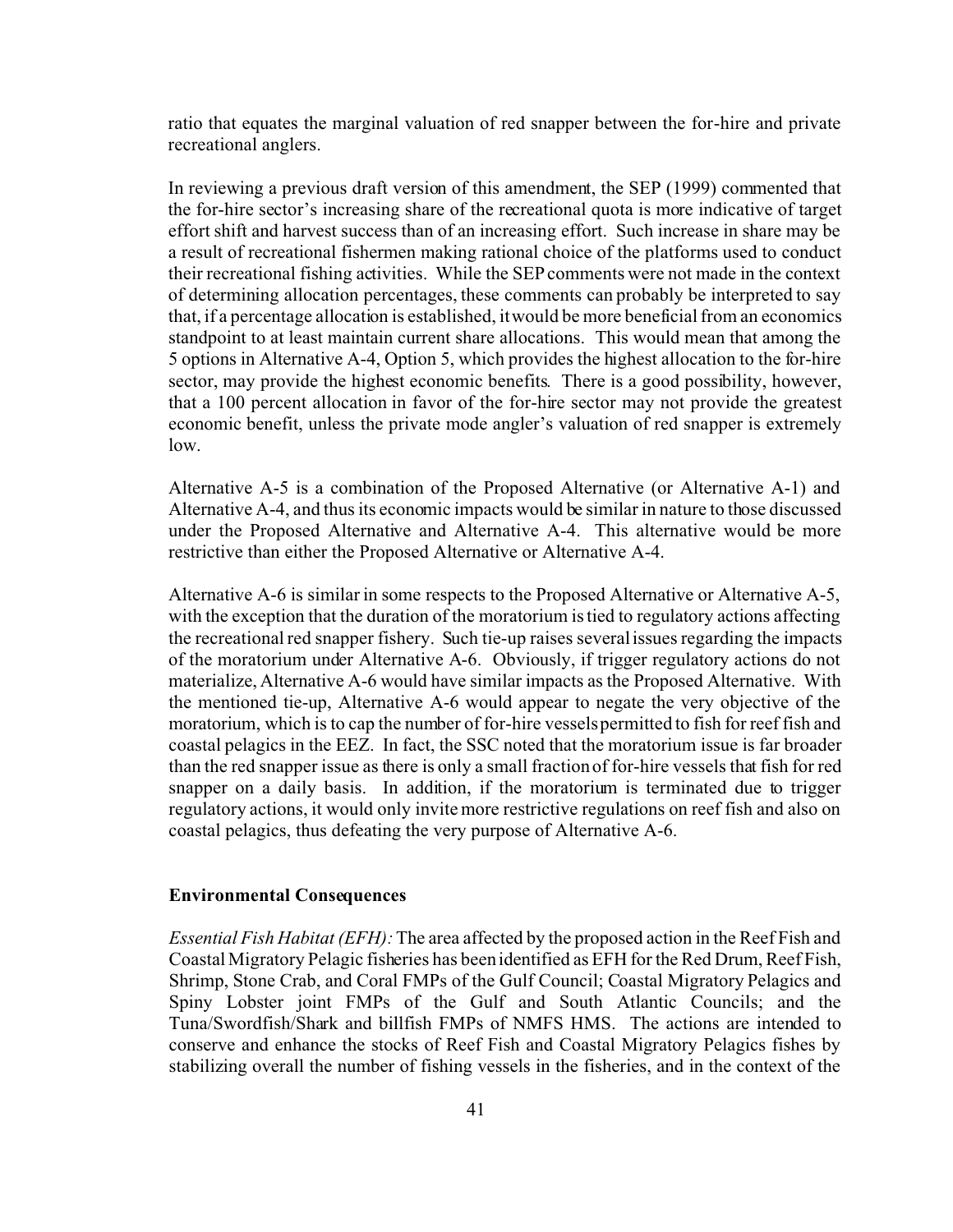fisheries as a whole will not have an adverse impact on EFH; therefore an EFH consultation is not required.

The reef fish habitats and related concerns were described in the FMP/EIS and were updated in Amendment 1, Amendment 5/SEIS, and the generic amendment describing EFH for all Gulf fisheries. Reef Fish Amendment 18/SEIS will give an updated description of EFH. The coastal migratory pelagics habitats and concerns were described in the FMP/EIS and updated in Amendment 1/SEIS, Amendment 3, and the generic amendment describing EFH for all Gulf fisheries. A SEIS will be prepared for this generic EFH amendment during 2001/2002.

*Physical Environment:* The alternatives for establishing amoratorium on permits for vessels fishing the EEZ are anticipated to have no impact on the physical environment.

*Human Environment:* The Proposed Alternative is anticipated to have a beneficial impact on the participants in the affected fisheries by stabilizing participation levels in terms of vessels for the duration of the moratorium. Conversely, the status quo alternative and Alternative A-1 are anticipated to have a negative impact on current participants. Alternative A-3 would have an adverse impact on part-time fishermen, probably greatly reducing the value of their boats. Alternative A-4 would either benefit or adversely affect recreational for-hire participants depending on the suboption selected. Conversely those options benefitting the for-hire industry would adversely affect the private boat sector. In the short-term the effects of Alternative A-5 would be the same as Alternative A-4, but over the long-term the effects through the moratorium component should be beneficial to the forhire sector by reducing effort capacity. It appears unlikely that Alternative A-6 would be approved by NMFS.

*Fishery Resources:* The Proposed Alternative is anticipated to have a beneficial impact on the reef fish and coastal migratory pelagic resources by stabilizing fishing capacity in terms of vessels. Conversely, the status quo alternative and Alternative A-1 would have a negative impact on these resources. Alternative A-3 would likely reduce significantly fishing effort having a greater beneficial impact. Alternative A-4 should not have any effect on red snapper fishery resources because the overall harvest is regulated by the recreational quota, rather than the portion of that granted to the recreational for-hire industry. Overall, Alternative A-5 should have an effect similar to the Proposed Alternative.

*Effect on Other Fisheries:* Because the recreational for-hire vessels harvest other fishery stocks, stabilization of fishing effort in terms of vessels through the moratorium alternative is anticipated to have a beneficial impact when contrasted to the status quo alternative. Because Alternative A-3 would significantly reduce participation of charter vessel operators from Alabama through Texas (see discussion under economic impacts) it would reduce effort on other stocks having a beneficial effect on other fisheries. The effects of Alternative A-4 and A-5 on other fisheries would be similar as described under Fishery Resources.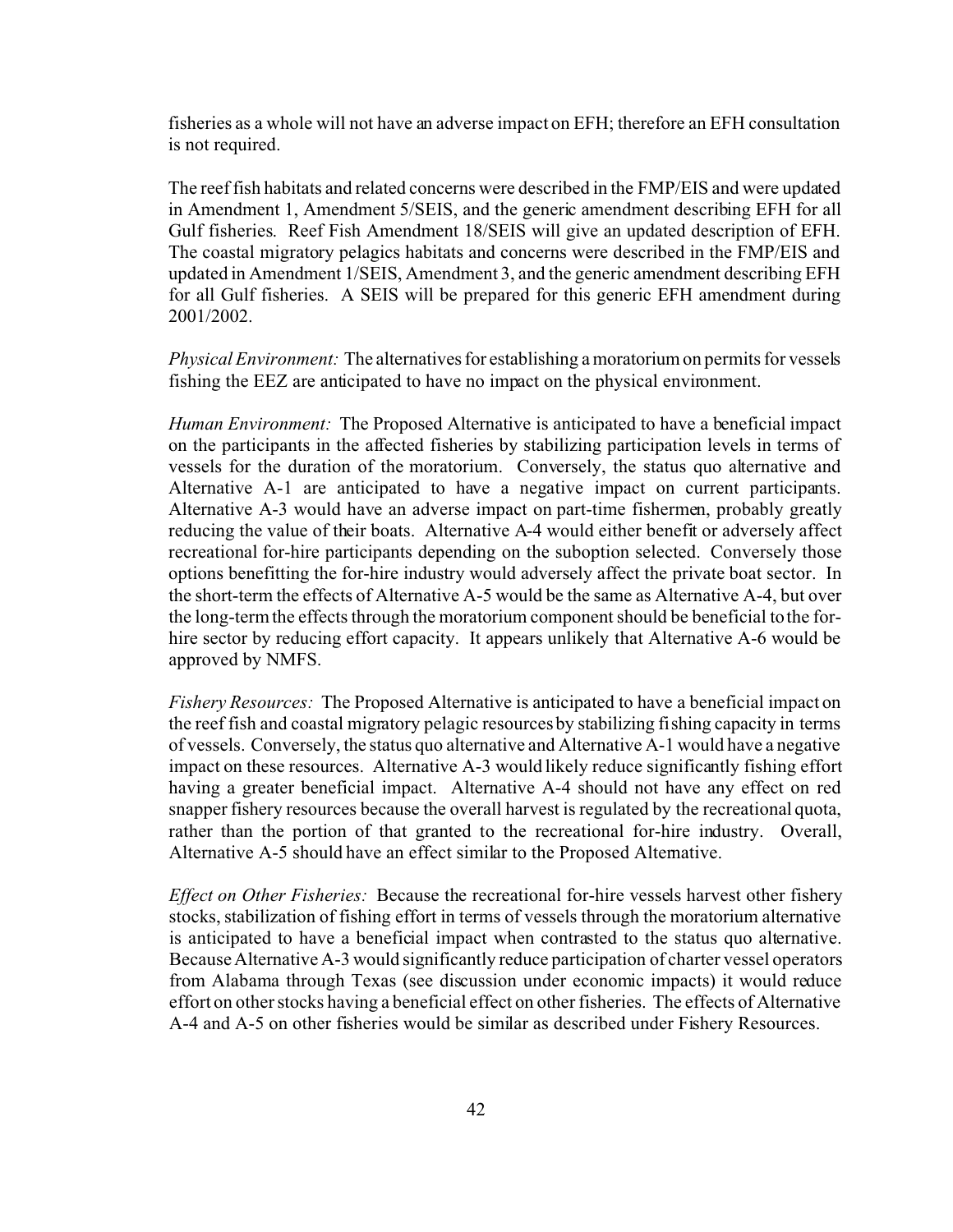*Effect on Wetlands:* The alternatives for establishing a moratorium on permits for vessels fishing the EEZ is anticipated to have no impact on coastal wetlands.

### **B. Gulf Charter Vessel/headboat Permits and Endorsements**

**Proposed Alternative: Create a new charter/headboat (for-hire) vessel permit for the Gulf EEZ with endorsements for reef fish, coastal migratory pelagic and dolphin/wahoo (if FMP is implemented). A vessel decal for the permitted vessel will be required. All permits and/or endorsements will be permanently numbered (this is so the permits/endorsements can be tracked through history).**

NOTE: An owner of a vessel who desires the new charter vessel/headboat permit for the Gulf of Mexico EEZ, and any of the endorsements to that permit, or any permit or endorsement under this section must submit an application for such permit/endorsement(s) postmarked or hand-delivered not later than 90 days after the effective date of the final rule to implement the Charter Vessel/Headboat Moratorium Amendment. Failure to apply in a timely manner will preclude permit/endorsement issuance even when the vessel owner meets the eligibility criteria for such permit/endorsement.

Discussion: The new permit with endorsements would be required of all recreational for-hire vessels fishing for reef fish or coastal migratory pelagics in the Gulf EEZ. The Dolphin/Wahoo FMP framework measure for the Gulf of Mexico has a provision requiring charter vessels fishing for those stocks to have an endorsement to the Gulf permit when the FMP is implemented. The Council will request that the NMFS HMS Branch require that charter vessels fishing for tuna, HMS, and sharks in the Gulf EEZ obtain an endorsement to the Gulf permit for those fisheries. Such a requirement would need to be a management measure in a subsequent amendment to the HMS FMP.

Currently NMFS would not be able to provide that all permits and/or endorsements be permanently numbered. This is because the current computer system used for the permits files lacks the capacity to include that data. However, the NMFS Permits Branch is scheduled to get an Oracle-based system in FY2002 that will allow creating that numerical tracking system.

Before the final rule for this amendment becomes effective the regional NMFS Permits Branch will notify all eligible persons holding charter vessel/headboat permits for reef fish and those holding permits for coastal migratory pelagics who reside in Gulf states that those permits will expire and, in order to fish the Gulf EEZ, they must apply for and obtain a new Gulf permit with endorsements within 90 days, as provided for in the NOTE above. The Permits Branch will use its computer records to establish those permit holders who would be either eligible or ineligible for the new Gulf permit under the eligibility criteria of Section 6.0 C. Those persons determined to be ineligible will be notified their permit will expire on the effective date of the final rule.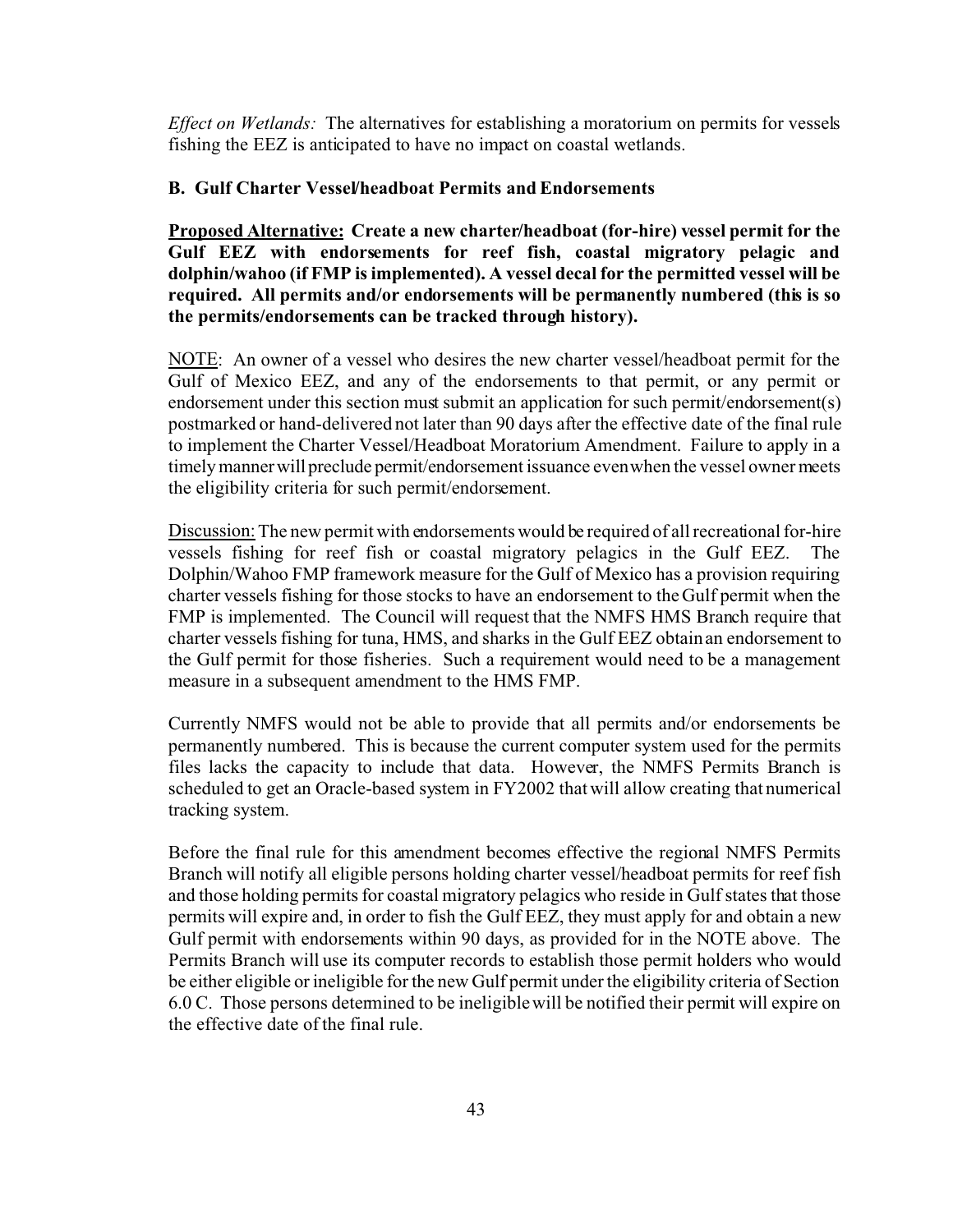NMFS and the Council will also notify the charter industry that those persons who feel that they can qualify for a permit as a historical captain or for a vessel under construction under the eligibility criteria must apply and submit their records within 90 days of the effective date of the final rule (Also see discussion under the Proposed Alternative of Section 6.0 C).

The discussion of the Proposed Alternative under Section 6.0 C sets forth additional requirements that each eligible group of persons must comply with to apply for and obtain a permit and endorsements within the 90-day period as specified in the NOTE above.

### **Alternatives Considered and Not Selected:**

**Alternative B-1: For any species under the Coastal Migratory Pelagics FMP to be possessed aboard a charter vessel or headboat fishing in the Gulf EEZ, a Gulf coastal migratory charter vessel/headboat permit must be issued to the vessel and must be on board. This permit may be issued for a vessel if its owner was an owner of a vessel eligible to receive a coastal migratory pelagics permit under the charter vessel/headboat permit moratorium. Applications for the Gulf coast migratory pelagics permit must be submitted not later than 90 days after the final rule to implement the Charter Vessel/headboat Moratorium Amendment is published.**

**Alternative B-2: Status Quo - Do not issue a separate Gulf coastal migratory pelagics charter vessel/headboat permit or a Gulf endorsement for coastal migratory pelagics to the new Gulf permit. Any vessel with valid coastal migratory pelagics permit under the moratorium retains the option to fish in the Gulf EEZ.**

**Alternative B-3: New Gulf of Mexico Federal Waters For-Hire Fishing Permit (GMFWF-HFP): Any vessel permitted to operate as a for-hire vessel in the Gulf EEZ will hold this charter vessel/headboat permit, which will include endorsements for fish species or stock complexes regulated under Federal Fishery Management Plans (FMPs), (i.e., reef fish and coastal migratory pelagics). Evidence of this permit will be a decal suitably attached to the vessel along with a copy of the permit/endorsements onboard the vessel.**

**Alternative B-4: Permits and endorsements can be renewed if the vessel owner can prove by records (including but not limited to income tax returns) that at (1) least 50 percent of his earned income or \$20,000 to \$25,000 of gross income was from for-hire fishing in 1 of the previous 3 calendar years***,* **or (2) at least a gross income of \$20,000 each calendar year was from recreational for-hire fishing or an average of \$20,000 per year for the three previous calendar years.**

NOTE: The following applies to Alternative B-4: A person who obtains an endorsement through Sections B or C may renew that endorsement through April 15 following the first full calendar year after obtaining it, without meeting the applicable earned income requirement. However, to further renew the endorsement, the person must meet the earned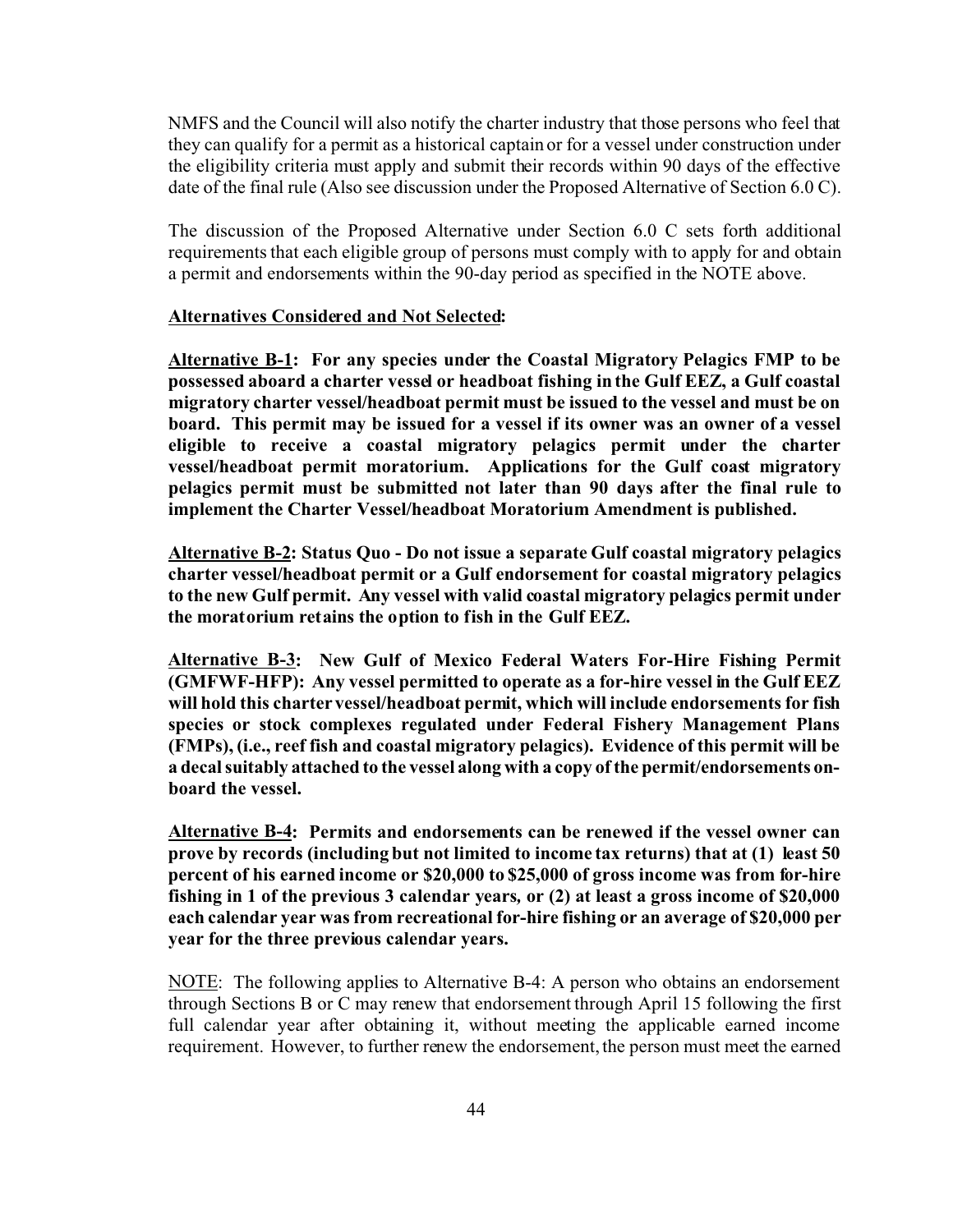income requirement not later than the first full calendar year after the endorsement transfer takes place. This would also apply to other eligibility dates.

**Alternative B-5: Allow that a commercial Gulf reef fish and king Mackerel permit holder be able to convert his active commercial permits to a charter vessel Class 1 or 2 permit providing he is able to show an income qualifier of \$50,000 gross income from commercial fishing in one of two or one of three previous years.**

**Alternative B-6: Create the new charter vessel/headboat permit, as in Alternative B-3, which will consist of only one class of vessel (rather than Class 1 and Class 2). (See Appendix A Section B.1.).**

**Alternative B-7: Create a new Guideboat Permit for vessels carrying 4 or less recreational fishermenwhichwillinclude endorsementsfor the following fisheries: reef fish, coastal migratory pelagic, and any other fishery endorsement created in the future. A vessel decal for permitted vessels will be required. The vessels of persons holding Guideboat Permits will not be included in the moratorium on charter vessel/headboat permits (from Appendix B).**

Discussion: The Proposed Alternative would create a Gulf of Mexico endorsement for coastal migratory pelagics to the new charter vessel/headboat permit for all vessels fishing the Gulf EEZ. NMFS Permits Branch personnel feel that it would be easier for the agency and for the permit holders to use an endorsement rather than a separate permit as provided for under Alternative B-1. This would certainly be the case for permit holders operating from the Florida Keys who may periodically fish in both Gulf and Atlantic EEZs.

Currently the Coastal Migratory Pelagics charter vessel permit applies to all vessels fishing in the EEZ of GMFMC, SAFMC, MAFMC, and NEFMC for those species (mackerels, cobia, cero, and little tunny). The intent of the proposed moratorium on permits is that it apply only to permitted vessels fishing the Gulf EEZ.Therefore, those eligible to participate in the coastal pelagics charter vessel/headboat fishery at the start of the moratorium are eligible to apply for the Gulf coastal migratory pelagics endorsement. The Gulf permit and coastal migratory pelagics permit or endorsement will be required aboard charter vessels/headboats for possession of any species under the Coastal Migratory Pelagics FMP in the Gulf EEZ.

Initially any permit holder in the coastal migratory pelagics fishery throughout the Gulf or Atlantic regions could apply for the Gulf endorsement to their permit to fish in the Gulf EEZ. It is likely that some permit holders whose operations are based out of Atlantic ports will do so on speculation that the permit will increase in value over the moratorium period. Alternative B-2 is status quo (no action). Alternative B-3 is essentially the same as the Proposed Alternative but it included Class 1 (transferable) and Class 2 (non-transferable) endorsements to the permit.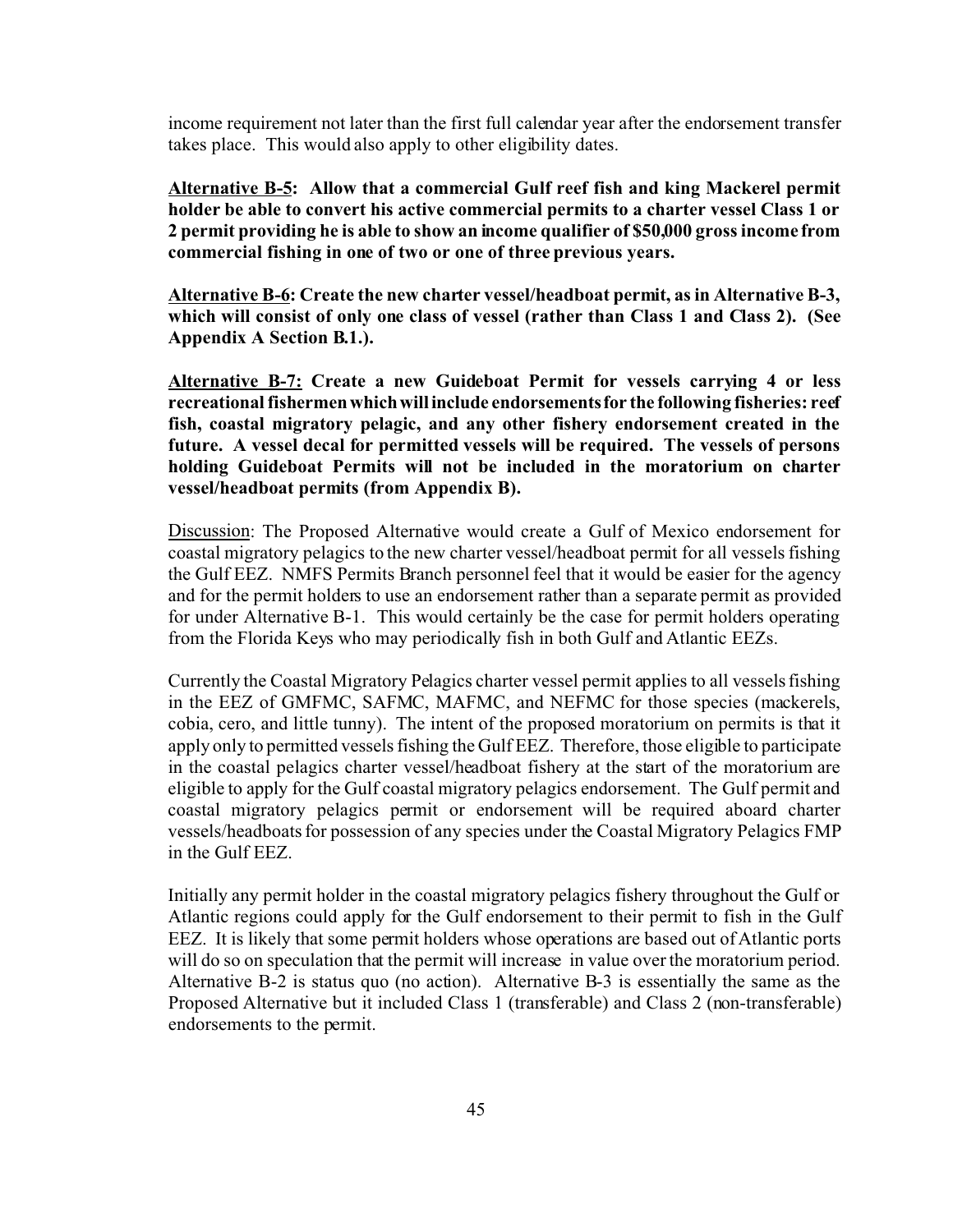Alternative B-4, if selected as a preferred alternative, would create income requirements for renewal of the permit (with endorsements) of either (1) at least 50 percent earned income; or (2) \$25,000 gross income, from recreational for-hire fishing. The AP's position was that \$25,000 gross income was so low that almost all part-time fishermen should be able to qualify, especially as they only had to demonstrate the income requirement 1 out of the previous 3 calendar years. However, for alternatives for eligibility under Section C that do not specify on income requirements the note provides at least one calendar year to comply. This is because permits expire on the birth date of the permit holder and may expire in less than a year.

Alternative B-5 would allow commercial vessel owners grossing at least \$50,000 from commercial fishing in 1 of the 2 (or 1 of the 3) previous years to convert his commercial vessel permit to a charter vessel permit. An annual gross income of \$50,000 for a commercial vessel represents a high volume producer. Such persons are not precluded from purchasing a charter vessel permit after he has sold his commercial vessel permit.

Alternative B-6 would eliminate the Class 1 (transferable) and Class 2 (Nontransferable) endorsements to the new Gulf permit and establish a single class of transferable permit. Under this proposal as set forth in Appendix A the fishery endorsements to this permit would be fully transferable to any vessel owner who held a permit for either fishery on January 1, 2002. (See Alternative C-10 for discussion of that proposal).

Alternative B-7 was proposed by Ms. Walker (See Appendix B) and would have excluded guideboats carrying 4 or fewer passengers from the moratorium on issuance of charter vessel/headboat permits. Guideboats are the fastest growing components of the recreational for-hire fishery (Table 2). Many of these boats fish for estuarine species such as red drum, spotted seatrout, and snook in the estuarine near shore waters of the states. Others fish the coastal flats for bonefish and tarpon. Ms. Walker's position was that probably most of these fished entirely in state fishery jurisdictions and would not be affected by the moratorium on issuance of charter vessel/headboat permits. Those that fished the EEZ probably did so on an infrequent basis because they were smaller and less seaworthy.

Biological Impacts: The creation of the new Gulf charter vessel/headboat permit and endorsements to it for fisheries (e.g., reef fish and coastal migratory pelagics) should have no biological impact.

Alternative B-4 would result in some reduction in effort and a biological benefit if it was adopted. However, the benefit likely would be moderate because the income requirement of \$25,000 gross income in 1 of the 3 years is moderate. Alternative B-4 would likely eventually eliminate some part-time fishermen and most of the permit holders who are not fishing, but are instead holding permits on the speculation that they may become valuable (i.e. a "use it or lose it" provision).

Alternative B-5 could have an adverse biological impact on stocks overfished and under quotas, if many persons converted commercial permits to charter vessel permits. This is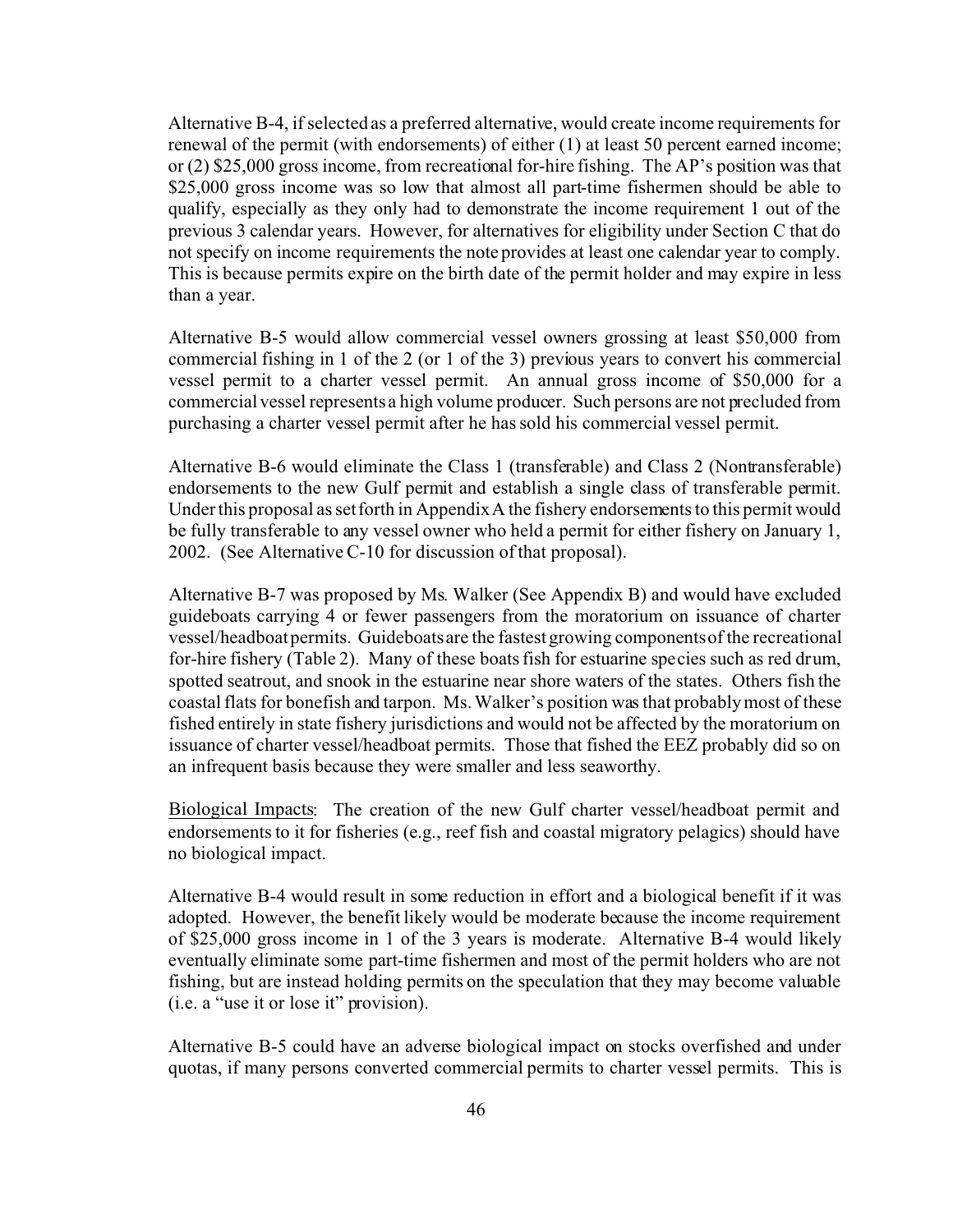because the catch of the commercial vessels leaving the commercial fishery would always be taken by the vessels remaining in those fisheries, and the vessels converting to charter vessels would increase effort on the recreational allocations and create the potential for overruns.

Alternative B-6 would likely, over the long-term, have an adverse biological impact on stocks overfished and under quotas. This would result from eliminating the nontransferable Class 2 endorsements which, over time, would be reduced in number through attrition, thereby reducing effort capacity. (Also see discussion under Alternative C-10). This alternative, by having an eligibility date in the future (2002) would likely result in excessive latent fishing capacity from speculators obtaining permits.

Alternative B-7 would likely have a very moderate adverse biological impact as the exclusion of guideboats from the permit moratorium would allow for more vessels to operate in the EEZ fisheries.

Economic Impacts: The Proposed Alternative, Alternative B-1, Alternative B-3, and Alternative B-6 would have relatively minor additional economic effects on fishing participants over those that may be imposed by alternatives governing initial eligibility under Section C. The additional effects would mainly be in the form of additional paper work and fees for securing a new permit and/or endorsement. These alternatives are not expected to result in additional short-run reduction in the number of permitted for-hire vessels fishing for coastal pelagics in the Gulf. Those that have been fishing in the Gulf are likely to apply and qualify for the endorsement or permit. Once the endorsement or permit is in place, those with coastal pelagics charter permits located outside the Gulf may be able to fish in the Gulf only upon acquisition of an existing Gulf endorsement or permit. This would prevent a shift in effort into the Gulf from those charter vessels fishing in other areas that would be accretive to existing effort.

Alternative B-4 pertains to renewal of permits and endorsements. The effects of this measure is likely similar to those of Alternative A-3, although the magnitude of effects would be less because of the \$25,000 option which the AP has determined to be a relatively low level. Once a permittee qualifies for permit renewal under this alternative, then he/she would qualify for permit renewal throughout the 3-year duration of the moratorium. On the other hand, failure to qualify the first year implies foregoing the charter vessel business throughout the moratorium, unless permit transfers by sale are allowed during the moratorium.

Alternative B-5 is very unlike the other alternatives in the sense that it would allow the number of charter permits to increase (and the number of commercial permits to decrease). At an income level \$50,000 which is required to convert a commercial permit to a charter permit, the commercial permit holder is most likely a high volume producer. This income level could be relatively high for one to undertake the conversion. In addition, the commercial permittee would have to weigh the cost/benefits of simply buying (if allowed) a charter permit during the moratorium as against converting the permit. One such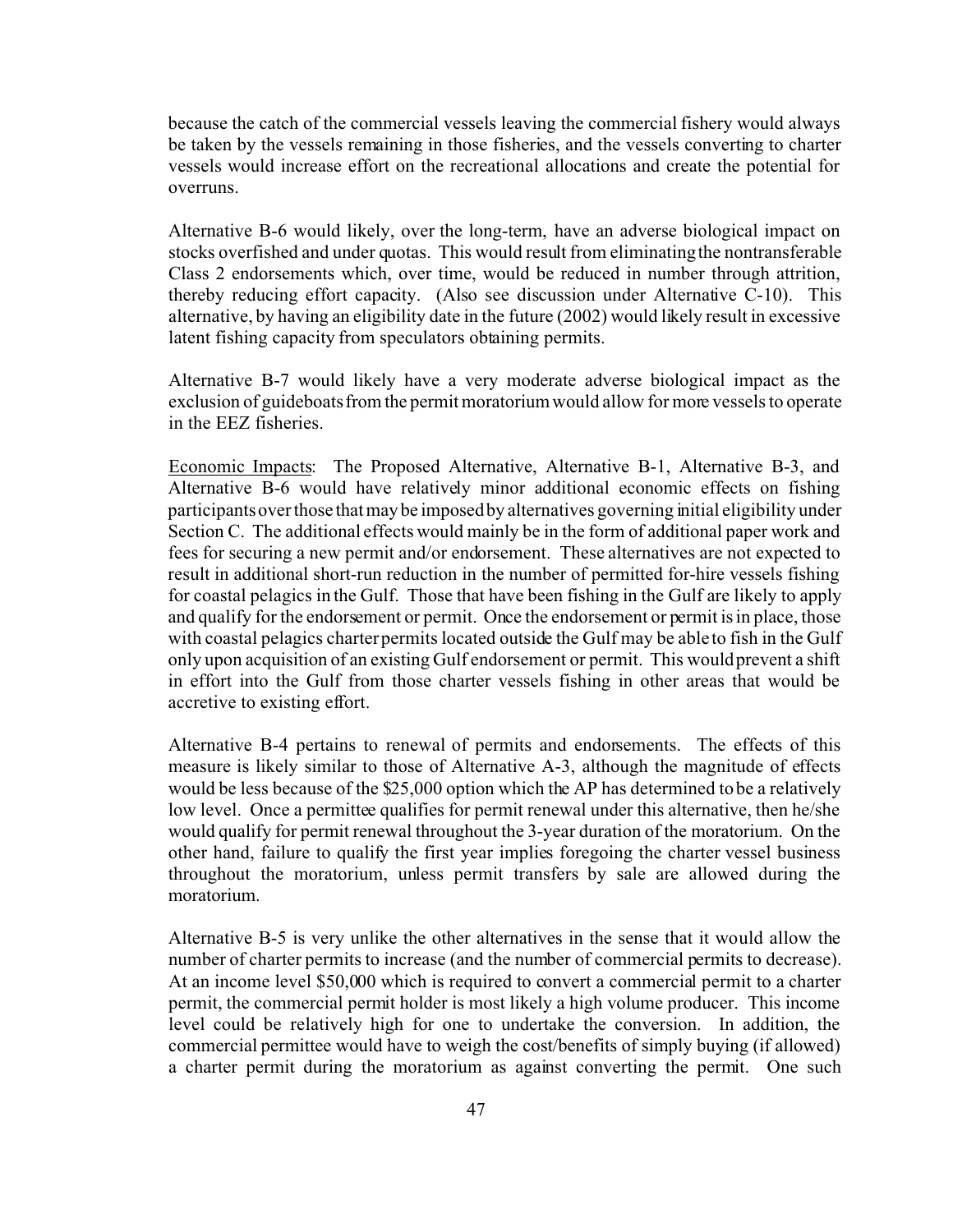consideration is that a charter permit when purchased in the market may cost less than the commercial permit so that one would simply sell his commercial permit and buy a charter permit. This would result in no change in overall commercial permits and charter permits. But since the charter permit would be most likely owned by one that may be less or no longer active in the fishery, the transfer of permit may result in an increase in effort in the charter fishery. Another important consideration here is that the commercial permit moratorium may last longer than the charter permit moratorium so that converting a commercial permit to a charter one would eventually be a losing position for the permittee. It is then likely that only a small number of commercial permits may be converted to a charter permit under this alternative.

Like the Proposed Alternative and Alternative B-3, Alternative B-6 creates a new permit that would replace existing for-hire vessel permits for fishing in the Gulf and to which species endorsements may be attached. Under Alternative B-6, however, only one class of permits would be issued as is the case for the Proposed Alternative. Possibly other than simplifying the permit application process, this measure would have relatively minor additional economic effects on fishing participants over those that may be imposed by alternatives governing initial eligibility under Section C. It may be noted that in combination with Alternative C-10, Alternative B-6 would allow more vessels in the fishery at the start of the moratorium. Since the permit is fully transferable, attrition would happen at a much slower pace than under the case of having two permit classes, one of which is not transferable. This alternative then would not result in an immediate or medium-term reduction of for-hire vessels in the fishery. In fact, this may increase the number of vessels that may eventually operate in the fishery. But to the extent that it would create a relatively simple moratorium and accommodate practically all those that may want to enter the fishery, this alternative would impose the least adverse economic impacts in the short-run. In the long-run, this may reduce the profitability of vessels in the fishery.

Alternative B-7 would provide a list of those other active participants in the for-hire fishery that may only occasionally fish in the EEZ. In this sense, permitting of these boats may add some accuracy in expanding the recreational survey to arrive at aggregate catches of reef fish and mackerel. But this permitting of certain boats without inclusion in the moratorium would only provide some loophole that would result in an increase in the number of for-hire vessels/boats, thus negating the purpose of the moratorium. In addition, although these boats only fish in the EEZ occasionally, the permitting requirement would provide some incentive for these boats to increase their operations in the EEZ. This would only put more fishing pressure on overfished reef fish and coastal pelagic stocks.

#### **Environmental Consequences**

*Essential FishHabitat(EFH)*: The alternatives for permits and endorsements are anticipated to have no or neutral impact on EFH, because they are largely expected to cap the vessel participation at status quo and not result in increases.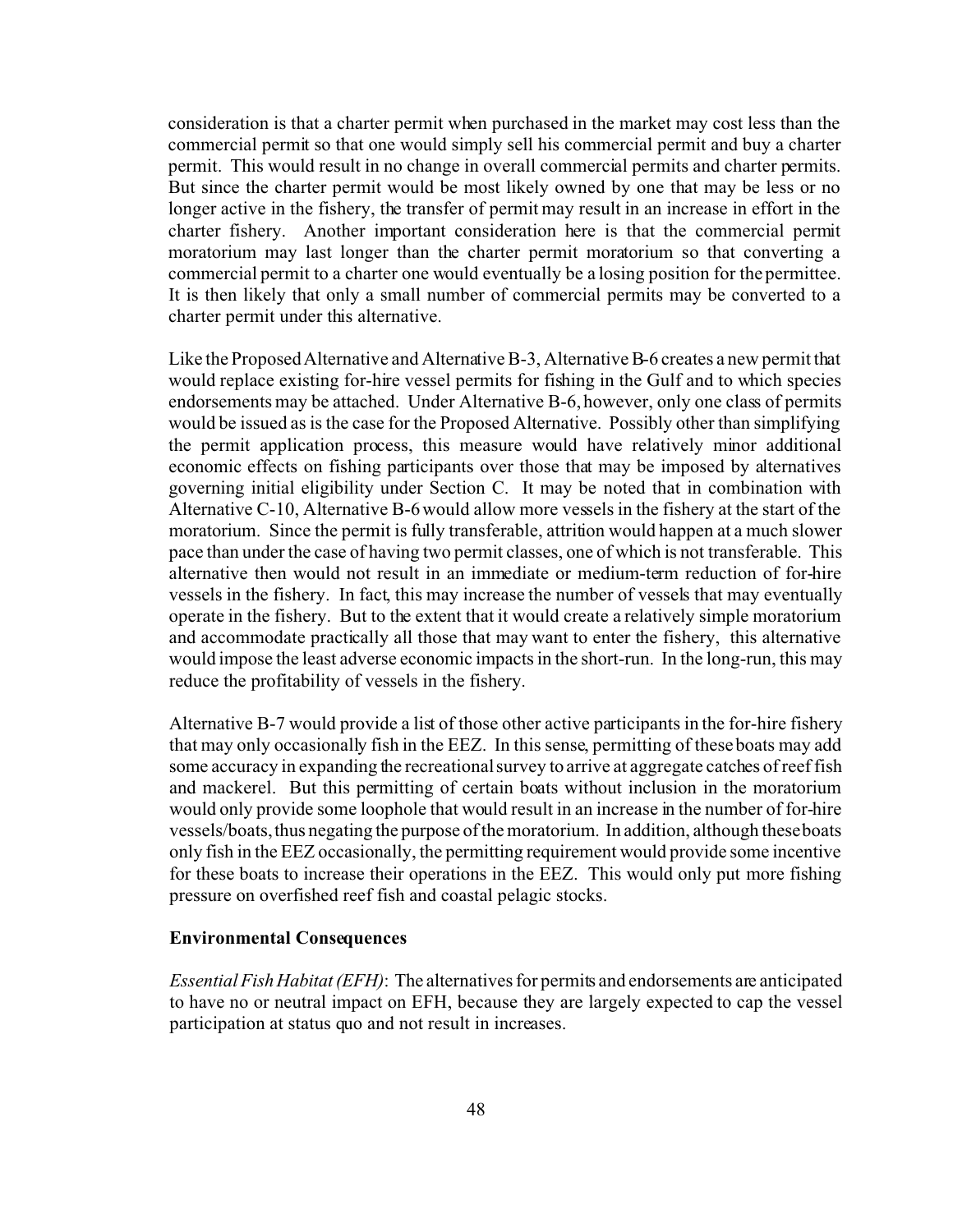*Physical Environment*: Similarly the alternatives should have no impact on the physical environment.

*Human Environment*: The Proposed Alternative should have very little or no impact on vessel owners in that it creates a coastal migratory pelagics and a reef fish endorsements in lieu of the current separate permits. Similarly, the new charter vessel/headboat permit created by Alternative B-3 should have little or no impact. (The effect of Class 2 permit endorsements is discussed under Section C.) Alternative B-4, if selected, could have an adverse impact on some permit holders in that failure to meet the income requirement would result in their permit being revoked by NMFS. However, since the income requirement is not high, the alternative likely would affect principally part-time fishermen and persons not fishing but holding a permit on speculation that it will become valuable. Alternative B-5 would have allowed some marginal participants in the commercial fisheries to obtain a charter vessel permit without purchasing one from other fishermen**.** Alternative B-6 providing for a single class of permit in lieu of Class 1 (transferable) and Class 2 (nontransferable) permit endorsements is more liberal than the other endorsements will eliminate the adverse impact on persons who would have qualified only for the Class 2 endorsement. Conversely, over time, it may adversely affect persons who would have qualified for the Class 1 endorsement by creating more transferable permits, thereby reducing any gains in reduction of excess effort capacity that would have occurred from the Class 2 endorsement. Alternative B-7 would have allowed guideboats to fish the EEZ without permits.

*Fishery Resources*: To the extent the alternatives stabilize or reduce the number of vessels in the Gulf fisheries the effect on reef fish and coastal migratory pelagics fishery resources will be beneficial. The Proposed Alternative is anticipated to cap vessels at the current level. Alternative B-6 would likely, over the long-term, have an adverse biological impact on stocks overfished and under quotas. This would result from eliminating the nontransferable Class 2 endorsements which, over time, would be reduced in number through attrition, thereby reducing effort capacity. (Also see discussion under Alternative C-10). Alternative B-7 would more likely, over time, result in more vessels fishing the EEZ having an adverse affect on the fishery resource being managed, i.e., reef fish and coastal migratory pelagics. *Effect on Other Fisheries*: The effect**s** would be similar to that stated above for fishery resources.

*Effect on Wetlands*: The alternatives for permits and endorsements for vessels fishing in the EEZ are anticipated to have no impact on coastal wetlands.

### **C. Initial Eligibility Requirements for Permits And/or Endorsements**

**Proposed Alternative: Provide a fully transferable permit and endorsements to the following:**

**1. Vessels who obtained or have applied for reef fish and/or coastal pelagic for-hire permits on or before 03/29/01.**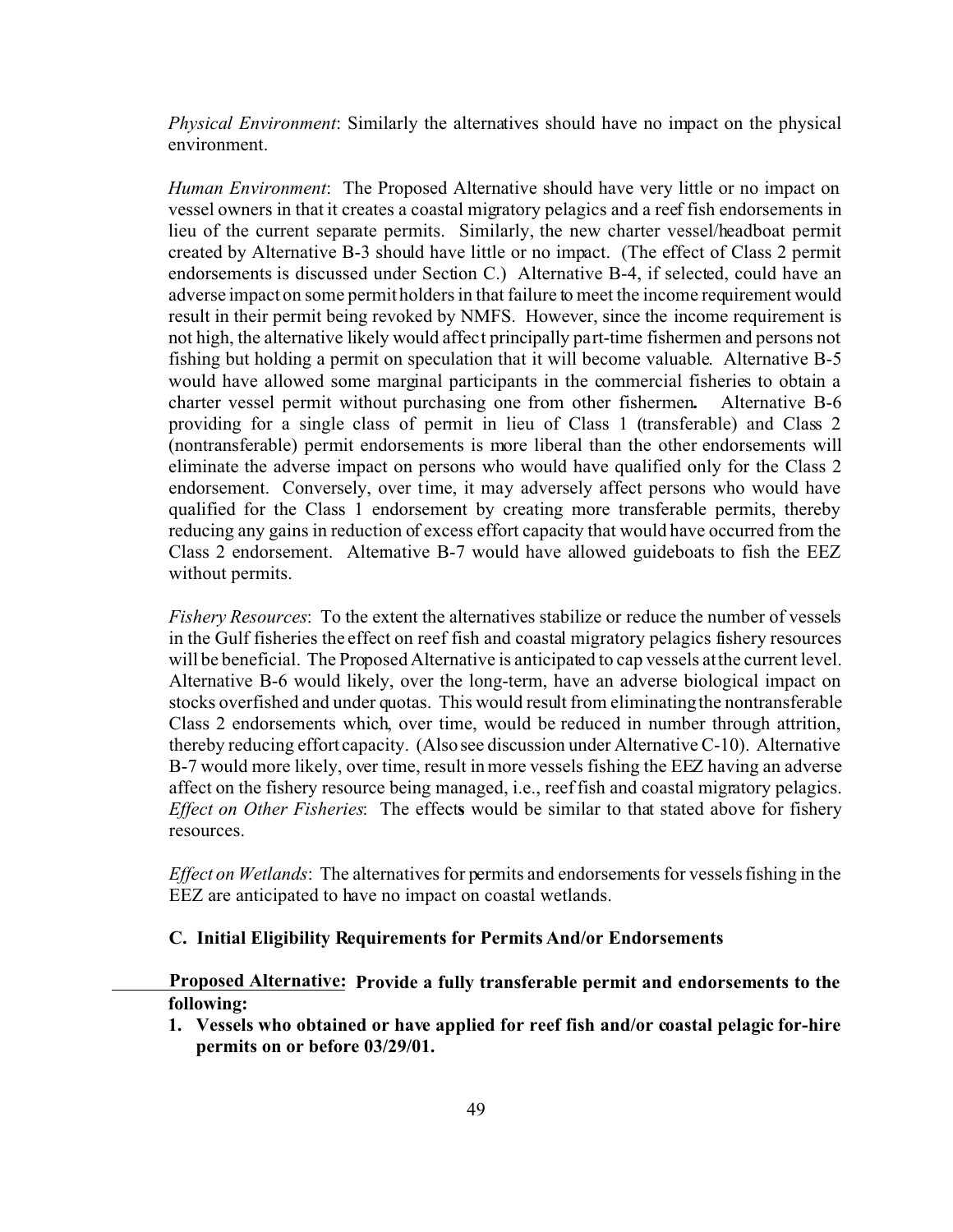- **2. Any person who can demonstrate to NMFS they had a charter/ headboat(for-hire) vessel under construction prior to 03/29/01 with copy of contract and/or receipts for expenditures of at least \$5,000.00.**
- **3. Provide for Historical Captain Permits as follows: Any U.S. Coast Guard licensed captain, who can demonstrate to NMFS, they were**

**licensed by the USCG and operated, (as a Captain), a for-hire fishery permitted vessel prior to 03/29/01, but did not have a fishery permit issued in their name, and who must qualify for the permit within 90 days of implementation of the final rule for this amendment and who must demonstrate at least 25% of their earned income came from recreational for-hire fishing in 1 of the last 4 years ending with 3/29/01. They will be issued a letter of eligibility to be replaced by permit/endorsements to be used only on a vessel that they operate as a captain.** 

Discussion: the Proposed Alternative provides for a single class of transferable permit with endorsements for reef fish and coastal migratory pelagic for-hire fisheries as provided for in Section B. Eligibility under Subsection 1 of the Proposed Alternative applies to vessels that had a valid (not expired) reef fish and/or coastal migratory pelagics permit at some time during the one-year period immediately prior to 3/29/01 or had applied for the permit prior to 3/29/01 (i.e., applied for means the application for the permit was received by the NMFS permit office on or before 3/29/01). In order to be eligible for the permit and endorsement when this amendment is implemented by final rule, the permit holder, who held a valid permit at some time during the year immediately before 3/29/01, must also hold a valid (not expired) permit at the time the final rule for this amendment is implemented (probably during early 2002). The current charter vessel/headboat permits for reef fish and /or coastal migratory pelagics are issued for one year and the expiration date is listed on the permit. It is incumbent on the permit holders to renew their permit within one year of the expiration date on the permit, and, in this case, before the final rule for the amendment is implemented.

The Proposed Alternative also provides eligibility for a permit for a recreational for-hire vessel under construction prior to 3/29/01. If that vessel was being constructed by a firm or another person the owner applying for the permit must provide to NMFS a copy of the contract and/or receipts for expenditures of at least \$5,000 prior to the 3/29/01 date. If that vessel was being constructed by the vessel owner he/she must provide NMFS with receipts for expenditures of at least \$5,000 prior to the 3/29/01 date.

The Proposed Alternative would also provide a historical captain vessel permit to any U.S. Coast Guard licensed captain who can demonstrate to NMFS that they were licensed by the USCG and operated (as a captain) a for-hire vessel permitted in either the reef fish or coastal migratory pelagic fisheries prior to 3/29/01 but did not have a charter vessel/headboat permit issued in their name, or to a corporation in which they were a shareholder, for either fishery. Such applicant for the historical captain vessel permit must submit to NMFS records that demonstrate at least 25 percent of their earned income came or was derived from recreational for-hire fishing in 1 of the last 4 years ending with 3/29/01 (i.e., calendar years 1997, 1998, 1999, or 2000). Such records should include, but not be limited to, income tax records. The applicant should also submit to NMFS an affidavit from a vessel owner, witnessed by a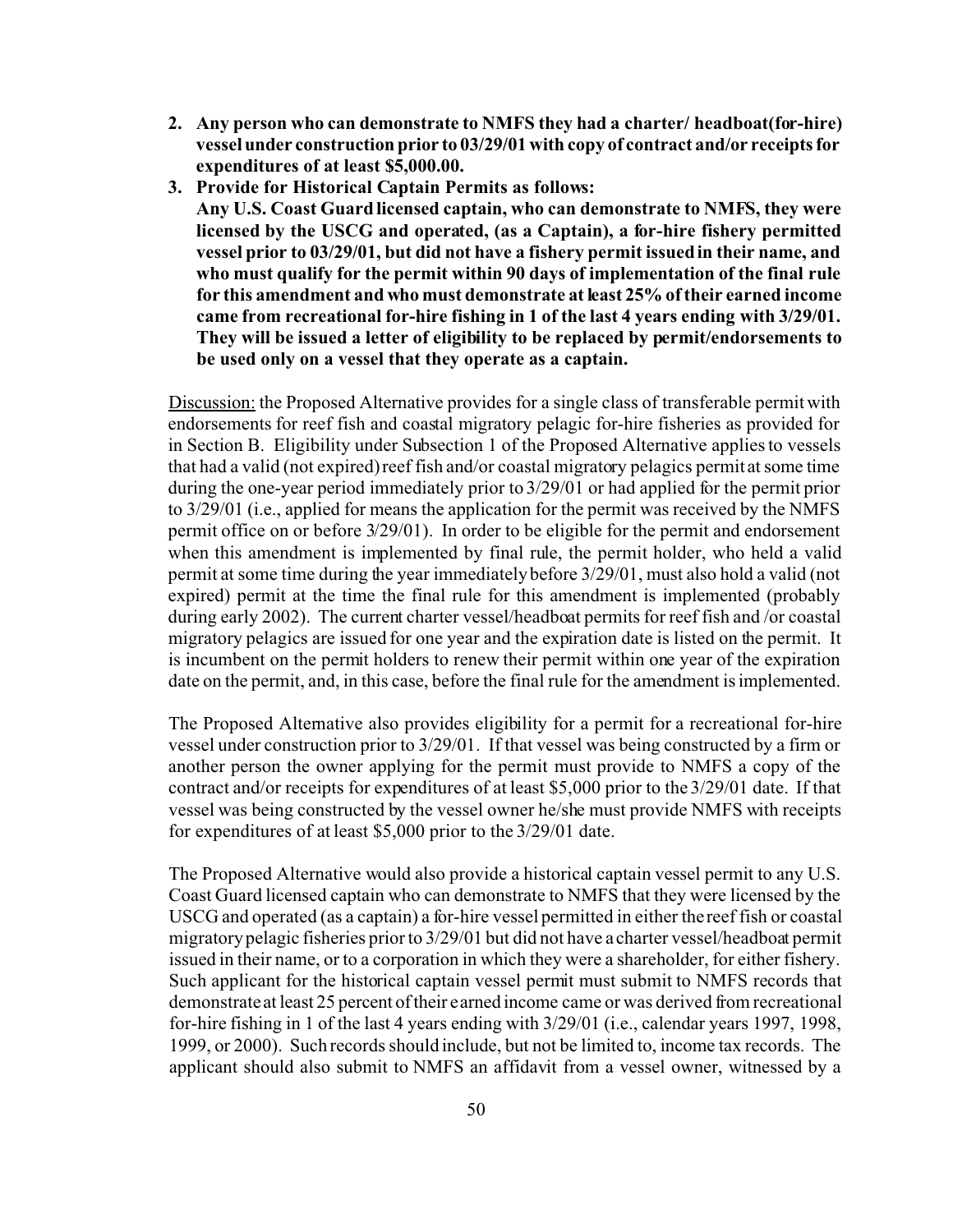notary public, certifying (1) the period the applicant served as captain of a permitted vessel; (2) whether the boat was uninspected [6-pack] or had a safety inspection by the U.S. Coast Guard, and (3) a statement certifying whether the permitted vessel held the reef fish or coastal migratory pelagics for-hire permit or both. The applicant should also submit a copy of the U.S. Coast Guard certificate of inspection (if any) for the vessel he operated.

The applicant for the historical captain's permit must submit records related to eligibility within 90 days of the effective date of the final rule implementing this amendment. The letter of eligibility granted to a historical captain who qualifies for a permit shall be for the same passenger capacity, as established by a U.S. Coast Guard safety certificate for the vessel he/she operated during the calendar year used to demonstrate that 25 percent of his/her earned income was from recreational for-hire fishing. It shall also specify whether only the reef fish or coastal migratory pelagic endorsement or both will be granted. The letter of eligibility issued to a historical captain entitling him/her to a permit and endorsements shall be good for the duration of the moratorium.

The applicants for permits and endorsements under all three subsections of the Proposed Alternative must submit their applications and records within 90 days of the effective date of the final rule implementing this amendment (See following NOTE). For vessels holding either a reef fish or coastal migratory pelagic charter vessel/headboat permit on the date that the final rule for this amendment becomes effective one of the two following actions will be taken. For those holding a valid permit sometime during the year prior to 3/29/01 or those for which the owner applied for a permit on or before 3/29/01 and was subsequently issued a permit, the permit holder will be mailed an application for the new charter vessel/headboat (for-hire) permit and endorsements, with notice their existing permit will expire 90 days after the effective date of the final rule and that they must obtain the new permit within that 90 days. For those issued a permit after 3/29/01 (excluding those who applied for said permit on or before 3/29/01), NMFS would notify them their permit will expire on the effective date of the final rule and cannot be renewed. Both groups of persons would be notified of the eligibility requirements to apply for a permit (and endorsements) for a vessel under construction and for a historical captain's permit, and of the requirements that those records be submitted within 90 days of the final rule. Both the Council and NMFS would, by news release, notify the industry and public of these requirements of this Section 30 to 60 days prior to the final rule's effective date.

NOTE: An owner of a vessel who desires the new charter vessel/headboat permit for the Gulf of Mexico EEZ, and any of the endorsements to that permit, or any permit or endorsement under this section must submit an application for such permit/endorsement(s) postmarked or hand-delivered not later than 90 days after the effective date of the final rule to implement the Charter Vessel/Headboat Moratorium Amendment. Failure to apply in a timely manner will preclude permit/endorsement issuance even when the vessel owner meets the eligibility criteria for such permit/endorsement.

NOTE: A vessel owner may request an appeal of the NMFS RA's determination regarding initial permit/endorsement eligibility by submitting a written request for reconsideration to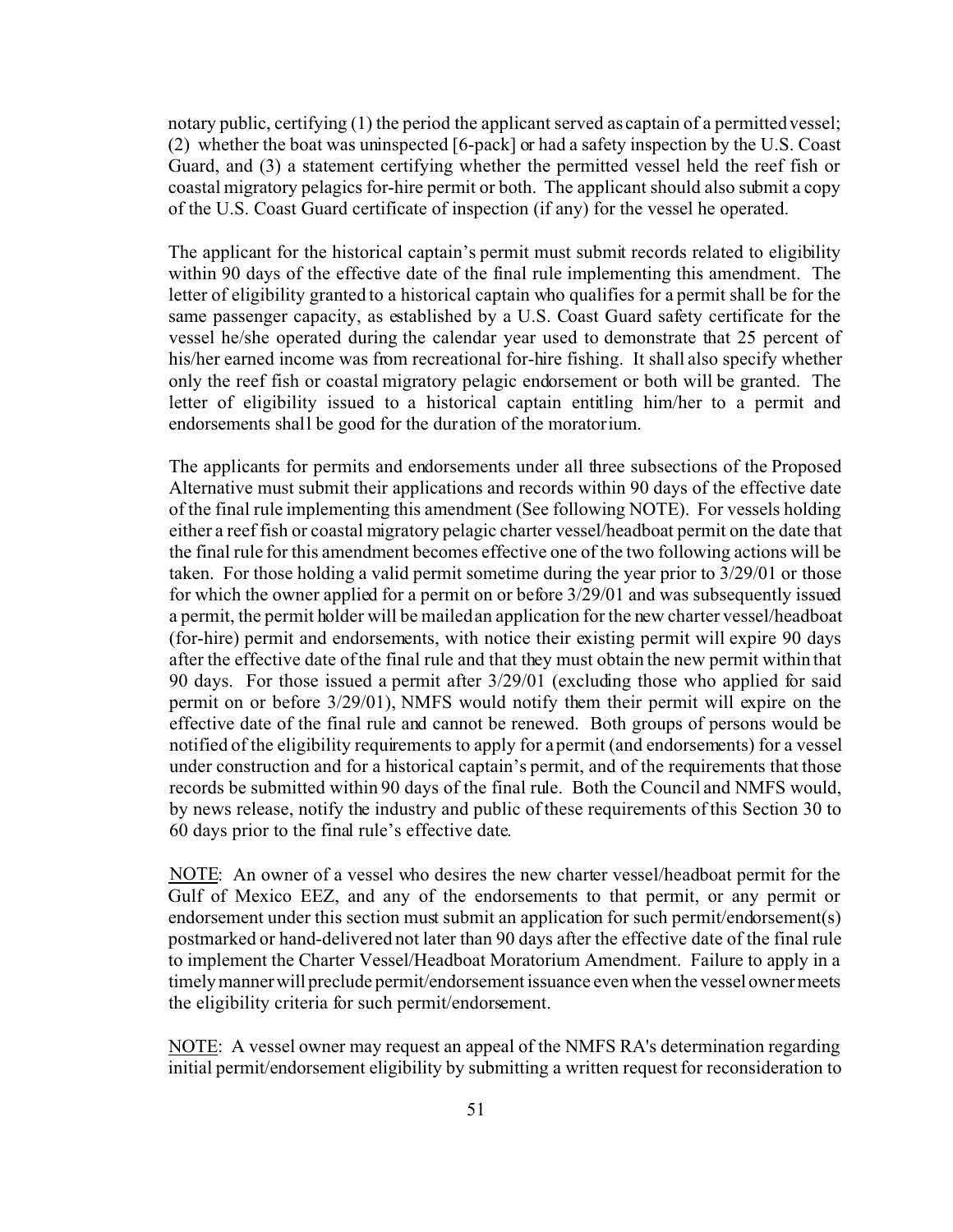the RA. Such request must be postmarked or hand-delivered within 30 days of the date of the RA's notification denying initial permit/endorsement issuance and must provide written documentation supporting permit/endorsement eligibility. (See structure of the appeals process under Section G.)

### **Alternatives Considered and Not Selected:**

**Alternative C-1: All persons holding a permit on the date of implementation of this amendment are eligible.**

**Alternative C-2: All persons holding a permit on September 16, 1999 or November 11, 1999 are eligible.**

**Alternative C-3: Using the control date of November 18, 1998 the following persons are eligible:**

- **a. Persons with vessels issued permits prior to the control date and that remained continuously in the fishery, and/or**
- **b. Persons who held vessel permits prior to the control date but were issued a new vessel permit when they replaced the vessel after that date and who remain in the fishery, and/or**
- **c. Persons who purchased a vessel after the control date from a person whose vessel was permitted prior to the control date and who left the fishery, and/or**
- **d. Persons purchasing new vessels and issued new permits after the control date.**

Discussion: Alternative C-1 using the implementation date likely would result in many persons obtaining permits on the speculation that they will be valuable on transfer. This will likely greatly increase the number of permitted vessels, making reduction of effort capacity much more difficult. Alternative C-2 would greatly reduce the complexity of the alternatives and the records necessary to determine who is eligible and thus simplifying the appeals process. Under Alternative C-2 there would be little speculative entry. However, information indicated there were likely many vessels engaged in the fishery prior to these control dates that did not hold permits.

## **The following numbers of permits would be affected under Alternative C-3 using the control date of November 18, 1998:**

Reef Fish Fishery Permits: The NMFS **permit** records **of August 1999** indicate that under Alternative C-3 there are 20 persons who replaced their vessel, as under sub-option (b), 27 persons who purchased a vessel from a person who left the fishery, as under sub-option (c), and **294** persons who purchased new vessels and entered the fishery after the control date, as under sub-option (d). The remainder of the permit holders (722 persons) have had the same permitted vessel since prior to the control date, as under sub-option(a). Therefore, selection of only Alternative C-3(a) would exclude 341 vessels and permit holders from the fishery. Selection of Alternative C-3(a) and (b) would exclude 314 vessels and permit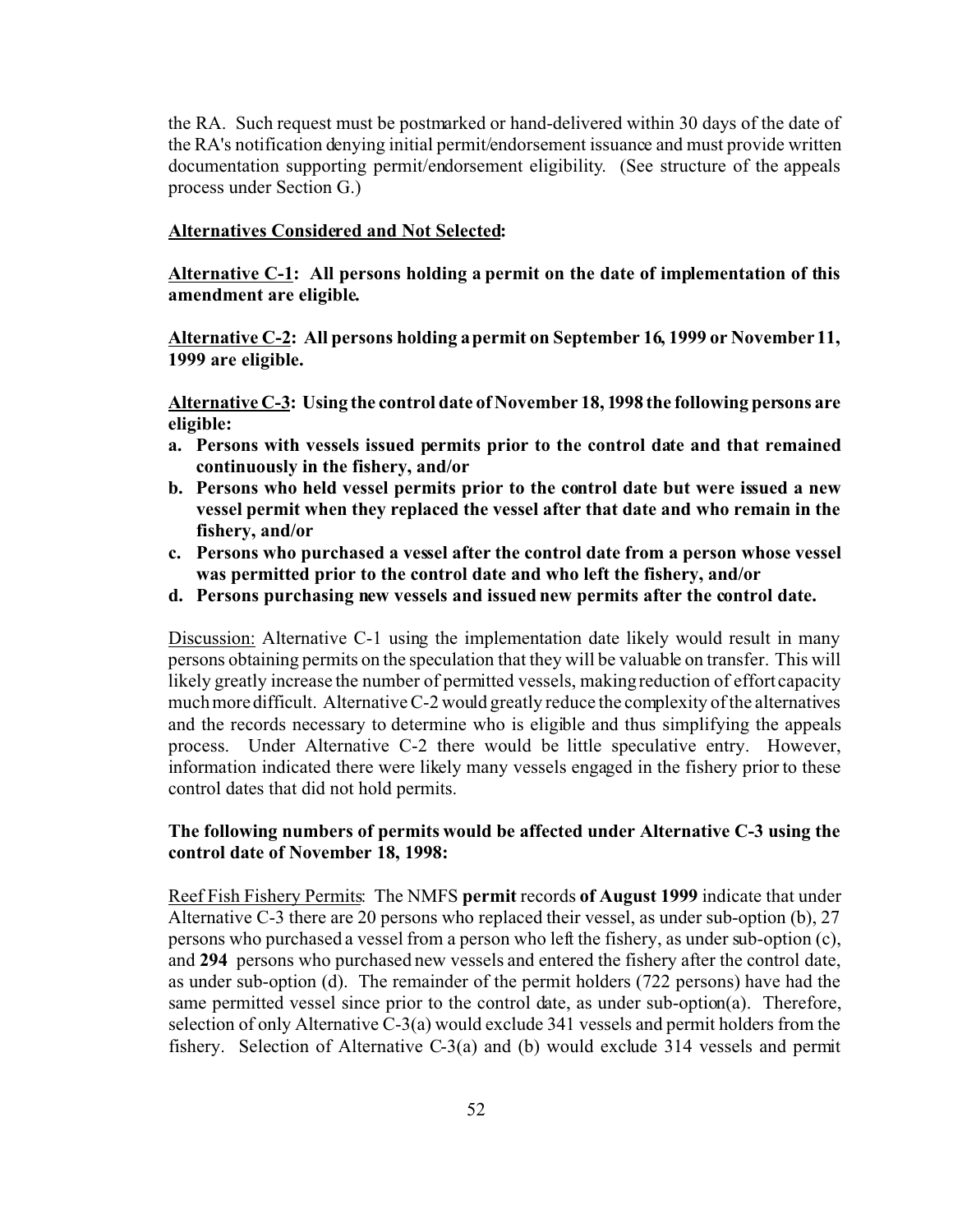holders from the fishery. Selection of C-3(a), (b), and (c) would exclude 294 vessels and permits from the fishery.

Coastal Migratory Pelagics Fishery Permits: The NMFS **permit** records **of August 1999** indicate that under Alternative C-3 there are 47 persons who replaced their vessel, as under sub-option (b), 68 persons who purchased a vessel from a person who left the fishery, as under sub-option (c), and **343** persons who purchased new vessels and entered the fishery after the control date, as under sub-option (d). The remainder of the permit holders 1375 persons have had the same permitted vessel since prior to the control date, as under suboption(a); however, this includes vessels fishing the Atlantic coast. Therefore, selection of only Alternative C-3(a) would exclude 488 vessels and permit holders from the fishery. Selection of Alternative C-3(a) and (b) would exclude 420 vessels and permit holders from the fishery. Selection of C-3(a), (b), and (c) would exclude **343** vessels and permits from the fishery.

The analysis above was prepared for Alternative C-3 when it was presented at public hearings in December 1999. The total number of vessels permitted on November 18, 1998 (the control date) was 940 for Gulf ports. In the August 1999 records used for the analysis above the total number of vessels permitted was 1073 or about 130 more. By August 2000 (Tables, 11, 11a and 11b) the total number of permitted vessels had increased to 1650 or about 700 more vessels. Therefore, had Alternative C-3 been selected the impacts on the number of vessels affected would have been much greater than expressed above. The changes listed here are indicative that a large number of captains were operating in the fishery without knowledge that permits were required or in violation of the law. The impact analysis can be updated by adding about 600 vessels to these above under C-3(d).

**Alternative C-4: Eligibility Requirements for Class 1 endorsements. A Class 1 permit endorsement would be issued to eligible boat owners under the provisions of 1 through 4 below:**

- **(1) Allpersons continuouslyholding a CharterVessel/Headboat PermitFor Coastal Migratory Pelagic Fish and/or a Gulf of Mexico Charter Vessel/Headboat permit for Reef Fish during the period starting 30 days prior to and ending 30 days after the original control date of November 18, 1998, are eligible for a Class 1 endorsement in the fishery or fisheries they held permits in.**
- **(2) Persons who held vessel permits during the period starting 30 days prior to and ending 30 days after the control date of November 18, 1998, but were issued new vessel permits when they replaced the vessel after that control date and are still in the fishery (or fisheries), will receive a Class 1 endorsement in the fishery or fisheries they held permits in.**
- **(3) Persons still in the fishery (or fisheries) who purchased a vessel after the control date, but prior to date of implementation of this amendment from a person and/or corporation who held a valid permit during the period starting 30 days prior to and ending 30 days after November 18, 1998, shall be given a Class 1**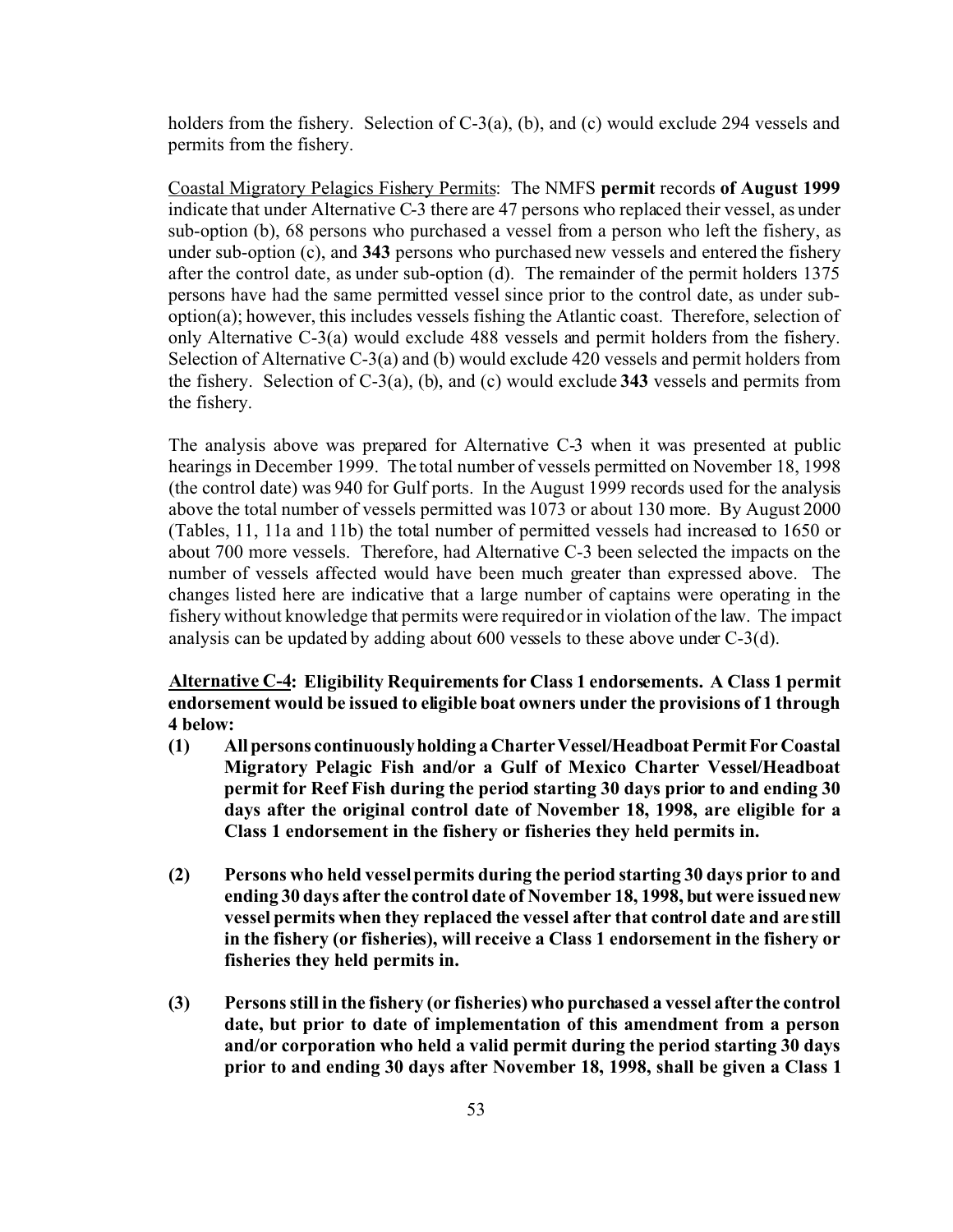**endorsement in the fishery or fisheries that the vessel was permitted in provided that the seller of said vessel has not applied for a replacement permit.**

- **(4) And to all vessel owners who can demonstrate through records (including, but not limited to individual, business, corporate, and/or partnership tax returns) that they have been in a Gulf or Gulf state recreational for-hire fishery for the past 5 years, prior to the implementation date of the amendment, in addition the owner musthave obtained the required charter vessel permits by September 13, 2000. Persons qualifying for a Class 1 permit endorsement under this subsection would be issued both the reef fish and coastal migratory pelagics endorsement, if they request both.**
- **(5) Class 1 endorsements will be fully transferable in accordance with Alternative D-5.**

NOTE: The NMFS Permits Branch recommends that a period starting 30 days prior to and ending 30 days after the control date be used as in Alternative C-4. They felt that this would provide a more accurate documentation of persons in the fishery. That is because permits with endorsements expire on the permit holder's birth date and the permit is immediately listed as expired. Most persons normally renew their permits within several weeks and would therefore qualify for a permit under the moratorium.

Discussion: Alternative C-4 provides for a fully transferable Class 1 endorsement to the Gulf permit to persons who: (1) held either or both of the charter vessel permits continuously since before the control date (November 18, 1998); (2) held one or more of the permits prior to the control date but replaced their vessel and were issued a new vessel permit; (3) purchased a vessel after the control date from a person who held a permit for the vessel prior to the control date and left the fishery; and, (4) all vessel owners who can demonstrate through records that they have been in the Gulf EEZ or Gulf state for-hire fishery for the past 5 years prior to the date of implementation of this amendment (approximately May or June 2001), provided they obtained a charter vessel permit by September 13, 2000. Sections (1) through (3) include all the persons who have been operating in compliance with the rules requiring charter vessel permits since November 18, 1998. Section (4) provides for most of the vessel owners historically dependent on recreational for-hire fisheries including those who regularly or occasionally fished the EEZ without a permit, and those who fished exclusively in a Gulf state's waters but may wish to obtain a permit. This latter category of vessel owners will add more permits and endorsements, but likely not much additional effort, in that these vessels are already in the fishery, and may in some states be harvesting reef fish and coastal migratory pelagics fish, or even if they get a permit, many are likely to continue to fish largely in state waters for other fish, and only target EEZ fish on rare occasions. Section (4) makes it possible for most of the guide boats currently not permitted, to obtain permits, if the owner wishes to do so.

As indicated in the final paragraph of the discussion under Alternative C-3 a very large portion of the captain's and/or owners were unaware of the permit requirement and would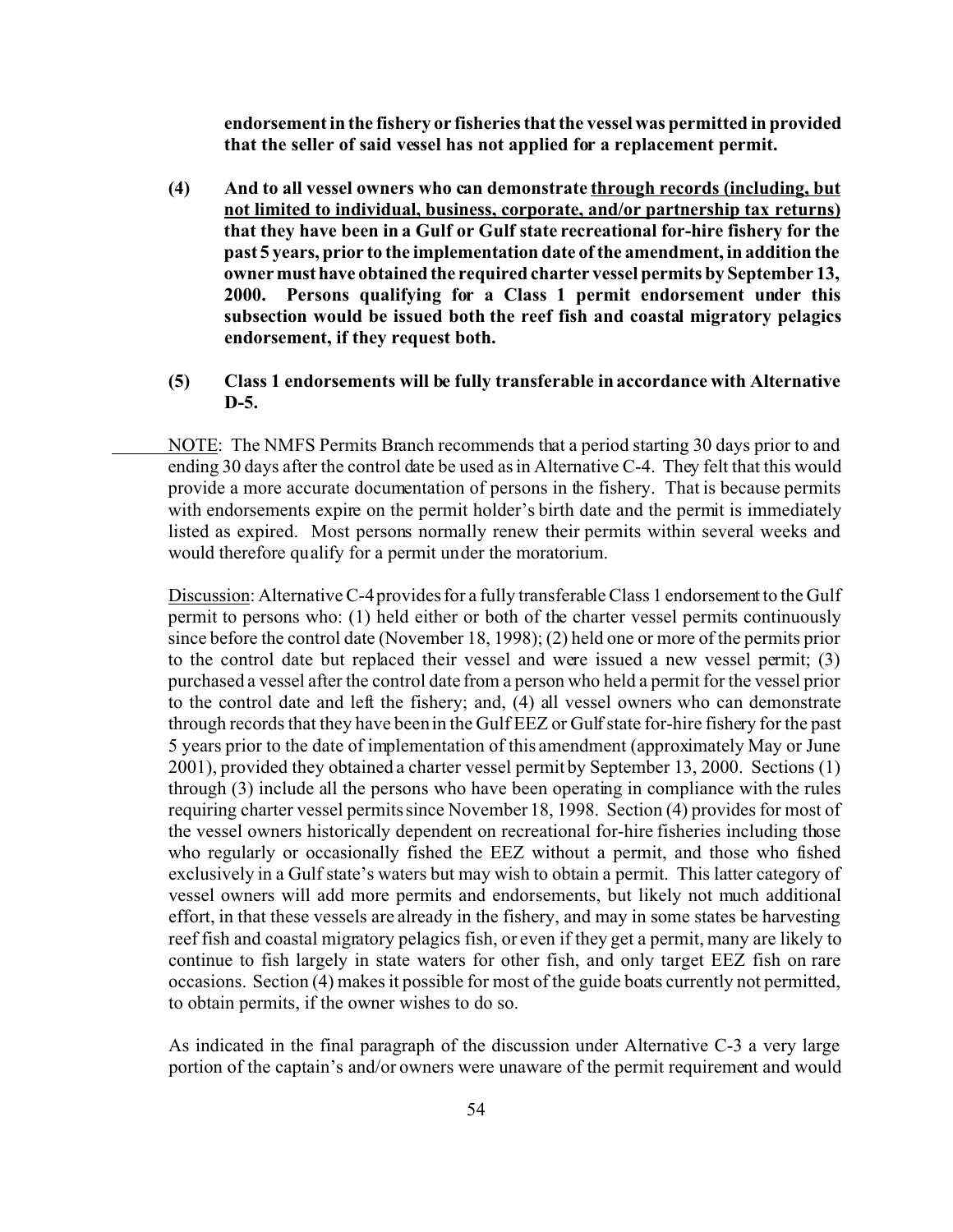have been excluded had alternative C-4 subsections (1), (2), and (3) only have been selected. As pointed out in that paragraph at the time of the November 18, 1998 control date 940 vessels operating out of Gulf ports had permits and by August 2000 (Tables 11, 11a, and 11b) the numbers with permits had increased by about 700 to 1650.

**Alternative C-5: Eligibility Requirement for Class 2 endorsement: If a vessel owner who obtained a permit after November 18, 1998, does not qualify for a Class 1 endorsement under Alternative C-4 and if the vessel owner can prove by records (including but not limited to income tax returns) that he was in the for-hire fishing business at least 1 of the 3 years 1996, 1997, or 1998, and his income tax return shows that either at least 50 percent of his earned income or \$25,000.00 of gross income was from (for-hire) charter fishing, the vessel owner will be eligible for a Class 2 endorsement in the fishery or fisheries he held permits in. (See NOTE below).**

NOTE: In this document, all reference to the term "vessel owner" means individuals, corporations, and/or partnerships. The income qualifier for corporations and/or partnerships will be the majority stockholder and/or partner.

Discussion: Alternative C-5 provides for a Class 2 permit endorsement(s) for new entrants into the fishery after the control date (November 18, 1998) who cannot qualify for the Class 1 endorsements. However, they must demonstrate they made at least 50 percent of their earned income or \$25,000 gross income from for-hire fishing in at least one of the years 1996, 1997, or 1998. The Class 2 endorsement is not transferable to another person, but can be transferred between uninspected vessels (6 passengers or less) and between inspected vessels (more than 6 passengers) by the owner. The Class 2 endorsement can be used as long as the owner is in the fishery, but is surrendered to NMFS on his retirement. Therefore, this measure will, over time, result in a reduction of effort in the fisheries.

### **Alternative C-6: Provide for a Historical Captain Permit as follows:**

**(1) A historical captain is a USCG-licensed captain who is in the fishery at the time this amendment is implemented and who has operated continuously a for-hire fishing vessel in the Gulf of Mexico as a USCG licensed captain for a minimum of 5 years prior to November 18, 1998, and did not own his own vessel or have a permit issued in his name during that time.**

NOTE: Qualifying period of 5 years prior to November 18, 1998 means a minimum of 5 years immediately preceding November 18, 1998, (i.e., minimum period is November 19, 1993 through November 18, 1998).

**(2) The historical captain must apply and qualify for the historical captain permit within 90 days of enactment of this regulation. The captain must qualify by providing records, including but notlimitedto income tax recordsthat demonstrate at least 50 percent of his earned income came from recreational for-hire fishing, for the calendar years 1993 through 1997, i.e., 5 years prior to 1998, as above.**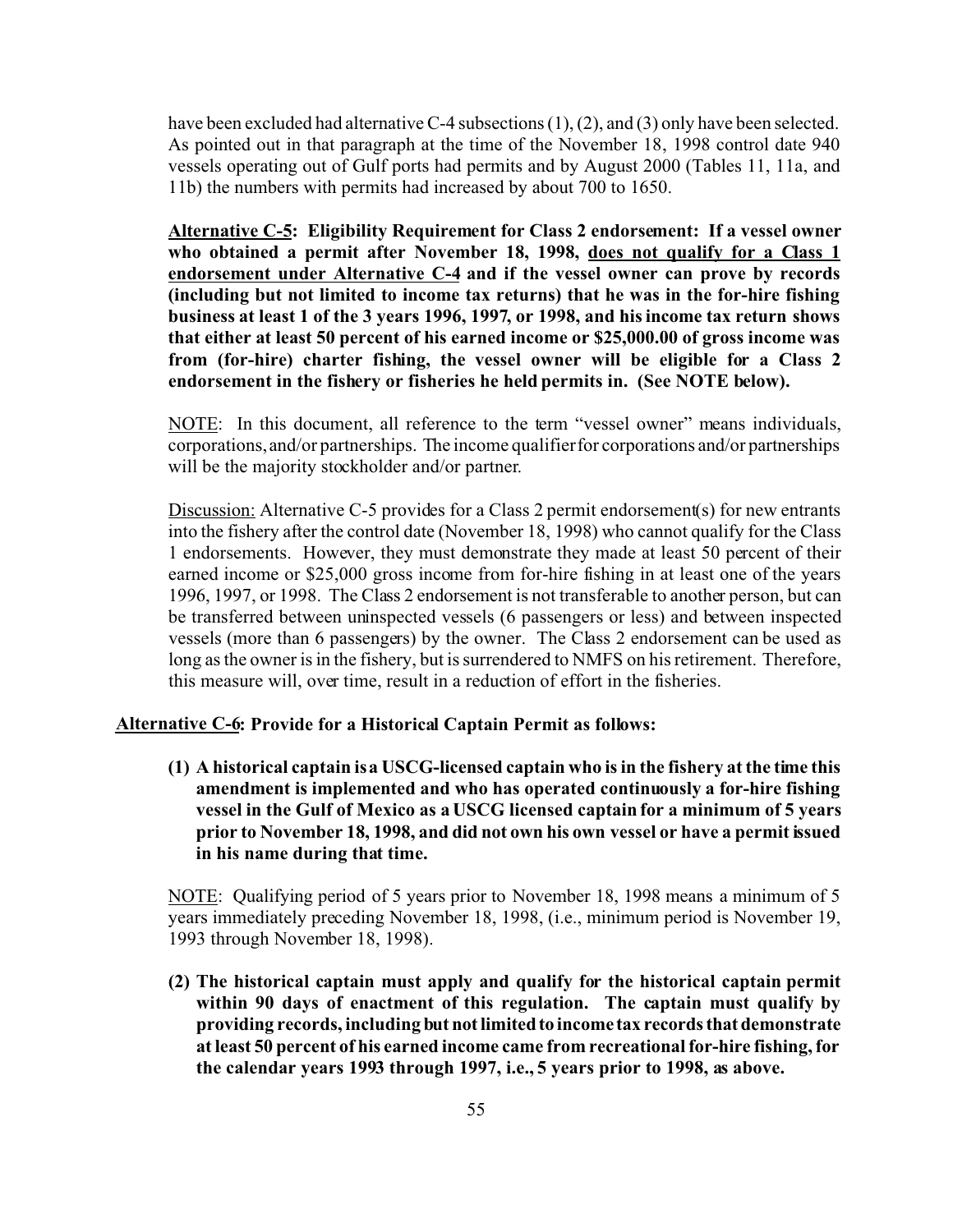**(3) The permit and endorsement issued to a historical captain can only be used on a vessel owned by the historical captain and will be equivalent to that for a Class 2 uninspected vessel (6-passenger). A historical captain qualifying for a vessel endorsement under this section will be issued a non-transferable Class 2 Gulf charter vessel/headboat permit and endorsement(s) that can be used when the captain has provided records to NMFS that demonstrate he has purchased a vessel.**

Discussion: Alternative C-6 provides criteria under which licensed captains who *are currently in the fishery and* have operated a for-hire vessel in the Gulf for 5 years prior to the control date of November 18, 1998 can become eligible to qualify for a vessel permit/endorsement equivalent to that for a Class 2 uninspected vessel (6 passenger). However, he must purchase a vessel in order to use the permit. The AP felt that it provided a fair opportunity for captains to work their way up into the fishery. They also felt it was fair that the permit be issued for a Class 2 uninspected vessel (6-pack) which is usually the starting level for new entrants to the EEZ fishery. Further advancement by the historical captain would require that he purchase a permit for a larger class vessel. Alternative C-6 would allow an increase in fishing effort which the AP did not feel would be very significant, but which they were unable to quantify.

Ms. Walker's Option C(1) from Appendix B for historical captain's permit was less restrictive than Alternative C-6 allowing qualification based on 1 of the 3 past years prior to September 13, 2000. The Proposed Alternative subsection (3) is less restrictive than Ms. Walker's Option. There are no data that would allow quantification of the number of permits that would be issued in these three cases. The AP indicated they expected the number qualifying under Alternative C-6 would be limited but did not provide a quantitative estimate.

**Alternative C-7: Any person who can prove (demonstrate) to NMFS that they had a charter vessel under construction prior to the control date of November 18, 1998 will be issued a Class 1 endorsement. In order to receive the endorsement, the boat owner will provide to NMFS a copy of the contract dated prior to November 18, 1998 and/or receipts dated prior to November 18,1998 for substantial expenditures (of at least \$5,000) of a boat under construction along with proof of the legal transfer of monies for deposit or expenditures by canceled check, receipt for cash, or electronic transfer receipt, also dated prior to November 18, 1998.**

**NOTE:** Eligibility for either the reef fish or migratory coastal pelagics charter vessel/headboat permit is considered separately. Some persons hold both permits and others hold only one or the other.

**Alternative C-8: Provide Permits/Endorsements for Boats Under Construction:**

**(1) Vessel owners, who were or are in the recreational for-hire business (i.e., had been issued a Charter Vessel/Headboat Permit for Coastal Migratory Pelagics**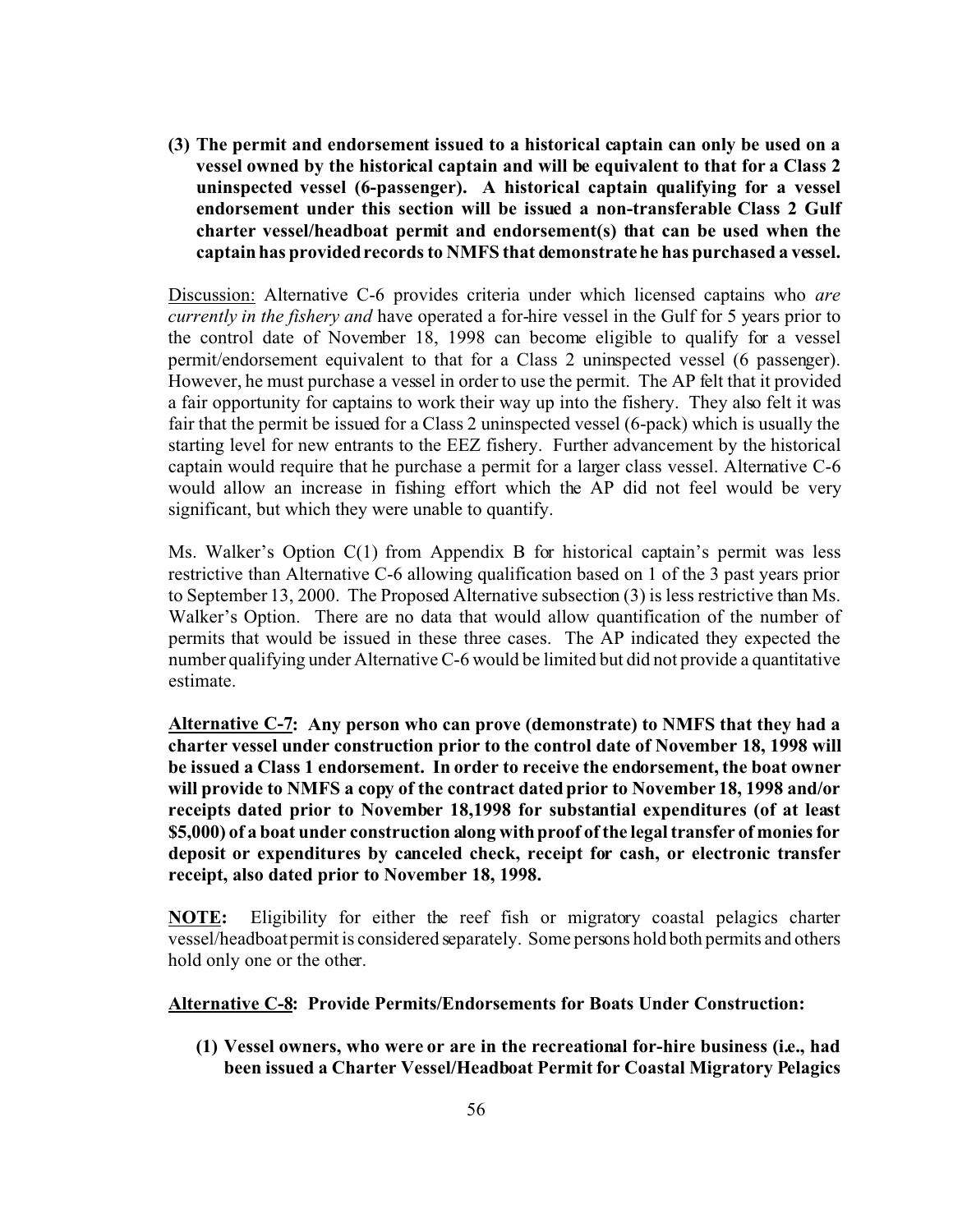**and/or a Gulf of Mexico Charter Vessel/Headboat Reef Fish permit) and who can prove that a vessel was under contract to be built or was under construction prior to November 18, 1998 will receive a Class 1 endorsement in the fishery or fisheries that they held permits in prior to November 18, 1998.**

- **(2) In order to receive the endorsement, the boat owner will provide to NMFS a copy of the contract dated prior to November 18, 1998 and/or receipts dated prior to November 18,1998 for substantial expenditures (of at least \$5,000) of a boat under construction along with proof of the legal transfer of monies for deposit or expenditures by canceled check, receipt for cash, or electronic transfer receipt, also dated prior to November 18, 1998.**
- **(3) Vessel owners who can prove that a vessel was under contract to be built after November 18, 1998 and prior to January 8, 2000 after complying with the eligibility requirements for Class 2 endorsements under Alternative C-5 and B-6(2) (above) providing NMFS with a copy of the contract and receipts for expenditures during that period will receive a Class 2 endorsement in the fishery or fisheries that they request.**

Alternative C-7 for vessels under construction was selected by the Council as a preferred alternative prior to the hearings held in February 2001 (See Section 12.0). It was a modification of Alternative C-8 subsection (1). Alternative C-7 was more restrictive than Alternative C-8. Ms. Walker, under Option C (1)(a) of Appendix B had an alternative similar to the Proposed Alternative except the control date was 9/13/00 which was less restrictive than Alternatives C-7 and C-8. The Proposed Alternative under subsection (2) is the less restrictive of the alternatives. In none of these cases are there data that would allow quantification of the number of permits that might be issued.

**Alternative C-9: Instead of providing eligiblehistorical captains under Alternative C-6 with the vessel permit, NMFS would provide him/her with a letter of eligibility for a permit. The letter could be exchanged for a permit when the captain demonstrated to NMFS that he/she had purchased a vessel, provided that occurred within five years of the date that the letter was issued. The letter is non-transferable.**

Discussion: Alternative C-9, if selected, would alter Alternative C-6 only to require the historical captain to purchase a vessel within five years as recommended by the AP.

**Alternative C-10: Provide for a fully transferable endorsement to the new Gulf charter vessel/headboat permit for reef fish and coastal migratory pelagics fisheries to vessel owners who hold a charter vessel permit for either fishery on or before January 1, 2002. New permits will not be issued to persons obtaining those permits after January 1, 2002 as above. (See Appendix A Sections C.1. and A. 2.).**

Discussion: Alternative C-10, like Alternative C-1, would result in a greater number of persons obtaining permits, some of whom on the speculation that the permits will be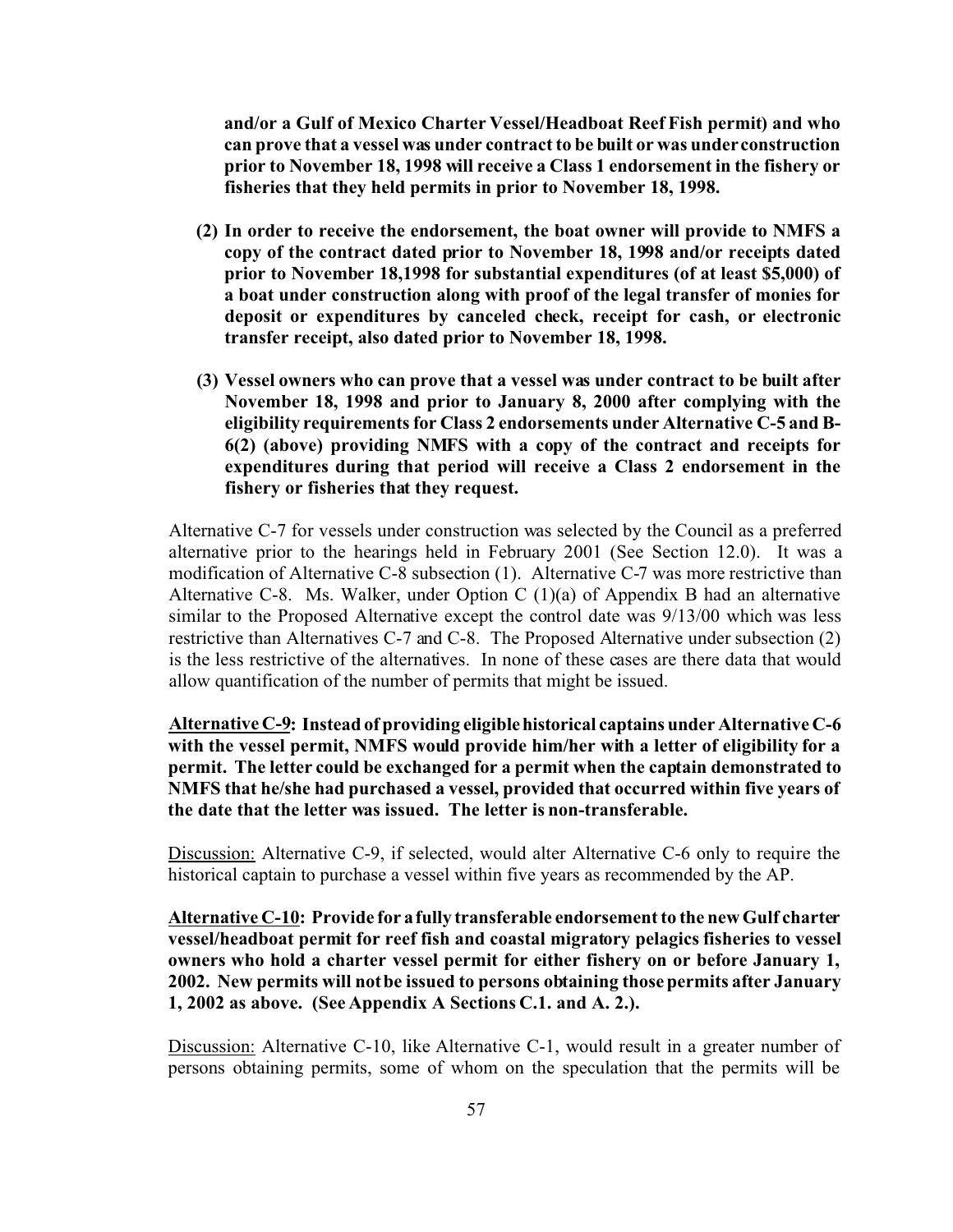valuable on transfer. This will likely greatly increase the number of vessels qualifying, thereby, making reduction of effort capacity more difficult unless it is followed by a limited access program to reduce the number of participants that qualified under the more liberal time periods. (Also see discussion of Alternative B-7).

Biological Impacts: Stabilization of or reduction in effort in terms of vessels in the recreational for-hire sector would assist the Council in constraining recreational landings within those allocations. This action would also and have a beneficial effect on stocks that are overfished or approaching an overfished state. Such action likely may be necessary in arresting overfishing for some stocks by reducing the fishing mortality.

The Proposed Alternatives typically are less restrictive than many of the alternatives considered and not selected. Some of those alternatives while resulting in fewer permitted vessels would have excluded vessels that were actually fishing but were doing so without a permit. The Council, while recognizing the date 3/29/01 is potentially less restrictive, does feel that it caps the number of vessels at a level that was participating in the fishery; therefore, it should stabilize the number of vessels for the duration of the moratorium.

Subsections (1), (2), and (3) of Alternative C-4 would contribute to stabilizing effort by limiting participants to those who were operating with vessel permits at the time of the control date or who replaced persons operating with vessel permits at that time. Subsection (4) of Alternative C-4 allows historical participants (i.e., fishing 5 continuous years or longer) who were operating without the charter vessel permits to participate, if they choose to apply and meet the eligibility requirements. Although this potentially allow*s* for an increase in effort that could have an adverse impact, in reality it may not represent much of an increase as many of these new participants were fishing without the knowledge permits were required. Therefore, the degree to which effort might be increased cannot be quantified. The establishment of the Class 2 non-transferable endorsement by Alternative C-5 would have a beneficial biological impact, over time, through the reduction in effort that will occur through attrition, i.e., surrendering of permits as persons leave the fisheries. Alternative C-6, providing for issuing Class 2 permit endorsements to historical captains, would provide for an increase in effort, having an adverse biological impact. Again, the degree to which this would increase effort cannot be quantified, but the AP did not feel it would be significant. Alternative C-9, if selected, would to some unmeasurable extent reduce that increase in effort. Alternative C-7 would increase participation, and thus effort, to such a limited extent it probably cannot be measured.

Alternative C-10, like Alternative C-1, would result in a greater number of persons obtaining permits, some of whom on the speculation that the permits will be valuable on transfer. This will likely greatly increase the number of vessels qualifying, thereby, making reduction of effort capacity more difficult unless it is followed by a limited access program to reduce the number of participants that qualified under the more liberal time periods.

Economic Impacts: The selection of criteria on initial eligibility for permits under a moratorium has proven to be a controversial issue, as evidenced by the experience in the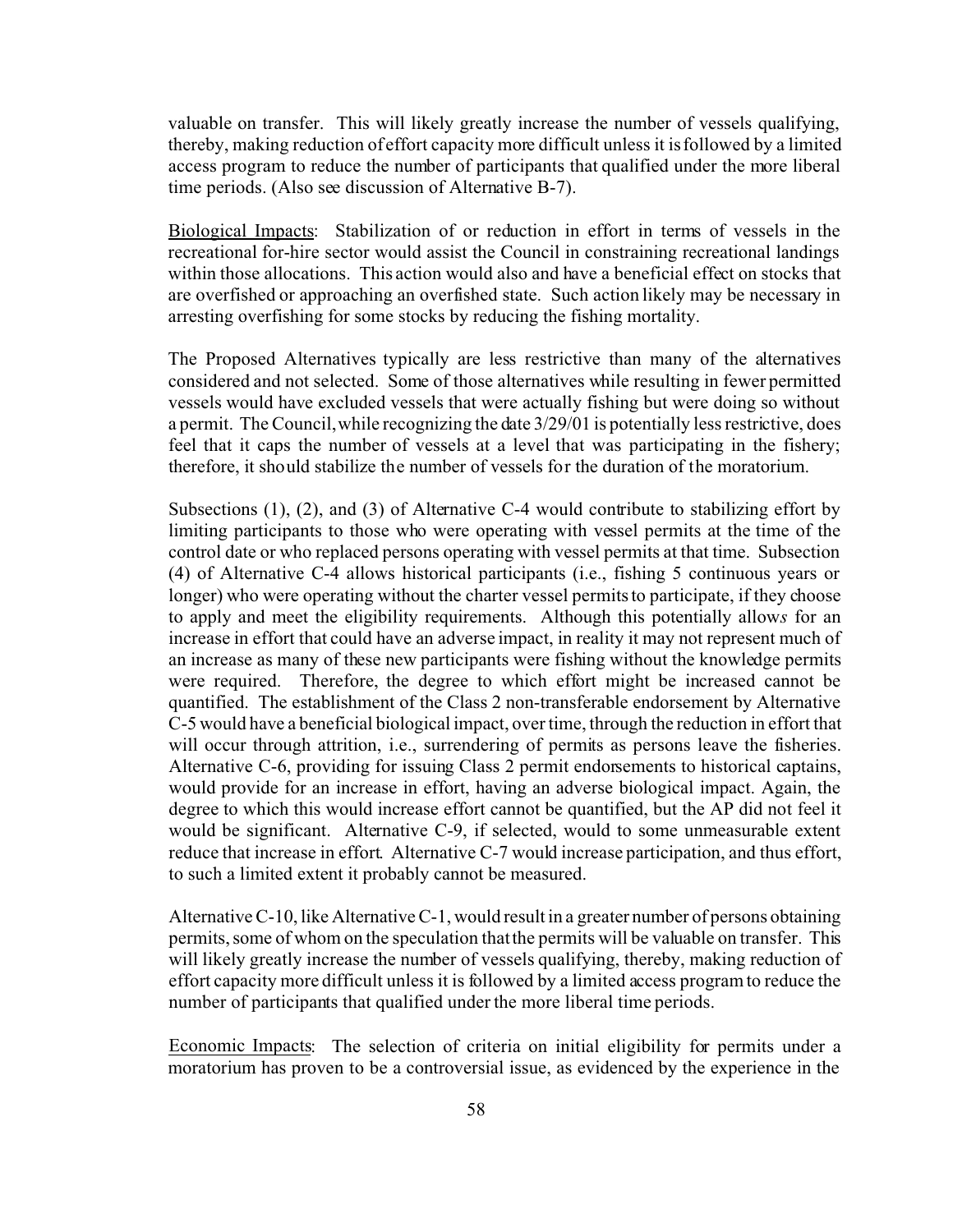commercial red snapper and king mackerel fisheries. It is expected to be no different for the for-hire sector, especially that as it currently stands this amendment provides the most complex initial eligibility requirements for a permit moratorium. While the issue of equity is at the forefront of this controversy, the provision on eligibility for initial distribution of permits also has economic implications.

Since the proposed moratorium is primarily intended to stabilize the fishery while the Council determined the actions needed to restore overfished stocks and considers whether some type of controlled access management is needed, the selection of an alternative for initial distribution of permits has no major consequence on economic efficiency. This is based on the understanding that once an alternative under this section is selected, it would set the maximum number of eligible participants throughout the period of the moratorium. The only time economic efficiency may be affected is when the moratorium is converted into a license limitation that maintains the same number of participants in the fishery without an added provision to rationalize overall effort in the fishery. The major economic implication of choosing initial eligibility criteria relates to the possibility that some participants may be initially excluded from the fishery.

Alternatives C-4 and C-7 stipulate eligibility requirements for Class 1 licenses while Alternatives C-5 and C-6, for Class 2 licenses. One major difference between the two license types is that a Class 1 license is transferable while a Class 2 license is not. Alternatives C-1, C-2, and C-3 and C-10 provide for only one type of license. Alternative C-8 provides for either a Class 1 or Class 2 license depending on the date a vessel was under contract to be built. Alternative C-9 provides for a non-transferable letter of eligibility for a permit.

Among the alternatives, Alternative C-1 would provide the greatest number of participants during the moratorium, followed closely if not by Alternative C-10, then by the Proposed Alternative and Alternative C-2. Alternative C-3 closely resembles Alternative C-4, but the former is likely to allow more participants than the latter primarily because it allows anybody who purchased new vessels and issued new permits after the control date. The remaining alternatives would more likely allow fewer participants.

Second only to Alternative C-1 and Alternative C-10, the Proposed Alternative is the most liberal among the alternatives considered. As of March 29, 2001, there are about 2,226 forhire vessel permits issued with home ports in the Gulf states, although this includes vessels operating out of the east coast of Florida. This number significantly differs from the permit number of 940 as of November 18, 1998 (original control date) and 1,650 as of August 2000. This increase is undoubtedly motivated by the public's awareness of the impending moratorium, although it is likely that the increase comes from those that were already operating for-hire vessels in the fishery but did not secure the required permit. In this sense, this alternative would result in minimal negative economic impacts on the fishery, but it presents the possibility that the moratorium would not result in any fishing effort reduction in the for-hire fishery.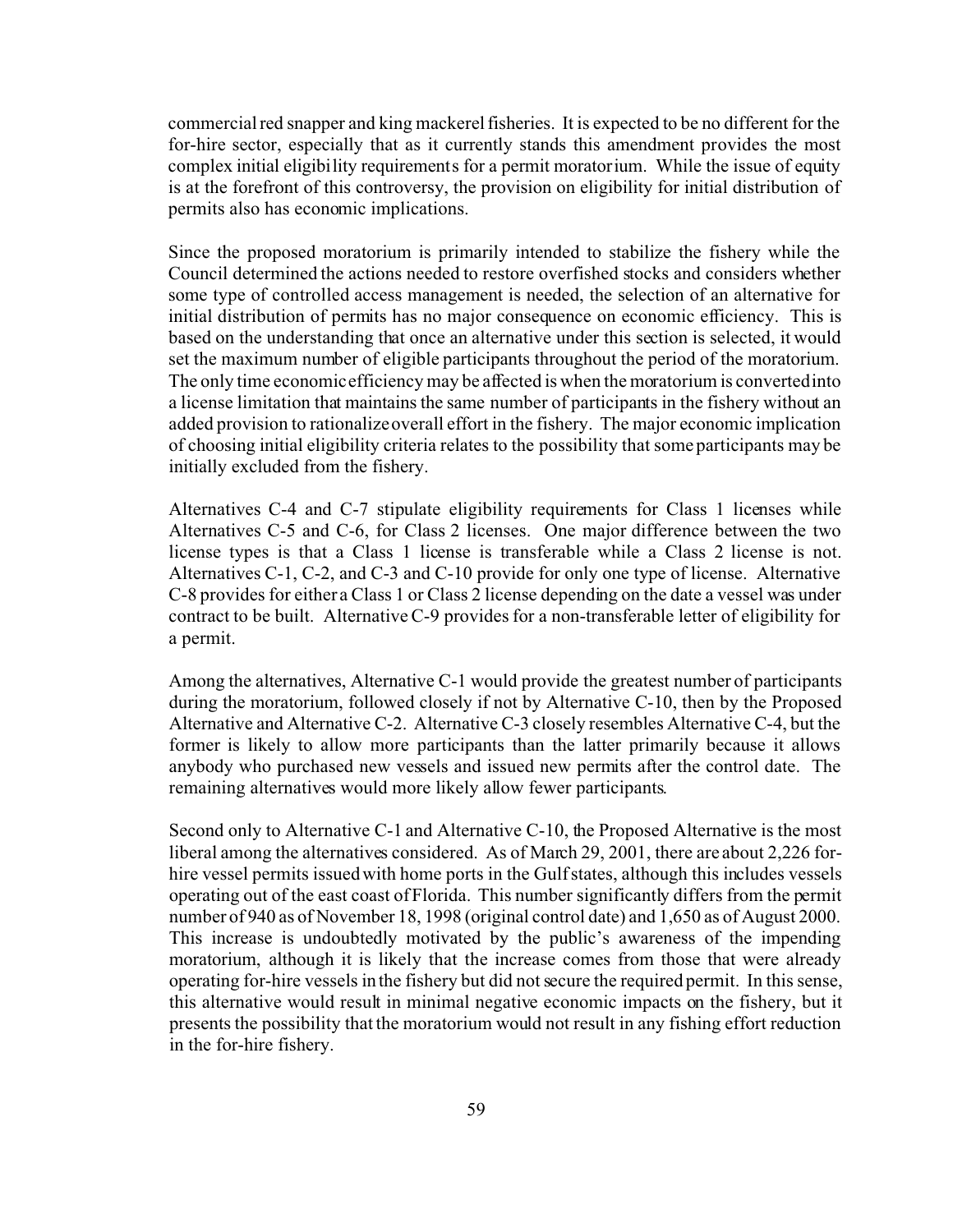Under Alternative C-1, the number of permits may be expected to exceed that of the Proposed Alternative. Some of the excess permits may be gotten for speculative purposes, since it is very likely that those that intend to actually operate for-hire vessels in the Gulf may have already secured permits before the proposed cut-off date of March 29, 2001. In addition, a permit costs a person only about \$30 to \$40 for the first one and \$20 for each additional permit. Since permits are tied to vessels, it is very likely that most permits secured for speculative purposes are for charter vessel operations, since in general charter vessels are less costly to own and operate than headboats.

Considering the fact that this amendment has been in progress for some time now, the necessity of securing for-hire vessel permits has become well known. In this sense, there is a high likelihood that Alternative C-10 would have the same effects as Alternative C-1. Alternative C-2 would result in more permits issued than Alternative C-3, but less than under the Proposed Alternative, Alternative C-1 or Alternative C-10.

The number of vessels excluded from the fishery under Alternative C-3 has been discussed above, given some combinations of the various sub-options. For example, based on permit records from August 1999, sub-option (a) could reduce the number of reef fish vessels by 341 and coastal pelagic vessels by 488. The two numbers are not directly additive since some vessels have both reef fish and coastal pelagic permits. Combinations of the suboptions would exclude fewer vessels. For example, combining sub-options (a), (b), and (c) would exclude 294 reef vessels and **343** coastal pelagic vessels. Based on permit records for August 2000 these two values could be increased by about 600 vessels. Again, the two numbers are not additive for a similar reason stated above. Alternative C-3 then, may be expected to impose a fair amount of forgone opportunities for many vessels. Holland et al. (1999) reported that an average vessel requires \$60,000 (charter vessel in Georgia through North Carolina) to \$226,000 (headboat in Florida) in cost outlay, a significant portion of this value would be lost due to the choice of Alternative C-3. If, as an example, it is assumed that sub-option (a) would exclude about 341 reef vessels from the fishery and the loss in value to each of these vessels is assumed to be 50 percent of the financial outlay<sup>5</sup>, choice of this sub-option would mean that \$10 to \$39 million in vessel value would be lost by the industry. It may be noted, though, that part of this loss may be offset by the increase in the profitability of the remaining vessels.

To the extent that Alternative C-4 closely resembles Alternative C-3, the described impacts of Alternative C-3 are likely to arise under Alternative C-4. The impacts of Alternatives C-5, C-6, C-7, and C-8 cannot be determined, but it may be noted that these other alternatives are bound to alleviate the potential adverse impacts of Alternative C-4, primarily because

 $^5$ Sutton et al. (1999) found that the mean percentage of time spent targeting snappers alone was 49 percent for charter vessels and 70 percent for party boats for those operating out of the states of Alab ama through Texas. Holland et al. (1999 ) reported that for Florida the mean percentage of time spent targeting reef fish was 21 percent for charter vessels and 43 percent for headboats. The corresponding numbers for Georgia through North Carolina were much lower.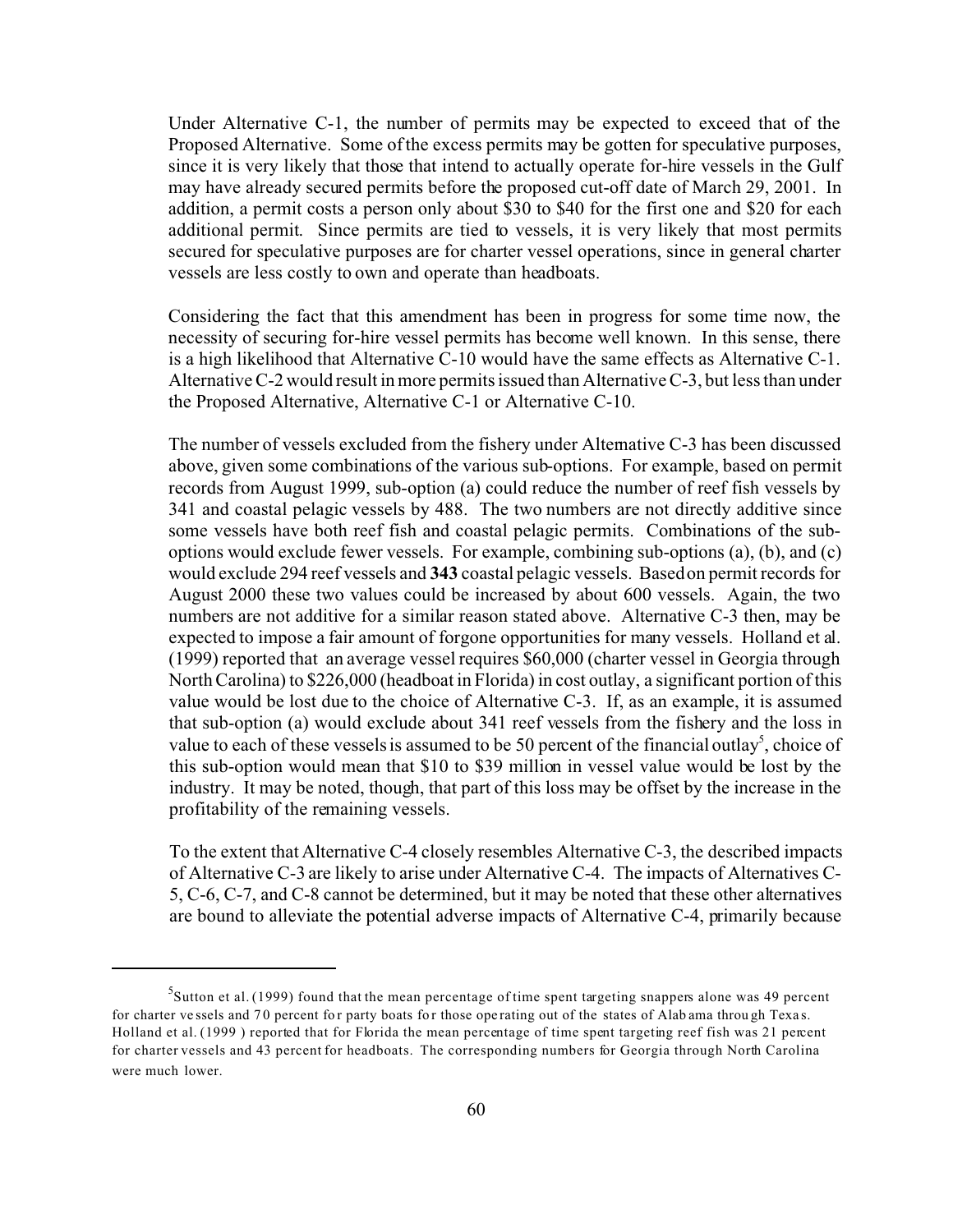it would allow more participants in the fishery. The impacts of Alternative C-9 is similar to those of the Proposed Alternative pertaining to historical captains.

To the extent that vessel reduction would translate to cancellations in angler trips, the greater the number of vessels excluded the larger would be the loss in consumer surplus to anglers. In addition, excluding vessels from continued participation in the fishery would create rippling effects in varying degrees on the local economies. Sutton et al. (1999) estimated that the charter vessel industry generated (from charter vessel revenues) direct, indirect, and induced economic output of \$13.9 million in Alabama, \$6.6 million in Mississippi, \$4.4 million in Louisiana and \$17.6 million in Texas while the party boat industry generated (from party boat revenues) direct, indirect, and induced economic output of \$0.35 million in Alabama and \$1.7 million in Texas. The corresponding economic impacts for the other states are \$128 million for charter vessels and \$23 million for headboats in Florida, \$5 million for charter vessels in Georgia, \$7.5 million for charter vessels and \$2.4 million for headboats in South Carolina, \$22 million for charter vessels and \$3.4 million for headboats in North Carolina.<sup>6</sup> Any reduction in the number of vessels that would translate to reductions in the number of angler trips taken through the for-hire vessels would subsequently reduce the economic impacts to local economies. The actual reduction in economic impacts would be generally proportional to the reduction in the number of angler trips corrected for any increase in fishing trip prices that may ensue following the exit of some vessels from the fishery.

Especially affected by vessel reductions would be the areas that have been identified as "major activity centers" to the extent that the excluded vessels have been operating out of these areas. For coastal areas in Alabama through Texas, Sutton et al. (1999) identified as major activity centers for charter vessels the following areas: South Padre Island, Port Aransas, and Galveston-Freeport in Texas; Grand Isle-Empire-Venice in Louisiana, Gulfport-Biloxi in Mississippi, and Orange Beach-Gulf Shores in Alabama. The corresponding major activity centers for party boats are: South Padre Island, Port Aransas, and Galveston-Freeport in Texas; and, Orange Beach-Gulf Shores in Alabama. Earlier studies (Ditton et al.1989; Holland et al. 1992) identified the same areas, except Gulfport-Biloxi, as major activity centers for charter vessels and the same areas, except Orange Beach-Gulf Shores, as major activity centers for party boats. For coastal areas in Florida through North Carolina, Holland et al. (1999 ) found the following as major activity centers for charter vessels: Miami, FortLauderdale,Naples,Ft.Myers,Destin, PanamaCity-Panama City Beach, Pensacola, Key West, Marathon, and Islamorada in Florida; Brunswick, Savannah, and St. Simons Island in Georgia; Charleston, Hilton Head, Mt. Pleasant, and Murrells Inlet in South Carolina; and, Atlantic Beach, Hatteras, Moorehead City, and Oregon Inlet in North Carolina. The corresponding activity centers for headboats are:

 $<sup>6</sup>$ It should be noted here that the estimated economic impacts only considered the revenues received by</sup> charter vessels and headboats. Other sources of economic activity, such as lodging and restaurant expenses by anglers were not included. In addition, the Gulf Council's AP noted that gross revenues reported in the survey were understated, implying that the economic impacts could potentially be higher than reported above.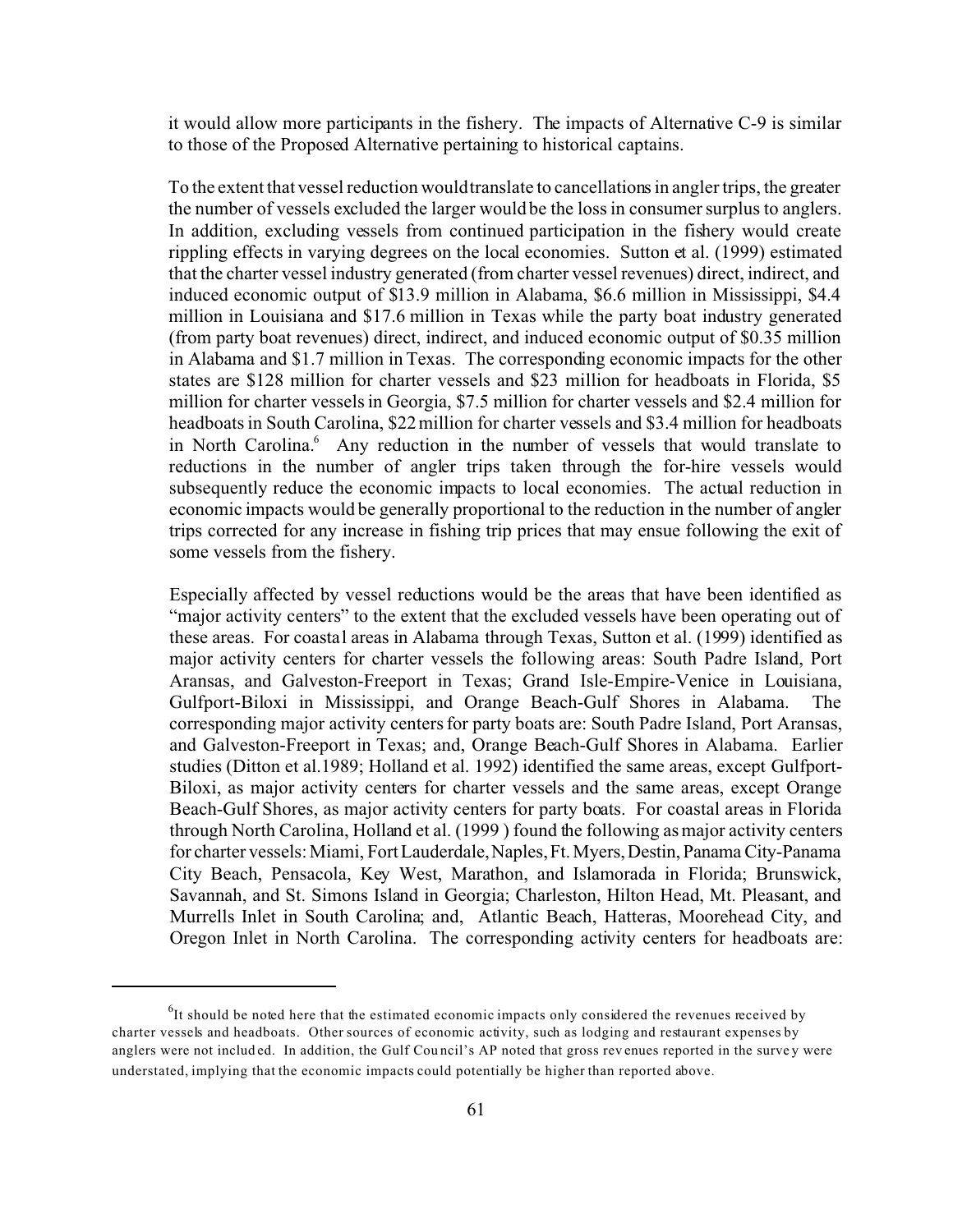Miami, Clearwater, Ft. Myers, Destin, Panama City-Panama City Beach, Islamorada, Key West, and Marathon in Florida; Savannah in Georgia; Little River, Mt. Pleasant, and Murrells Inlet in South Carolina; and, Atlantic Beach, Carolina Beach, and Swansboro in North Carolina. Two earlier studies (Ditton et al.1992; Holland et al. 1992) identified as major activity centers for charter vessels the following areas in Florida: the Keys, Marco Island, Naples, Fort Myers, Madeira Beach, Clearwater, and St. Petersburg. The corresponding activity centers for headboats in Florida were: Key West, Islamorada, Naples, Fort Myers Beach, Boca Grande, Clearwater, Panama City/Panama City Beach, Destin, and Pensacola in Florida.

### **Environmental Consequences**

*Essential Fish Habitat (EFH):* Alternatives that result in increases in numbers of vessels have the potential to adversely affect EFH in some areas of the Gulf EEZ through increases in anchor damage to live bottom organisms.

*Physical Environment:* Some of the alternatives could have an impact on the physical environment similar to that for EFH as cited above.

*Human Environment:* The Proposed Alternatives typically are less restrictive than many of the alternatives considered and not selected. Some of those alternatives while resulting in fewer permitted vessels would have excluded vessels that were actually fishing but were doing so without a permit. The Council, while recognizing the date 3/29/01 is potentially less restrictive, does feel that it caps the number of vessels at a level that was participating in the fishery; therefore, it should stabilize the number of vessels for the duration of the moratorium. Alternative C-4 creates a Class 1 permit endorsement that is transferable (see Alternative D-5) to other persons. That provides the opportunity for persons holding the Class 1 permit endorsement to sell it to another person who wishes to enter the fishery, thereby gaining a windfall profit. It also requires anyone entering the fishery during the moratorium period to purchase such a permit endorsement. Alternative C-4, in addition to providing the Class 1 permit endorsement to all the participants who have been complying with the requirement for charter vessel permits, also provides the opportunity to other participants who have been operating without the permits to qualify for the Class 1 endorsement, provided they can demonstrate they have continuously been in the recreational and for-hire fisheries for at least 5 years. Alternative C-7 proposes to provide the Class 1 permit endorsement to persons who can demonstrate they began construction of a charter vessel prior to the control date (November 18, 1998). All other eligible participants, including qualifying historical captains, would get the non-transferable Class 2 permit endorsement, which must be surrendered to NMFS when they leave the fisheries**.** Alternative C-10, like Alternative C-1, would result in a greater number of persons obtaining permits, some of whom on the speculation that the permits will be valuable on transfer. This will likely greatly increase the number of vessels qualifying, thereby, making reduction of effort capacity more difficult unless it is followed by a limited access program to reduce the number of participants that qualified under the more liberal time periods.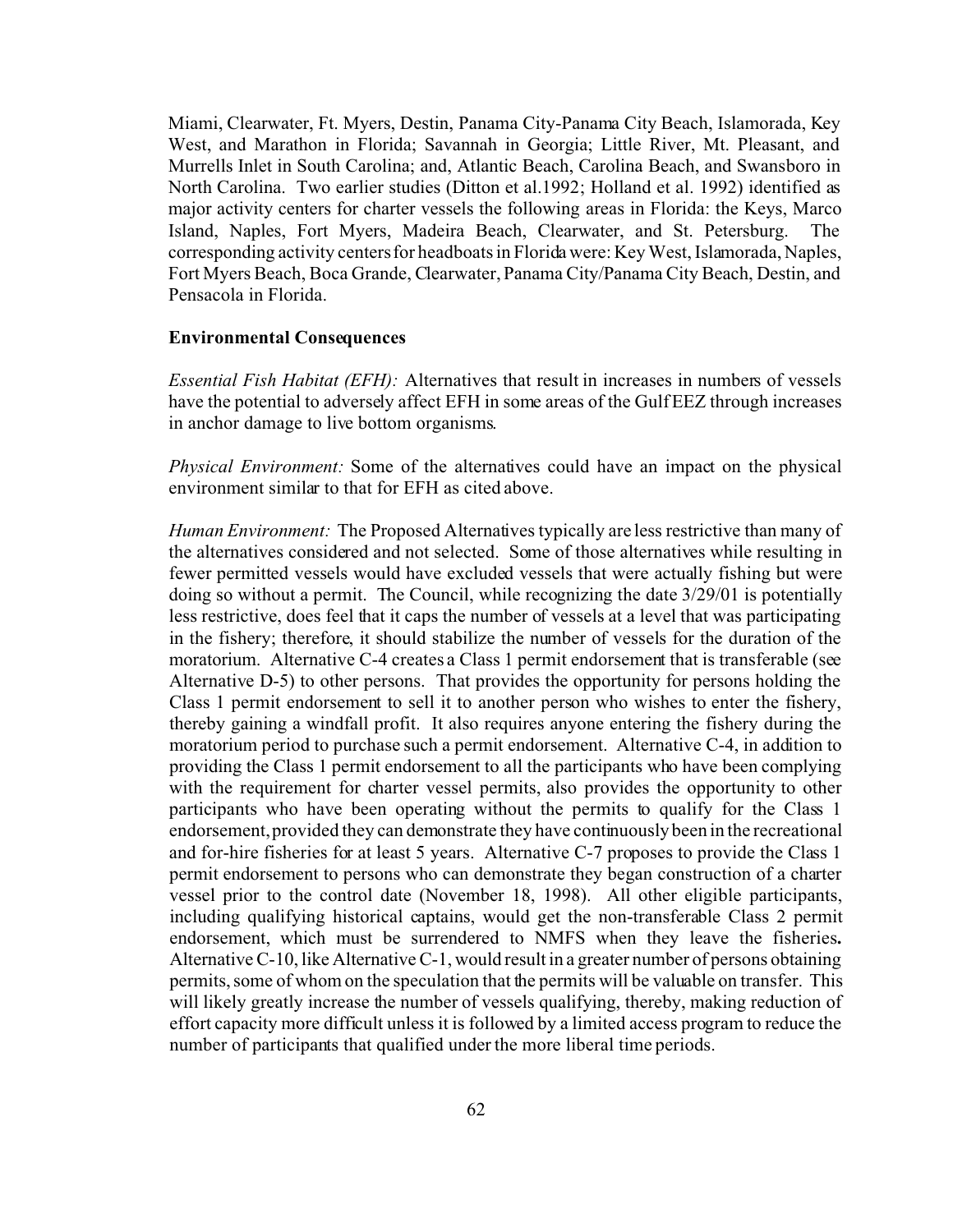*Fishery Resources:* The Proposed Alternative subsections (1), (2), and (3) are anticipated to have an initial neutral impact on reef fish and coastal migratory pelagic resources in that the alternatives would include largely all the current participants i.e., no change in fishing effort in terms of number of vessels. Other alternatives such as subsection (4) of Alternative C-4, and Alternative C-10 are anticipated to have an adverse impact on fishery resources by allowing the number of permitted vessels (and thereby fishing effort) to increase to some extent.

*Effect on Other Fisheries:* In as much as the recreational for-hire vessels frequently harvest other finfish stocks the impacts would be similar to these discussed above under *Fishery Resources*.

*Effect on Wetlands:* The alternatives for eligibility to fish in the EEZ are anticipated to have no impact on coastal wetlands.

### **D. Permit And/or Endorsement Transfers During the Moratorium**

Although the Ditton and Loomis (1985) study of the Texas charter vessel industry and that of Ditton and Vize (1987) indicated only 48 percent of the original participants remained in business after 5 years and only 25 percent after 10 years. The more recent studies, Sutton et al (1999) and Holland et al (1999) found much greater stability in the industry (See discussion under economic impacts of Section 6.0 A). However, most likely many or most of the persons leaving the business sold these vessels to new entrants. Therefore, it is important to provide for transfer of permits during the moratorium.

# **Proposed Alternative: All permits/endorsements will be fully transferable with or without the vessel but without any increase in the passenger capacity, as established by the U.S. Coast Guard safety certificate.**

Discussion: The Proposed Alternative for transfer of permits and endorsements is the same as proposed in Alternatives D-1 and D-2. It is also essentially the same as proposed by Mr. Fensom and Ms. Walker in Appendix A and B, respectively. The portion of the Proposed Alternative providing the permits can be transferred but without any increase in the passenger capacity is the same as Alternative E-4 and under Section E of Appendix A. It is also essentially the same as proposed by Ms. Walker under Section E of Appendix B. In order for NMFS to be able to monitor whether permits transferred are in compliance with the limitations on passenger capacity, vessel owners will be required to submit a copy of the U.S. Coast Guard Certificate of Inspection at the time they submit an application for the new charter vessel/headboat (for-hire) vessel permit as provided for under Section 6.0 B. If the applicant does not submit a certificate of inspection for his vessel with the permit application NMFS will list the vessel as an "uninspected vessel" or six passenger vessel. If the transfer is to another vessel the applicant for the transfer must submit to NMFS a U.S. Coast Guard Certificate of Inspection for the vessel to which the permit is being transferred. All transfers of permits and endorsements must be registered with NMFS. Permits transferred to other persons may be sold with or without the vessel.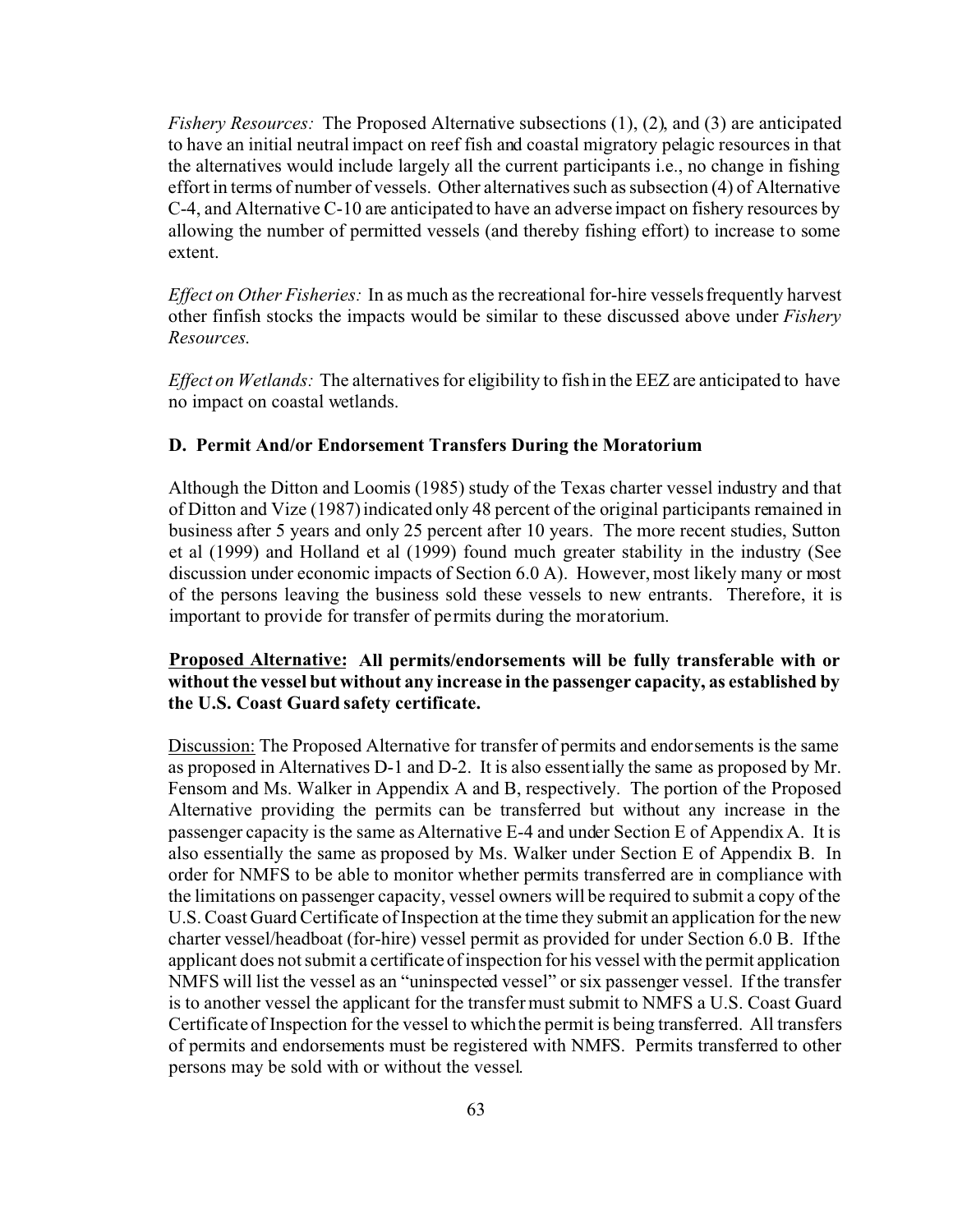**Alternatives Considered and Not Selected**:

**Alternative D-1: Transfer of permits/endorsements between vessels owned by a permit holder is allowed.**

**Alternative D-2: Transfer of permits/endorsementsbetweenindividualsis allowed***with or* **without transfer of the vessel.**

**Alternative D-3: Transfer of permits/endorsements is prohibited for the first year.**

**Alternative D-4: Transfer of permits/endorsements is prohibited during the moratorium.**

**Alternative D-5: Endorsement Transfers During the Moratorium:**

- **(1) Transfer of Permits with Class 1 endorsements between vessels owned by the endorsement holder is allowed.**
- **(2) Transfer of Permits withClass 1 endorsementsbetweenindividuals or other entities is allowed with or without transfer of the vessel.**
- **(3) Permits with Class 2 endorsements will not be transferablefrom the original permit holder to another individual or entity, but are transferable between vessels owned by the endorsement holder as under Alternative E-4, i.e., without an increase in the number of passengers that can be legally carried.**

NOTE**:** All transfers of permits and endorsements must be registered with NMFS. In the event of a death of the permit holder, the estate will act in his/her behalf.

## **Alternative D-6: The fishing history of the permit/endorsement may be transferred on sale or transfer to the new owner.**

Discussion: If either Alternatives D-3 or D-4 were selected there would be some permits retired by attrition through persons leaving the fishery. However, these alternatives would cause rather severe hardships on persons who need to replace their vessels to remain in the fishery and hardships on persons who wish to enter the fishery. Therefore, these alternatives, although limited in duration, appear to be more appropriate as part of a more comprehensive limited access system that may replace the moratorium. The Proposed Alternative and Alternative D-2 should be interpreted as allowing the permit holder to sell the permit being transferred (as has been the case under moratoriums established by the Council for commercial fisheries). This provides a way for new participants to enter the fishery as required under limited access systems; however, to enter the fishery they would have to purchase the permit.

Alternative D-5 provides for transfer of Class 1 and Class 2 endorsements. Under Sections (1) and (2) the transfers for Class 1 endorsements are the same as the Council's Alternatives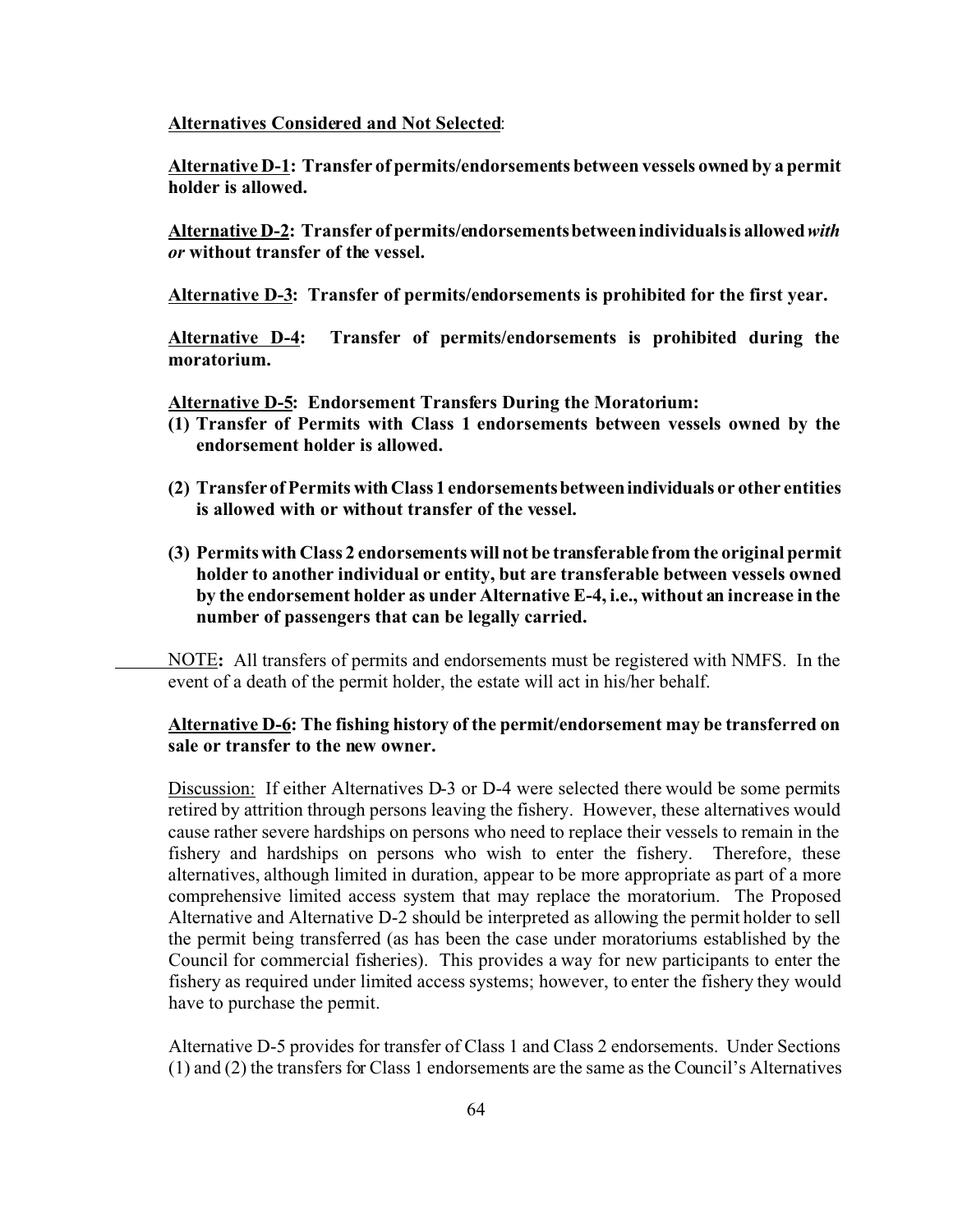D-1 and D-2, i.e., between individuals and between vessels owned by the permit holder. Section (3) and Alternative E-4 provide that Class 2 endorsements may only be transferred between uninspected vessels (6 passengers or less) and between inspected vessels of the same or less passenger certification, but not between uninspected and inspected vessels. Class 2 endorsements are not transferable to another person, but revert back to NMFS when the permit holder leaves the fishery. Therefore, over time, this measure would reduce fishing effort through attrition.

Alternative D-6 provides when a permit/endorsement is transferred to a new owner the fishing history of the vessel, or several subsequent vessels under the same permit, is transferred to the new owner. The fishing history may consist of business records of the number of days of operation per year, fishing logs maintained by the captains, fishing survey information provided to federal or state agencies or provided under the provisions of Section 7.0 of this amendment. Such records may be of use to the new owner if a limited access program is subsequently implemented.

BiologicalImpacts: The Proposed Alternative and Subsections (1) and (2) of Alternative D-5 have a neutral or no impact on the fishery resources. Subsection (3) of Alternative D-5 should have a beneficial biological impact over time in that it will reduce fishing effort in terms of vessels participating through attrition. Alternative D-3 and D-4 would also have a beneficial biological impact by reduction of effort immediately through attrition**.** Alternative D-6 has no biological effect.

Economic Impacts: Commenting on an earlier license limitation program for the commercial red snapper fishery, the SEP (1996) noted that transferability facilitates the development of a market in which licenses are traded or leased. After the initial allocation of licenses, access to the fishery would be determined by market forces. Newcomers would buy or rent licenses to enter the fishery, and retirees would be paid to leave. Competition in the market for licenses ensures that those most willing or able to buy or lease licenses, usually the most efficient and profitable fishermen, would eventually acquire or lease them, whatever the initial distribution. To some extent, this comment has some merit when applied to permits during the moratorium. For an industry such as the for-hire sector which is characterized by a high turnover rate, transferability of permits assumes particular importance. It would allow the more efficient operators to remain or enter the fishery while the less efficient ones would be compensated for leaving the fishery. Under this process, the price of permits would start to partly reflect the value of the underlying fishery resource. The limited duration of the moratorium, however, would restrict the capitalization of the value of the fishery resources in the price of the permits. The negative aspect of imposing less restriction on the transfer of permits during the moratorium is the complexity it will introduce in designing certain types of controlled access system that would require landings history or participation for initial assignment of fishing privileges.

Under the circumstance described above, Alternative D-4 would be the least beneficial, followed by Alternative D-3. In the same manner, Alternative D-5(3), which restricts the transferability of Class 2 licenses, may be adjudged less beneficial to the fishery.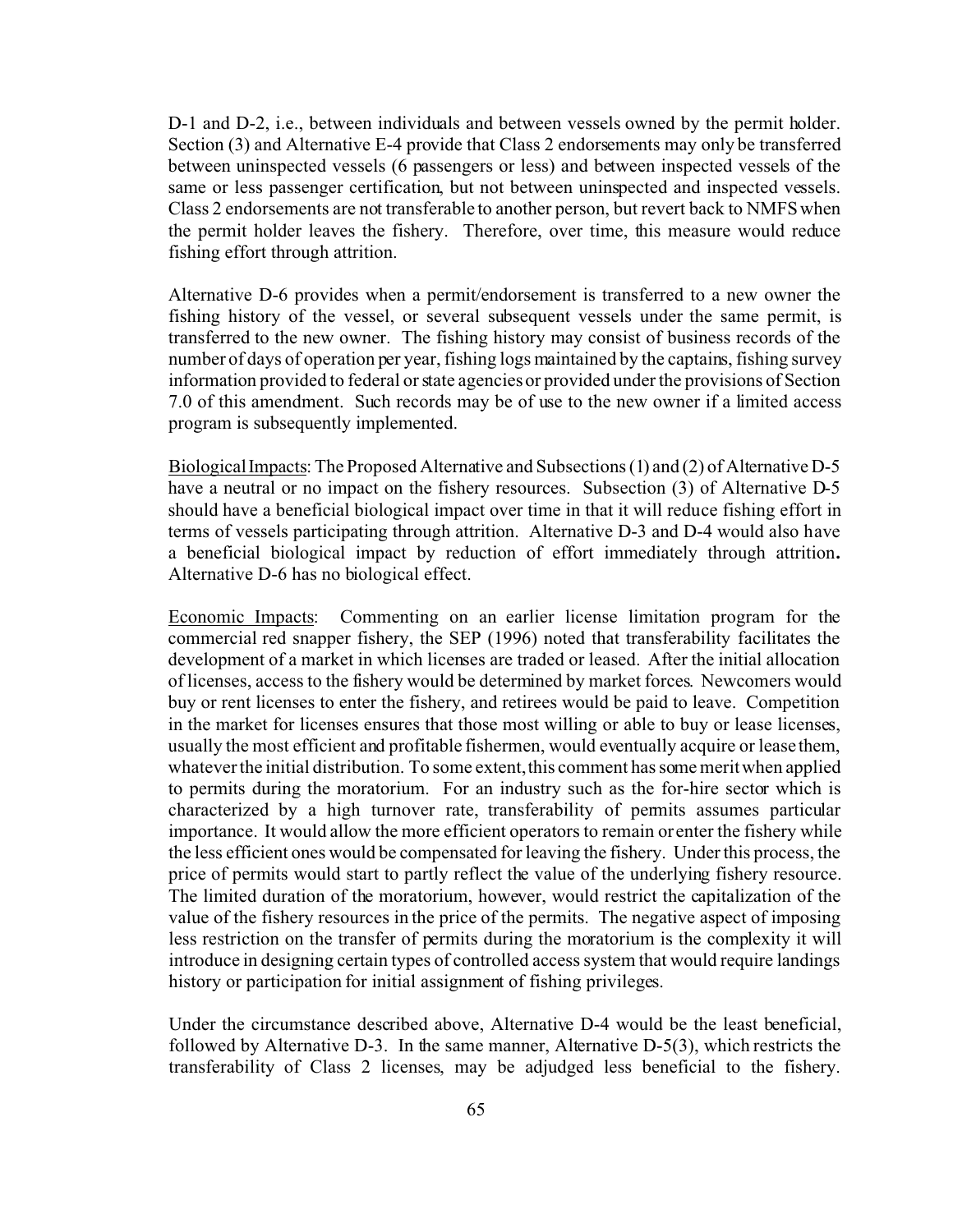Conversely, the Proposed Alternative, Alternative D-5(1 and 2), Alternative D-1, and Alternative D-2 may be adjudged more beneficial than others. To some extent, Alternative D-6 may be considered to generate more economic benefits than those alternatives that prohibit permit/endorsement transfers. This is particularly so because this alternative simplifies the accounting of who is eligible and at what level of participation in the event a comprehensive controlled access system for the for-hire fishery is implemented.

Of the alternatives that allow transfer, Alternative D-2 appears to be superior to the others because it imposes no restriction in transfer and thus would allow the market for permits to develop. The only negative feature of the Proposed Alternative is the restriction imposed on passenger capacity, since this would limit the ability of operators to choose the most efficient level of operation.

Although transferability allows achievement of more efficient operations in the for-hire fishery, there are certain qualifications that need to be recognized. If permit transfer is not allowed as in Alternative D-4, there is a good possibility that the number of vessels would decrease during the moratorium. This would be the case if the findings of a relatively high turnover rate among Texas charter boats apply throughout the range of charter vessels affected by the moratorium. A substantial reduction in the number of charter vessels could ease the fishing effort expended by this sector, and as a consequence would improve the financial operations of the remaining vessels. If, in addition, the reduction in charter fishing effort were not offset by an increase in effort from other segments of the recreational fishery, the fish stocks would be given some protection so that rebuilding of some depressed stocks could accelerate. The net effect of this vessel reduction is not necessarily positive for the entire recreational fishery. For one, angler consumer surplus could decrease if the number of charter trips become limited and/or the fishing trip prices increase. Also, fishing effort from other segments of the fishery could increase and thus offset or even outweigh effort reduction in for-hire fishery. In addition, a reduction in the number of vessels entails reductions in economic activities, particularly in major activity centers for for-hire vessels.

Given the scenario of a relatively more efficient fishery when permit transferability is allowed and the potential for fishing effort to not decrease with permit transferability, it would appear that the Proposed Alternative would provide a balance between allowing the fishery to be more efficient and limiting effort expansion. In this sense, the Proposed Alternative may be as beneficial, if not more, as Alternative D-2.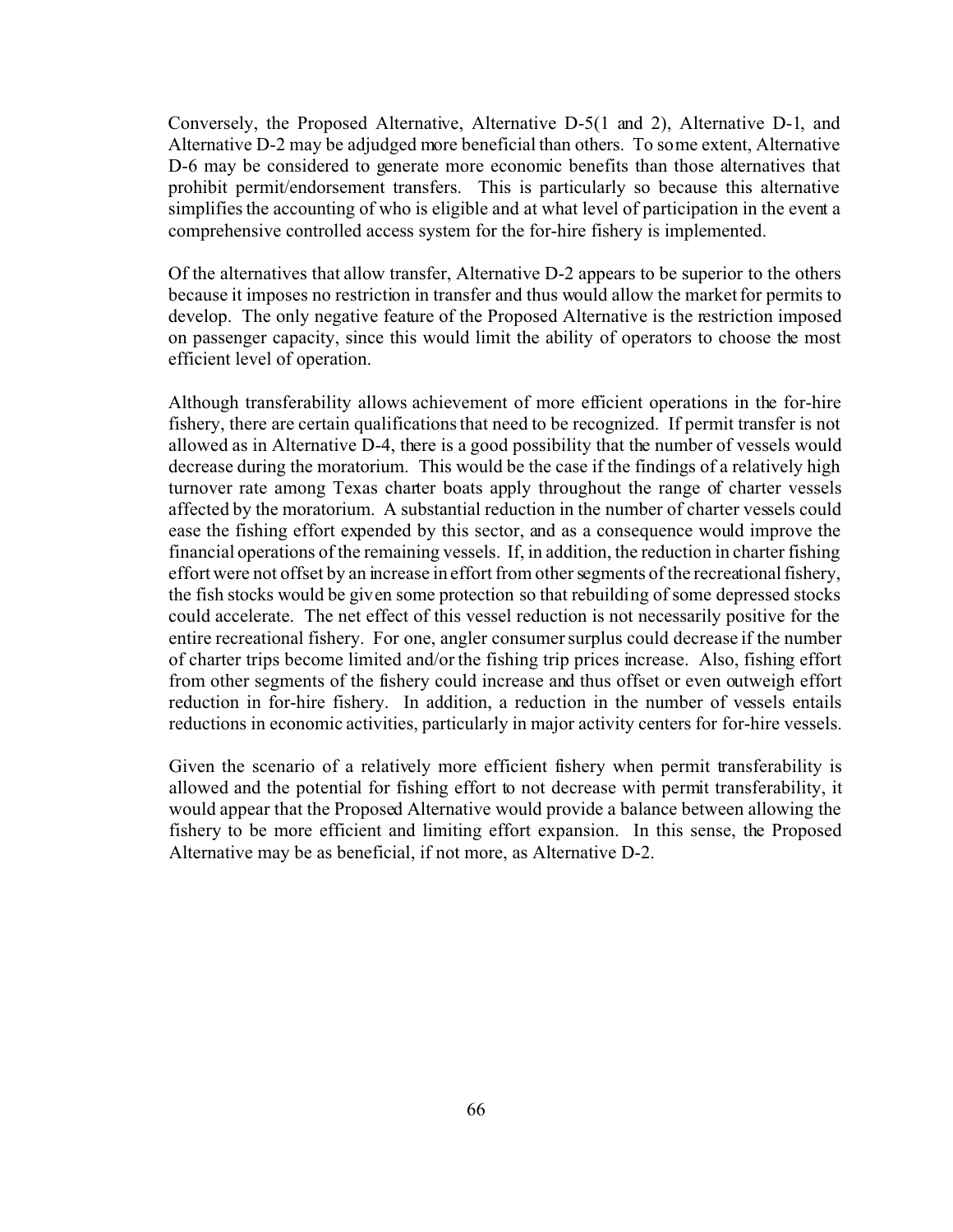### **Environmental Consequences**

*Essential Fish Habitat (EFH):* The Proposed Alternative and alternatives D-1, D-2, and D-5(1) and (2) should have no impact on EFH because the number of vessels fishing does not change. Comparatively, Alternatives D-3, D-4, and D-5 (3) should have a beneficial effect as they reduce the number of vessels.

*Physical Environment:* The alternatives would have a similar impact on the physical environment, as on EFH.

*Human Environment:* The Proposed Alternative, Alternatives D-1 and D-2, and Subsections (1) and (2) of Alternative D-5 should have a beneficial impact on the human environment, by allowing persons to transfer permits and endorsements between persons by selling them, which would create a windfall profit. However, the value of such permit and endorsements would probably not be high over the duration of the moratorium (i.e., 3 years). Subsection (3) of Alternative D-5 making Class 2 endorsements non-transferable would have an adverse economic impact in comparison to Subsection (2) and no impact in comparison to Alternative D-4**.** Should a limited access program be implemented in the future Alternative D-6 has a beneficial effect.

The Proposed Alternative and Alternative D-2 also provides a beneficial impact to nonparticipants by providing them a way to enter the fisheries. It also will provide a monetary benefit to the permit holders who may sell their permits. The value of such permits is anticipated to increase over time, but probably not significantly over the proposed duration of the moratorium (i.e., 3 years). Alternative D-4 would have a major adverse economic impact on the participants, especially considering the relatively high rate of persons leaving the fisheries as documented by Ditton and Loomis (1985) and Ditton and Vize (1987). Alternative D-4 is also anticipated to have an adverse impact on the current participants who would be unable to replace their vessels.

*Fishery Resources:* The Proposed Alternative and Subsection (1) and (2) of Alternative D-5 would have a neutral impact on the reef fish and coastal migratory pelagics resources. Subsection (3) of Alternative D-5 and Alternatives D-3 and D-4 would have a beneficial effect on the fishery resources because the number of vessels would decline through attrition without provisions allowing transfer, thereby reducing fishing effort.

*Effect on Other Fisheries:* The effects on other finfish resources would be similar to that above for the regulated fishery resources.

*Effect on Wetlands:* The alternatives for permit and endorsement transfer are anticipated to have no impact on coastal wetlands.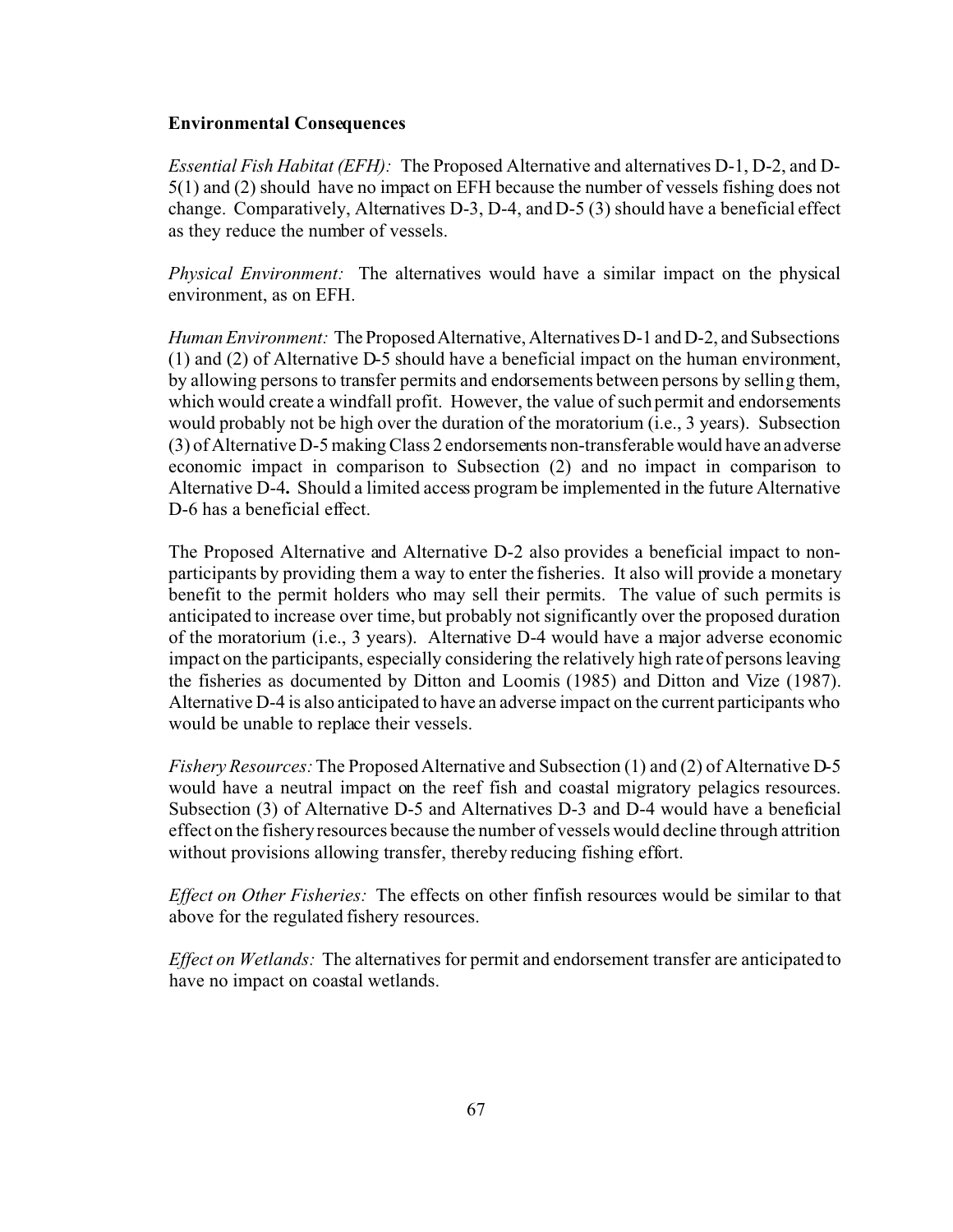#### **E. Vessel Passenger Restrictions on Permit Transfers**

# **Proposed Alternative: All permits/endorsements will be fully transferable with or without the vessel but without any increase in the passenger capacity, as established by the U.S. Coast Guard safety certificate.**

NOTE: If a vessel fails the safety inspection for the higher passenger capacity and thereby reverts to the six-pack classification, it can have the higher passenger capacity restored when the deficiency is corrected and the vessel passes the safety inspection, and a copy of the certificate of inspection is submitted to NMFS**.**

Discussion: The Proposed Alternative for transfer of permits and endorsements is the same as proposed in Alternatives D-1 and D-2. It is also essentially the same as proposed by Mr. Fensom and Ms. Walker in Appendix A and B, respectively. The portion of the Proposed Alternative providing the permits can be transferred but without any increase in the passenger capacity is the same as Alternative E-4 and under Section E of Appendix A. It is also essentially the same as proposed by Ms. Walker under Section E of Appendix B. In order for NMFS to be able to monitor whether permits transferred are in compliance with the limitations on passenger capacity, vessel owners will be required to submit a copy of the U.S. Coast Guard Certificate of Inspection at the time they submit an application for the new charter vessel/headboat (for-hire) vessel permit as provided for under Section 6.0 B. If the applicant does not submit a certificate of inspection for his vessel with the permit application NMFS will list the vessel as an "uninspected vessel" or six passenger vessel. If the transfer is to another vessel the applicant for the transfer must submit to NMFS a U.S. Coast Guard Certificate of Inspection for the vessel to which the permit is being transferred. All transfers of permits and endorsements must be registered with NMFS. Permits transferred to other persons may be sold with or without the vessel.

# **Alternatives Considered and Not Selected:**

**Alternative E-1: Transfer of permits between vessels is allowed without regard to vessel size or U.S. Coast Guard safety certification.**

**Alternative E-2: No transfers are allowed between different classes of vessels as certified by the U.S. Coast Guard to safely carry specific numbers of passengers.**

**Alternative E-3: A person with an uninspected vessel (i.e., limited to carrying no more than 6 passengers) can upgrade that vessel in terms of passenger capacity by having a U.S. Coast Guard safety inspection and certification of the vessel's passenger capacity. NMFS must be notified of this change.**

**Alternative E-4: Transfer of permits is allowed between vessels but without any increase in the number of passengers that can legally be carried under the U.S. Coast Guard safety certification, i.e., can be transferred to vessels certified to carry equal or fewer passengers.**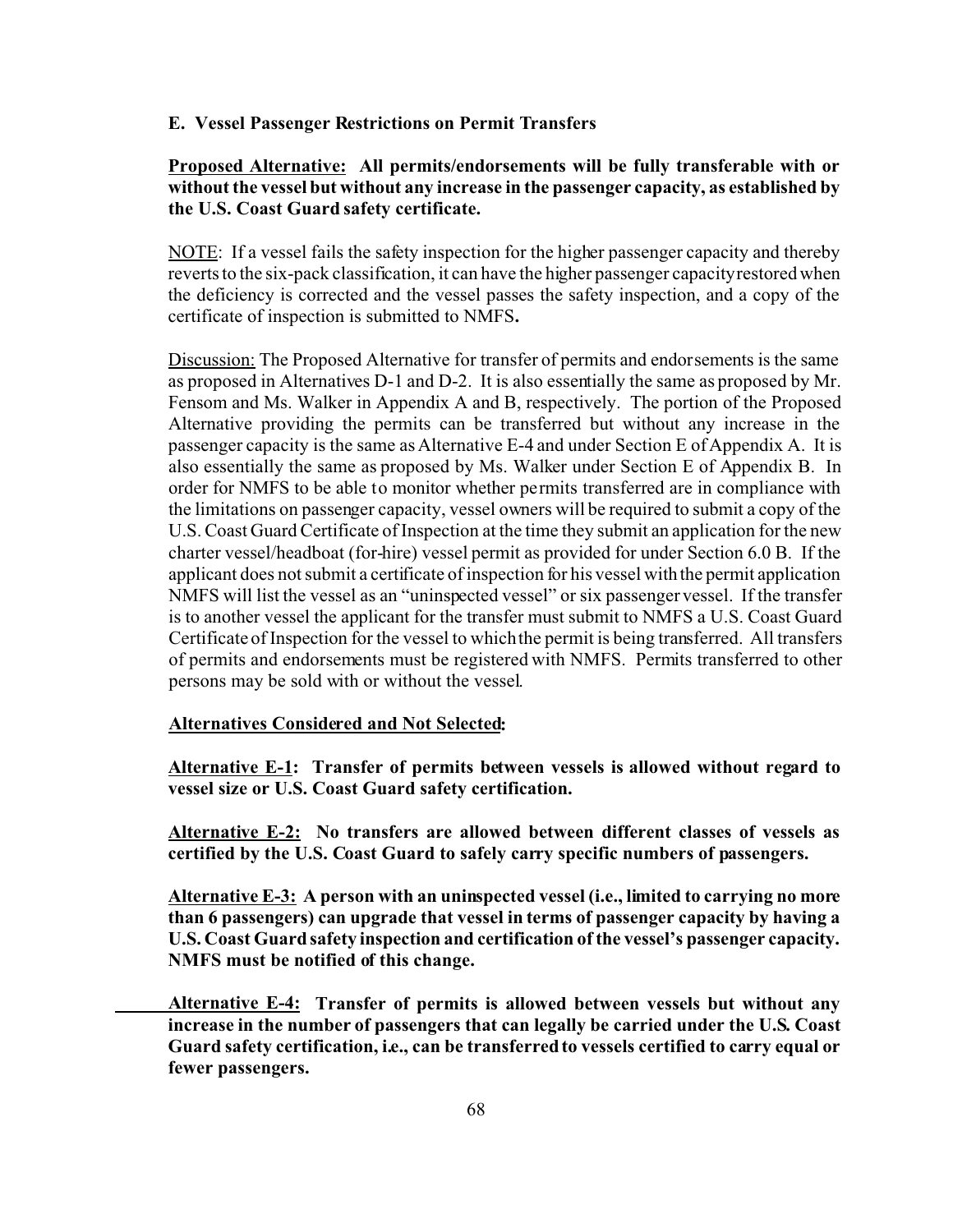# **Alternative E-5: There will be only two classes of charter vessels: (1) six-pack or uninspected vessels; and (2) inspected vessels with U.S. Coast Guard Certificate of Inspection. Transfer of permits is allowed within each of these classes, but not between classes.**

Discussion: Under U.S. Coast Guard (USCG) regulations persons licensed to carry more than 6 passengers for-hire and who will carry more than 6 persons must have their vessels certified by the USCG as to the number of passengers the vessel can safely carry. Vessels that carry 6 persons or less are not required to be inspected. Alternatives E-2 and E-4 are included to provide options that would prevent, for example, a transferred six-pack vessel permit from being used on a headboat. Alternative E-2 would prevent transfers between vessels with USCG certification to safely carry different levels of passengers. Preferred Alternative E-4 would allow only transfers that would not increase the capacity to carry passengers. Both alternatives are intended to prevent effort from increasing in terms of angler days.

Biological Impacts: There would be a biological benefit from preventing fishing capacity and thereby effort from increasing. However, information presented in Table 1 and Sections 1.0 and 6.0 indicate there have been historic trends in the industry resulting in fewer multipassenger headboats that target reef fish. Effort in the troll fishery for coastal migratory pelagic species is limited by the number of lines that can be trolled, not the passenger certification.

Economic Impacts: Imposing transfer restrictions based on number of passengers would tend to limit the expansion of fishing effort, but it would also negate part of the benefits from allowing transfers of permits during the moratorium. For vessels operating out of Alabama through Texas, the average length is 39 feet for charter vessels and 72 feet for party boats (Sutton et al. 1999); for Florida the average lengths are 39 feet for charter vessels and 62 feet; for Georgia, South Carolina, and North Carolina the average lengths for charter vessels are 29 feet, 28 feet, and 38 feet, respectively; and, for South Carolina and North Carolina combined, the average headboat length is 63 feet (Holland et al. 1999 ). The tables below present more details on the variations in vessel lengths for charter vessels and party boats.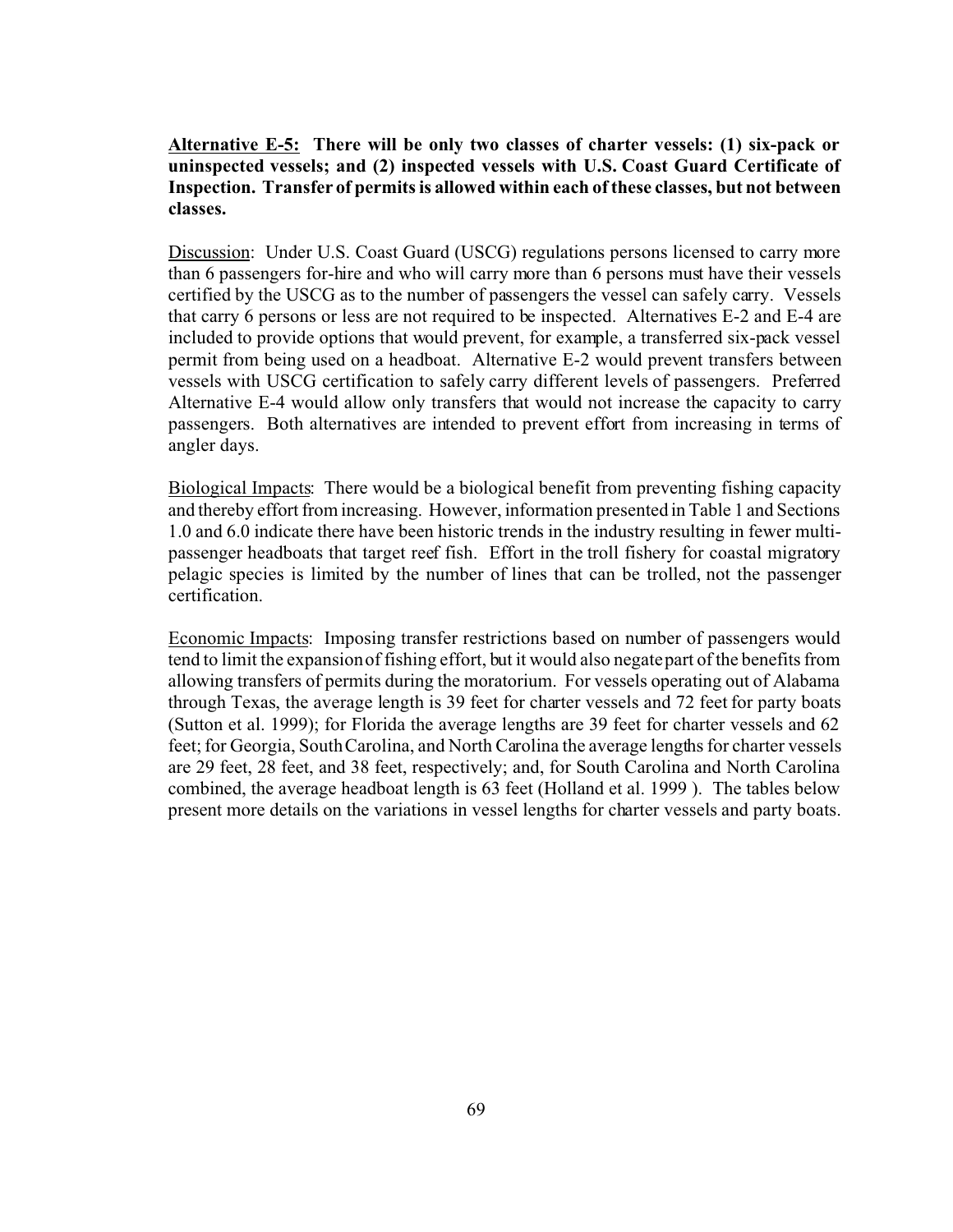| Boat Length     |                | Alabama | Louisiana        |               | Mississippi    |               |              | Texas         |             | Total         |
|-----------------|----------------|---------|------------------|---------------|----------------|---------------|--------------|---------------|-------------|---------------|
| $(\text{feet})$ | n              | $\%$    | $\mathbf n$      | $\frac{0}{0}$ | $\mathbf n$    | $\frac{0}{0}$ | $\mathbf n$  | $\frac{0}{0}$ | $\mathbf n$ | $\frac{0}{0}$ |
| 25 or less      | $\mathbf{1}$   | 4.5     | $\boldsymbol{0}$ | 0.0           | $\mathbf{0}$   | 0.0           | 6            | 13.0          | $\tau$      | 7.3           |
| $26 - 35$       | $\mathbf{1}$   | 4.5     | 4                | 33.3          | 6              | 37.5          | 22           | 47.8          | 33          | 34.4          |
| $36 - 45$       | 10             | 45.5    | 3                | 25.0          | 6              | 37.5          | 11           | 23.9          | 30          | 31.3          |
| $46 - 55$       | 6              | 27.3    | 3                | 25.0          | $\overline{2}$ | 12.5          | 6            | 13.0          | 17          | 17.8          |
| 56 or more      | $\overline{4}$ | 18.2    | 2                | 16.7          | $\overline{2}$ | 12.5          | $\mathbf{1}$ | 2.2           | 9           | 9.4           |
| Total           | 22             | 100.0   | 12               | 100.0         | 16             | 100.0         | 46           | 99.9          | 96          | 100.2         |
| Mean            | 45.6           |         | 42.9             |               | 40.8           |               | 34.6         |               | 39.2        |               |
| Std. Dev.       | 10.7           |         | 13.7             |               | 11.5           |               | 8.8          |               | 11.2        |               |

# **Num ber and p ercent of cha rter boats by boat length**

(Alabama - Texas)

Source: Sutton et al. (1999).

# **Num ber and p ercent of pa rty boats by boat length** (Alabama - Texas)

| Boat Length (feet)        | $\mathbf n$ | $\frac{0}{0}$ |
|---------------------------|-------------|---------------|
| 60 or less                | 3           | 15.0          |
| 61-90                     | 15          | 75.0          |
| 91 or more                | ↑           | 10.0          |
| Total                     | 20          | 100.0         |
| Mean                      | 71.6        |               |
| <b>Standard Deviation</b> | 17.1        |               |

Source: Sutton et al. (1999).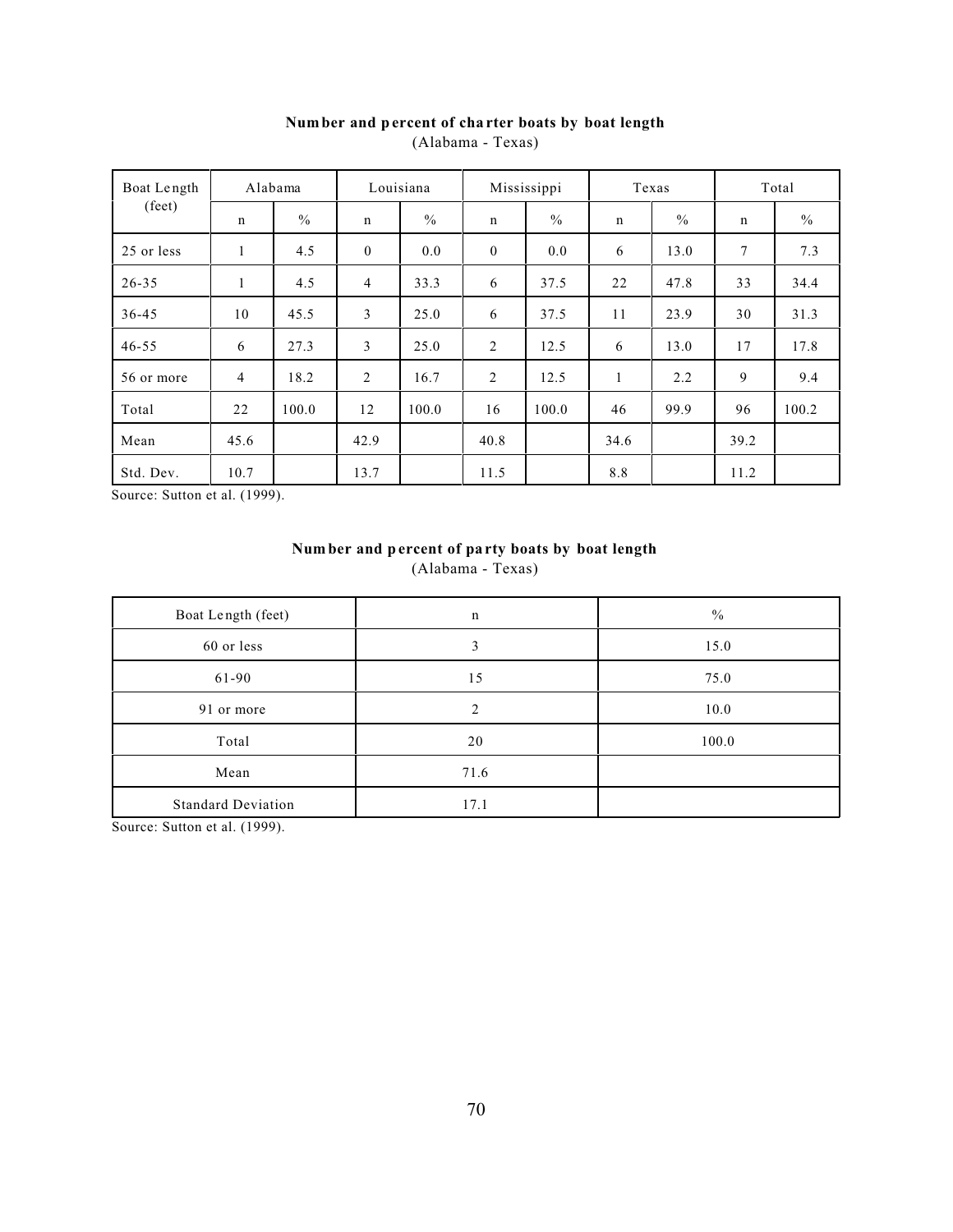#### **Num ber and p ercent of cha rter boats by boat length**

|                           | Florida Charter Boats |               |  |  |  |
|---------------------------|-----------------------|---------------|--|--|--|
|                           | $\mathbf n$           | $\frac{0}{0}$ |  |  |  |
| 25 or less                | 52                    | 17.2          |  |  |  |
| 26-35                     | 91                    | 30.1          |  |  |  |
| 36-45                     | 94                    | 31.1          |  |  |  |
| $46 - 55$                 | 59                    | 19.5          |  |  |  |
| 56 or more                | 6                     | 1.9           |  |  |  |
| Total                     | 302                   | 99.8          |  |  |  |
| Mean                      | 39.40                 |               |  |  |  |
| <b>Standard Deviation</b> | 13.88                 |               |  |  |  |

Source: Holland et al. (1999).

# **Num ber and p ercent of hea dboats by boat leng th**

(Florida)

| Boat Length (feet)        | n    | $\frac{0}{0}$ |
|---------------------------|------|---------------|
| 60 or less                | 16   | 43.2          |
| 61-90                     | 19   | 51.4          |
| 91 or more                | ↑    | 5.4           |
| Total                     | 37   | 100.0         |
| Mean                      | 62.5 |               |
| <b>Standard Deviation</b> | 16.6 |               |

Source: Holland et al. (1999).

The tables above show that most of the charter vessels from North Carolina through Texas are in the 26 to 35 feet and 36 to 45 feet categories. Headboats, on the other hand, are mostly in the 61 to 90 feet category. If effort is considered to be highly correlated with vessel length, it would appear that permit transfers within the charter vessel or headboat classes would not appreciably change effort. A substantial change in effort is likely to occur mainly in permit transfers between charter vessels and headboats. Any alternative, then, such as the Proposed Alternative and Alternative E-2, that would limit permit transfer based on vessel length within charter vessels or headboats may constrain the achievement of efficiency in the charter vessel or headboat segments of the for-hire fishery, and thus adjudged less beneficial than those alternatives, such as Alternative E-1, that impose no such restriction.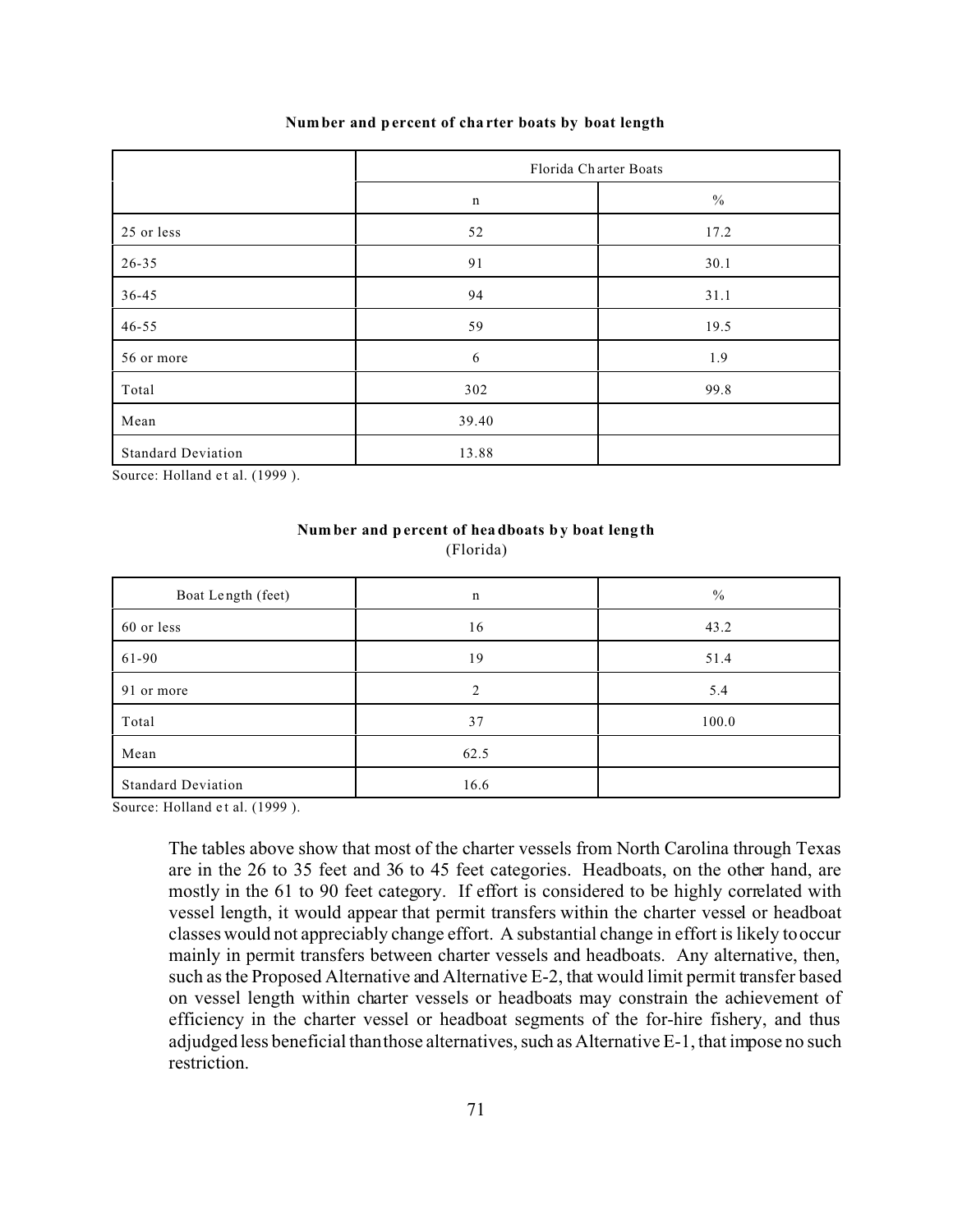The general conclusion above may have to be tempered with the possibility that vessel length may not be closely correlated with passenger capacity. Regarding passenger capacity, the tables below are presented to provide some insights regarding the potential shift in vessel capacity under a moratorium.

| Passenger                 | Alabama     |               | Louisiana   |               | Mississippi  |               | Texas       |               | Total       |               |
|---------------------------|-------------|---------------|-------------|---------------|--------------|---------------|-------------|---------------|-------------|---------------|
| Capacity                  | $\mathbf n$ | $\frac{0}{0}$ | $\mathbf n$ | $\frac{0}{0}$ | $\mathbf n$  | $\frac{0}{0}$ | $\mathbf n$ | $\frac{0}{0}$ | $\mathbf n$ | $\frac{0}{0}$ |
| 10 or fewer               | 11          | 50.0          | 8           | 66.7          | 13           | 81.3          | 38          | 82.6          | 70          | 72.9          |
| $11 - 20$                 | 6           | 27.3          |             | 8.3           | $\mathbf{0}$ | 0.0           | 4           | 8.7           | 11          | 11.5          |
| 21 or more                | 5           | 22.7          | 3           | 25.0          | 3            | 18.8          | 4           | 8.7           | 15          | 15.6          |
| Total                     | 22          | 100.0         | 12          | 100.0         | 16           | 100.1         | 46          | 100.0         | 96          | 100.0         |
| Mean                      | 15.2        |               | 13.6        |               | 11.9         |               | 9.1         |               | 11.5        |               |
| <b>Standard Deviation</b> | 12.8        |               | 12.1        |               | 13.8         |               | 8.9         |               | 11.3        |               |

# **Num ber and p ercent of cha rter boats by maxim um cap acity (Alabama - Texas)**

Source: Sutton et al. (1999).

# **Num ber and p ercent of pa rty boats by maxim um cap acity (Alabama - Texas)**

| Passenger Capacity        | $\mathbf n$ | $\frac{0}{0}$ |
|---------------------------|-------------|---------------|
| 40 or fewer               |             | 19.0          |
| $41 - 80$                 | 12          | 57.1          |
| 81 or more                |             | 23.8          |
| Total                     | 21          | 99.9          |
| Mean                      | 59.9        |               |
| <b>Standard Deviation</b> | 24.2        |               |

Source: Sutton et al. (1999).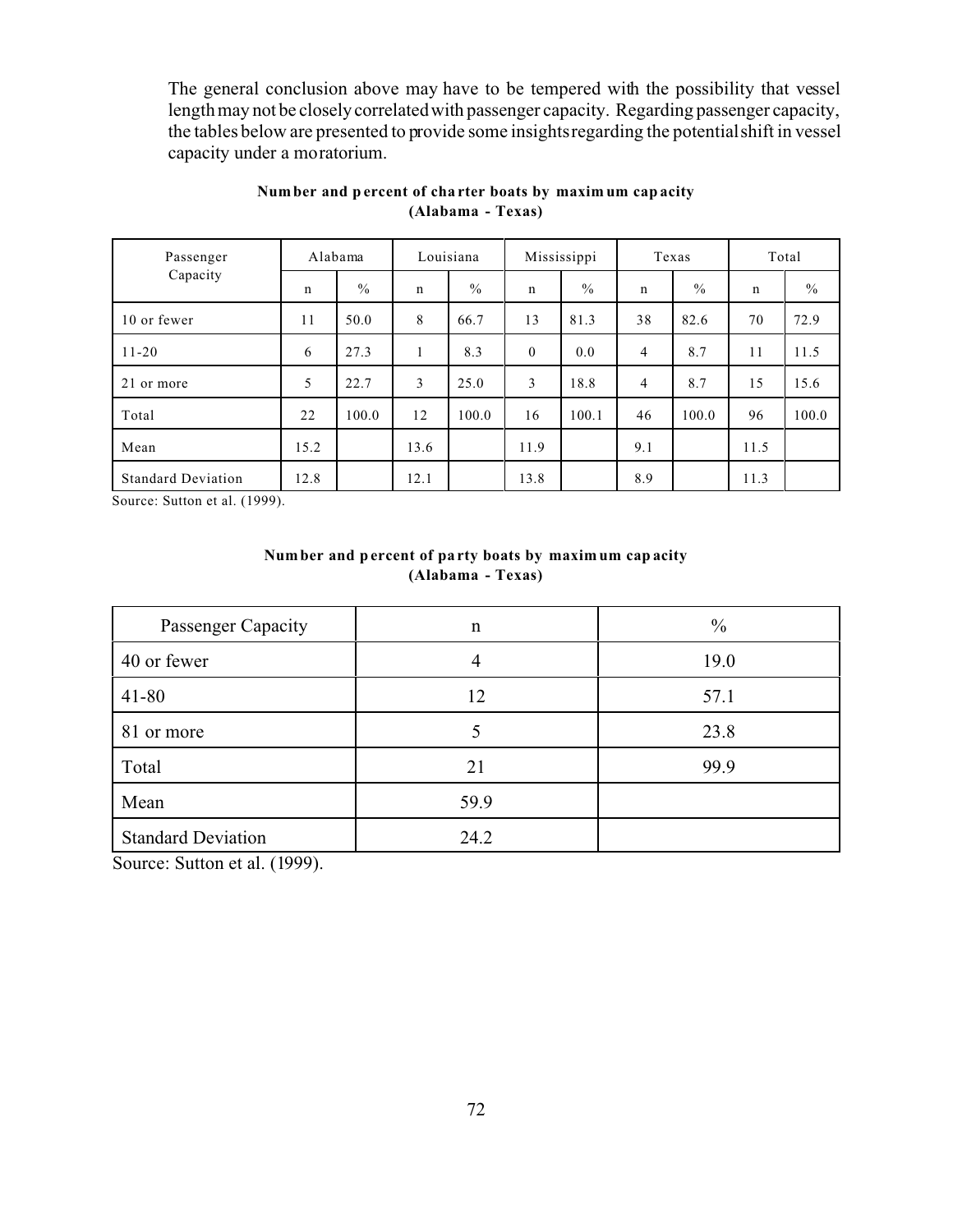# **Number and percent of charter boats by maximum number of passengers that can be taken on boat (Florida)**

| Passenger Capacity        | Atlantic         |               | Gulf         |               | Keys             |               | Florida Total  |               |
|---------------------------|------------------|---------------|--------------|---------------|------------------|---------------|----------------|---------------|
|                           | $\mathbf n$      | $\frac{0}{0}$ | $\mathbf n$  | $\frac{0}{0}$ | $\mathbf n$      | $\frac{0}{0}$ | n              | $\frac{0}{0}$ |
| $1-6$                     | 86               | 100.0         | 124          | 80.5          | 63               | 100.0         | 273            | 90.1          |
| $7 - 10$                  | $\boldsymbol{0}$ | 0.0           | 6            | 3.9           | $\boldsymbol{0}$ | 0.0           | 6              | 2.0           |
| $11 - 20$                 | $\boldsymbol{0}$ | 0.0           | 15           | 9.7           | $\boldsymbol{0}$ | 0.0           | 15             | 5.0           |
| $21 - 35$                 | $\boldsymbol{0}$ | 0.0           | 7            | 4.5           | $\boldsymbol{0}$ | 0.0           | $\overline{7}$ | 2.3           |
| $36 - 50$                 | $\boldsymbol{0}$ | 0.0           | $\mathbf{1}$ | 0.6           | $\boldsymbol{0}$ | 0.0           | 1              | 3.0           |
| 51-75                     | $\boldsymbol{0}$ | 0.0           | 1            | 0.6           | $\boldsymbol{0}$ | 0.0           | 1              | 3.0           |
| Total                     | 86               | 100.0         | 154          | 100.0         | 63               | 100.0         | 303            | 100.0         |
| Mean                      | 5.83             |               | 8.46         |               | 5.87             |               | 7.17           |               |
| <b>Standard Deviation</b> | 0.64             |               | 6.91         |               | 0.49             |               | 5.1            |               |

Source: Holland et al. (1999 ).

# **Number and percent of headboats by maximum number of passengers that can be taken on boat (Florida)**

| Passenger Capacity        | $\mathbf n$      | $\frac{0}{0}$ |
|---------------------------|------------------|---------------|
| < 10                      | $\boldsymbol{0}$ | 0.0           |
| $11 - 20$                 | $\mathbf{1}$     | 2.7           |
| $21 - 35$                 | 6                | 16.2          |
| $36 - 50$                 | 17               | 45.9          |
| $51 - 75$                 | 3                | 8.1           |
| 76-100                    | 5                | 13.5          |
| $101 - 150$               | 5                | 13.5          |
| Total                     | 37               | 100.0         |
| Mean                      | 61.35            |               |
| <b>Standard Deviation</b> | 34.89            |               |

Source: Holland et al. (1999 ).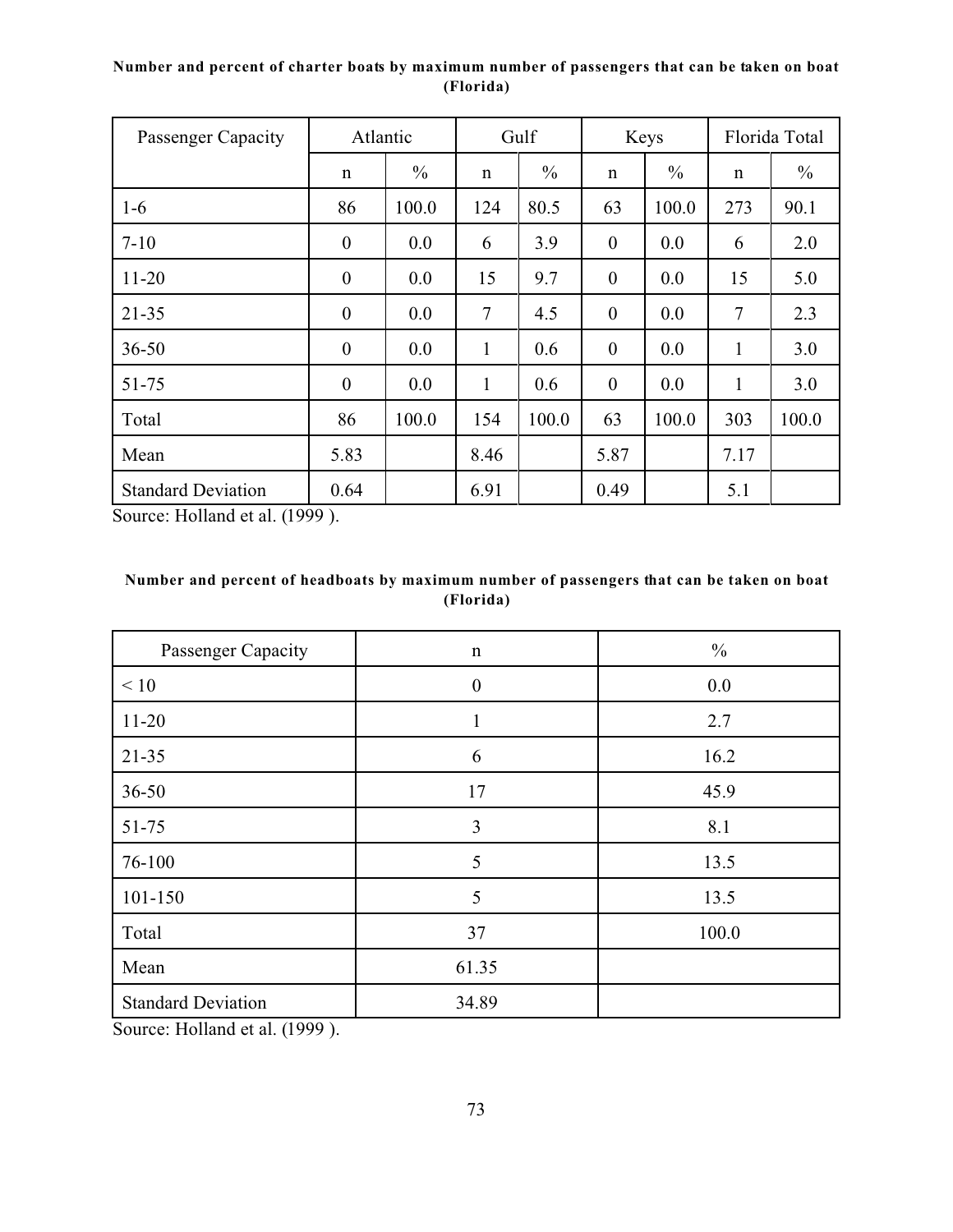| Passenger Capacity | North Carolina   |       | South Carolina |               | Georgia          |       | Total |       |
|--------------------|------------------|-------|----------------|---------------|------------------|-------|-------|-------|
|                    | $\mathbf n$      | $\%$  | $\mathbf n$    | $\frac{0}{0}$ | n                | $\%$  | n     | $\%$  |
| 3                  | $\boldsymbol{0}$ | 0.0   | 6              | 20.7          | $\boldsymbol{0}$ | 0.0   | 6     | 6.1   |
| $\overline{4}$     | $\boldsymbol{0}$ | 0.0   | $\overline{4}$ | 13.8          | $\overline{2}$   | 6.7   | 6     | 6.1   |
| 6                  | 37               | 92.5  | 19             | 65.5          | 25               | 83.3  | 81    | 81.8  |
| 8                  | 3                | 7.5   | $\overline{0}$ | 0.0           | 3                | 10.0  | 6     | 6.1   |
| Total              | 40               | 100.0 | 29             | 100.0         | 30               | 100.0 | 99    | 100.0 |

**Num ber and p ercent of cha rter boats by maxim um cap acity (Georgia - North Carolina)**

Source: Holland et al. (1999).

| Number and percent of headboats by maximum capacity |  |
|-----------------------------------------------------|--|
| (South Carolina - North Carolina)                   |  |

| Passenger Capacity        | $\mathbf n$    | $\frac{0}{0}$ |
|---------------------------|----------------|---------------|
| 12                        | $\overline{4}$ | 26.7          |
| 15                        | $\mathbf{1}$   | 6.7           |
| 32                        | $\mathbf{1}$   | 6.7           |
| 42                        | $\overline{2}$ | 13.3          |
| 86                        | $\overline{2}$ | 13.3          |
| 95                        | $\overline{2}$ | 13.3          |
| 115                       | $\mathbf{1}$   | 6.7           |
| 150                       | $\overline{2}$ | 13.3          |
| Total                     | 15             | 100.0         |
| Mean                      | 63.7           |               |
| <b>Standard Deviation</b> | 50.4           |               |

Source: Holland et al. (1999).

The tables above show that most of the charter vessels from North Carolina through Texas are concentrated around the lower passenger capacity category. This condition offers a possibility that during the moratorium, a shift to larger capacity vessels may occur in order to accommodate fishing trips that otherwise would have gone to those that would be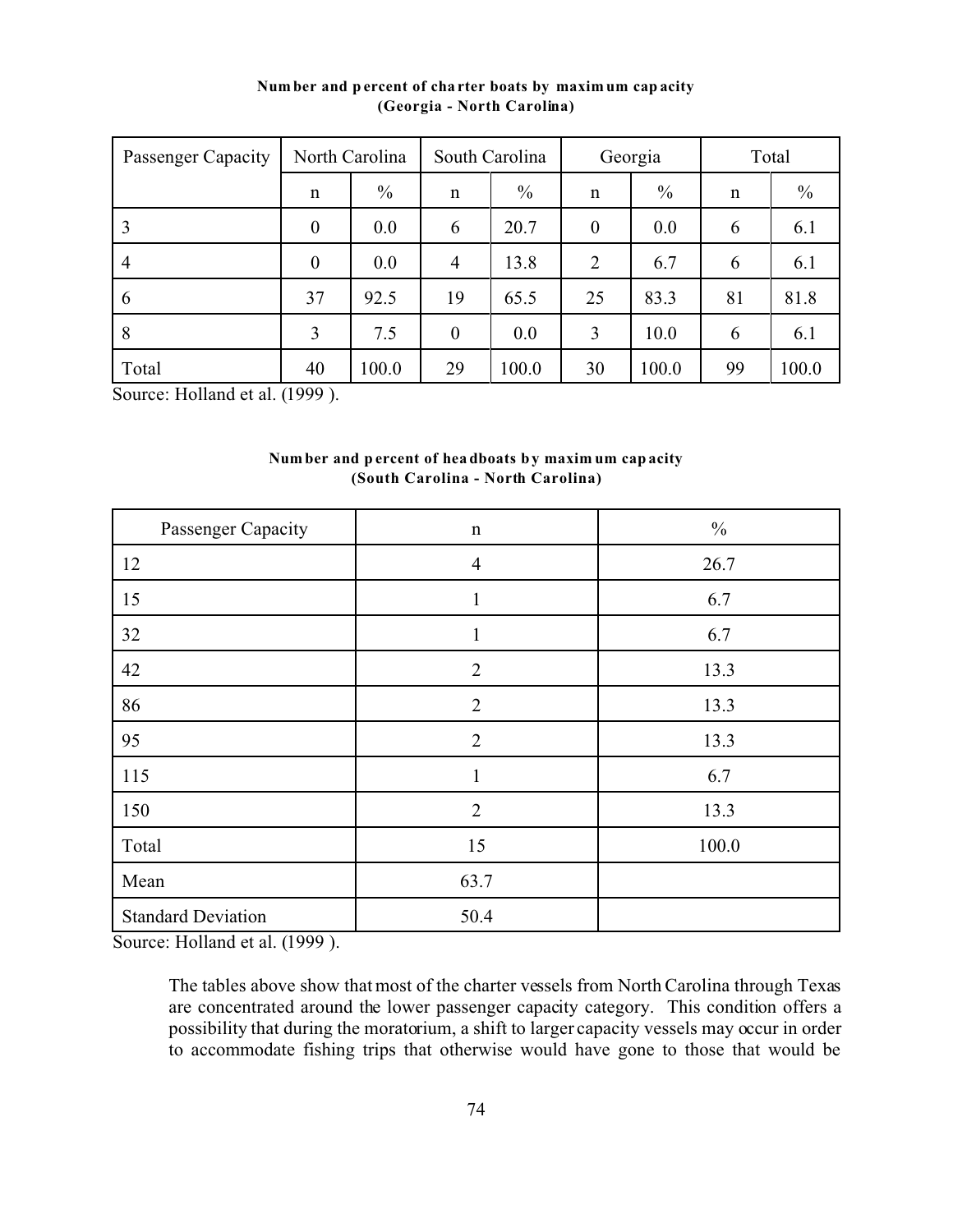excluded from the fishery by the moratorium. Imposing restrictions on the transfer of permits based on passenger capacity (Proposed Alternative, Alternatives E-2, E-3, and E-4) may then impose some control on the expansion of fishing effort. To the extent that passenger capacity is closely correlated with vessel length, imposing restrictions on the transfer of permits based on vessel length may limit the increase in fishing effort.

The case for headboats is different from that of the charter vessels, because most of the vessels are concentrated around the middle of the passenger capacity distribution, with the possible exception of vessels in the Carolinas which are concentrated in the lower passenger capacity category. Restrictions on permit transfer within the headboat fishery based on passenger capacity is likely to effect a relatively small impact on fishing effort.

#### **Environmental Consequences**

*Essential Fish Habitat (EFH):* The alternatives allowing or prohibiting increases in passenger capacity should have no impact on EFH, since the number of vessels will not change.

*Physical Environment:* Similarly the alternatives should have no impact on the physical environment.

*HumanEnvironment:* The ProposedAlternative,Alternative E-2 and Alternative E-4 attempt to maintain the status quo in terms of passenger capacity of vessels to which permits are transferred. These alternatives may, on occasion, deny a market opportunity for sale of a permit. Alternative E-1 would enhance these market opportunities.

*Fishery Resources:* Alternative E-1 is anticipated to have an adverse impact on reef fish and coastal migratory pelagic resources as compared to the other alternatives which limit increases in fishing effort capacity. Currently the status quo is the same as E-1, i.e., no control over change of vessel passenger capacity.

*Effect on Other Fisheries:* To a lesser extent the impact on other finfish resources is similar to the above discussion under *Fishery Resources*.

*Effect on the Wetlands:* The alternatives regulating the number of passengers fishing aboard vessels in the EEZ should have no impact on coastal wetlands.

### **F. Annual Re-issuance of Permits Not Renewed (Or Permanently Revoked)**

NOTE: This section applies only to the Gulf permits which may have endorsements. Such endorsements would be subject to re-issuance along with the permit.

**Proposed Alternative: Permits not renewed within one year of their expiration (or permanently revoked) will not be reissued by NMFS during the moratorium.**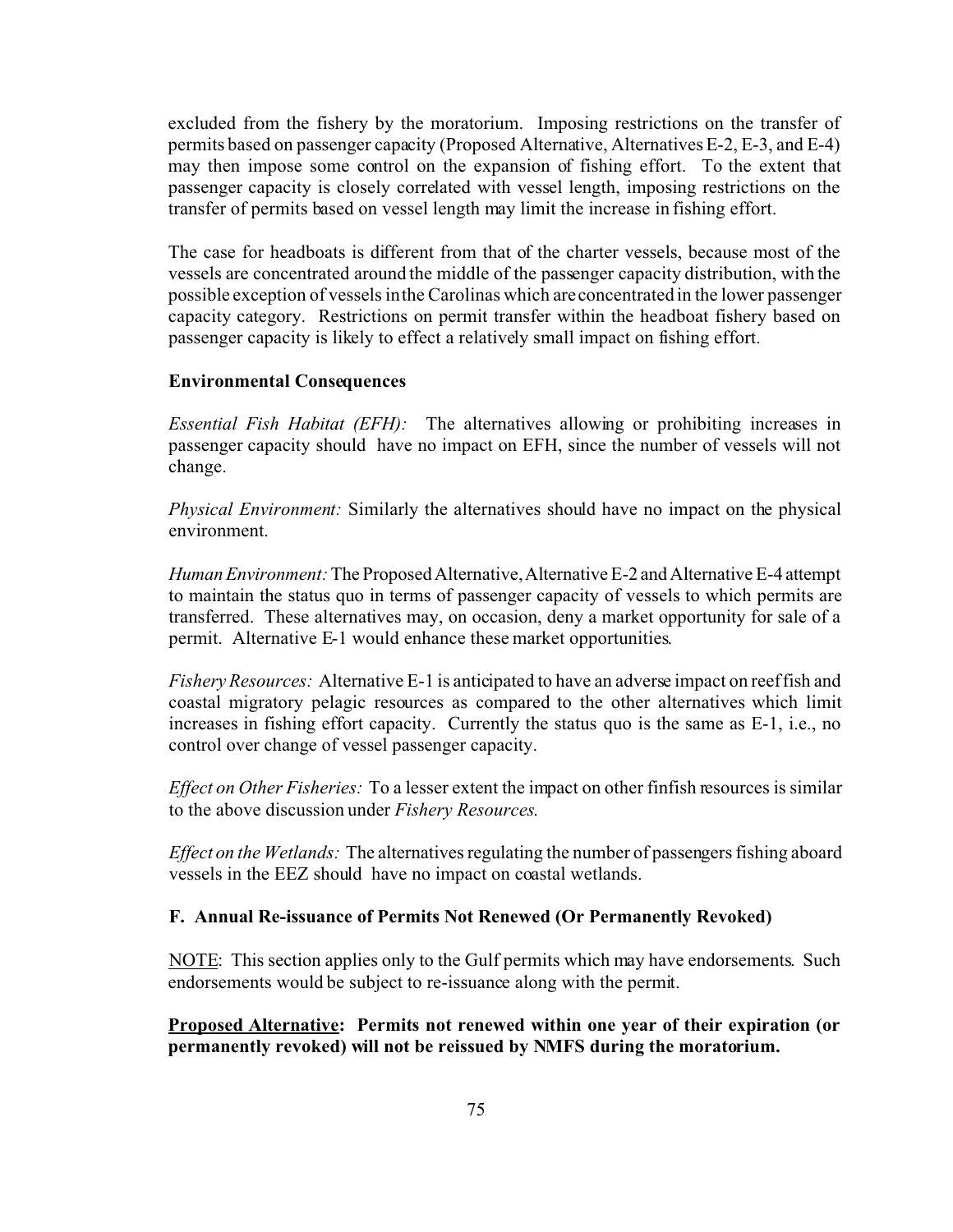Discussion: Under the Proposed Alternative the number of vessels permitted to fish is expected to slightly decline during the period of the moratorium. The number of commercial reef fish vessel permits declined from about 2,200 in 1993 to about 1,230, through nonrenewal of permits. However, a large portion of the 2,200 permits were initially obtained by persons who speculated the permits would have value, and up to 600 of the currently permitted vessels have no record of reef fish landings in some years. The reduction in number of vessels in these charter vessel/headboat fisheries through non-renewal of permits is unlikely to be nearly as high.

### **Alternatives Considered and Not Selected:**

**Alternative F-1: Permits not renewed within one year of their expiration will be reissued by NMFS:**

- **(a) By randomly selecting from an annual list of interested persons, or**
- **(b) On a sequential basis to persons on a continuous waiting list, or**
- **(c) Only 50 percent of permits not renewed each calendar year will be reissued as in (a) or (b) above.**

**Alternative F-2: Each calendar year fifty percent of permits not renewed within one year of their expiration will be re-issued by randomly selecting:**

- **(a) persons excluded from the fisheries who can document that they owned and operated a charter vessel or headboat prior to the control date, but did not obtain a federal permit, or**
- **(b) persons who can document that they have been an operator of a charter vessel or headboat for 10 years.**

Discussion: Alternative F-1 provides that all or 50 percent of permits not renewed would be reissued by either random drawing or in sequence to persons on a waiting list. Such a list used for the random drawing would be established each calendar year, with the list used for the previous random drawing discarded.

Alternative F-2 would provide preferential treatment for either persons owning and operating vessels prior to the control date who were excluded by the moratorium or persons who have been operators of other persons' boats for 10 or more years. Extending preferential treatment to either of these groups seems justifiable in that both have been historical participants in the fisheries. While some of the owner/operators may have blatantly ignored the permitting requirement because enforcement was lax; others were probably not aware of the requirement. It would be very difficult operators to enter the fisheries if they must purchase both the permit and a vessel.

Biological Impacts: The Proposed Alternative is likely to have a slight beneficial effect as a result of reducing effort capacity on the resources. The other alternatives will have neutral effects, or in comparison to the Proposed Alternative, potentially a slight negative effect.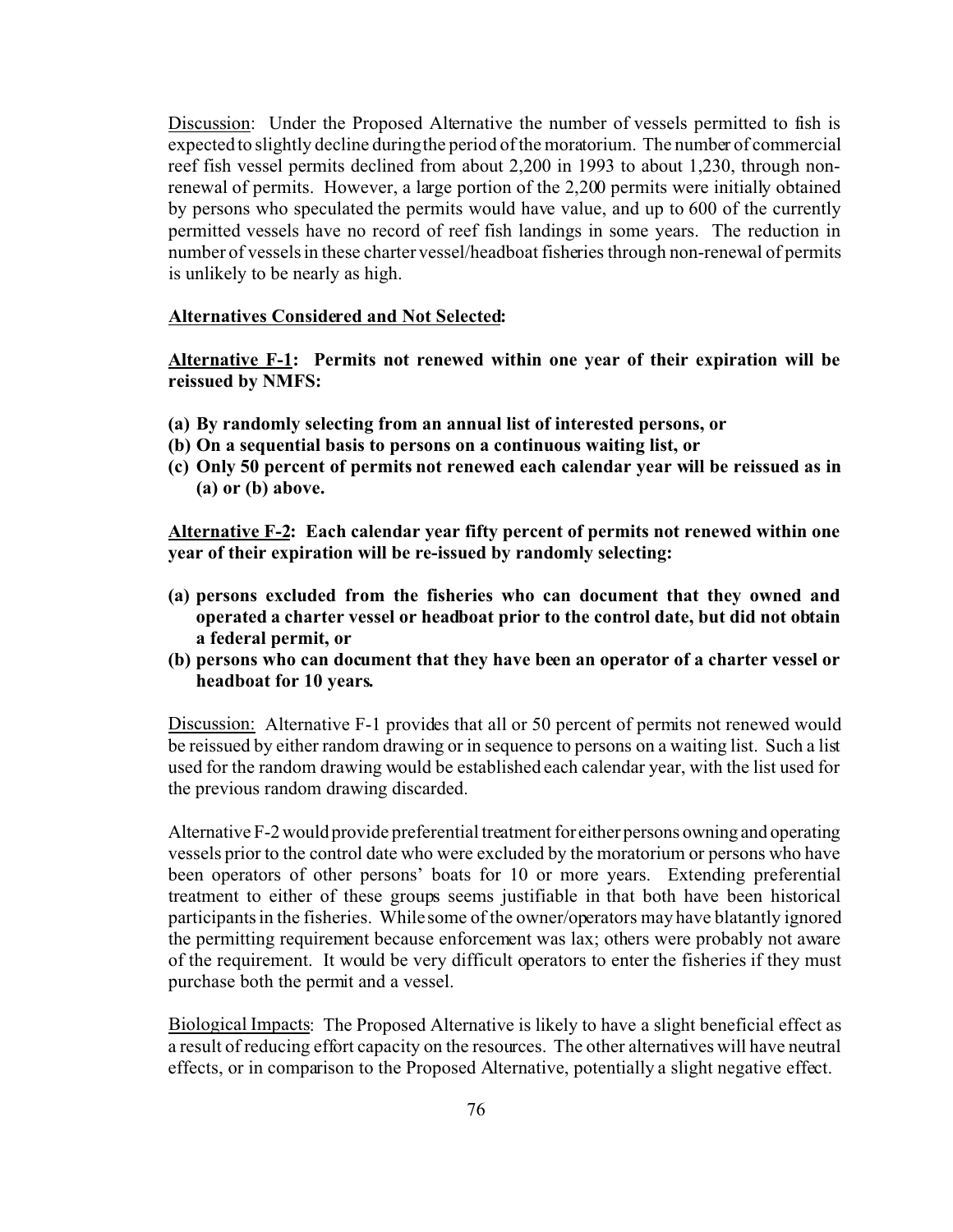Economic Impacts: Under the moratorium, for-hire vessel permits would assume some value above the fee charged by NMFS for permits, since no new entrants can participate in the fishery without obtaining the permit from those that already have them. In principle then, it can be expected that most permits existing at the start of the moratorium would remain in the fishery. But in practice, there is the possibility that the moratorium in the forhire sector may be similar in its effects on the number of permits to those of the moratorium in the commercial reef fish permit.

The commercial reef fish permit moratorium has been in existence since 1992. As has been noted elsewhere in this document, commercial reef fish permits decreased 44 percent from their high of 2,200 in 1993 to about 1,230 currently. Indeed it may be recalled that a surge in the number of permits occurred right before the implementation of the moratorium, presumably many of which were secured for speculative purposes. A similar surge in permits is also observable in the for-hire fishery. The number of for-hire permits in Gulf coast states increased from about 940 on November 18, 1998 (original control date) to 1,650 in August 2000, and further to 2,226 (inclusive of vessels operating out of the east coast of Florida) as of March 29, 2001. The last date is of course the cut-off date for initial participation in the proposed moratorium for the for-hire permits. Perhaps the one major difference between the commercial reef fish fishery and the for-hire fishery is that most of the new permittees are likely to be long-time participants in the for-hire fishery but did not secure the required permits for a variety of reasons, the main reason being that of lack of knowledge of existing permit requirement as can be gathered from public testimonies in public hearings held around the Gulf states. Thus, while the for-hire permit moratorium may share the same characteristics as the commercial reef fish moratorium in terms of potential reduction in permits despite the fact that permits may acquire some value during the moratorium, it is likely that such reduction in permits may not be as pervasive in the for-hire fishery as it was in the commercial reef fish fishery.

Not reissuing permits that have not been renewed, as the case with the Proposed Alternative, would address some of the problems facing the for-hire industry related to the presence of too much competition. If the profitability of the entire industry increases as a result of exiting vessels, then the Preferred Alternative may be deemed the most beneficial among the alternatives. One may have to contend, though, with the possibility that some areas may experience reductions in economic activities. Highly susceptible to this possibility are the areas that have been identified as major activity centers for the for-hire fishery.

#### **Environmental Consequences**

*Essential Fish Habitat (EFH):* The Proposed Alternative may have a slight beneficial impact on EFH by reduction in vessels over what would occur under other alternatives.

*Physical Environment:* The alternatives are anticipated to have an impact on the physical environment similar to EFH.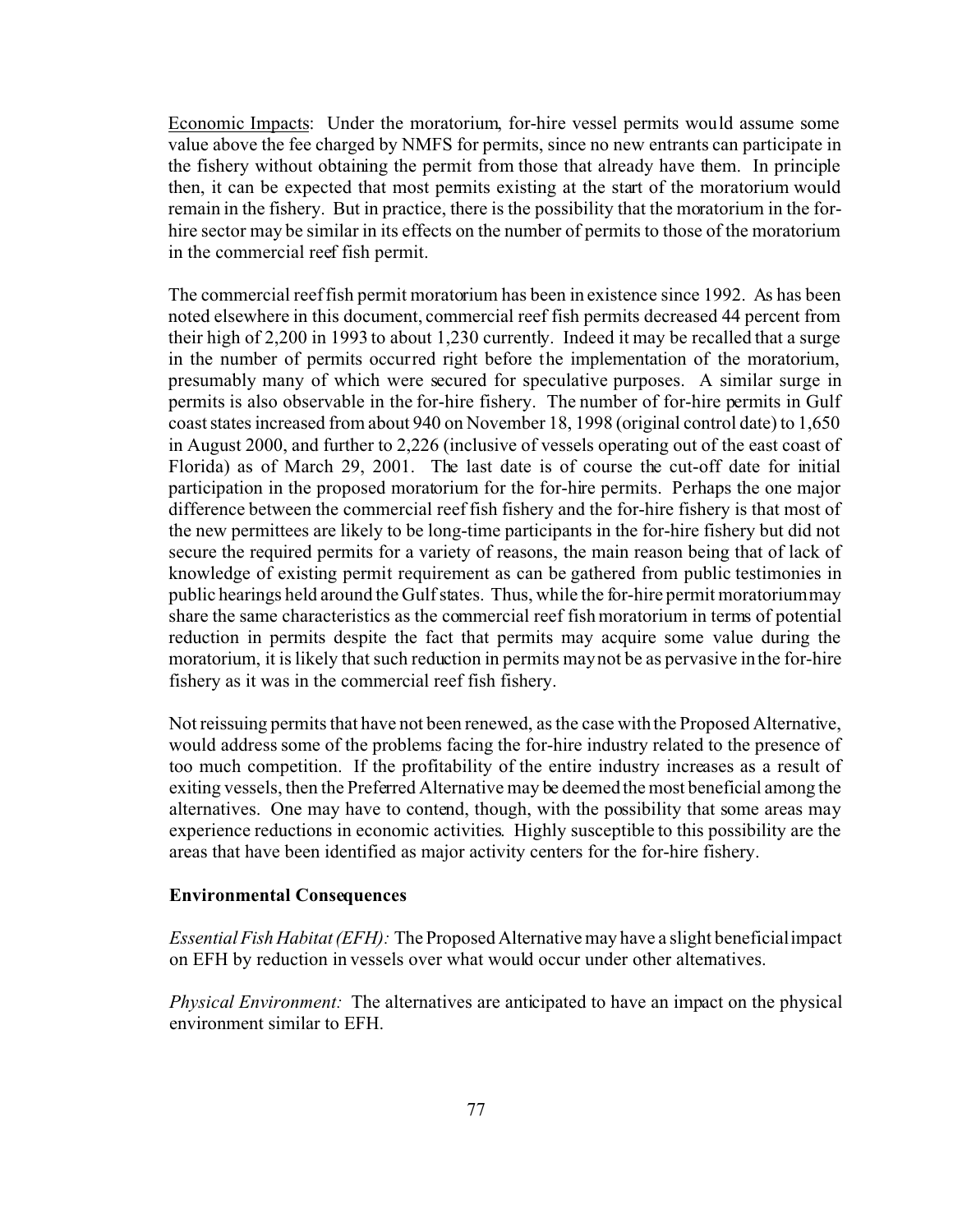*Human Environment:* The Proposed Alternative would have a beneficial impact on the participants remaining in the fisheries because there would be a slight reduction in competition as permits declined through non-renewal. Alternative F-1 would nullify or reduce that benefit, as would Alternative F-2. Alternative F-2 provides a portal of entry for (a) persons excluded from the fishery when the amendment is implemented because they failed to obtain a permit and (b) for charter vessel operators with 10 or more years of service.

*Fishery Resources:* The Proposed Alternative would likely have a beneficial impact on the reef fish and coastal migratory pelagic resources; however, over the duration of the proposed moratorium (i.e., 3 years) that effect may not be measurable.

*Effect on Other Fisheries:* The anticipated impact on other finfish stocks would be similar to that described above under *Fishery Resources*.

*Effect on Wetlands:* The alternatives are anticipated to have no impact on coastal wetlands.

#### **G. Appeals Process under the Moratorium**

At minimum an appeals process will be necessary to resolve disputes over the records used for persons to establish eligibility for a permit and/or endorsement to participate in the fisheries subject to this amendment. If hardships are also included the appeals process becomes much more complex.

Most likely the appeals board will consist of a designee for each of the state fishery directors, because these persons are authorized through cooperative agreements between NMFS and the states to handle confidential data (e.g., such as individual's income tax and other records). Under the appeals process the NMFS RA (or designee) will render the final decision on each case. The Appeals Board members will each individually summarize and submit their recommendations to the RA for each case. Persons submitting appeals must state their case in writing and submit it to the NMFS for distribution to the board before the appeal is scheduled. Upon request, a vessel owner or person affected may make a personal appearance before the Appeals Board. The Board will conduct its review immediately following implementation of the moratorium and will cease to exist on conclusion of the appeals hearings.

# **Proposed Alternative: Individuals or Corporations can appeal to the RA to resolve issues related to the NMFS permit office records that pertain to initial eligibility**.

NOTE: A vessel owner may request an appeal of the NMFS RA's determination regarding initial permit/endorsement eligibility by submitting a written request for reconsideration to the RA. Such request must be postmarked or hand-delivered within 30 days of the date of the RA's notification denying initial permit/endorsement issuance and must provide written documentation supporting permit/endorsement eligibility. (See structure of the appeals process under Section G.)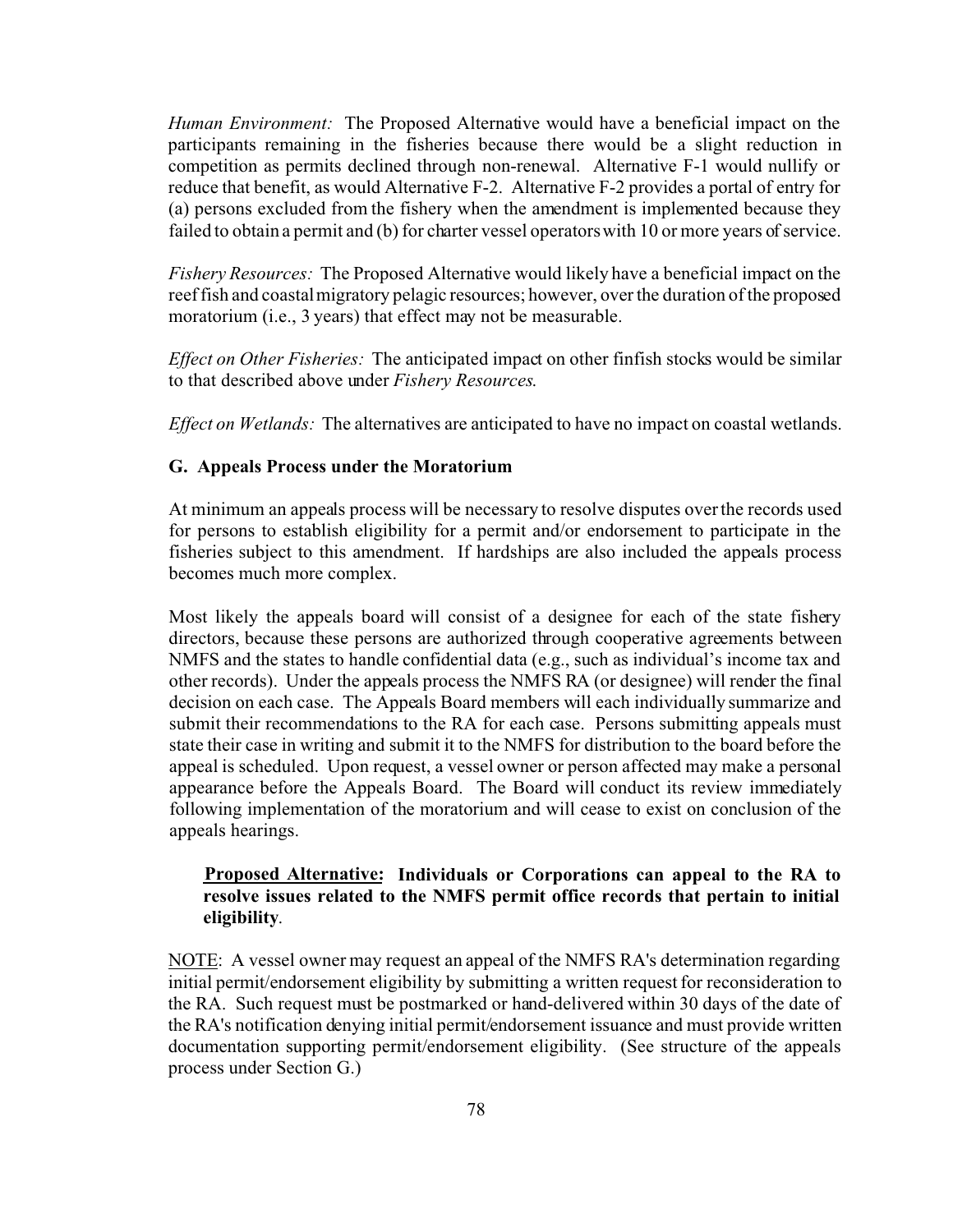# **Alternatives Considered and Not Selected:**

**Alternative G-1: Do not have an appeals process.**

**Alternative G-2: Create an appeals board that would individually make recommendations to the Regional Administrator (RA) for action resolving issues related to the NMFS permit office records that pertain to eligibility to retain or obtain a permit to participate in the fisheries.**

**Alternative G-3: The RA, after reviewing recommendations by the appeals board, may initially issue additional permits during the first year to persons currently in the fishery that can document, to the satisfaction of the RA, that they owned and operated a charter vessel or headboat prior to the control date, but did not obtain a federal permit or to persons who contracted for the construction of a charter vessel or headboat prior to the control date of November 28, 1998.** 

**Alternative G-4: Appeals Process during Moratorium will be developed to accommodate both hardships and data and/or record disputes between vessel owners and NMFS. The data and/or record disputes will be limited to dates of issue of original permit or permits, original USCG Certificates of inspection or proof of personal and/or shipyard construction of a for-hire fishing vessel. A person with a dispute related to data and/or records has 60 days to file an appeal with NMFS after being notified by NMFS that their records or data are insufficient for eligibility for an endorsement under Sections 6.0 C. A person with a hardship must file an appeal within 60 days of implementation of the final rule of this amendment.**

# **Hardship Guidelines for G-4**

Since hardships are, by their nature, unique situations, the Council cannot predict all of the circumstances which would merit consideration. The Council emphasizes that hardship allotments are to be awarded on the basis of circumstances which were beyond an individual's control, as opposed to difficulties resulting from unfortunate business judgments. The following examples of meritorious circumstances are offered to aid the appeals board in its determinations whether to hear or review a case:

- a. A person who had entered into a binding contractual agreement for construction of a charter or head boat at a time other than provided under Alternative C-7 under Section 6.0 C, or
- b. A person who had entered into a binding contractual agreement to purchase a vessel that would be ineligible to participate in the fishery under the eligibility criteria of Section 6.0 C, or
- c. A person who had his/her vessel permitted prior to the control date but ceased fishing the vessel prior to the eligibility dates in Section 6.0 C due to a documented health problem (physical or mental), and was thereby excluded from participating, or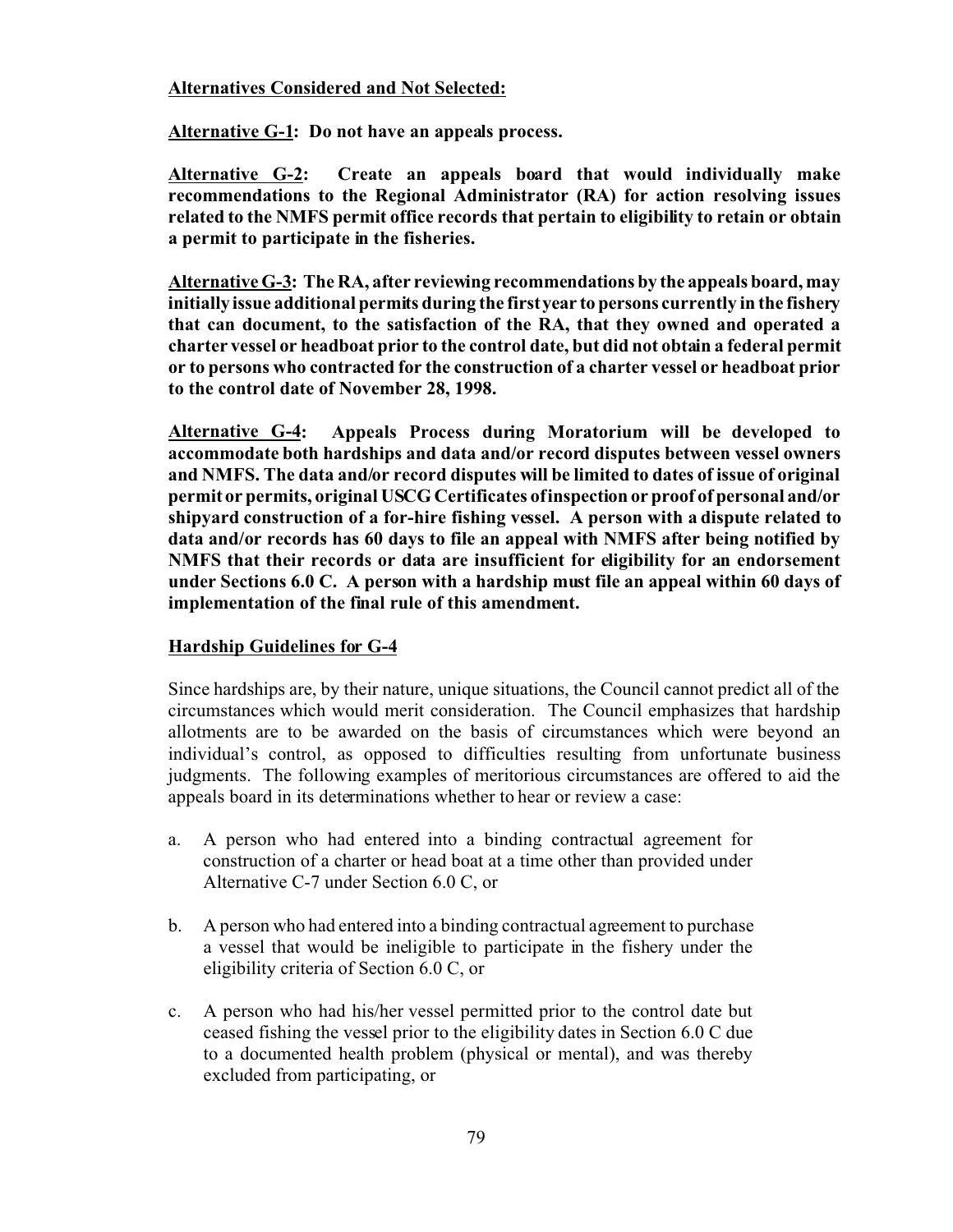d. A person who had his/her vessel permitted prior to the control date who lost the vessel due to fire or sinking prior to the eligibility dates in Section 6.0 C, and was thereby excluded from participation.

These examples are not all inclusive and are given only to illustrate the type of situations resulting from circumstances beyond the control of the fisherman. The Council further instructs NMFS to require documentation or other proof of the claims made pursuant to this section.

# **Alternative G-5: Do not include hardships in the appeals process.**

**Alternative G-6: Do not have an appeals process if Alternative C-10 is adopted. Alternative C-10 provides that persons obtaining a charter vessel permit from NMFS for reef fish or coastal migratory pelagics fisheries on or before January 1, 2002 would qualify for the new Gulf permit with fishing endorsements as proposed under Alternatives B-3 and B-6.**

#### **Structure of the Appeals Process**

Once the amendment is implemented the NMFS Permit Branch can assign the new Gulf permit and appropriate endorsements based on the NMFS permit files to all persons whose records indicate they are eligible for endorsements under the Proposed Alternative Subsection (1) of Section 6.0 C. However, all other persons must submit some type of specific records to establish their eligibility under Subsection (2) and (3) of the Proposed Alternative of Section 6.0 C along with an application for the permit and appropriate endorsements within 90 days of the effective date of the final rule for this amendment.

Upon receipt of these applications and copies of records, NMFS personnel will issue the appropriate vessel permit with endorsements to all persons whose records demonstrate they have met the eligibility criteria. In cases where the records are not adequate to establish eligibility the RA (or his designee) will provide the applicant with written notification denying initial permit/endorsement issuance and returning his/her application and records, citing the deficiency of the records.

A vessel owner may request an appeal of the NMFS RA's determination regarding initial permit/endorsement eligibility by submitting a written request for reconsideration to the RA with copies of the appropriate records for establishing eligibility. Such request must be postmarked or hand-delivered within 30 days of the date of the RA's notification denying initial permit/endorsement issuance. The vessel owner may request an oral hearing.

The RA may appoint one or more appellate officers to review the appeals and recommend to the RA, based on the written record, that (1) the appeal be denied, (2) the appeal be granted, or (3) the request for oral hearing be granted or denied. Should the RA concur with the appellate officers on (1) or (2) the applicant will be immediately notified. Should the RA concur with  $(3)$  granting an oral hearing before the appellate officer $(s)$  the applicant will be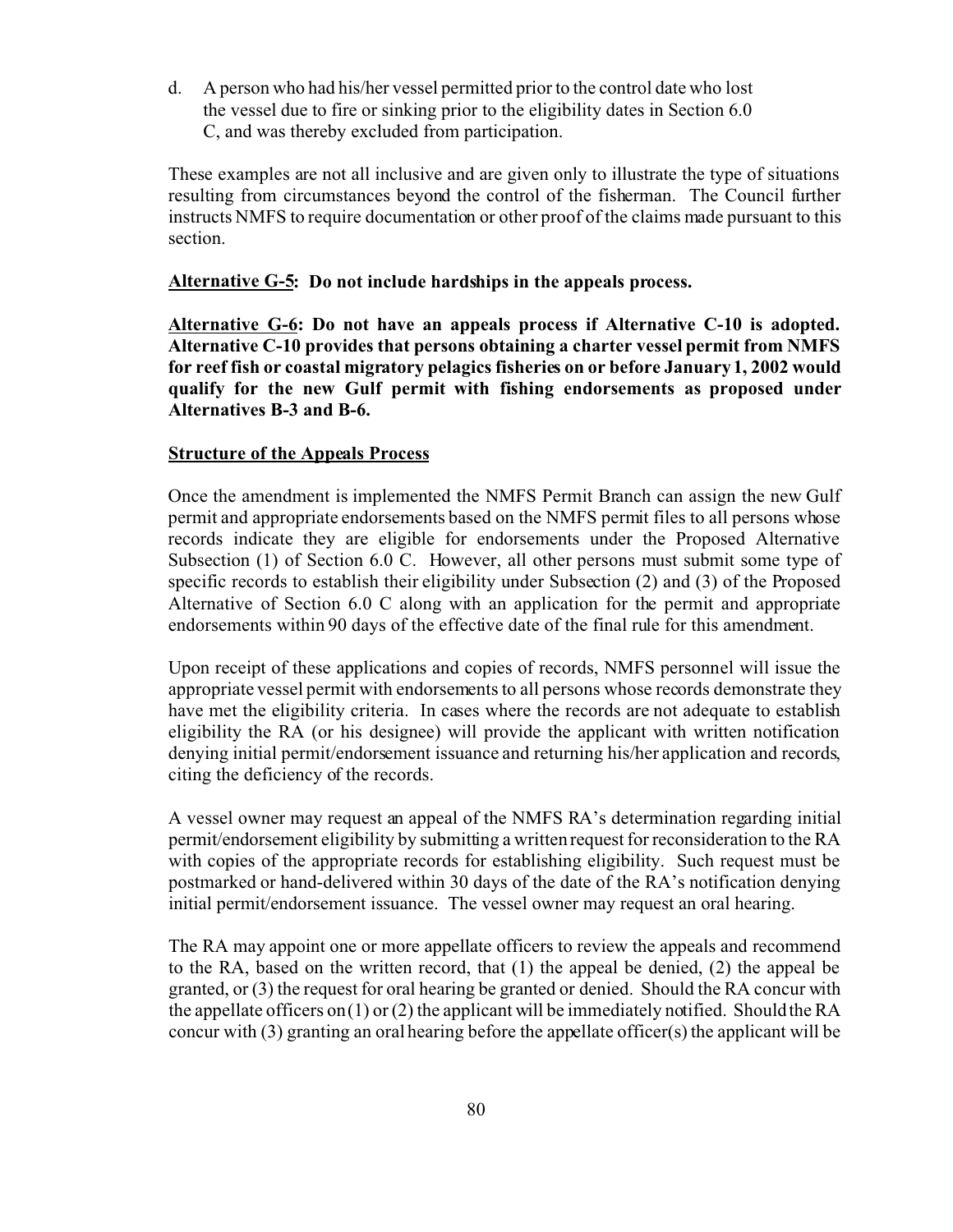so notified. The actions of the appellate officer(s) and RA will be taken within 30 days after the written appeal is received by NMFS.

Provided that an oral hearing before the appellate officer(s) is granted, the RA will notify the applicant of the place and date of the hearing, providing the applicant 30 days to provide supplementary evidence along with his/her written response.

Discussion: If the Council selects a preferred alternative that allows consideration of hardship cases, the RA will provide the written appeals to the Appeals Board who will be convened to review them and make individual recommendations to the RA whether the appeals should be granted or the Appeals Board should schedule and hear oral testimony on the appeal. The decision of the RA will be final.

The Appeals Board will consist of a state employee appointed by each of the five principal state officials serving as members of the Council. Such appointed state employees should be cleared to review confidential data under the cooperative statistical program between NMFS and the states. For administrative purposes relating to travel compensation, the Council shall treat the Appeals Board as an advisory panel. The Appeals Board will hold its hearings at several locations across the Gulf. The board members will provide their individual recommendations on each appeal to the RA who will make the final decisions and notify the applicants. The Appeals Board will cease to exist after initial eligibility for permits and/or endorsements had been determined.

Previously the Council utilized persons delegated by the state fishery directors as the appeals boards. This would seem to be the best way to proceed if an appeals board is created. Alternative G-3, in addition to allowing appeals by person operating in the fisheries prior to the control date, would allow consideration of granting a permit to a person who had contracted for construction of a vessel prior to the **control date** (i.e., November 18, 1998) and who had expended funds paying for that vessel.

The AP suggested Alternative G-4, which provides largely for an appeals process whereby persons with disputes related to records for eligibility to participate in the fishery with certain types of permits and/or endorsements may appeal an issue to a board that will individually advise the RA on resolution of the issue. The alternative does also include hardships, without specifying any detail on the types of hardships that should be considered. (The Hardship Guidelines for G-4 provide some tentative guidance.)

Alternative G-5 suggests the Council not include hardship provisions.

Alternative G-6 provides there will be no appeals process if Alternative C-10 is adopted. That is because Alternative C-10 provides a date almost a year in the future by which persons can qualify for participation by obtaining the permits currently required by law to fish for reef fish or coastal migratory pelagics in the Gulf EEZ from charter vessels and other recreational for-hire vessels.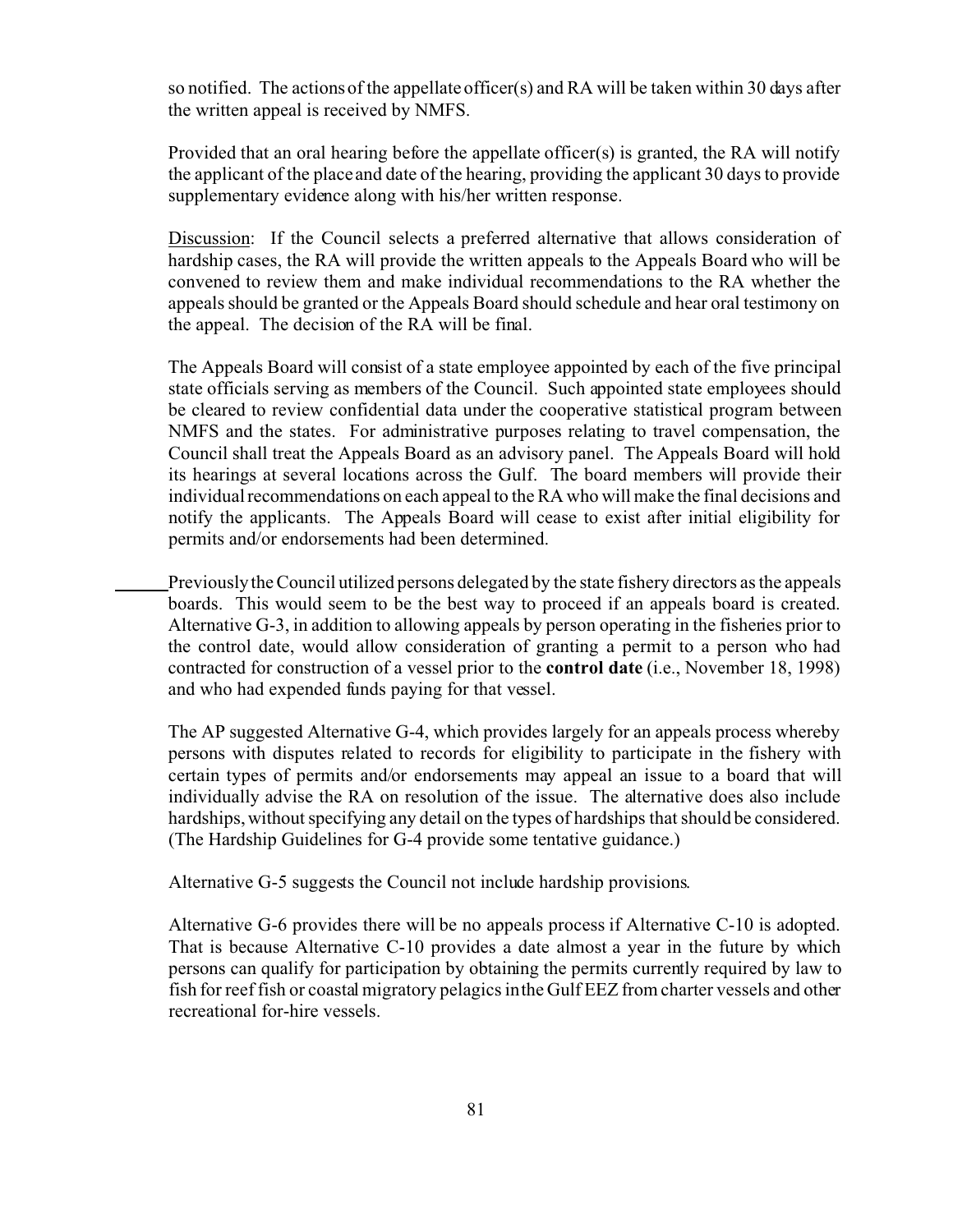Biological Impacts: No biological impacts are anticipated from the alternatives that deal with vessels that are currently in the fisheries. The alternatives that allow additional participants previously not in the fishery will likely have an adverse biological impact.

Economic Impacts: The creation of an Appeals Board and the design of its structure would have minimal effects on economic efficiency, but do address the equity issue of the permit moratorium. One major reason for this is that an appeals board would only marginally affect the number of persons or vessels receiving permits. Economic changes would only become evident if the number of successful appeals were large compared to the number of qualifying persons or vessels. Given the new cut-off date of March 29, 2001 for initial inclusion in the moratorium, it is likely that successful appeals would be relatively few.

An appeals board does provide an avenue for fishermen to provide information related to their respective particular situations that were not available to fishery managers in their decision to exclude certain fishermen from continued participation in the for-hire fishery. It may be noted, though, that an Appeals Board created by the Council is only an advisory body to NMFS and the Commerce Secretary, and final decisions will still have to be made by the Commerce Secretary. Considering that the Council's decision to limit the scope of appeals to NMFS permit records for initial eligibility, submission of appeals directly to the RA would not limit the ability of the public to have their records set straight for initial eligibility purposes.

# **Environmental Consequences**

*Essential Fish Habitat (EFH):* The alternatives that result in an increased number of vessels may have a slight adverse impact on EFH.

*Physical Environment:* The alternatives should have no impacton the physical environment.

*Human Environment:* The Proposed Alternative and Alternatives G-2 and G-4 are principally related to the eligibility records that would apply under Section 6.0 C. It would provide persons excluded from the fishery a chance to submit information that would clarify some of NMFS' records for their vessels. However, Alternative G-4 also allows for filing hardship cases, some example of which are set forth in the Hardship Guidelines for G-4. Alternative G-3 would allow issuing permits to persons whose vessel is in the fishery and can document the vessel was operating in the fishery prior to the control date or to persons who contracted for construction of a vessel prior to the control date of November 28, 1998. Alternative G-6 provides there will be no appeals process if Alternative C-10 is adopted. That is because Alternative C-10 provides a date almost a year in the future by which persons can qualify for participation by obtaining the permits currently required by law to fish for reef fish or coastal migratory pelagics in the Gulf EEZ from charter vessels and other recreational for-hire vessels.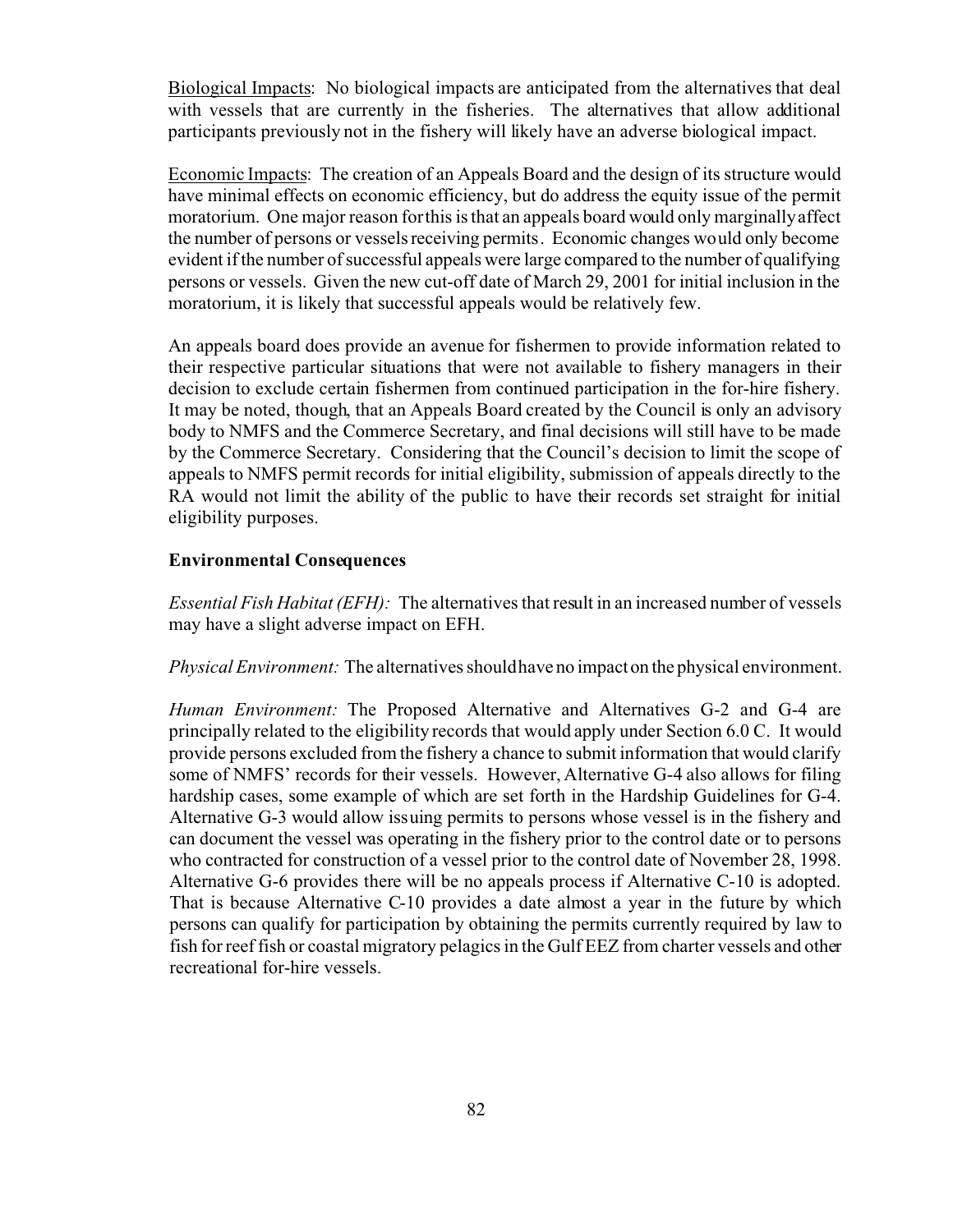*Fishery Resources:* To the extent that any of the alternatives result in an increase in the recreational for-hire vessels, the impact on the reef fish and coastal migratory pelagics resources will be progressively adverse depending on the amount of increase.

*Effect on Other Fisheries:* The effect on other finfish resources would be similar to that described above under *Fishery Resources.*

*Effect on Wetlands:* The alternatives should have no impact on coastal wetlands.

# **7.0 CHARTER VESSEL REPORTING AND PERMIT RENEWAL CONDITIONS**

If the Council elects to proceed with the moratorium, then it is an indication that during the moratorium period they will likely develop a more comprehensive limited access system for the reef fish and coastal migratory pelagic charter vessel/headboat fisheries. In order to consider some of the alternatives for limiting access it is very useful to have landings information for individual vessels (or permit holders). This section includes alternatives for that purpose.

# **7.1 Reporting**

**Proposed Alternative (1): An application for renewal will be required every two years. Permit renewal is contingent on compliance with the reporting requirements specified in proposed alternative 2 below.** 

**Proposed Alternative (2): All vessels holding permits and/or endorsements will be included in an active sampling frame and, if selected, participate in one of the approved fishing data surveys. Surveys include, but are not limited to :**

- **A: Charter Boat Telephone Survey B: Beaufort Headboat Survey C: Texas Parks &Wildlife Survey**
- **D: Subsequently approved appropriate data collection system.**

NOTE: Participation means being identified in an active survey frame ( i.e., universe of captains or vessels from which persons are randomly selected report) and, if chosen, providing the requested information. Refusal to being identified in an active frame and/or to providing the required information will result in non-reissuance of permits and/or endorsements.

# **Alternatives Considered and Not Selected:**

**Alternative 3: Require charter vessel logbooks.**

**Alternative 4: Status Quo - do not require logbooks or participation in the surveys.**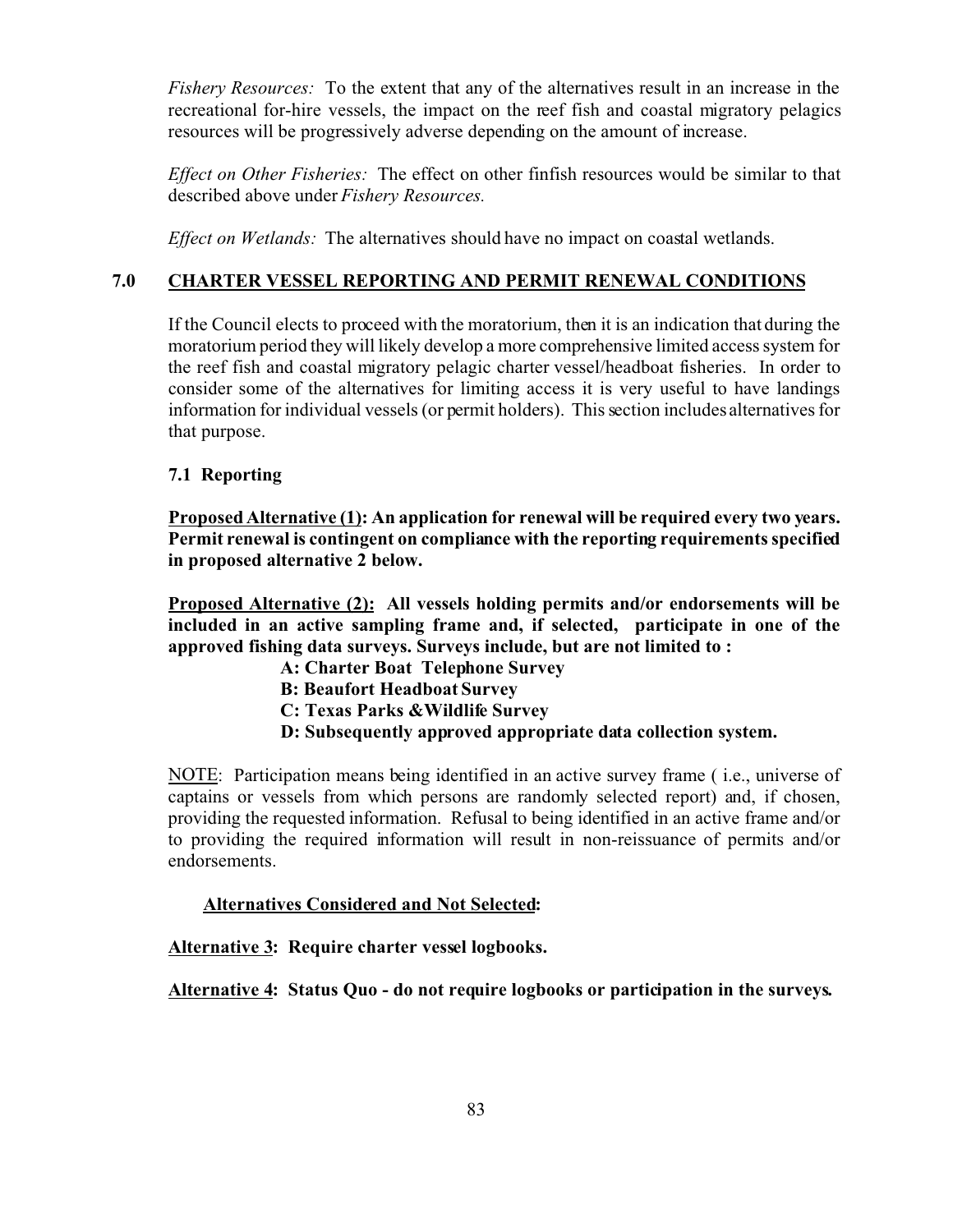Discussion: Proposed Alternative 2 would require all vessels with the Gulf charter vessel permit, and endorsements to participate in one of the following surveys: (1) Charter Boat Telephone Survey, (2) TPWD Recreational Fishing Survey, (3) The NMFS Headboat Survey. (4) A data collection system that would replace one or more of these surveys under Gulf FIN. Participants means if the vessel is selected to report on these surveys the captain or operator must provide the information requested for the duration of the request. For the Charter Boat Telephone Survey, administered by GSMFC the randomly selected captain is asked to provide effort information on trips for only a few weeks. Under the NMFS headboat survey the captain or operator is required to provide catch and landings information for each trip. Proposed Alternative 2 provides if a vessel's owner or captain refuse or fail to participate the permit and/or endorsements will not be renewed the next permit year. Proposed Alternative 1 which provides the permits are active for a 2-year period is consistent with the current NMFS policy of issuing a commercial permit for a 1-year period, but allowing the permit holders an additional year to renew the permit by filing an application.

Alternative 3 provides for the use of charter vessel logbooks. NMFS opposed this alternative because of the cost of processing trip reports.

The survey methods focus on improving effort estimates of the current Marine Recreational Fishery Statistics Survey (MRFSS) methods since the catch estimates from the MRFSS appear to sufficiently represent catch by the charter vessel sector. The catch data are being collected under the auspices of RecFIN(SE) via a cooperative marine recreational data collection program (using MRFSS methods) with involvement from the Gulf states, GSMFC, and NMFS.

Lastly, participation in the charter vessel captain telephone survey provides the necessary data for stock assessments and fisheries management while imposing the least amount of burden to the industry since only 10 percent of vessels are sampled at any time as opposed to 100 percent reporting of all trips by all vessels in the headboat fishery.

David Donaldson, GSMFC, indicates that all vessels should be listed in their sampling frame at the time of implementation of the amendment, except those whose owners declined to participate in the pilot boat survey. Texas vessels are not currently in the sample frame but should be before mid-2001.

Biological Impacts: Beneficial biological impacts are anticipated from the reporting requirements of the Preferred Alternative,which should improve the reliability and precision of the stock assessments.

Economic Impacts: In general, data collection is an integral component of any management strategy, for it is through the collection and use of information that management can design better and more appropriate management system for the subject activity. In this regard, the for-hire fishery, especially that it has become an important component of the fishery in the Gulf and South Atlantic, is no different than other sectors of the fishery. Currently,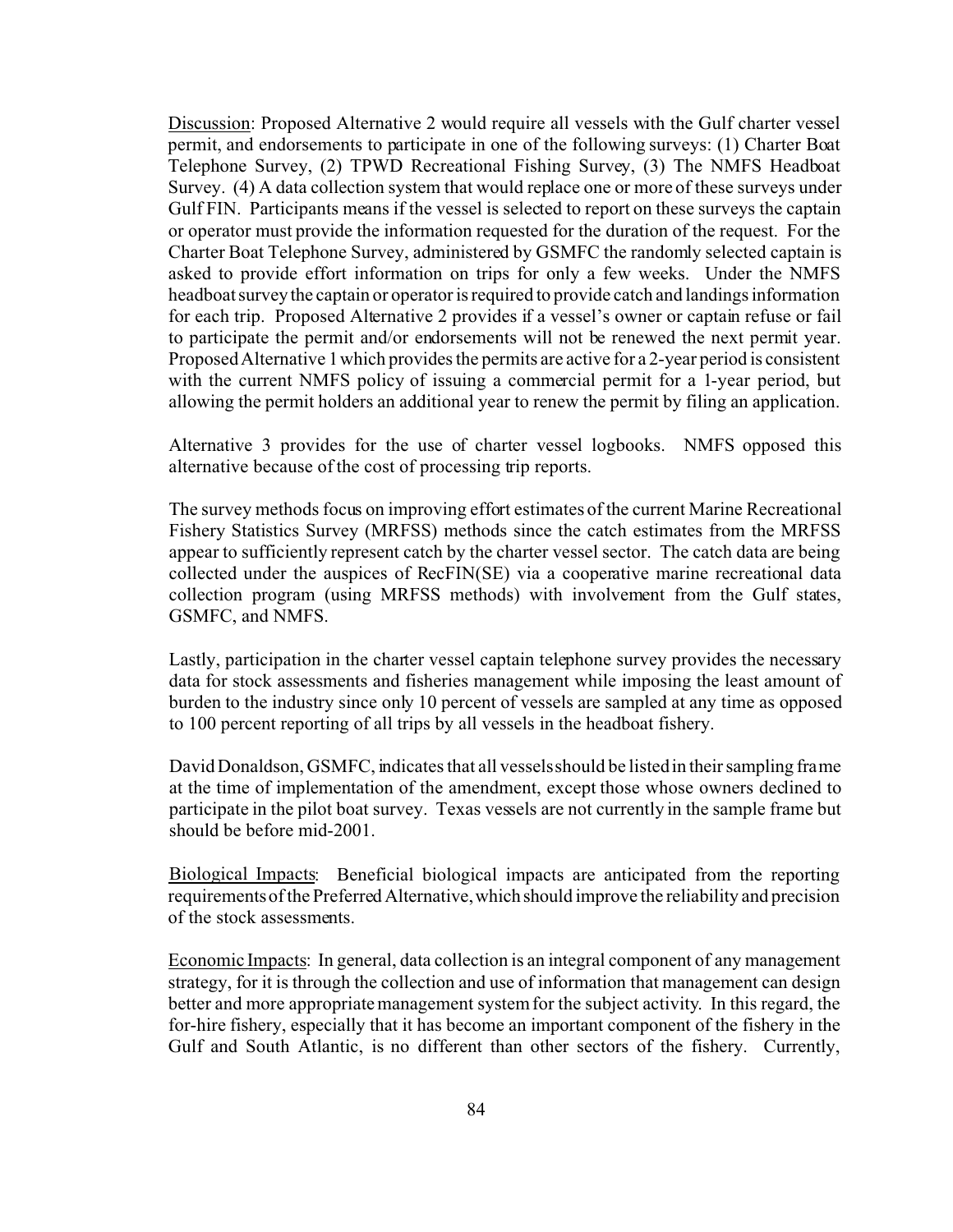headboats are required to submit logbooks, but no similar requirement applies to charter vessels. Fishery information on charter fishing activities are collected as part of the MRFSS.

Given the broad coverage that a logbook system offers in data collection, Alternative 3 may be considered the better approach. But Alternative 3 is not incompatible with Proposed Alternative 2 so that both alternatives may be employed, possibly providing a better data set than either alternative can provide. Logbooks, however, being generally dependent on vessel operator reporting may be subject to some level of inaccuracies due to a variety of reasons, such as recall problems and lack of time for completing and mailing logbooks. When the two approaches are used, logbook reports would provide a more complete data set whose level of accuracy may be checked from information collected through Proposed Alternative 2. In the event that the moratorium is transformed into a controlled access system of a type similar to an individual fisherman's quota, logbook information would assume a critical role in assigning initial fishing privileges. Other data collection system that would not be as broad in coverage as logbooks would be seriously wanting in providing fishery managers the needed information.

Naturally, there are costs involved in adopting Proposed Alternative 2 and/or Alternative 3. NMFS has estimated that logbook reporting would demand about 7,000 hours per year of industry time. At an opportunity cost of \$12.50 per hour, total industry cost from logbook reporting would amount to \$87,500 annually. Although this amount is relatively small for the industry as a whole, smaller charter vessel operations would disproportionately share a larger burden. Under Proposed Alternative 2, the public burden is substantially less as only a fraction of the population is required to actually participate in data collection.

# **Environmental Consequences**

*Essential Fish Habitat (EFH):* The alternatives have no impact on EFH.

*Physical Environment:* The alternatives have no impact on the physical environment.

*Human Environment:* The impacts are in terms of burden hours for providing the information. Under Alternative 3 the time required to complete each logbook sheet would have been about 3 minutes. For each vessel to report each trip the total reporting burden would have been about 7,000 hours annually. Under Proposed Alternative 2 the time required for a vessel captain to respond to the telephone interview is about 5 minutes. Each captain selected would report 18 times annually. For 10 percent of the captains to participate the total reporting burden is estimated at 150 hours annually (David Donaldson, 1999, GSMFC, Personal Communication).

*Fishery Resources:* To the extent that either of the alternatives results in more reliable information than MRFSS the effect on the fishery resources will be beneficial.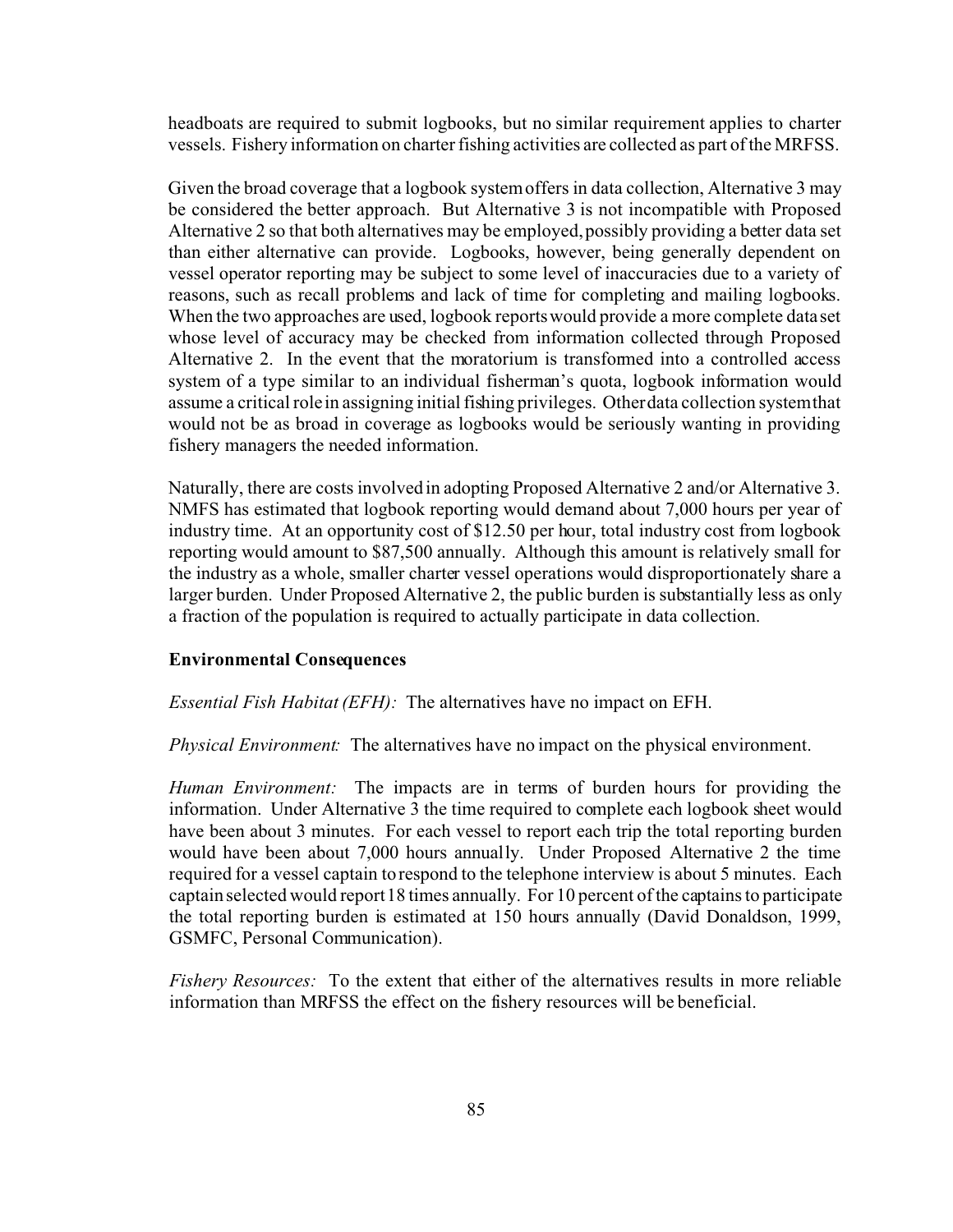*Effect on Other Fisheries:* Since information on harvest levels for other finfish stocks will be collected by both alternatives the effect is the same as described above under *Fishery Resources*.

*Effect on Wetlands:* The alternatives have no impact on wetlands.

# **8.0 REGULATORY IMPACT REVIEW**

# **8.1 Introduction**

The National Marine Fisheries Service requires a Regulatory Impact Review (RIR) for all regulatory actions that are of public interest. The RIR does three things: (1) it provides a comprehensive review of the level and incidence of impacts associated with a proposed or final regulatory action; (2) it provides a review of the problems and policy objectives prompting the regulatory proposals and an evaluation of the major alternatives that could be used to solve the problem; and, (3) it ensures that the regulatory agency systematically and comprehensively considers all available alternatives so that the public welfare can be enhanced in the most efficient and cost effective way.

The RIR also serves as the basis for determining whether any proposed regulations are a "significant regulatory action" under certain criteria provided in Executive Order 12866 and whether the proposed regulations will have a "significant economic impact on a substantial number of small business entities" in compliance with the Regulatory Flexibility Act of 1980 (RFA).

This RIR analyzes the probable impacts on fishery participants of the proposed plan amendment to the Reef Fish and Coastal Pelagics Management Plans.

# **8.2 Problems and Objectives**

The general problems and objectives are found in the Reef Fish FMP and Coastal Migratory Pelagics FMP, as amended, and Sections 3.0 and 4.0 of this document. The purpose and need for the present plan amendment are found in Section 3.0 of this document. The current plan amendment addresses the following issues: (1) establish a permit moratorium; and, (2) reporting requirements.

# **8.3 Methodology and Framework for Analysis**

This RIR assesses management measures from the standpoint of determining the resulting changes in costs and benefits to society. To the extent practicable, the net effects are stated in terms of producer surplus to the harvest sector, net profits to the intermediate sector, and consumer surplus to the final users of the resource.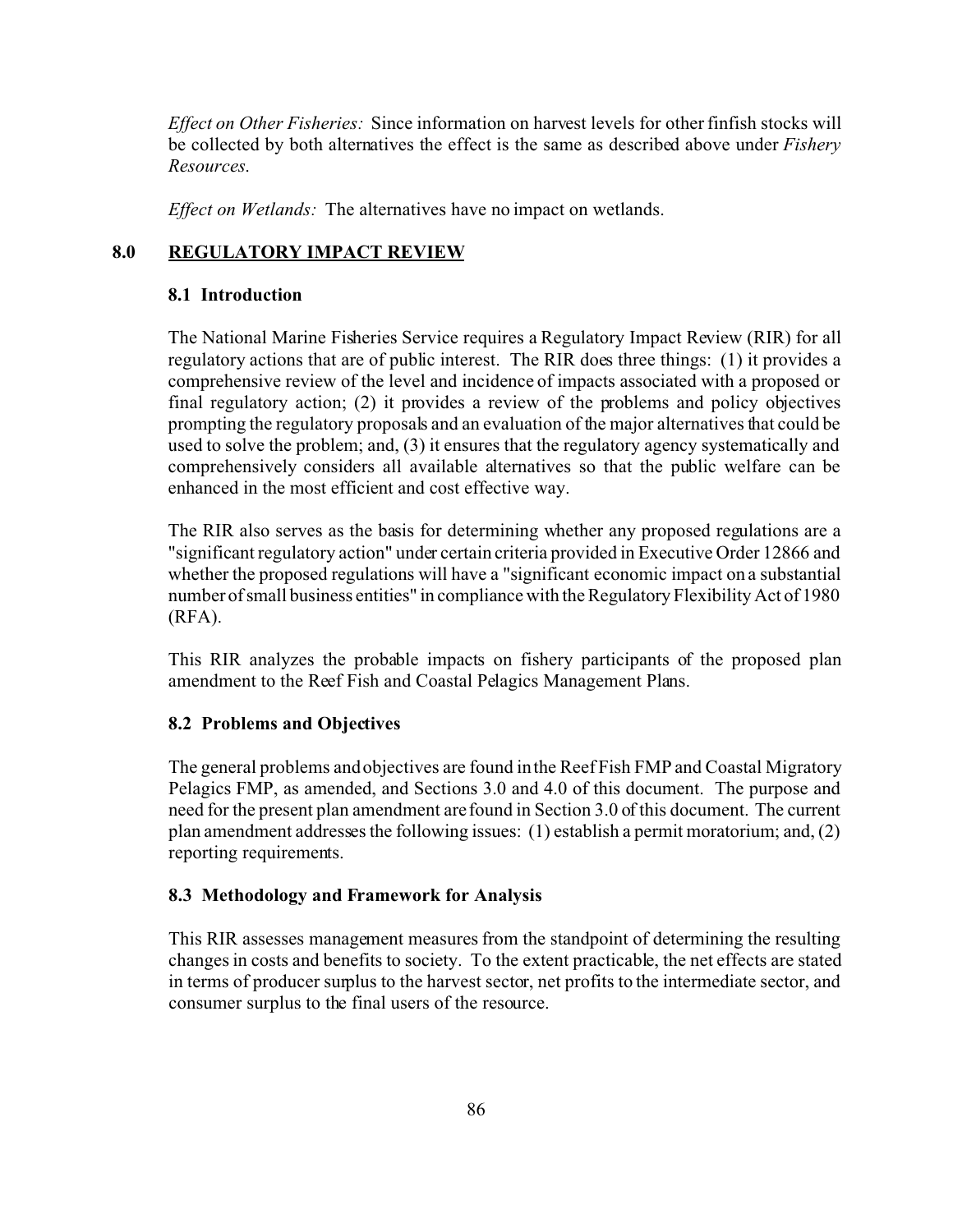In addition to changes in the surpluses mentioned above, there are public and private costs associated with the process of changing and enforcing regulations on the reef fish fishery. A simple estimation of these costs is made in this document.

Ideally, all these changes in costs and benefits need to be accounted for in assessing the net economic benefit from management of reef fish. The RIR attempts to determine these changes to the extent possible.

#### **8.4 Impacts of Management Measures**

The discussions under the "Economic Impacts" sub-heading in Sections 6 and 7 comprise the bulk of the impact analysis for RIR purposes. A summary of these impacts is developed in Subsection 8.6 below.

## **8.5 Public and Private Costs of Regulations**

The preparation, implementation, enforcement, and monitoring of this or any federal action involves the expenditure of public and private resources which can be expressed as costs associated with the regulations. Costs associated with this amendment include:

| Council costs of document preparation,<br>meetings, public hearings, and information                                                                                                                                           |
|--------------------------------------------------------------------------------------------------------------------------------------------------------------------------------------------------------------------------------|
|                                                                                                                                                                                                                                |
| NMFS administrative costs of document                                                                                                                                                                                          |
|                                                                                                                                                                                                                                |
|                                                                                                                                                                                                                                |
| NMFS costs associated with permits and reporting requirements 20,000                                                                                                                                                           |
|                                                                                                                                                                                                                                |
|                                                                                                                                                                                                                                |
| and the second contract of the second contract of the contract of the second contract of the second contract of the second contract of the second contract of the second contract of the second contract of the second contrac |

These costs pertain mainly to the initial implementation of this Amendment. There are additional public burden costs or NMFS costs associated with permitting and reporting requirements. The total initial reporting burden for permits is estimated at 420 hours and for surveying 10 percent of vessel captains, 150 hours annually. Each permit transfer is estimated to require 20 minutes and each survey of a vessel captain, 3 minutes. The proposed measures would entail additional enforcement costs, but under a fixed level of enforcement budget and personnel, a redirection of resources would have to be undertaken in order to conduct monitoring and enforcement activities necessitated by the actions in this amendment. While the government cost associated with permits is reduced by the same amount paid by the public, NMFS would still have to expend the money as permit fees go to the general treasury.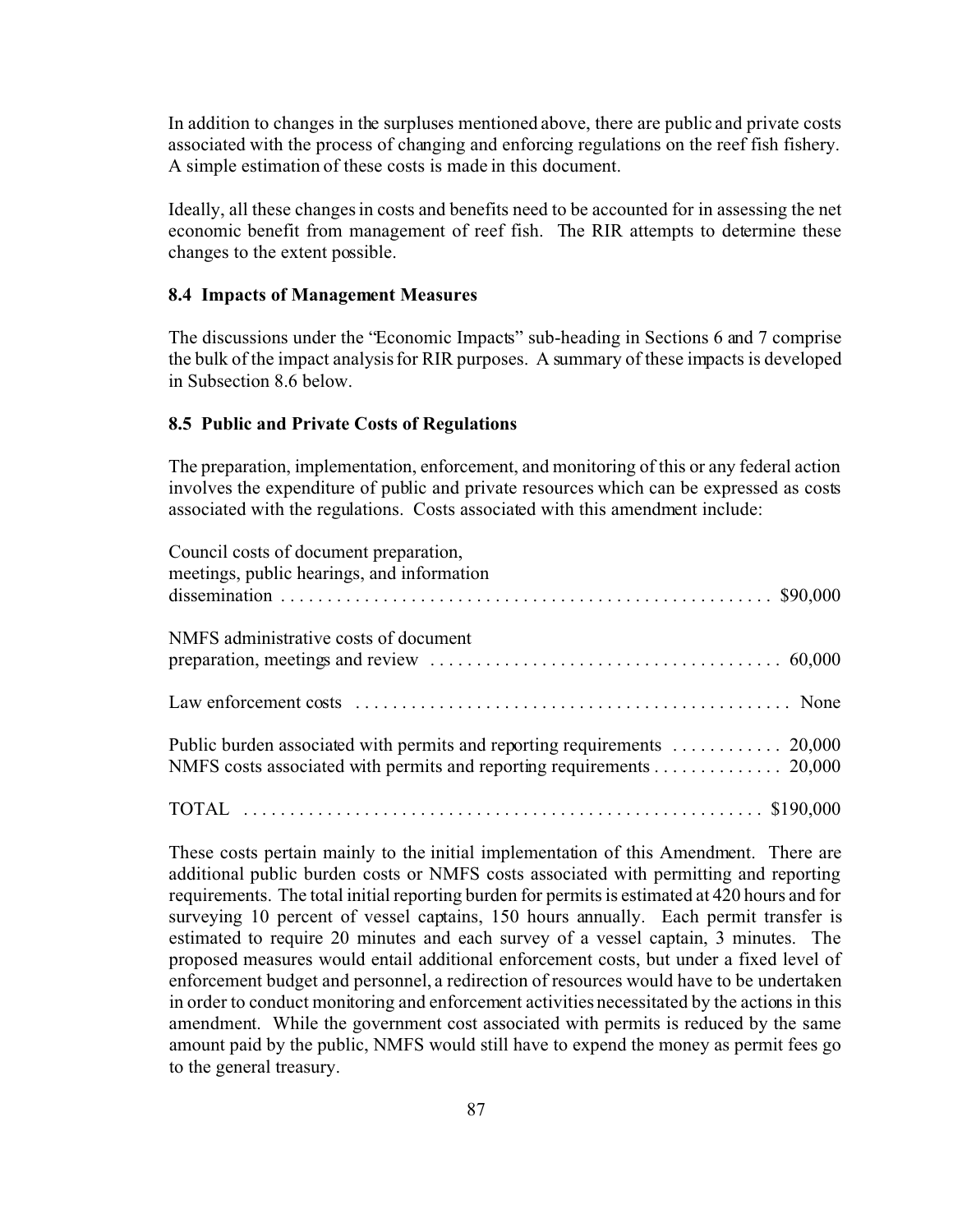#### **8.6 Summary of Economic Impacts**

The moratorium alternatives have the potential to stabilize the for-hire fishery while the need for some form of controlled access is evaluated for the fishery. Both the 3-year and 5-year moratorium alternatives are not expected to adversely affect the average charter vessel or headboat operator, but more vessels may be expected to leave the fishery under a 5-year than a 3-year moratorium. A very high percentage of charter vessel and headboat operators expressed confidence in remaining in business the next 3 years.

The selection of eligibility criteria for initial participation in the moratorium has limited effects on economic efficiency, but it assumes critical importance in determining the level of adverse impacts on regional economies, particularly in areas identified as major activity centers for charter vessels and headboats.

Imposing restrictions on the transfer of for-hire vessel permits during the moratorium would restrict the development of markets for licenses, thus potentially limiting the ability of more efficient operators to enter the fishery or improve their fishing operations.

The alternatives on the transfer of permits based on vessel length or passenger capacity may control the expansion of effort in the fishery during the moratorium, but they would also affect the development of a more economically efficient for-hire business operation. Among the alternatives considered for this purpose, passenger-based restrictions appear to offer a better chance of limiting effort expansion than vessel length-based alternatives.

If the non-issuance of permits not renewed increases the profitability of the for-hire industry, then retiring permits during moratorium would be the more economically preferred alternative.

The establishment of an Appeals Board has practically no bearing on economic efficiency to the extent that the number of successful appeals is substantially smaller than the number of permits issued at the start of the moratorium. With the proposed cut-off date of March 29, 2001 for initial eligibility, successful appeals are deemed to be few. An appeals board mainly provides fishermen an additional avenue to present more information that were not available to fishery managers during the allocation of initial for-hire permits. Considering that the Council has limited the scope of appeals to NMFS permit records, the Proposed Alternative, which would require submission of appeals directly to the RA, would not significantly affect the ability of the public to straighten their records for initial eligibility purposes.

Logbook reporting provides broader informational base than MRFSS-based data collection. The former, however, imposes more burden on fishermen, although the same burden has already been borne by headboats which are now currently subject to logbook reporting.

Making the submission of fishery information, either by logbooks or participation in the MRFSS, an important precondition for permit renewal would greatly aid in collecting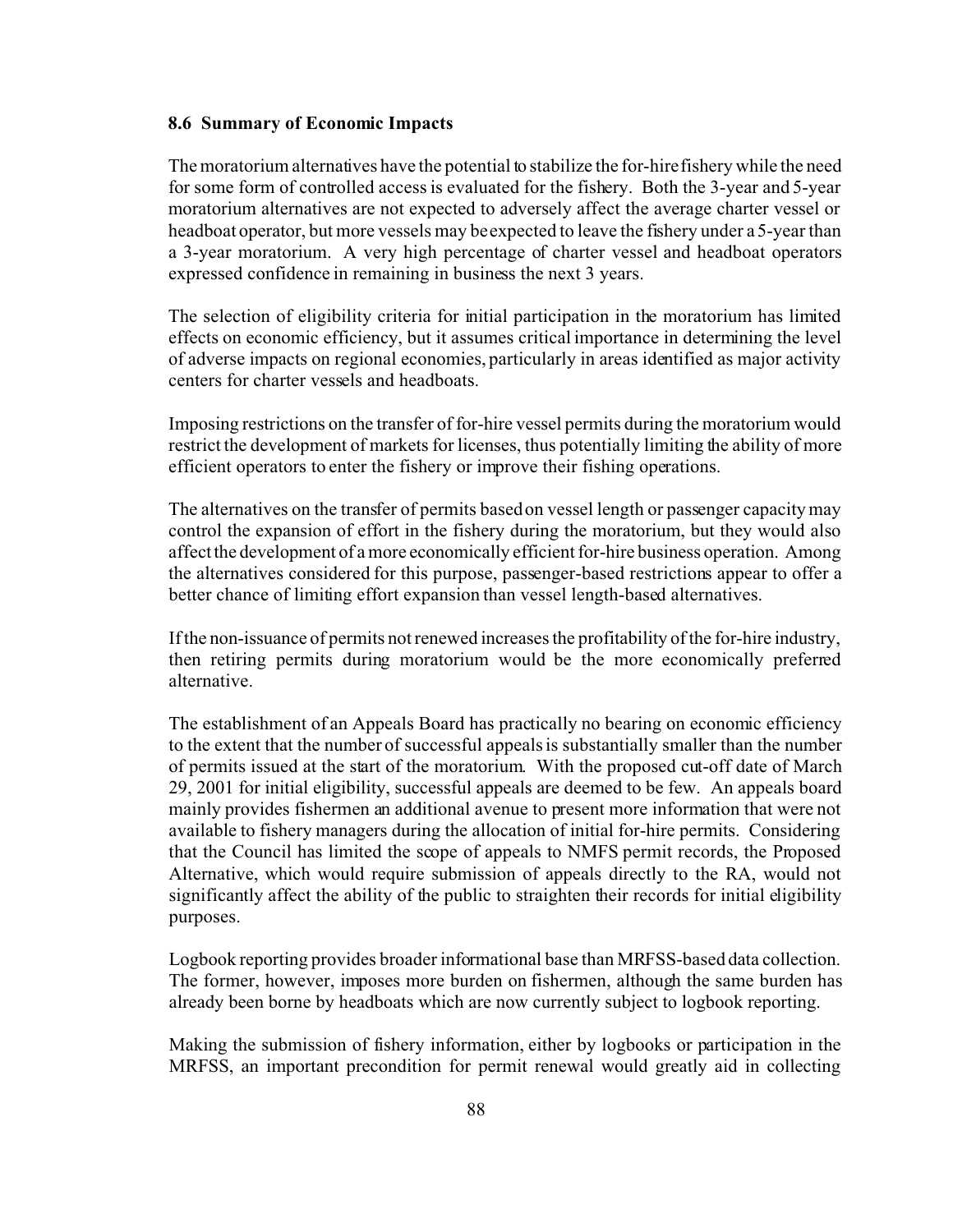needed information from for-hire vessel operators. The MRFSS-based approach poses equity problems related to the fact that this system exposes only a portion of the for-hire vessel operators to the risk of having their permits not renewed.

# **8.7 Determination of Significant Regulatory Action**

Pursuant to E.O. 12866, a regulation is considered a "significant regulatory action" if it: (1) has an annual effect on the economy of \$100 million or more or adversely affects in a material way the economy, a sector of the economy, productivity, competition, jobs, the environment, public health or safety, or state, local, or tribal governments or communities; (2) creates a serious inconsistency or otherwise interfere with an action taken or planned by another agency; (3) materially alters the budgetary impact of entitlements, grants, user fees, or loan programs or the rights and obligations of recipients thereof; or (4) raises novel legal or policy issues arising out of legal mandates, the President's priorities, or the principles set forth in  $E$  O 12866

The measures in this amendment may eventually reduce the number of vessels operating in the for-hire fishery in the Gulf and South Atlantic. Such reduction may reduce the financial value of some business operations but may also increase the profitability of the remaining business operations. While the two effects may not be offsetting, it is very likely that the combined effects would not exceed the \$100 million threshold on an annual basis.

Measures in this amendment do not interfere or create inconsistency with any action of another agency, including state fishing agencies. The proposed amendment is made applicable only to fishing operations of for-hire vessels in federal waters, although the various states would be requested to make their rules applicable to fishing in state waters consistent with the provisions in this amendment. Also, measures in this amendment do not affect any entitlements, grants, user fees, or loan programs. The concept of a moratorium on permits as a management tool has been used in the Gulf and South Atlantic in previous actions of the Gulf and South Atlantic Councils, and thus is deemed not to raise novel legal and policy issues. Some amount of controversy may be expected of this amendment, particularly as it relates to the initial eligibility requirement for permits under the moratorium. The particular choice of March 29, 2001, which is relatively liberal compared to the original control date of November 18, 1998, as the cut-off date for initial eligibility does significantly tone down such controversy. In addition, appeals may be submitted to the RA in the event certain persons are initially denied permits.

The foregoing leads to the conclusion that this regulation if enacted would not constitute a "significant regulatory action."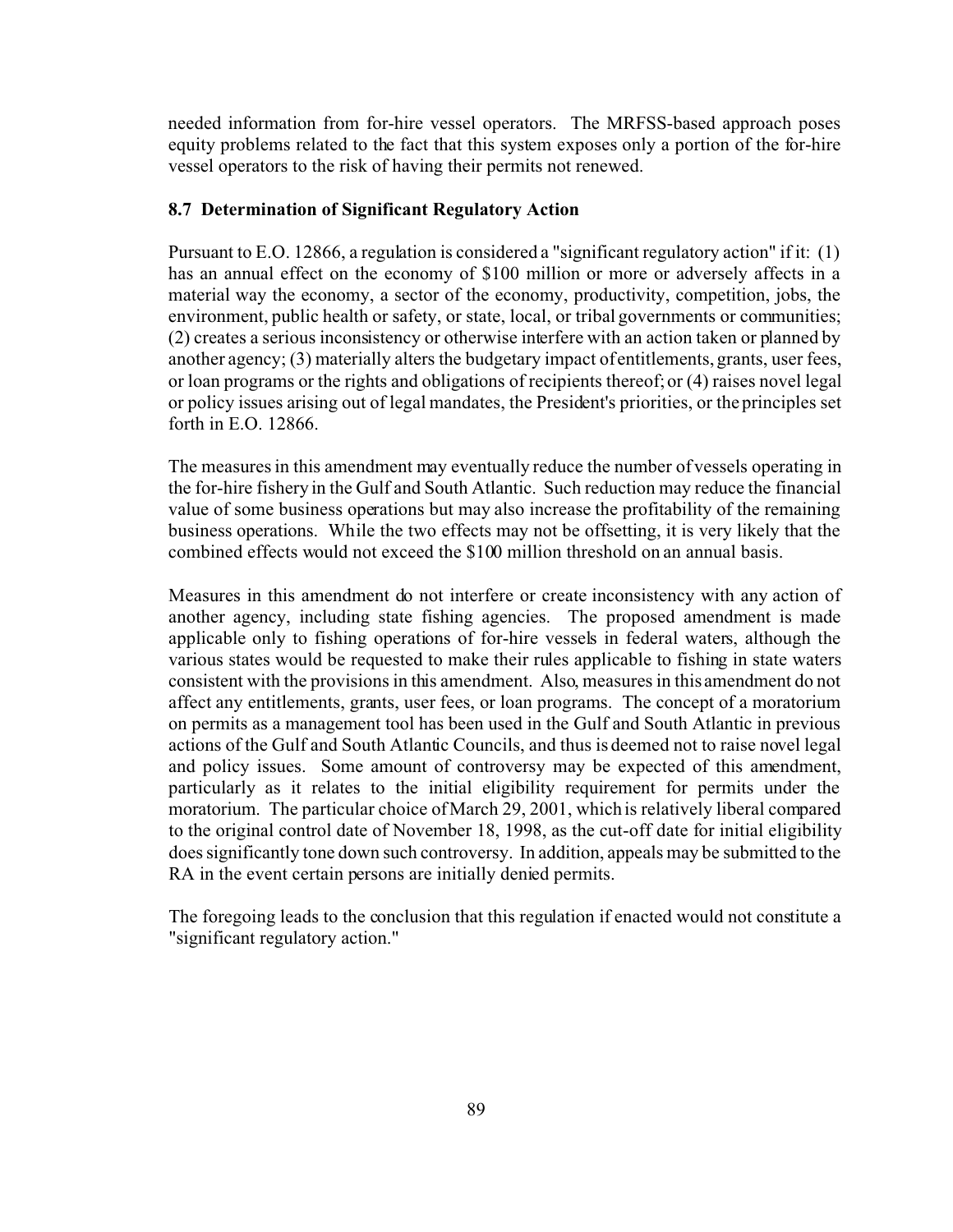# **8.8 Determination of the Need for an Initial Regulatory Flexibility Analysis**

#### Introduction

The purpose of the Regulatory Flexibility Act (RFA) is to establish a principle of regulatory issuance that agencies shall endeavor, consistent with the objectives of the rule and of applicable statutes, to fit regulatory and informational requirements to the scale of businesses, organizations, and governmental jurisdictions subject to regulation. To achieve this principle, agencies are required to solicit and consider flexible regulatory proposals and to explain the rationale for their actions to assure that such proposals are given serious consideration.

With certain exceptions, the RFA requires agencies to conduct an Initial Regulatory Flexibility Analysis (IRFA) for each proposed rule. The IRFA is designed to assess the impacts various regulatory alternatives would have on small entities, including small businesses, and to determine ways to minimize those impacts. An IRFA is conducted to primarily determine whether the proposed action would have a "significant economic impact on a substantial number of small entities." In addition to analyses conducted for the Regulatory Impact Review (RIR), the IRFA provides a description of the reasons why action by the agency is being considered; a succinct statement of the objectives of, and legal basis for, the proposed rule; a description and, where feasible, an estimate of the number of small entities to which the proposed rule will apply; a description of the projected reporting, record-keeping, and other compliance requirements of the proposed rule, including an estimate of the classes of small entities which will be subject to the requirements of the report or record; and, an identification, to the extent practicable, of all relevant Federal rules, which may duplicate, overlap, or conflict with the proposed rule.

- Description of the reasons why action by the agency is being considered: The need and purpose of the actions are set forth in Section 3 of this document. This particular section is included herein by reference.
	- Statement of the objectives of, and legal basis for, the proposed rule: The objectives of this action are described in Section 3 of this document. This section is included herein by reference. The Magnuson-Stevens Fishery Conservation and Management Act, as amended, provides the legal basis for the rule.
- Description and estimate of the number of small entities to which the proposed rule will apply: As of the control date of November 18, 1998, there were 940 for-hire vessels with home port in the five Gulf states, of which 723 had both reef fish and coastal migratory pelagic permits, 58 had only reef fish permits, and 159 had only coastal migratory pelagic permits. In August 2000, the number rose to 1,650 permitted for-hire vessels, of which 1,403 had both reef fish and coastal migratory pelagic charter permits, 112 had only reef fish charter permits, and 135 had only coastal migratory pelagic charter permits. As of the new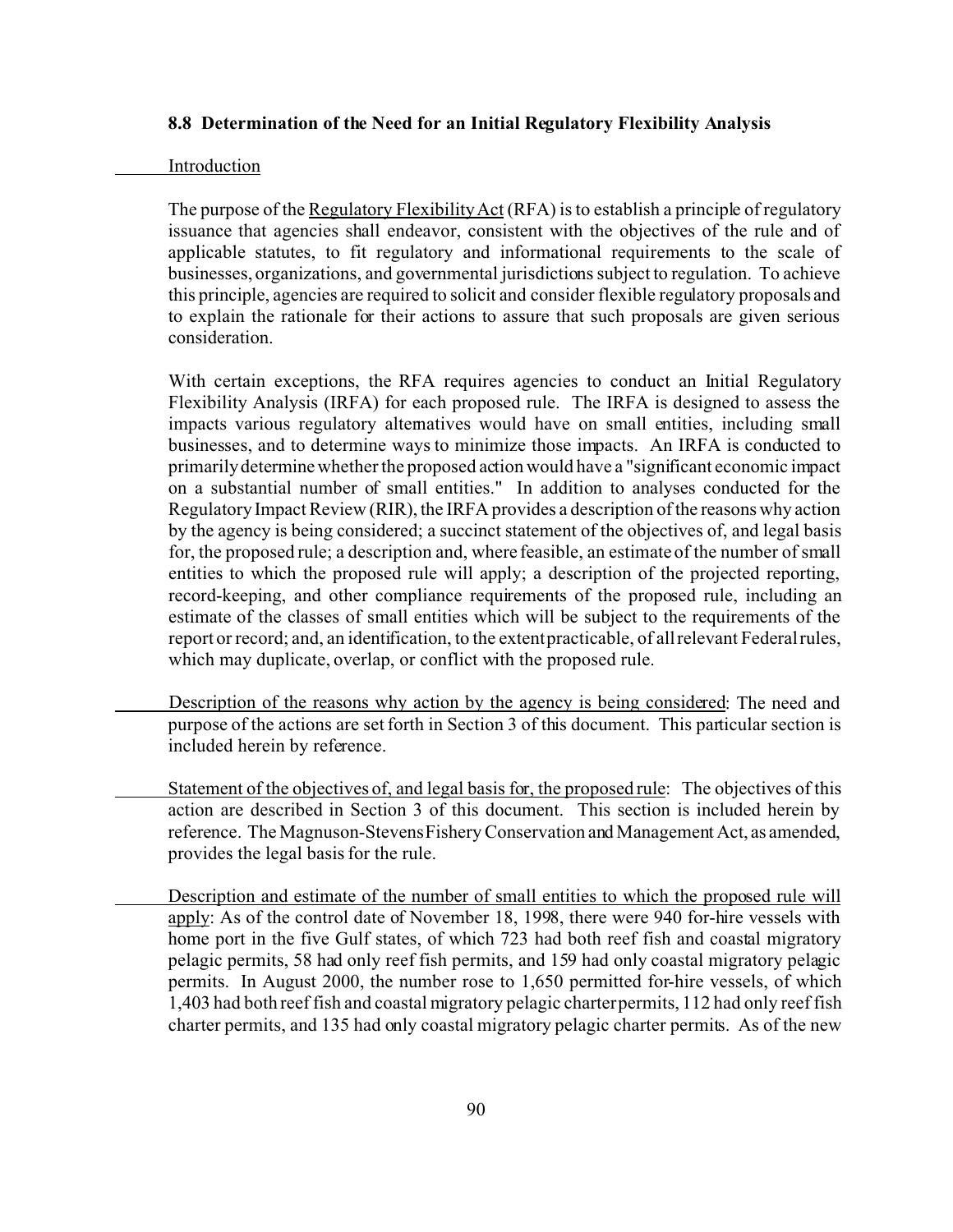cut-off date of March 29, 2001, the number rose to **2,226**<sup>7</sup> permitted for-hire vessels, of which **1,737** have both reef fish and coastal migratory pelagic charter permits, **123** have only reef fish charter permits, and **366** have only coastal migratory pelagic charter permits. While these vessels may be considered to comprise the universe of regulated for-hire vessels, potential additional vessels that may be affected by the moratorium can come from numerous guide boats now operating in state waters throughout the Gulf and for-hire vessels operating in adjacent areas such as the South Atlantic region. Additional descriptions of small entities affected by the proposed rule are noted below in the discussion of the substantial number of small entities criterion.

- Description of the projected reporting, record-keeping and other compliance requirements of the proposed rule, including an estimate of the classes of small entities which will be subject to the requirement and the type of professional skills necessary for the preparation of the report or records: Some of the preferred alternatives in this amendment impose additional reporting requirements. These requirements, which include such information as income of participants, record of past participation in the fishery, and proof of the time a vessel was under construction, are mostly related to eligibility for initial participation in the moratorium. These requirements do not require professional skills, and thus may be deemed not to be onerous on the affected participants.
	- Identification of all relevant Federal rules which may duplicate, overlap or conflict with the proposed rule: No duplicative Federal rules have been identified, since the proposed moratorium will be the first to affect the for-hire fishery in the Gulf and South Atlantic. Since the proposed moratorium applies only to the Gulf, this would differ from permitting systems of for-hire vessels in other areas, particularly the South Atlantic. This difference would be especially pronounced in Florida where the moratorium applies only in the west coast and not in the east coast of the state. To the extent that the South Atlantic Fishery Management Council is in the process of adopting a similar moratorium in its area of jurisdiction, particularly with respect to the coastal migratory pelagic for-hire fishery, the potential conflict in rules affecting the for-hire fishery in the Gulf versus the South Atlantic area of jurisdiction would be minimized. Also because a control date for entry into the forhire fishery has been set by the Secretary of Commerce for highly migratory species, the proposed moratorium would complement such action, at least in the Gulf areas where highly migratory species are prosecuted by for-hire vessels.

#### Substantial Number of Small Entities Criterion

There are two general classes of small entities that would be directly affected by the proposed rule, namely, charterboats and headboats. The Small Business Administration (SBA) defines a small business in the charter vessel activity as a firm with receipts up to \$5 million per year. Sutton et al. (1999) estimated that the average annual receipts of charter

<sup>7</sup>This number should be treated at this time with caution. It does include vessels operating out of the east coast of Florida while the previous numbers do not.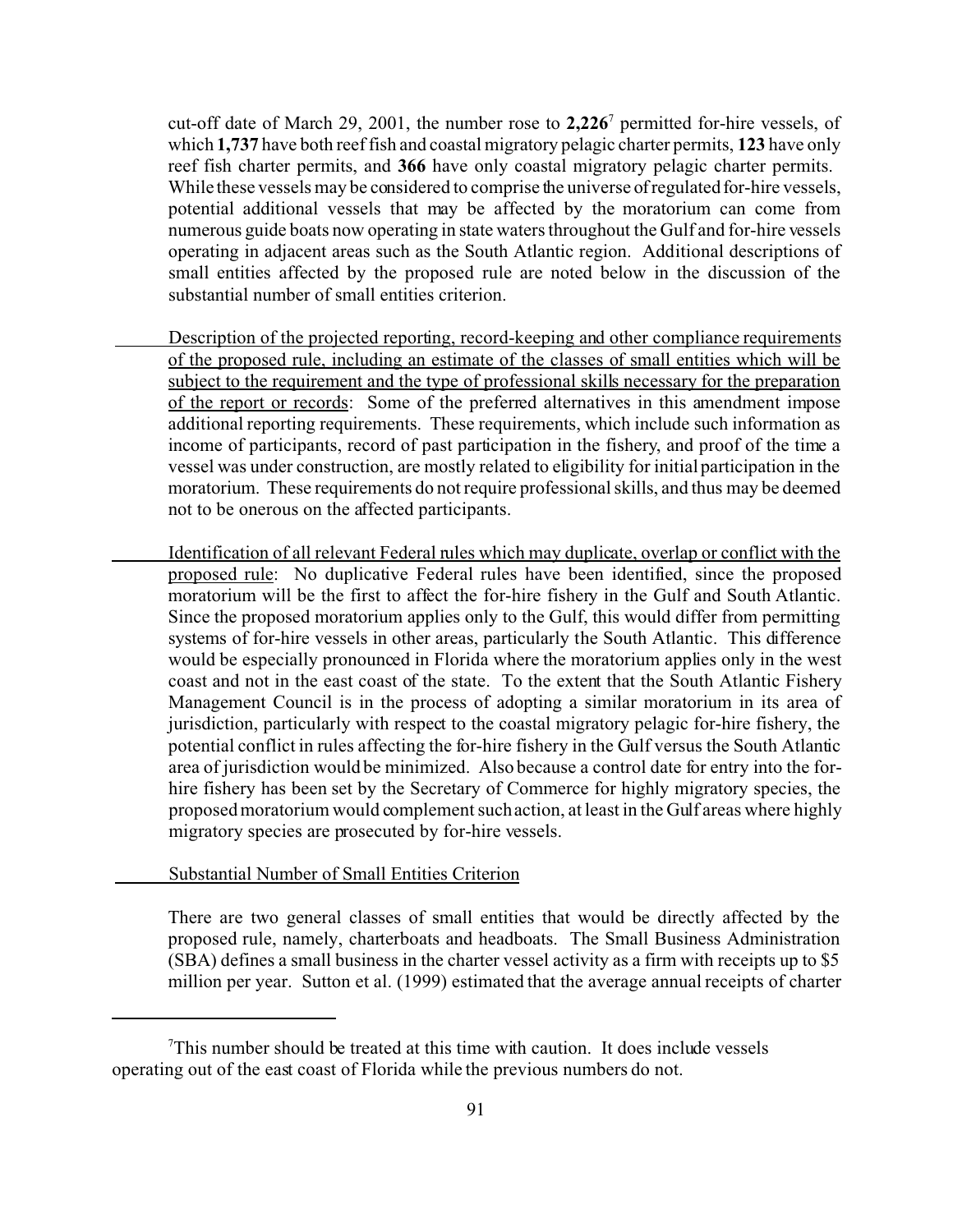vessels amount to about \$82,000 in Alabama, \$64,000 in Louisiana, \$52,000 in Mississippi, and 72,000 in Texas. The estimated average annual receipts for party boats in Alabama through Texas are approximately \$141,000. Sutton et al. (1999) commented that this number is likely to be severely understated, since nearly 70 percent of the sample respondents indicated gross revenues in the questionnaire's top categoryof \$150,000 or more annually. Also, the Council's Ad Hoc Charter Vessel/Head Boat Advisory Panel commented that the Sutton et al. survey probably underestimated the gross revenues and certain expenditures of for-hire vessels. Holland et al. (1999 ) reported that in Florida the average annual receipts of charter vessels total \$56,000 (\$68,000 using an alternative method) and those of headboats, \$140,000 (\$324,000 using an alternative method). They also reported that the average annual receipts for charter vessels in Georgia, South Carolina, and North Carolina total \$57,000, \$26,000, and \$60,000, respectively. The average annual receipts for headboats in these areas amount to \$123,000. Although several vessels reported annual receipts well in excess of the average, none reported receipts close to the \$5 million threshold. Hence, it is clear that the criterion of a substantial number of the small business entities comprising the for-hire sector being affected by the proposed rule will be met.

#### Significant Economic Impact Criterion

The outcome of "significant economic impact" can be ascertained by examining two issues: disproportionality and profitability.

# **Disproportionality: Do the regulations place a substantial number of small entities at a significant competitive disadvantage to large entities?**

All the for-hire vessel operations potentially affected by the proposed rule are considered small entities so that the issue of disproportionality does not arise in the present case. It may only be noted that in general headboat operations are larger than charterboat operations in terms of revenues and costs as well as vessel, crew, and passenger sizes. In this case, the uniform initial cost of securing permits and endorsements, while relatively minimal, would be relatively less for headboats than for charterboats. At any rate, the issue of disproportional impacts is not a significant issue with respect to the for-hire fishery.

# **Profitability: Do the regulations significantly reduce profit for a substantial number of small entities?**

Sutton et al. (1999) reported a negative net revenue (gross revenues minus total reported expenses) of \$12,099 for an average charterboat in the Alabama-Texas area. Operating profits, however, were a positive \$14,650 annually. For headboats, the estimated net revenue and operating profits were negative. The estimation of net revenues and profits could be affected by the mentioned underestimation of revenues and the calculation of net revenues/profits by simply subtracting average expenses from average revenues. In fact, Holland et al. (1999) noted this problem, and thus provided no estimates for net revenue or profit for the for-hire vessels in Florida.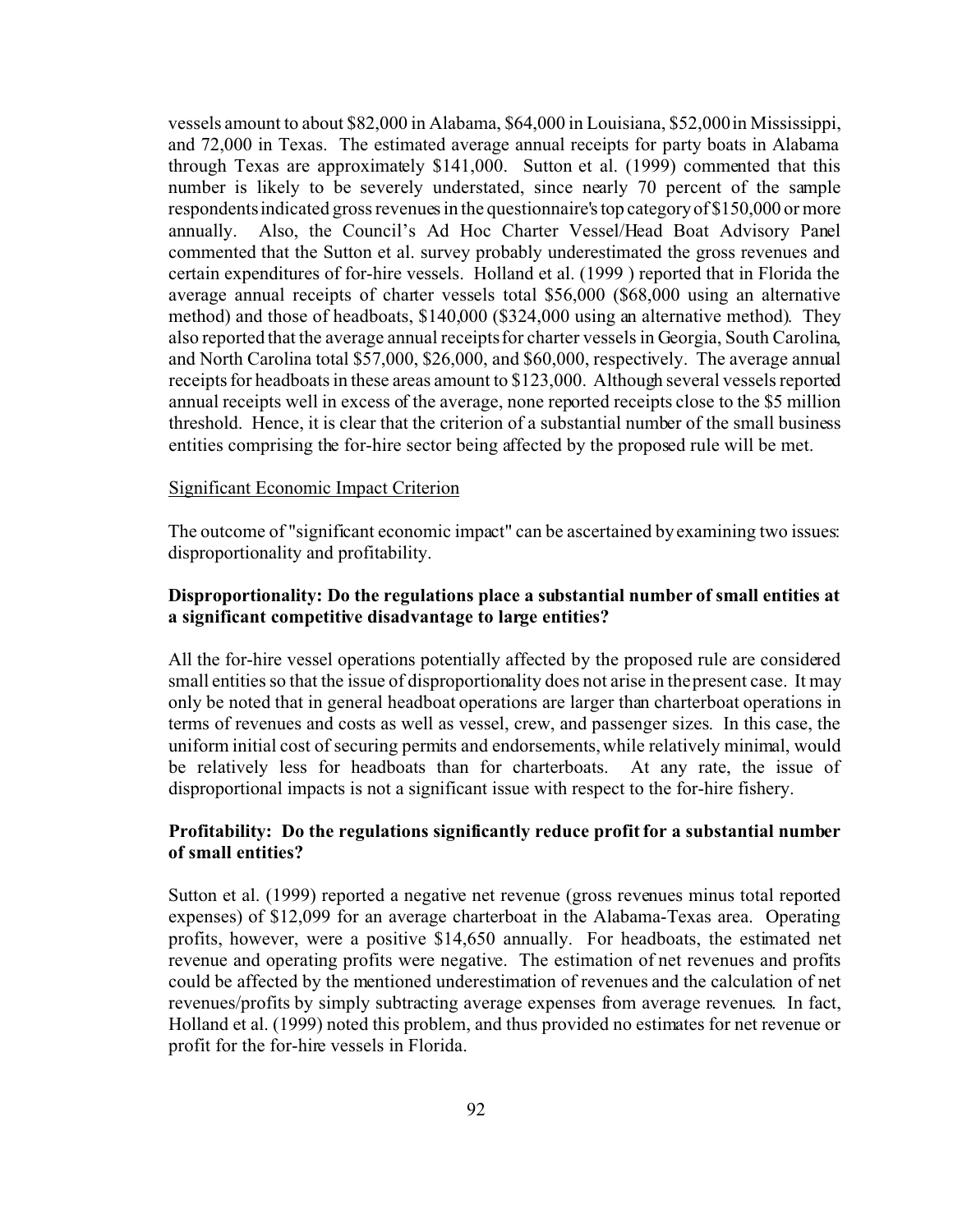Despite the absence of adequate numbers on for-hire vessel profitability, some statements can be made regarding the effects of the proposed rule on vessel profitability. The only time profitability of a for-hire vessel is negatively affected in a significant manner is when the vessel cannot qualify for permits/endorsements at the start of the moratorium. The likelihood for many vessels to be ineligible to initially qualify for the moratorium is rendered relatively low due to the adoption of liberal eligibility requirements. The Proposed Alternative pertaining to initial eligibility for permit/endorsement sets a cut-off date of March 29, 2001. This is a relatively recent date such that most of those operating in the forhire fishery must have already obtained a permit by such date and thus would readily qualify for the moratorium. As noted earlier, the number of for-hire vessel permits rose by about 137 percent, from 940 on November 18, 1998 (original control date) to 2,226 on March 29, 2001 (moratorium cut-off date). This increase strongly implies that most operators may have already secured a for-hire vessel permit by the cut-off date and thus would meet the general eligibility requirement for initial inclusion in the moratorium. Those that have not had the permit by the cut-off date may still qualify under the vessel construction or historical captain provisions of the Proposed Alternative.

It is very likely that most of those currently participating in the fishery may initially qualify for permit/endorsement under the moratorium, but there are others who currently operate in other fisheries (such as those in state waters only in the Gulf and in other state or EEZ areas) that have occasionally ventured in the Gulf EEZ that may not qualify. These for-hire operations and the few that has been in operation in the Gulf but fail to qualify may experience significant negative impacts on their profitability. Such negative impacts cannot be estimated due to lack of information about these vessels. However, the transferability provision under the proposed moratorium would allow these vessel operations to enter or reenter the Gulf for-hire fishery by purchasing permits from existing permit holders. But such permits may not be readily available and if they are they would cost more than the fee charged by NMFS for permits.

Description of significant alternatives to the proposed rule and discussion of how the alternatives attempt to minimize economic impacts on small entities: In the section on duration of the moratorium, several alternatives have been considered some of which are not moratorium alternatives. Of the moratorium alternatives, the only major feature introduced is the 5-year moratorium duration instead of the proposed 3-year moratorium. A 5-year moratorium has practically similar effects as the proposed 3-year period, with the exception that it would provide a higher likelihood that the number of for-hire vessels in the fishery would decline. The non-moratorium alternatives, except the status quo, have been determined to effect a reduction in fishery participants in the short-run, but an increase over the long-run, more than the moratorium alternatives. The consequent negative (or positive) economic impacts would mirror this short-run versus long-run scenario.

With respect to Gulf charter vessel/headboat permits/endorsements, seven other alternatives have been considered, including the status quo. Aside from the status quo (Alternative B-2), the only other significant alternatives would be Alternative B-4 and Alternative B-5. Alternative B-4 would impose more negative short-run economic impacts on certain for-hire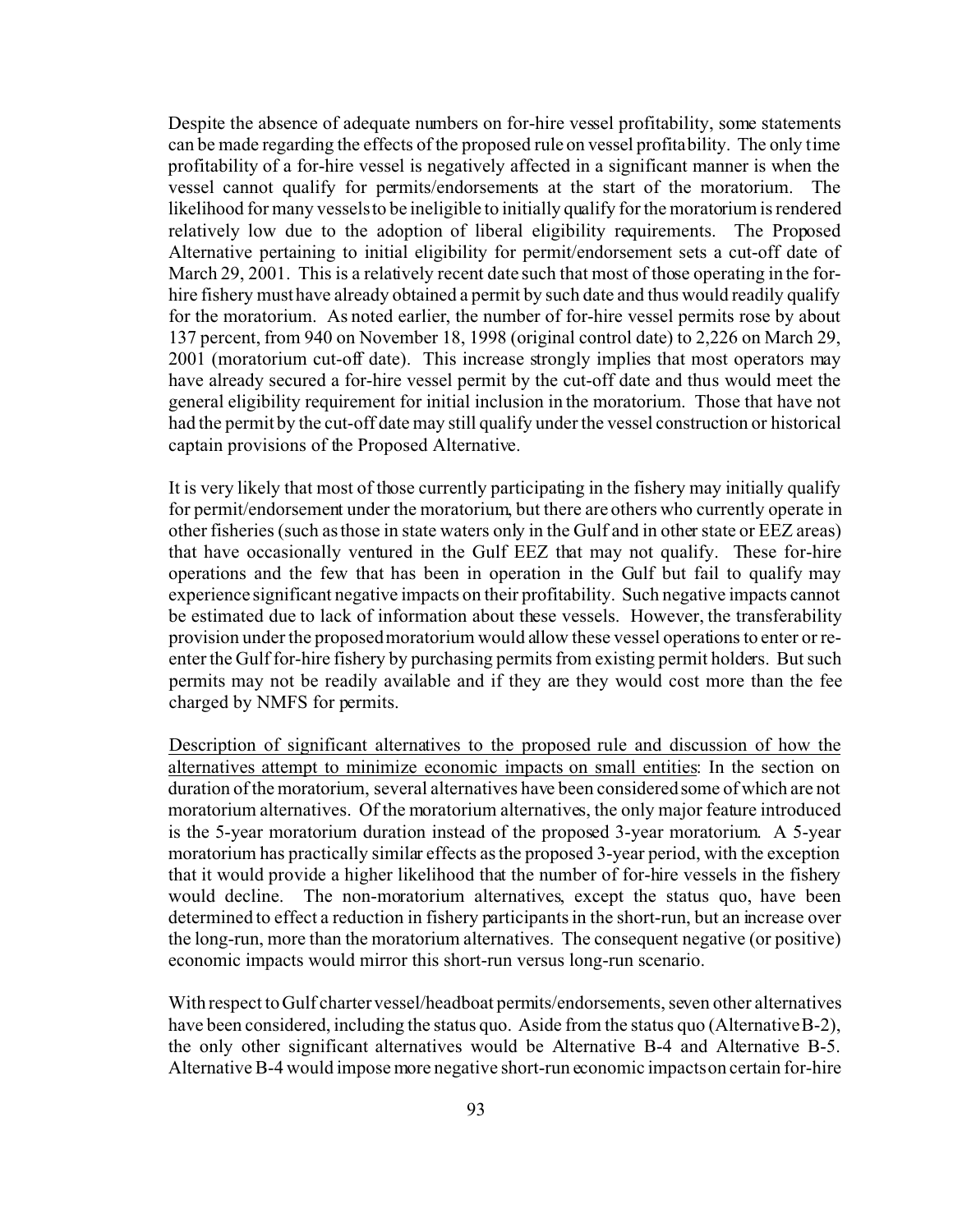vessels that would not meet the income requirement, although it pertains only to subsequent renewal of permits/endorsements. Alternative B-5 would allow more participants in the forhire fishery, and although it may mitigate the impacts of restrictive regulations on the commercial reef fish king mackerel permit holders, it would worsen the economic performance of the for-hire fishery as a whole. Alternative B-7 affects an entirely distinct segment of the for-hire fishery, namely, the guideboat sector. This requirement would merely impose minimal additional fixed costs on affected entities, although it may provide additional information on other participants in the for-hire fishery.

On eligibility requirements, all alternatives, except Alternative C-1 and Alternative C-9, to the Proposed Alternative are likely to impose more negative impacts since the cut-off dates chosen for these other alternatives are more restrictive than that under the Proposed Alternative. Alternative C-1, on the other hand, would tend to negate the objective of the proposed moratorium which is to freeze the number of for-hire vessels. This alternative would practically allow everyone with a boat to enter the for-hire fishery upon securing a for-hire vessel permit. Alternative C-9 would have about the same effects as the Proposed Alternative pertaining to historical captains.

As for permit/endorsement transfer during the moratorium, six other (than the Proposed Alternative) alternatives have been considered. These other alternatives range from a freely transferable permit/endorsement (Alternative D-2) to a non-transferable permit/endorsement transfer (Alternative D-4) during the moratorium. Alternative D-4 would prevent the development of a market for license, limit the ability of operators to change vessels either for a more efficient operation or for a safer vessel operation, and disallow transfer even due to hardships. Alternative D-2 would allow upgrading of operations possibly to a more efficient level from the perspective of an individual operation. On the other hand, it would allow an increase in capacity that may ultimately translate into an increase in overall fishing effort.

On vessel passenger restrictions on permit transfers, five other alternatives have been considered. These other alternatives range from virtually no capacity restrictions on permit/endorsement transfer (Alternatives E-1 and E-3) to some form of capacity restrictions in permit/endorsement transfer (Alternatives E-2, E-4, E-5). The less restrictive alternatives would have similar effects as Alternative D-2 while the more restrictive alternatives would have about similar effects as the Proposed Alternative.

On re-issuance of permits not renewed or permanently revoked, two other alternatives have been considered. Both of these other alternatives allow re-issuance of half of those permits that have not been renewed or have been permanently revoked. Although these other alternatives would allow entry or re-entry of some other for-hire vessels at relatively lower permit cost during the moratorium, possibility exists that capacity in the for-hire fishery would increase. This is would particularly true if those non-renewed permits were secured in the first place mainly for speculative purposes.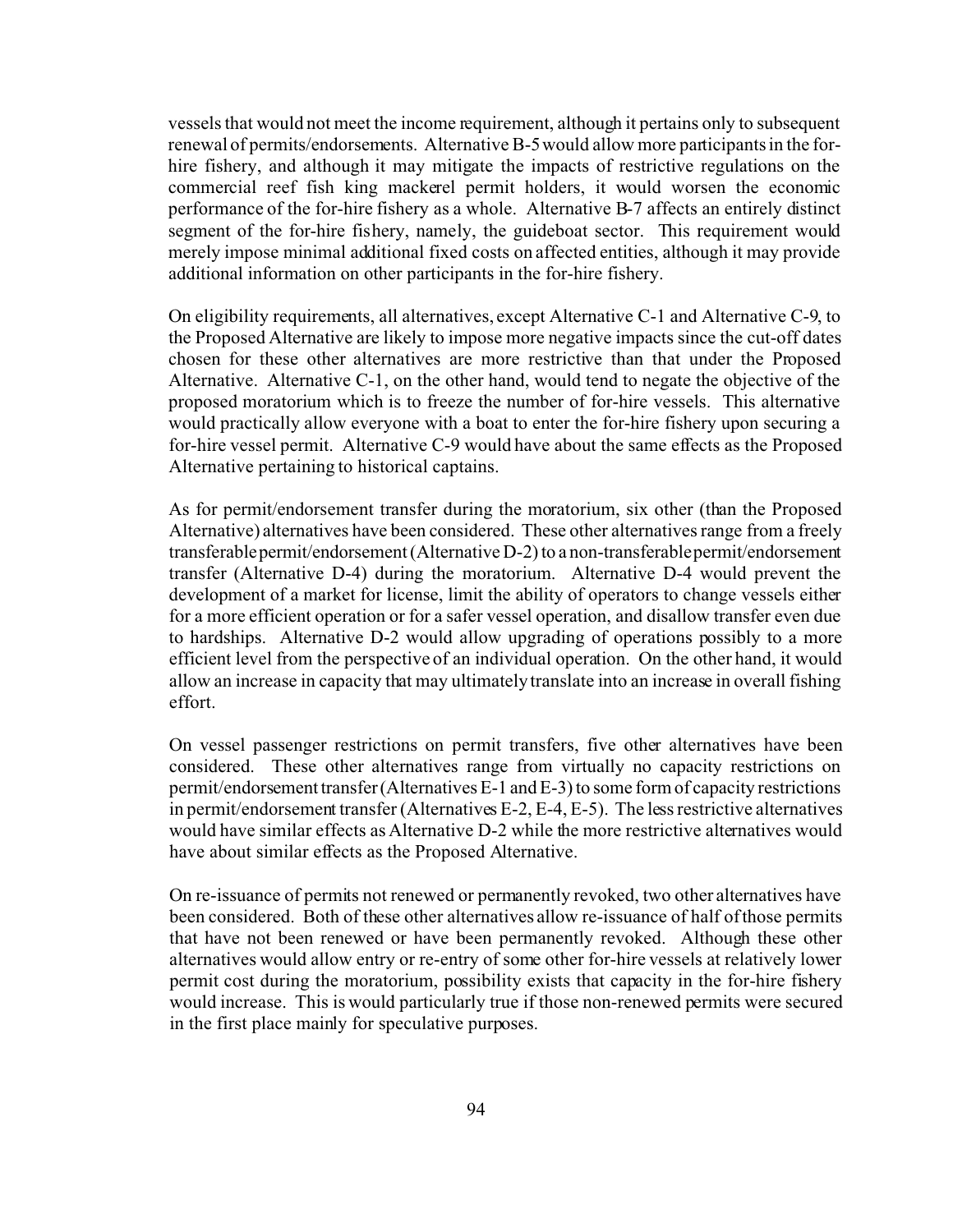For the appeals process, six other alternatives have been considered. These other alternatives range from having no appeals process at all (Alternative G-1) to the establishment of an appeals process that would accommodate both cases of hardship and data/record disputes (Alternative G-4). Alternative G-1 provides the possibility that some for-hire vessel operations would cease mainly because of some simple data/record errors. Alternative G-4, on the other hand, would likely complicate the issuance of permits/endorsements as various hardship conditions would have to be specified and subsequently deliberated upon as to which ones are acceptable or which ones are not.

With respect to charter vessel reporting and permit renewal conditions, two other alternatives have been considered. Alternative 3 would require charter vessels to submit logbooks as condition for permit/endorsement renewal. Although this would provide more information as to the activities of charter vessels, it would impose more reporting burden on industry participants. Alternative 4 (status quo), which would not require logbooks or participation in a survey as condition for permit/endorsement renewal, is the least burdensome of all alternatives for permit/endorsement renewal condition. But the Council's Proposed Alternative was chosen in order to limit refusals by charter vessel operators in data collection activities.

# Conclusion

Practically for-hire vessel operations in the Gulf would be affected by the proposed moratorium, and most of these vessel operations are unlikely to experience reduced profits with the implementation of the moratorium. But there is a chance, however, that a few forhire vessels have been operating in the Gulf and many others that mainly operate in state waters in the Gulf or in other EEZ areas that occasionally venture in the Gulf EEZ would not initially qualify. The impacts on these vessel operations are unknown. Without considering these vessels, the moratorium would not result in significant economic impacts on a substantial number of small entities.

# **9.0 ENVIRONMENTAL ASSESSMENT**

The purpose and need for action for this amendment are contained in Section 3, with additional discussion in Section 4. The list of proposed actions is contained in Section 5. The full list of alternatives considered, including rejected alternatives, is listed for each issue in the appropriate issue section (Sections 6.0 and 7.0).

The description of the affected environment effects of the fishery were discussed in the SEIS for Amendment 5 and are incorporated in this amendment by reference.

# **9.1 Effects on Physical, Human, Fishery, and Wetlands Environments**

Discussion of the environmental consequences of the alternatives is set forth in the sections containing the alternatives (Sections 6.0 and 7.0) and constitutes the bulk of the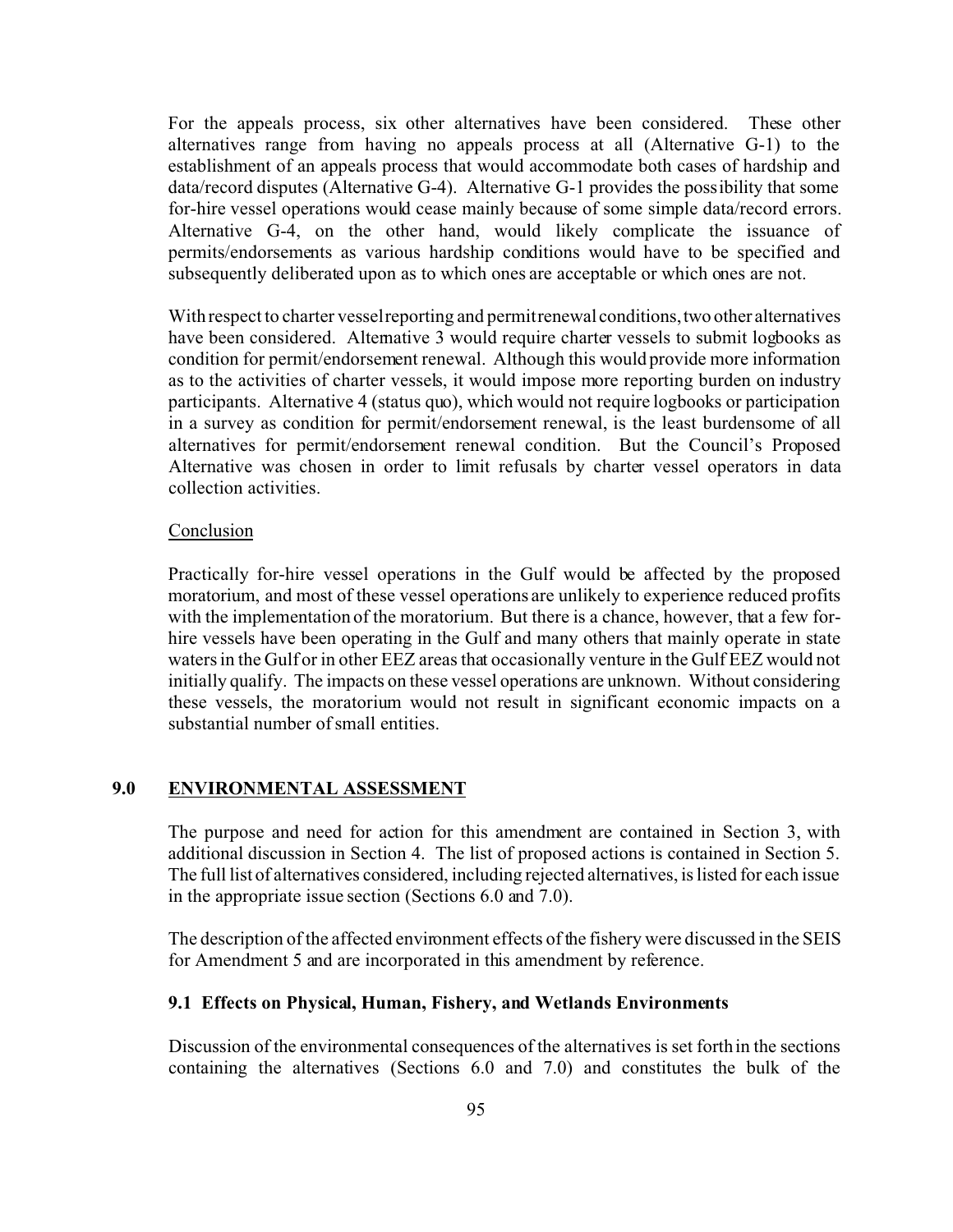environmental assessment with respect to the specific alternatives. Additional information concerning human impacts is contained in the RIR, and in the Economic Impacts subsection under each of the sets of alternatives. The area affected by the proposed action in the Reef Fish and Coastal Migratory Pelagic fisheries has been identified as EFH for the Red Drum, Reef Fish, Shrimp, Stone Crab, and Coral FMPs of the Gulf Council; Coastal Migratory Pelagics and Spiny Lobster joint FMPs of the Gulf and South Atlantic Councils; and the Tuna/Swordfish/Shark and Billfish FMPs of NMFS HMS. The actions are intended to conserve and enhance the stocks of reef fish and coastal migratory pelagic fishes by limiting overall fishing efforts in the fisheries, and in the context of the fisheries as a whole will not have an adverse impact on EHF/ therefore an EFH consultation is not required.

The reef fish habitats and related concerns were described in the FMP/EIS and were updated in Amendments 1, Amendment 5/SEIS and the generic amendment describing EFH for all Gulf fisheries, Reef Fish Amendment 18/SEIS will updated the description of EFH. The coastal migratory pelagic habitats and concerns were described in the FMP/EIS and updated in Amendment 1/SEIS, Amendment 3, and the generic amendment describing EFH for all Gulf fisheries. A SEIS will be prepared for this generic EFH amendment during 2001/2002.

# **9.2 Effect on Endangered Species and Marine Mammals**

A Section 7 consultation was requested from NMFS regarding the impact of the proposed Amendment. It is not anticipated that populations of threatened/endangered species would be adversely affected by the proposed actions. No marine mammal interactions are anticipated as a result of this amendment.

# **9.3 Conclusion**

Mitigation measures related to the proposed action and fishery: No significant environmental impacts are expected; therefore, no mitigating actions are proposed. Unavoidable adverse effects with implementation of the proposed actions and any negative net economic benefits are discussed in the RIR. Irreversible and irretrievable commitment of resources involved with government costs are those related to permitting alternatives for which NMFS is permitted to charge its administrative costs.

# **9.4 Finding of No Significant Environmental Impact**

In view of the analysis presented in this document, I have determined that the fishery and the proposed action in this amendment to the FMP for the reef fish resources of the Gulf of Mexico and the coastal migratory pelagic resources of the Gulf of Mexico and South Atlantic would not significantly affect the quality of the human environment with specific reference to the criteria contained in NAO 216-6 implementing the National Environmental Policy Act. Accordingly, the preparation of a Supplemental Environmental Impact Statement (SEIS) for this proposed action is not necessary.

Approved:

Assistant Administrator for Fisheries Date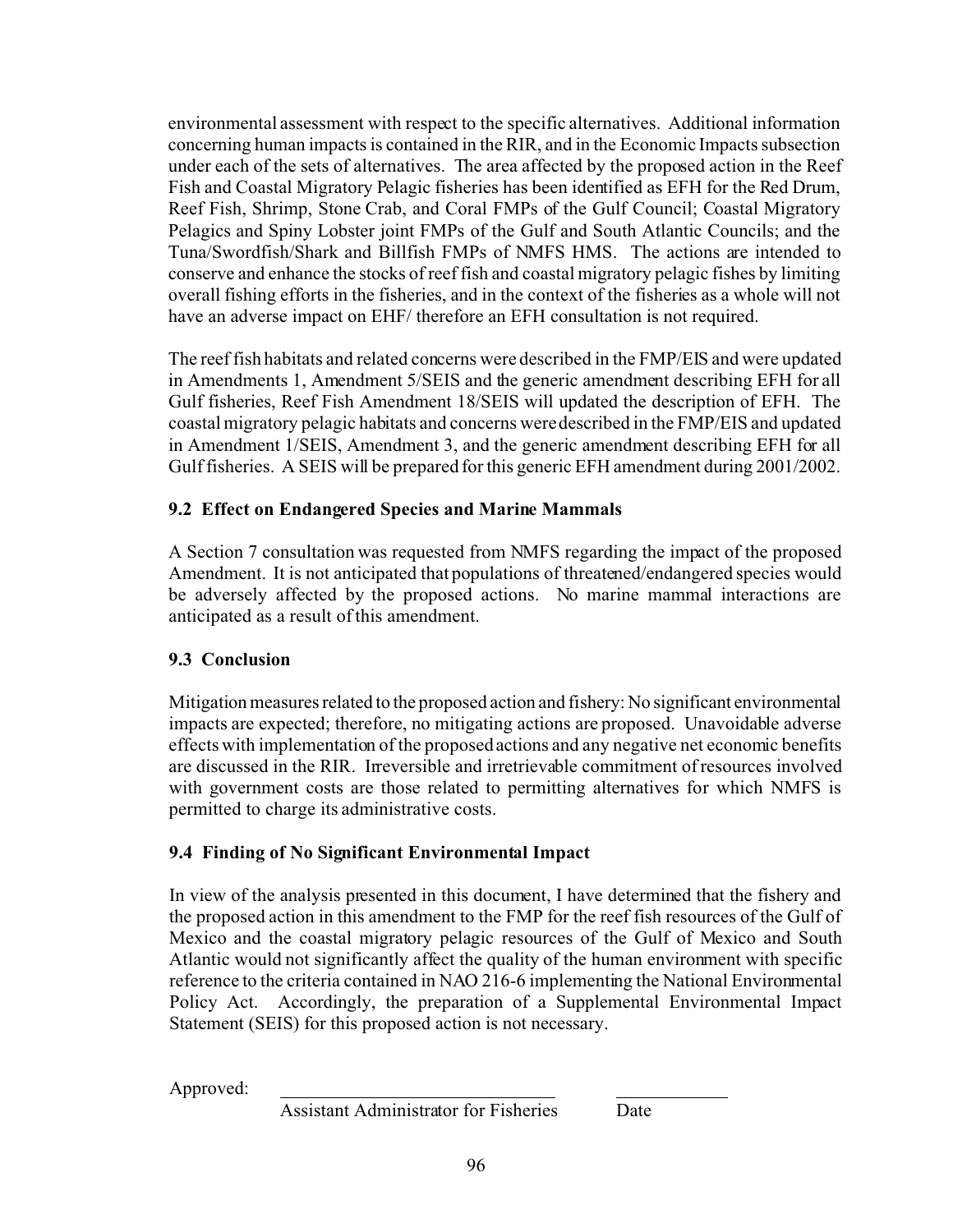# **10.0 OTHER APPLICABLE LAW**

#### **10.1 Habitat Concerns**

The reef fish habitats and related concerns were described in the FMP/EIS and were updated in Amendments 1, Amendment 5/SEIS and the generic amendment describing EFH for all Gulf fisheries, Reef Fish Amendment 18/SEIS will updated the description of EFH. The coastal migratory pelagic habitats and concerns were described in the FMP/EIS and updated in Amendment 1/SEIS, Amendment 3, and the generic amendment describing EFH for all Gulf fisheries. A SEIS will be prepared for this generic EFH amendment during 2001/2002.

# **10.2 Vessel Safety Considerations**

A determination of vessel safety with regard to compliance with 50 CFR 605.15(b)(3) was requested from the U.S. Coast Guard. Actions in this amendment are not expected to affect vessel safety.

# **10.3 Coastal Zone Consistency**

Section 307(c)(1) of the Federal Coastal Zone Management Act of 1972 requires that all federal activities which directly affect the coastal zone be consistent with approved state coastal zone management programs to the maximum extent practicable. The proposed changes in federal regulations governing reef fish in the EEZ of the Gulf of Mexico will make no changes in federal regulations that are inconsistent with either existing or proposed state regulations.

While it is the goal of the Council to have complementary management measures with those of the states, federal and state administrative procedures vary, and regulatory changes are unlikely to be fully instituted at the same time.

Where applicable, this amendment is consistent with the Coastal Zone Management programs of the states of Alabama, Florida, Louisiana, Mississippi, and Texas to the maximum extent practicable. A determination will be submitted to the responsible state agencies under Section 307 of the Coastal Zone Management Act administering approved Coastal Zone Management programs in the states of Alabama, Florida, Louisiana, Mississippi, and Texas.

### **10.4 Paperwork Reduction Act**

The purpose of the Paperwork Reduction Act is to control paperwork requirements imposed on the public by the Federal Government. The authority to manage information collection and record keeping requirements is vested with the Director of the Office of Management and record keeping requirements is vested with the Director of the Office of Management and Budget. This authority encompasses establishment of guidelines and policies, approval of information collection requests, and reduction of paperwork burdens and duplications.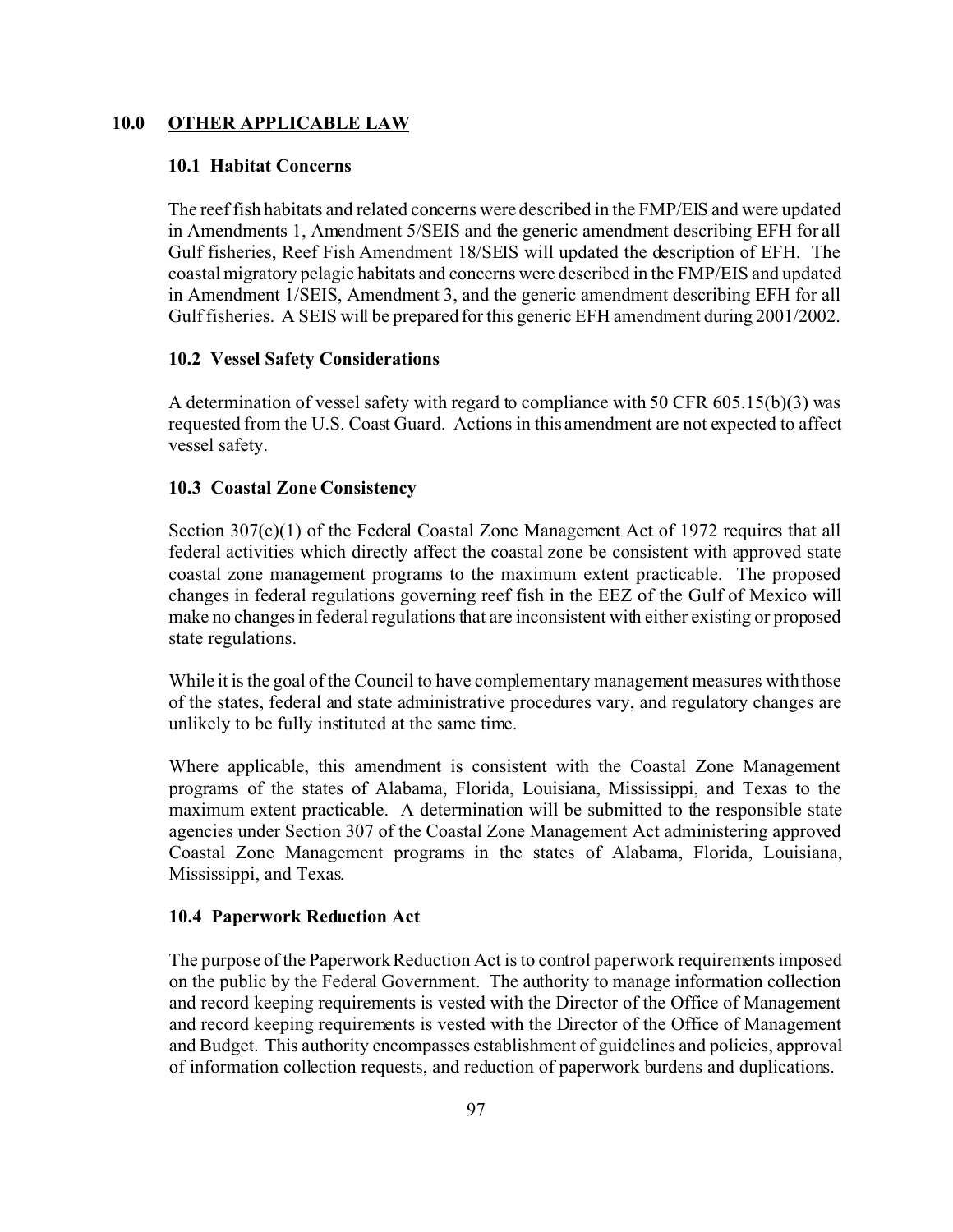The Council proposes, through this amendment, to establish additional reporting requirements and modify existing permit criteria. The total public reporting burdens for these collections of information, including the time for reviewing instructions, searching existing data sources, getting and maintaining the data needed, and completing and reviewing the collection of information, are estimated to be about 150 hours annually(3 minutes for each survey) if the survey of captains is required and about 420 hours for the initial permit transfers (20 minutes for each permit transfer).

# **10.5 Federalism**

No federalism issues have been identified relative to the actions proposed in this amendment. Therefore, preparation of a federalism assessment under Executive Order 12612 is not necessary.

# **11.0 LIST OF AGENCIES AND PERSONS CONSULTED**

The following agencies were consulted on the provisions of this amendment:

#### **Gulf of Mexico Fishery Management Council**:

Standing Scientific and Statistical Committee Socioeconomic Panel Ad Hoc Charter Vessel/Headboat Advisory Panel Law Enforcement Advisory Panel

# **Coastal Zone Management Programs**:

Texas Louisiana Mississippi Alabama Florida

## **National Marine Fisheries Service**:

Southeast Regional Office Southeast Fisheries Science Center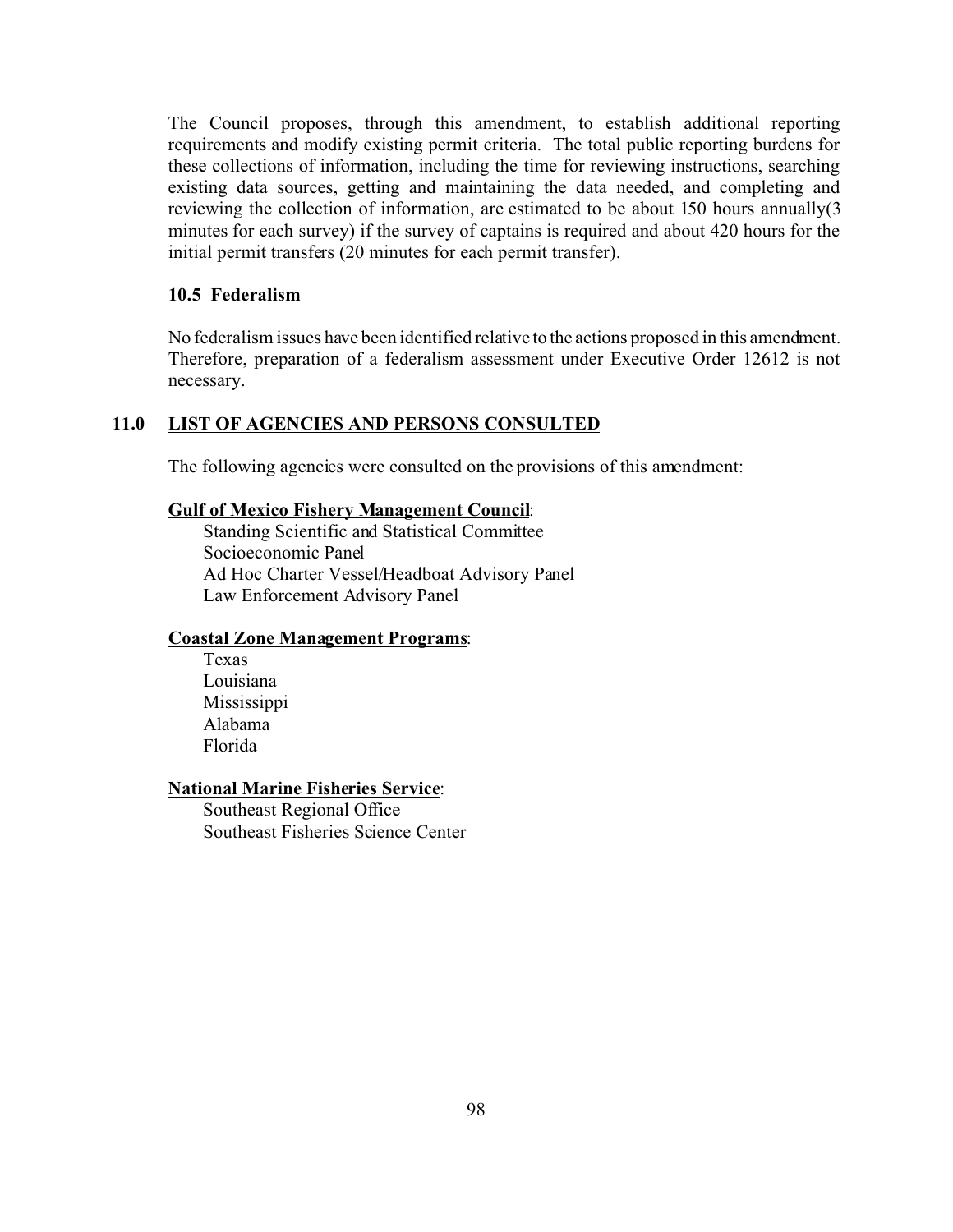# **12.0 PUBLIC HEARING LOCATIONS AND DATES**

Public hearings for the public hearing Draft Charter Vessel/Headboat Permit Moratorium Amendment were held beginning at 7:00p.m. (6:00 p.m. in Biloxi) at the following locations and dates as listed below. In addition, public testimony was heard at the Gulf Council meeting in Mobile, Alabama on March 28, 2001. Written comments were accepted if received at the Council office by March 12, 2001.

#### Monday, **February 5**, 2001

Laguna Madre Learning Center Port Isabel High School Highway 100 Port Isabel, TX 78578 956-943-0052

#### Tuesday, **February 6**, 2001

Port Aransas Community Center 408 North Allister Port Aransas, TX 361-749-4111

#### **Wednesday February 7, 2001**

Texas A&M University 200 Seawolf Parkway Galveston, TX 77553 409-740-4416

#### Monday, **February 12** , 2001

Larose Regional Park 307 East 5<sup>th</sup> Street Larose, LA 70373 504-693-7380

#### Tuesday, **February 13**, 2001 (6:00 p.m.)

MS Department of Marine Resources 1141 Bayview Drive Biloxi, MS 39530 228-374-5000

#### **13.0 LIST OF PREPARERS**

Gulf of Mexico Fishery Management Council Wayne Swingle - Fishery Biologist Antonio Lamberte - Economist

#### Wednesday, **February 14**, 2001

Hilton Beachfront Garden Inn 23092 Perdido Beach Boulevard Orange Beach, AL 36561 334-974-1600

#### Thursday, **February 15**, 2001

National Marine Fisheries Service 3500 Delwood Beach Road Panama City, FL 32408 850-234-6541

#### Monday, **February 19**, 2001

Holiday Inn Beachside 3841 North Roosevelt Boulevard Key West, FL 33040 305-294-2571

#### Tuesday, **February 20**, 2001

Naples Depot Civic Cultural Center 1051 Fifth Avenue South Naples, FL 34102 941-262-1776

#### **Wednesday February 21, 2001**

Madeira Beach City Hall 300 Municipal Drive Madeira Beach, FL 33708 727-391-9951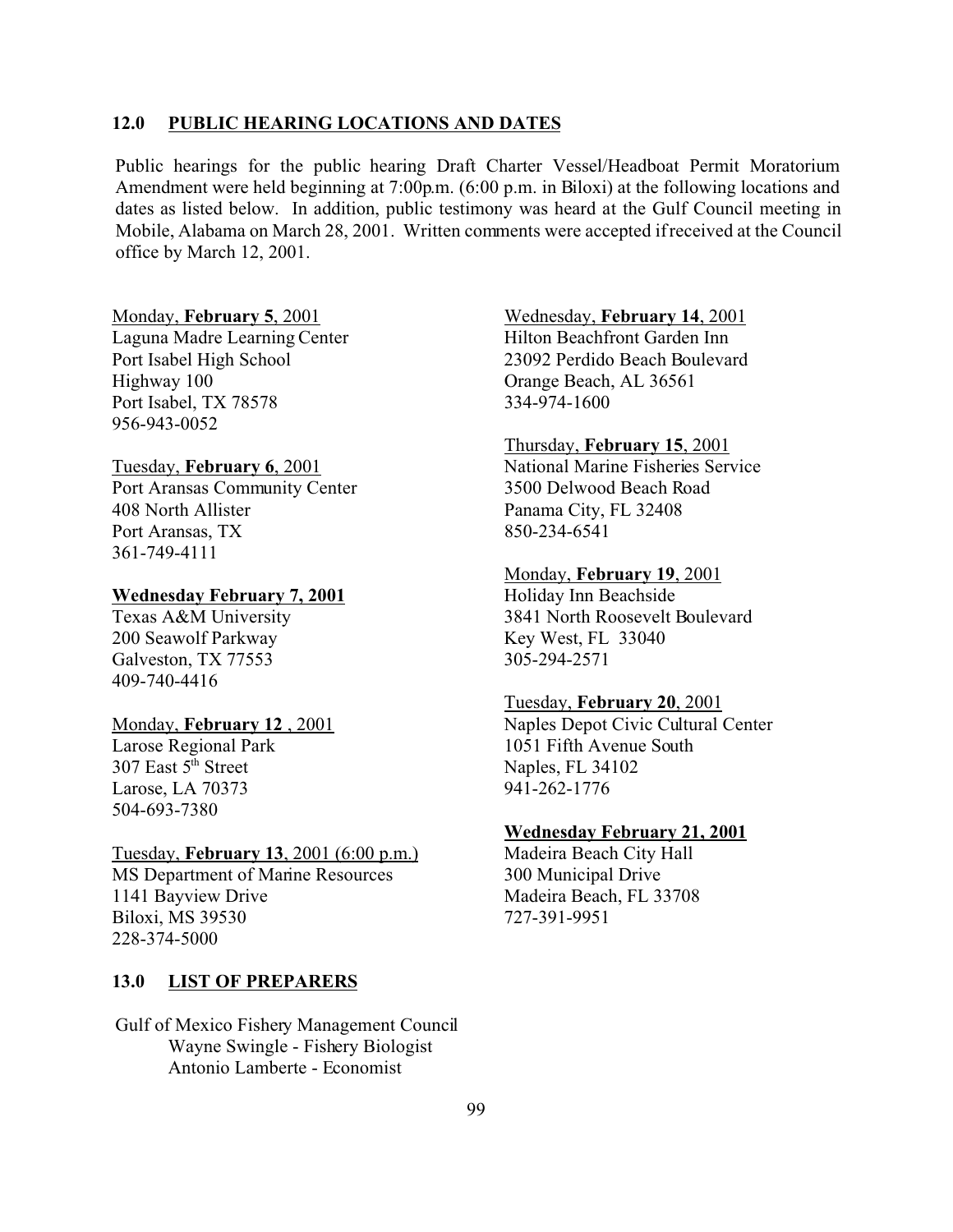# **14.0 REFERENCES**

- American Sports Fishing Assoc. 1997. The economic importance of sport fishing. Memo. Rpt. 11pp.
- Browder, J.J., C. Davis, and C.B. Austin. 1978. Study of the structure and economics of the recreational paying-passenger fisheries of the Florida Gulf coast and Keys. Rpt. For NMFS. SEFSC. Miami, Florida.
- Ditton, R.B. and J. D. Vize. 1987. Business turnover in the Texas charter fishing industry, 1975- 85. Mar. Fish. Rev. 49(2): 162-165.
- Ditton, R.B. and D.K. Loomis. 1985. Examining business turnover in the Texas charter fishing industry: 1975-80. Mar. Fish. Rev. 47(1): 43-47.
- Ditton, R.B. and D.A. Gill. 1989. Developing strategies to enhance charter and head boat fishing operations in Texas, Louisiana, Mississippi, and Alabama. Texas A&M Univ., College Station, TX. Memo. Rpt. 331 p.
- Ditton, R.B., S.M. Holland, and D.A. Gill. 1992. The U.S. Gulf of Mexico party boat industry: activity centers, species targeted, and fisheries management opinions. Mar. Fish. Rev. 54(2): 15-20.
- GMFMC. 1998. Generic amendment for addressing essential fish habitat in the following fishery management plans of the Gulf of Mexico: shrimp fishery, red drum fishery, reef fish fishery, coastal migratory pelagic resources (mackerels), stone crab fishery, spiny lobster fishery, and coral and coral reefs. GMFMC., Tampa, FL. 238 p. plus addendums.
- GMFMC. 1999. Generic sustainable fisheries act amendment to the following FMPs: coral and coral reefs, coastal migratory pelagics, red drum, reef fish, shrimp, spiny lobster, and stone crab. GMFMC, Tampa, FL. 157 p. plus tables and appendices.
- Holiman, S.G. 1998. (Personal Communication). 1995/1996 charter vessel/headboat and recreational landing data for greater amberjack.
- Holiman, S.G. 1999. Recreational fishery data: Gulf of Mexico, for coastal migratory pelagics fishery, 1982-1998. NMFS SERO-ECON-99-04. 169 p.
- Holland, S.M. and J.W. Milon, 1989. The structure and economics of the charter and party boat fishing fleet of the Gulf coast of FL. Univ. of Florida, Gainesville, FL. Memo. Rpt. 278 p.
- Holland, S.M., R.B. Ditton, and D.A. Gill. 1992. The U.S. Gulf of Mexico charter boat industry: activity centers, species targeted, and fisheries management opinions. Mar. Fish. Rev. 54(2): 21-27.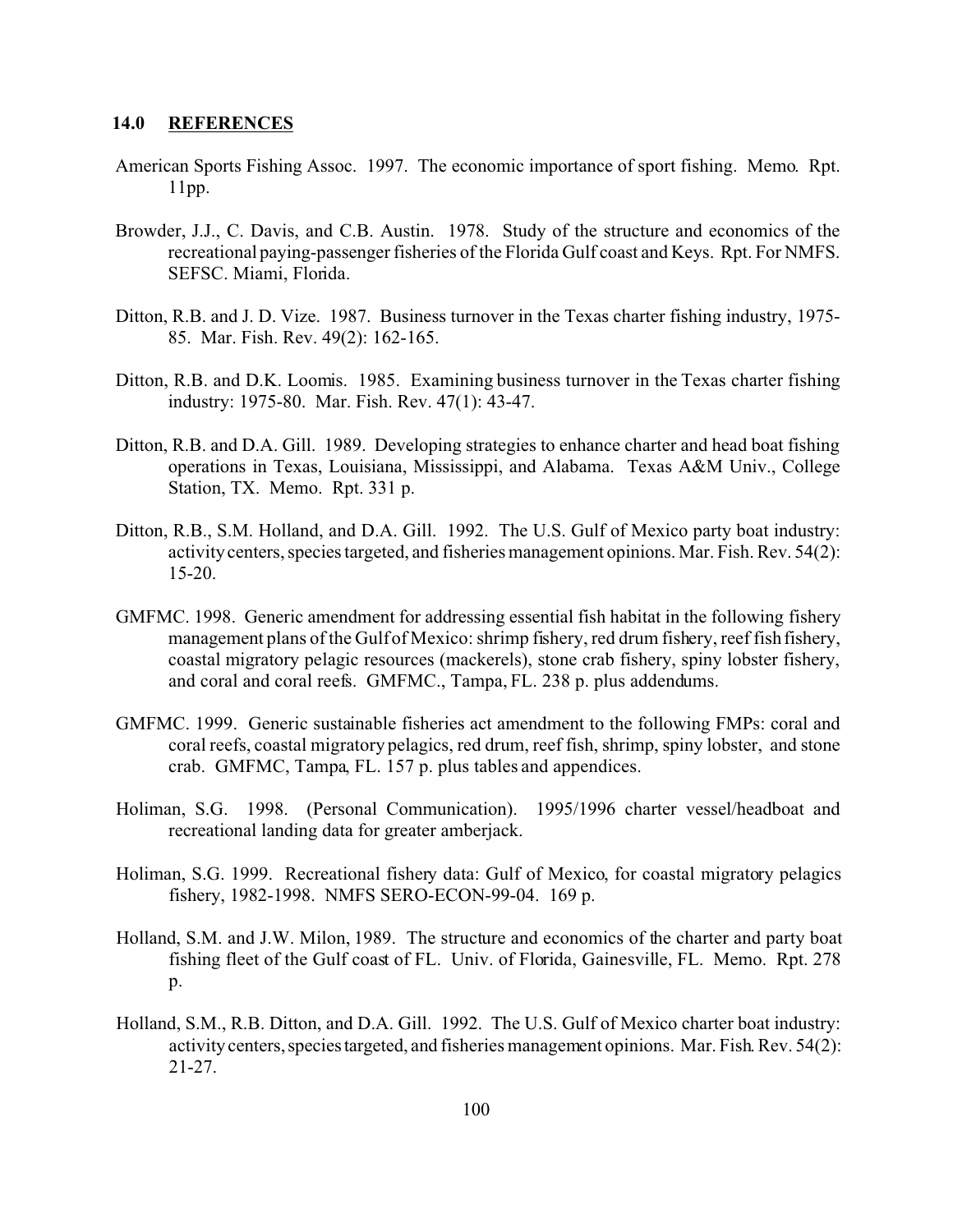- Holland, S.M. 1998 (Personal communication). Charter vessel census data from 1997-1998 MARFIN projects entitled: (1) the structure and economics of the charter and head boat fishing fleets of Texas, Louisiana, Mississippi, and Alabama, and (2) operations and economics of the charter and party boat fleets of the eastern Gulf of Mexico and South Atlantic coasts. Univ. of Florida, Gainesville, FL. Memo. Rpt.
- Holland, S.M., A.J. Fedler, and J.W. Milon. 1999 . The operations and economics of the charter and head boat fleets of the eastern Gulf of Mexico and South Atlantic coasts.
- McClellan, D.B. and N.J. Cummings. 1996. Stock assessment of Gulf of Mexico greater amberjack. NMFS SEFSC. Contrib. MIA-96/97-03. Memo. Rpt. 66 p. and addendums
- NMFS. 1997. Fisheries of the United States, 1996. NMFS. Silver Spring, MD. 169 pp.
- NMFS, 1998. Appendix 2.d: Guidelines for regulatory analysis of fishery management actions. National Marine Fisheries Service, 9721 Executive Center Drive, North, St. Petersburg, Florida 33702.
- NMFS, 1999. NMFS response to the 1997 peer review of red snapper research and management in the Gulf of Mexico. NMFS. SERO, St. Petersburg, FL 87 p. plus appendices.
- Schirripa, M.J., C.M. Legault and M. Ortiz. 1999. The red grouper fishery of Gulf of Mexico: Assessment 3.0. NMFS. SEFSC. Contrib. SFD-98/99-56 Memo. Rpt. 121 p.
- Schirripa, M.J., and C.M. Legault. 1997. Status of the gag stocks of the Gulf of Mexico. NMFS. SEFSC. Miami, FL. 111 pp. with Appendices.
- Schirripa, M.J. 1998. Status of red snapper in the U.S. waters of the Gulf of Mexico. NMFS. SEFSC. Miami, FL. Contribution SFD 97/98-30. 85 pp.
- Schirripa, M.J. 1998. Status of the vermilion snapper fishery of the Gulf of Mexico. NMFS. SEFSC. Miami, FL. Contribution SFD 97/98-092. 78 p.
- Socioeconomic Panel. 1996. Report of socioeconomic panel meeting on amendment 15 options paper and assessment of selected reef fish species. GMFMC, Tampa, FL. 13 p.
- Socioeconomic Panel. 1999. Report on Draft Amendment for a Charter Vessel/Headboat Permit Moratorium. GMFMC. Tampa, FL. 19p.
- Socioeconomic Panel. 2001. Report on Draft Amendment for a Charter Vessel/Headboat Permit Moratorium. GMFMC. Tampa, FL. 7p.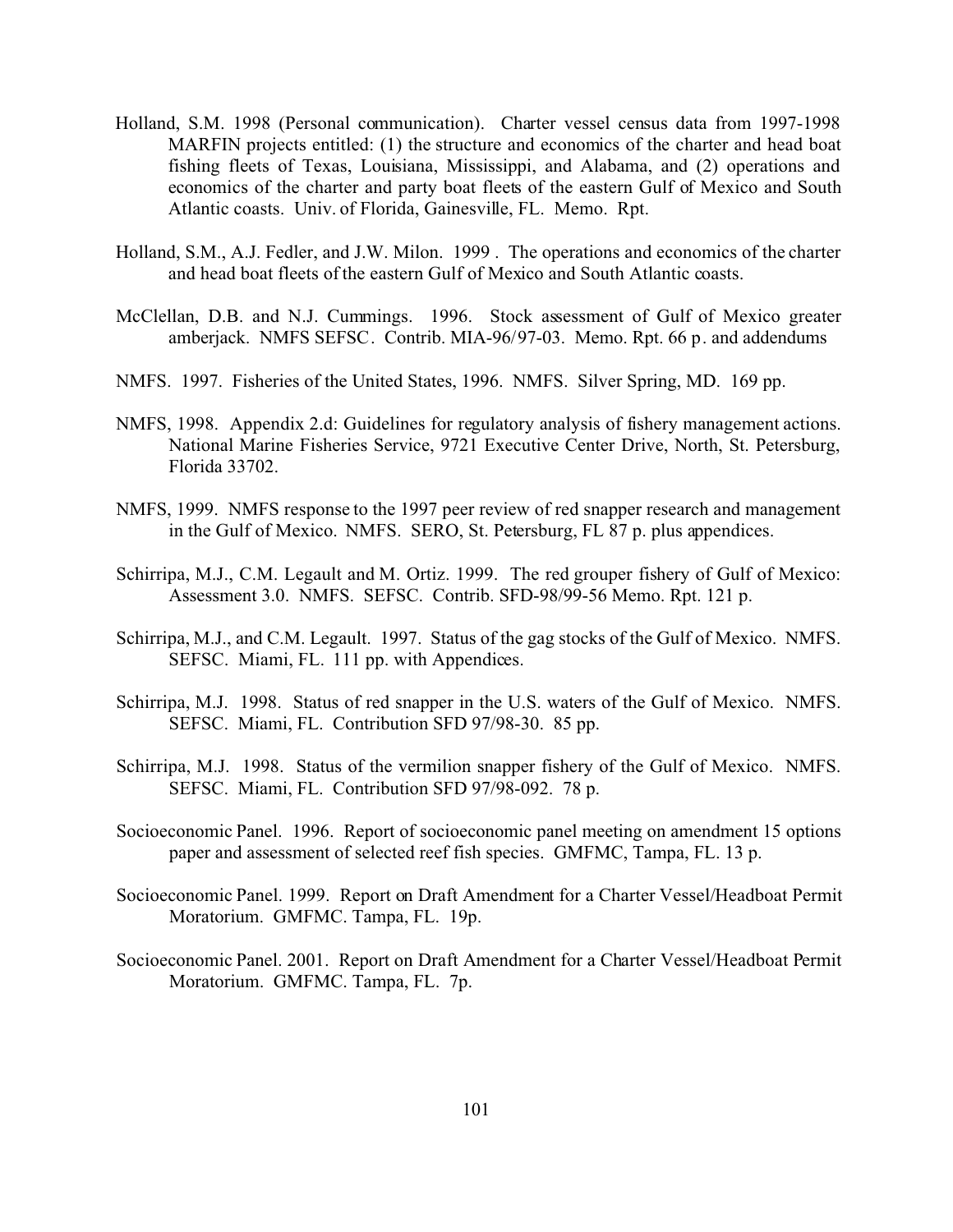- Sutton, S.G., R.B. Ditton, J.R. Stoll, and J.W. Milon. 1999. A cross-sectional study and longitudinal perspective on the social and economic characteristics of the charter and party boat fishing industry of Alabama, Mississippi, Louisiana, and Texas. Texas A&M Univ., College Station, TX. Memo. Rpt. 198 p.
- Walker, B. and C. Pease. 2000. Letter to Gulf of Mexico Fishery Management Council members. 2 p.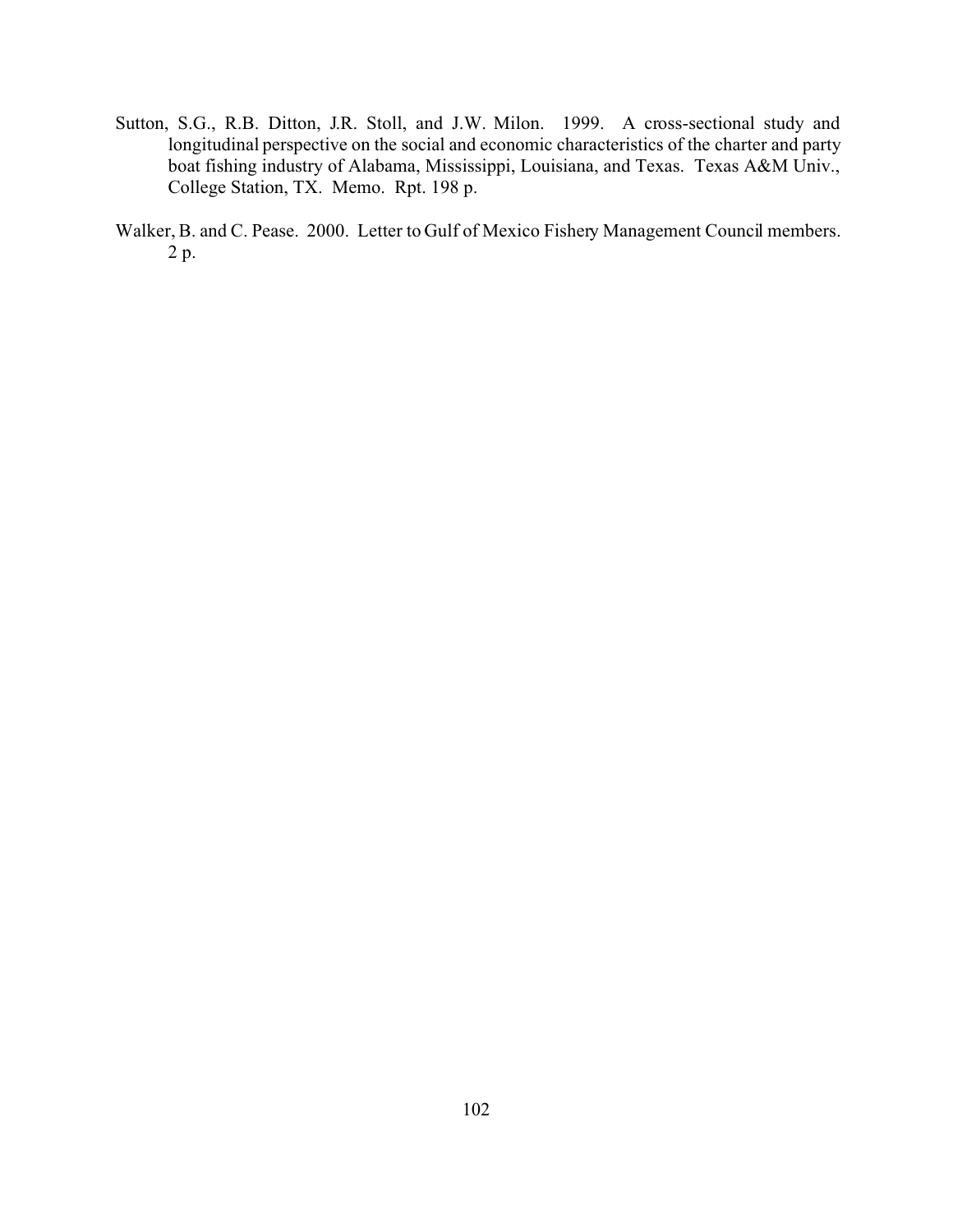# **15.0 TABLES**

| Table 1. Change in the Number and Percent of Charter Vessels and Headboats in the Gulf<br>Region by States for the Period 1981-1998 |      |                |                             |                |                             |                             |
|-------------------------------------------------------------------------------------------------------------------------------------|------|----------------|-----------------------------|----------------|-----------------------------|-----------------------------|
| Florida: <sup>1</sup>                                                                                                               | 1981 | 1988           | $\frac{(\frac{0}{0})^2}{2}$ | 1998           | $\frac{(\frac{0}{0})^3}{2}$ | $\frac{(\frac{0}{0})^4}{2}$ |
| <b>Charter Boat</b>                                                                                                                 | 364  | 738            | $(+102)$                    | 845            | $(+16)$                     | $(+132)$                    |
| Headboat                                                                                                                            | 53   | 70             | $(+32)$                     | 69             | $(-1)$                      | $(+30)$                     |
| <b>Total</b>                                                                                                                        | 417  | 808            | $(+93)$                     | 914            | $(+13)$                     | $(+119)$                    |
| Alabama:                                                                                                                            |      |                |                             |                |                             |                             |
| <b>Charter Boat</b>                                                                                                                 | 21   | 38             | $(+81)$                     | 110            | $(+189)$                    | $(+424)$                    |
| Headboat                                                                                                                            | 6    | 3              | $(-50)$                     | $\overline{4}$ | $(+33)$                     | $(-37)$                     |
| <b>Total</b>                                                                                                                        | 27   | 41             | $(+52)$                     | 114            | $(+178)$                    | $(+322)$                    |
| <b>Mississippi:</b>                                                                                                                 |      |                |                             |                |                             |                             |
| <b>Charter Boat</b>                                                                                                                 | 24   | 21             | $(-12)$                     | 85             | $(+305)$                    | $(+254)$                    |
| Headboat                                                                                                                            | 5    | 3              | $(-40)$                     | 1              | $(-67)$                     | $(-80)$                     |
| <b>Total</b>                                                                                                                        | 29   | 24             | $(-17)$                     | 86             | $(+258)$                    | $(+197)$                    |
| Louisiana:                                                                                                                          |      |                |                             |                |                             |                             |
| <b>Charter Boat</b>                                                                                                                 | 31   | 49             | $(+58)$                     | 50             | $(+2)$                      | $(+61)$                     |
| Headboat                                                                                                                            | 18   | $\overline{2}$ | $(-88)$                     | $\mathbf{0}$   | $(-100)$                    | $(-100)$                    |
| <b>Total</b>                                                                                                                        | 49   | 51             | $(+4)$                      | 50             | $(-2)$                      | $(+2)$                      |
| Texas:                                                                                                                              |      |                |                             |                |                             |                             |
| <b>Charter Boat</b>                                                                                                                 | 76   | 130            | $(+71)$                     | 185            | $(+42)$                     | $(+143)$                    |
| Headboat                                                                                                                            | 12   | 19             | $(+58)$                     | 18             | $(-5)$                      | $(+50)$                     |
| <b>Total</b>                                                                                                                        | 88   | 149            | $(+69)$                     | 203            | $(+36)$                     | $(+131)$                    |
| <b>Gulf Region:</b>                                                                                                                 |      |                |                             |                |                             |                             |
| <b>Charter Boat</b>                                                                                                                 | 516  | 976            | $(+89)$                     | 1275           | $(+31)$                     | $(+147)$                    |
| Headboat                                                                                                                            | 94   | 97             | $(+3)$                      | 92             | $(-5)$                      | $(-2)$                      |
| <b>Total</b>                                                                                                                        | 610  | 1073           | $(+76)$                     | 1367           | $(+27)$                     | $(+124)$                    |

3. Percent change between 1988 and 1998 Ditton and Gill (1998)<br>4. Percent change between 1981 and 1998 Holland (1998)

4. Percent change between 1981 and 1998

1. Florida west coast, including the Florida Keys Sources: Schmied (1981)<br>
2. Percent change between 1981 and 1988 Holland and Milon (1989) 2. Percent change between 1981 and 1988 Holland and Milon (1989)<br>
3. Percent change between 1988 and 1998 Ditton and Gill (1989)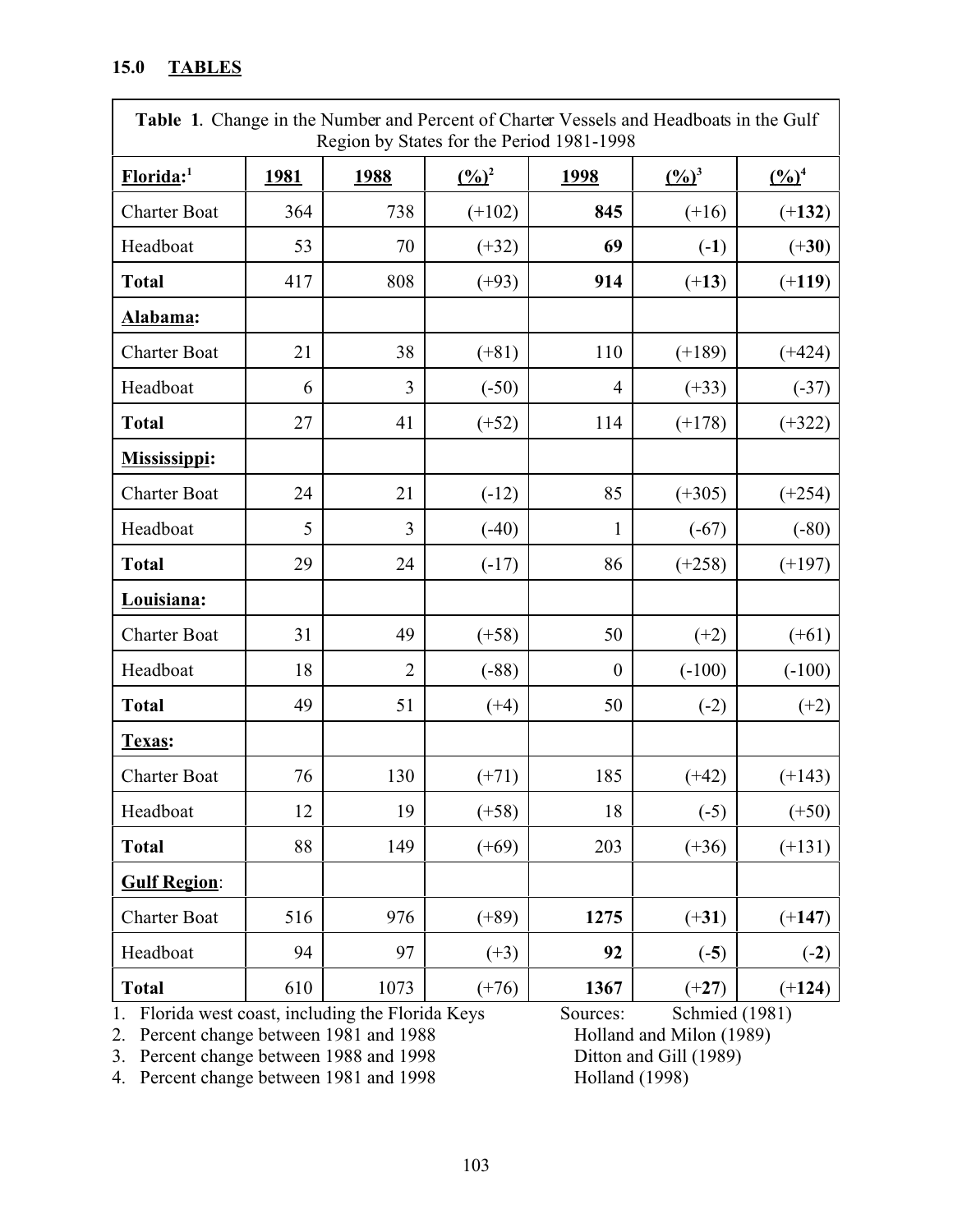| $\boldsymbol{A}$                                               | <b>FISCAL YEAR</b>                                   |            |                                                        |            |            |            |                  |                   |                  |                   |                  |  |  |  |
|----------------------------------------------------------------|------------------------------------------------------|------------|--------------------------------------------------------|------------|------------|------------|------------------|-------------------|------------------|-------------------|------------------|--|--|--|
| <b>STATE / CLASS</b>                                           | 89/90                                                | 90/91      | 91/92                                                  | 92/93      | 93/94      | 94/95      | 95/96            | 96/97             | 97/98            | 98/99             | 99/00            |  |  |  |
| $FL / 0-4$ passengers                                          | 339                                                  | 705        | 820                                                    | 889        | 974        | 1181       | 1168             | 1273              | 1626             | 1737              | 1900             |  |  |  |
| $FL/0-10$ passengers<br>FL $/$ $\geq$ 11 passengers            | 1479<br>231                                          | 979<br>204 | 859<br><u>157</u>                                      | 851<br>137 | 823<br>133 | 847<br>168 | 754<br>135       | 691<br><u>121</u> | 830<br>149       | 838<br><u>151</u> | 900<br>147       |  |  |  |
| FL Total 1/                                                    | 2049                                                 | 1888       | 1836                                                   | 1877       | 1930       | 2196       | 2057             | 2085              | 2605             | 2726              | 2947             |  |  |  |
| AL / Total 1/                                                  | $\overline{\phantom{a}}$                             |            |                                                        | 68         | 80         | 88         | 89               | 99                | 98               | 109               | 131              |  |  |  |
| MS / Total 1/                                                  | 80                                                   | 46         | 41                                                     | 42         | 70         | 83         | 89               | 95                | 90               | 89                | 124              |  |  |  |
| LA $/$ 0-6 passengers<br>LA $/$ >6 passengers<br>LA / Total 2/ | $\qquad \qquad -$<br>$\overline{\phantom{a}}$<br>$-$ |            | $- -$<br>$\overline{\phantom{a}}$<br>$\qquad \qquad -$ | $-$<br>$-$ | $-$        | 64<br>68   | 202<br>24<br>226 | 260<br>21<br>281  | 298<br>23<br>321 | 377<br>29<br>406  | 445<br>31<br>476 |  |  |  |
| TX / Total 3/                                                  | 360                                                  | 391        | 411                                                    | 428        | 484        | 573        | 656              | 659               | 669              | 686               | 715              |  |  |  |
| <b>Gulf Total</b>                                              | 2489                                                 | 2325       | 2288                                                   | 2415       | 2564       | 3008       | 3117             | 3219              | 3783             | 4016              | 4393             |  |  |  |

**Table 2.** Number of Recreational For-Hire Vessels Licensed by the Gulf States**.**

1/ Listed as Charter Boats.

 $2/$  Calendar Ye ars ( $2<sup>nd</sup>$  number). License Issued to Persons not Vessels.

3/ For Coastal Counties Only. Listed as Guide Boats.

Source: State Fishery Directors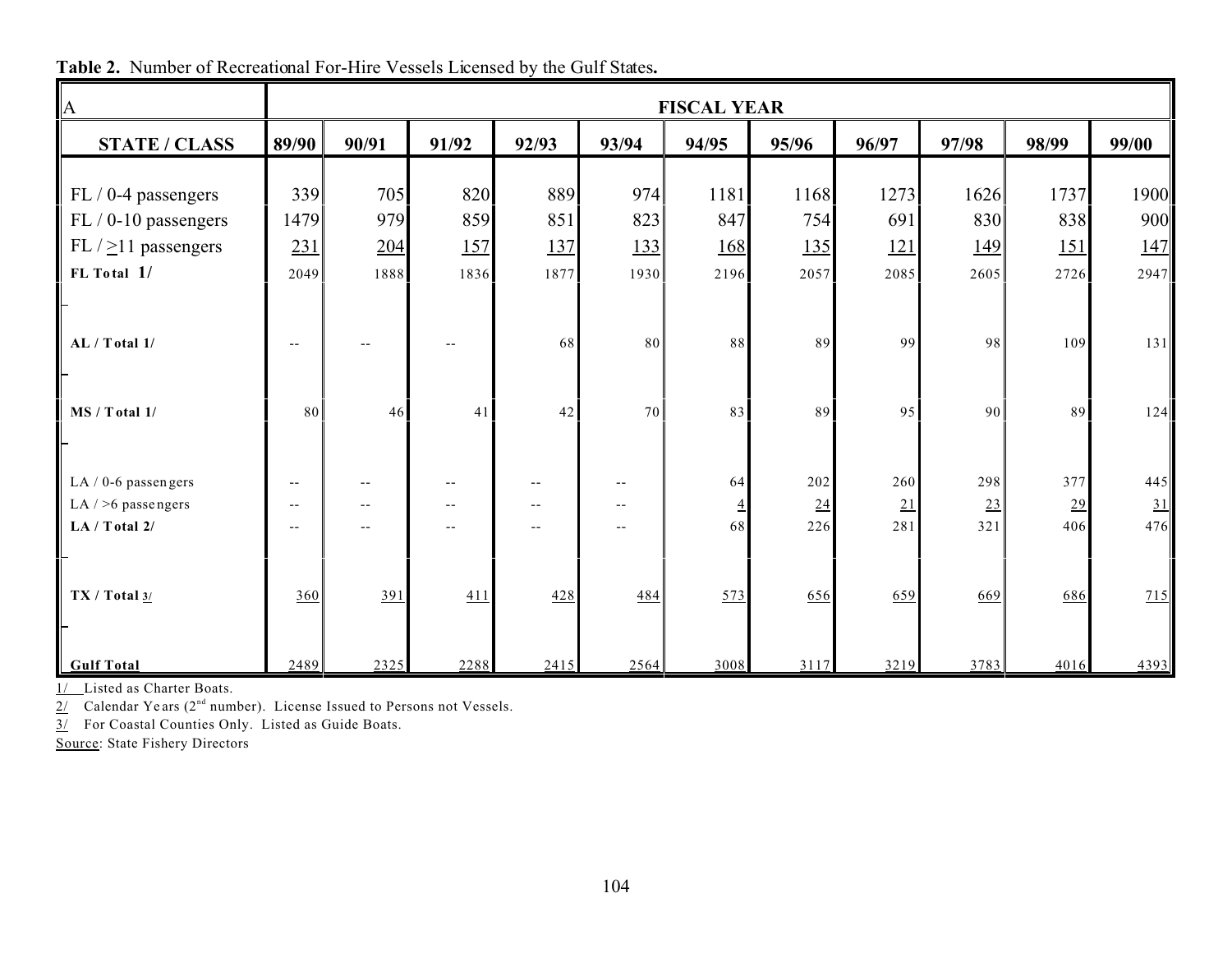**Table 3.** Coastal Migratory Pelagics Charter Vessel/Headboat Permits by Gulf Port - January 2000

## **Alabama**

### **Florida**

| Big Torch Key 1<br>Cedar Key 4<br>Crystal River 3<br>Fort Myers $\dots \dots \dots \dots \dots \dots \dots \dots \dots$<br>Fort Myers Beach 13<br>Fort Walton Beach 1 |  |
|-----------------------------------------------------------------------------------------------------------------------------------------------------------------------|--|
|                                                                                                                                                                       |  |
|                                                                                                                                                                       |  |
|                                                                                                                                                                       |  |
|                                                                                                                                                                       |  |
|                                                                                                                                                                       |  |
|                                                                                                                                                                       |  |
|                                                                                                                                                                       |  |
|                                                                                                                                                                       |  |
|                                                                                                                                                                       |  |
|                                                                                                                                                                       |  |
|                                                                                                                                                                       |  |
|                                                                                                                                                                       |  |
|                                                                                                                                                                       |  |
|                                                                                                                                                                       |  |
|                                                                                                                                                                       |  |
|                                                                                                                                                                       |  |
|                                                                                                                                                                       |  |
|                                                                                                                                                                       |  |
|                                                                                                                                                                       |  |
|                                                                                                                                                                       |  |
|                                                                                                                                                                       |  |
|                                                                                                                                                                       |  |
|                                                                                                                                                                       |  |
|                                                                                                                                                                       |  |
|                                                                                                                                                                       |  |
|                                                                                                                                                                       |  |
|                                                                                                                                                                       |  |
|                                                                                                                                                                       |  |
|                                                                                                                                                                       |  |
|                                                                                                                                                                       |  |
|                                                                                                                                                                       |  |
|                                                                                                                                                                       |  |
|                                                                                                                                                                       |  |

# **Florida (Cont'd)**

| Indian Rocks Beach 3                                                  |  |
|-----------------------------------------------------------------------|--|
| Islamorada  45                                                        |  |
|                                                                       |  |
| Key Colony Beach $\dots\dots\dots\dots\dots\dots$                     |  |
|                                                                       |  |
|                                                                       |  |
|                                                                       |  |
| Little Torch Key3                                                     |  |
|                                                                       |  |
|                                                                       |  |
| Marathon $\ldots \ldots \ldots \ldots \ldots \ldots \ldots 38$        |  |
|                                                                       |  |
|                                                                       |  |
| Mexico Beach  11                                                      |  |
|                                                                       |  |
| Naples $\ldots \ldots \ldots \ldots \ldots \ldots \ldots \ldots 31$   |  |
|                                                                       |  |
| Niceville $\ldots \ldots \ldots \ldots \ldots \ldots \ldots \ldots 3$ |  |
|                                                                       |  |
|                                                                       |  |
|                                                                       |  |
|                                                                       |  |
|                                                                       |  |
| Palm Harbor $\dots\dots\dots\dots\dots\dots\dots\dots$                |  |
|                                                                       |  |
|                                                                       |  |
| Panama City Beach 28                                                  |  |
|                                                                       |  |
|                                                                       |  |
|                                                                       |  |
|                                                                       |  |
|                                                                       |  |
| Port St. Joe $\ldots \ldots \ldots \ldots \ldots \ldots \ldots 2$     |  |
|                                                                       |  |
|                                                                       |  |
|                                                                       |  |
|                                                                       |  |
|                                                                       |  |
| Saint Petersburg  16                                                  |  |
|                                                                       |  |
| Sarasota $\ldots \ldots \ldots \ldots \ldots \ldots \ldots \ldots 7$  |  |
| Seminole 4                                                            |  |
|                                                                       |  |
|                                                                       |  |
|                                                                       |  |
|                                                                       |  |
|                                                                       |  |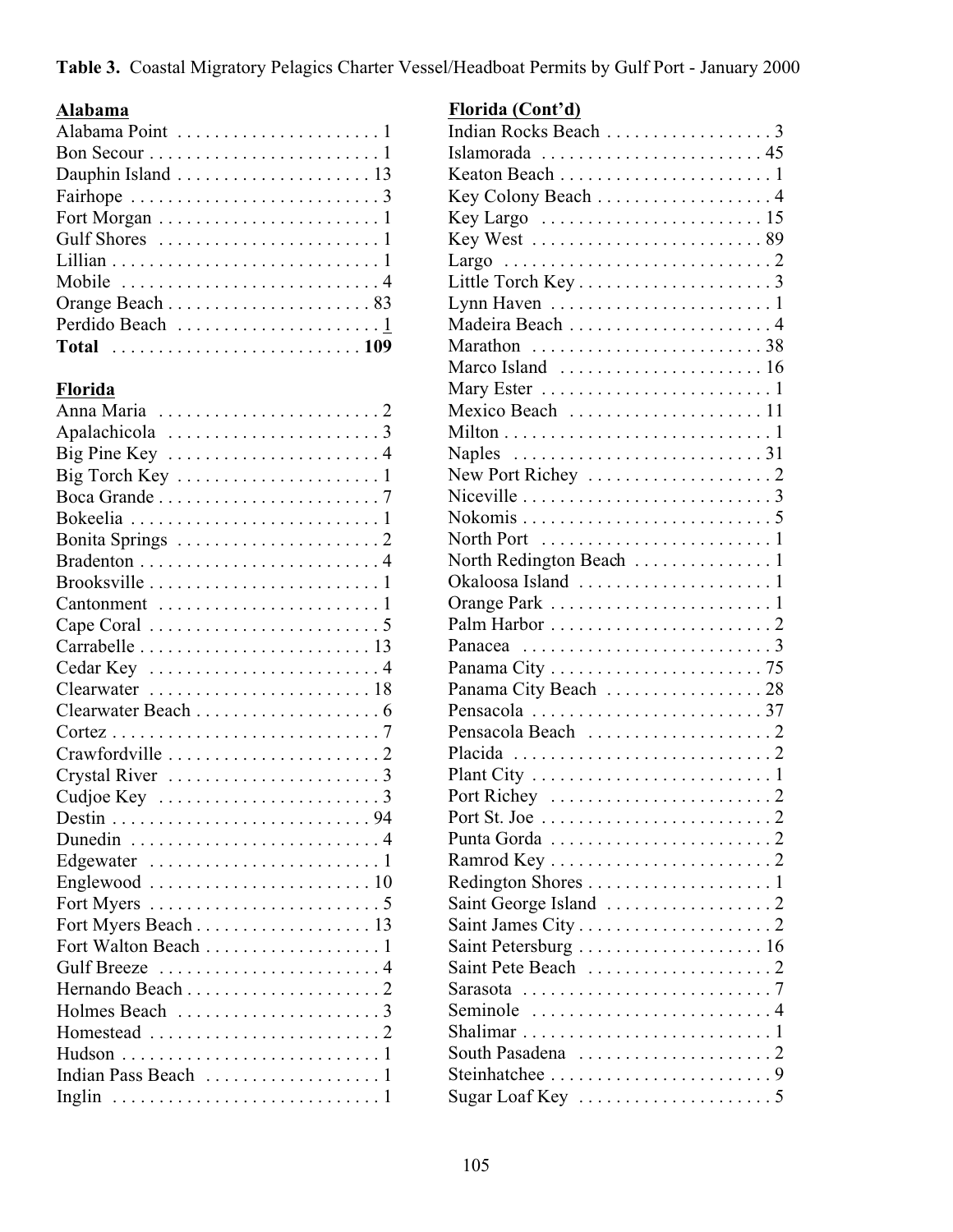# **Florida (Cont'd**)

| Venice $\ldots \ldots \ldots \ldots \ldots \ldots \ldots \ldots \ldots$ |
|-------------------------------------------------------------------------|
|                                                                         |
|                                                                         |

# **Louisiana**

| Leeville $\ldots \ldots \ldots \ldots \ldots \ldots \ldots 2$  |  |
|----------------------------------------------------------------|--|
|                                                                |  |
| Lake Charles $\dots \dots \dots \dots \dots \dots \dots \dots$ |  |
|                                                                |  |
|                                                                |  |
|                                                                |  |
| Golden Meadow  4                                               |  |
|                                                                |  |
|                                                                |  |
|                                                                |  |
|                                                                |  |
|                                                                |  |
|                                                                |  |

### **Mississippi**

| D'Iberville $\dots \dots \dots \dots \dots \dots \dots \dots \dots$ |
|---------------------------------------------------------------------|
| Escatawpa $\ldots \ldots \ldots \ldots \ldots \ldots \ldots 1$      |
|                                                                     |
|                                                                     |
|                                                                     |
|                                                                     |
|                                                                     |
|                                                                     |
|                                                                     |
|                                                                     |

| Aransas Pass 11                                                      |
|----------------------------------------------------------------------|
|                                                                      |
|                                                                      |
|                                                                      |
|                                                                      |
|                                                                      |
|                                                                      |
|                                                                      |
|                                                                      |
|                                                                      |
|                                                                      |
|                                                                      |
|                                                                      |
|                                                                      |
|                                                                      |
|                                                                      |
|                                                                      |
|                                                                      |
|                                                                      |
|                                                                      |
|                                                                      |
|                                                                      |
|                                                                      |
|                                                                      |
| Surfside $\ldots \ldots \ldots \ldots \ldots \ldots \ldots \ldots 2$ |
|                                                                      |
|                                                                      |
|                                                                      |
| South Atlantic Area  604                                             |
| Mid-Atlantic Area<br>66                                              |
|                                                                      |
|                                                                      |
| Other Areas Total  683                                               |
|                                                                      |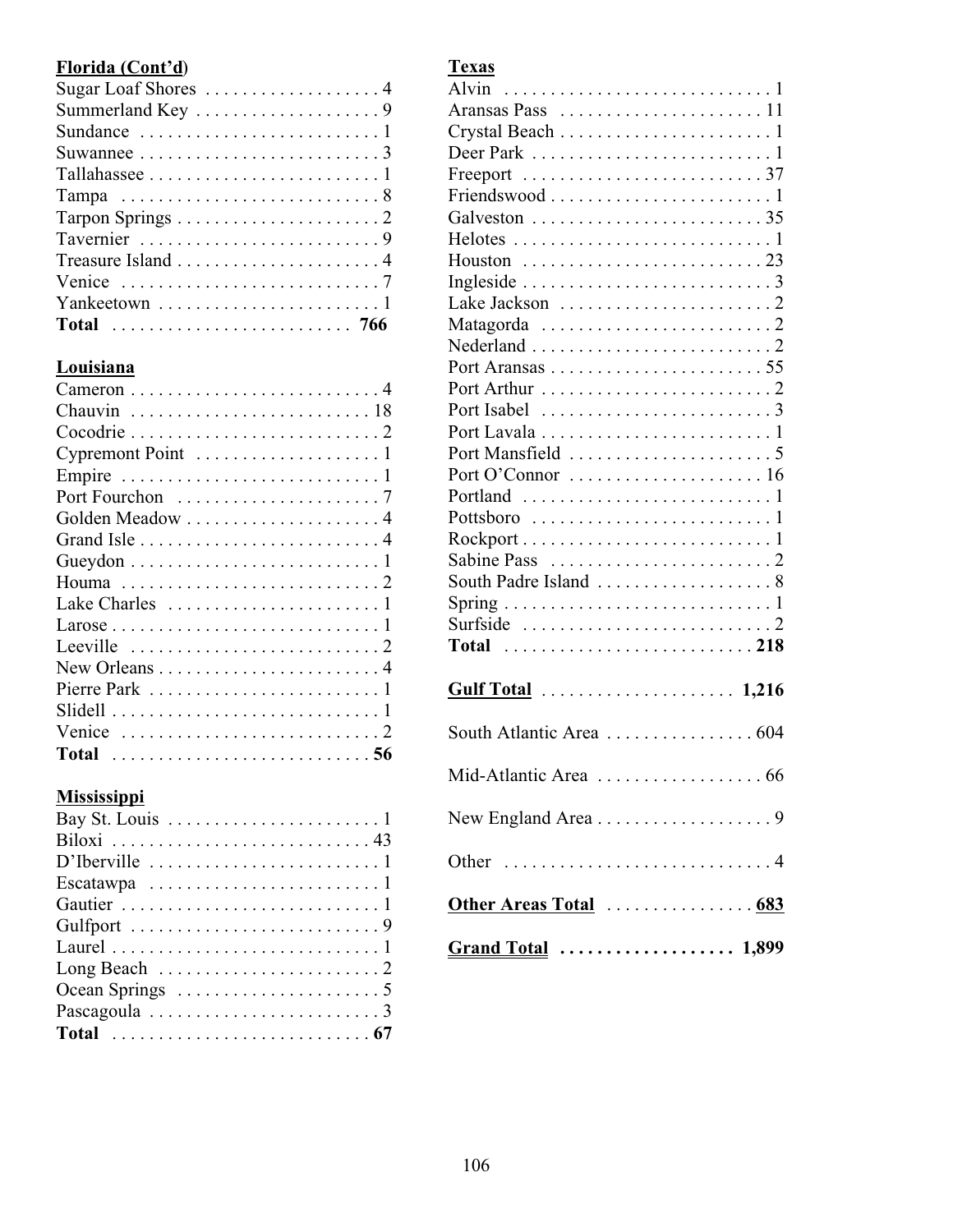**Table 3a.** Charter Vessels with Only the Coastal Migratory Pelagics Permit by Gulf States Port, January 2000**.**

## **Alabama**

| Florida                                                                          |
|----------------------------------------------------------------------------------|
|                                                                                  |
|                                                                                  |
|                                                                                  |
|                                                                                  |
|                                                                                  |
|                                                                                  |
|                                                                                  |
|                                                                                  |
|                                                                                  |
| Naples $\ldots \ldots \ldots \ldots \ldots \ldots \ldots \ldots \ldots \ldots 5$ |
|                                                                                  |
|                                                                                  |
|                                                                                  |
|                                                                                  |
|                                                                                  |
|                                                                                  |
|                                                                                  |
| Sugarloaf Key $\ldots \ldots \ldots \ldots \ldots \ldots \ldots \ldots 1$        |
|                                                                                  |
|                                                                                  |
|                                                                                  |
|                                                                                  |

#### **Louisiana**

| Cypremont Point $\dots\dots\dots\dots\dots\dots\dots\dots\dots$ |  |  |  |  |  |  |  |  |  |  |  |  |  |  |
|-----------------------------------------------------------------|--|--|--|--|--|--|--|--|--|--|--|--|--|--|
|                                                                 |  |  |  |  |  |  |  |  |  |  |  |  |  |  |
|                                                                 |  |  |  |  |  |  |  |  |  |  |  |  |  |  |
|                                                                 |  |  |  |  |  |  |  |  |  |  |  |  |  |  |
|                                                                 |  |  |  |  |  |  |  |  |  |  |  |  |  |  |

# **Mississippi**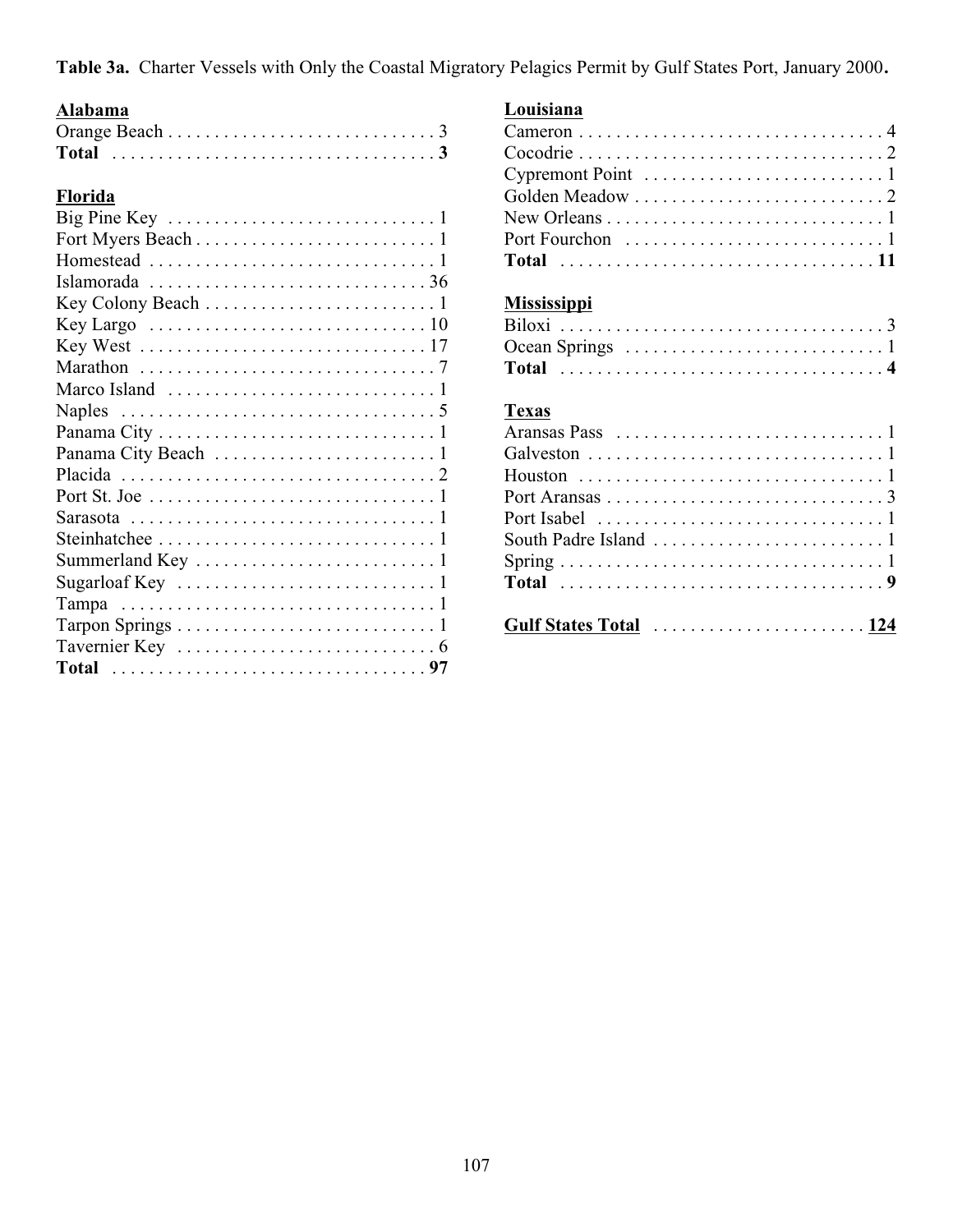**Table 4.** Reef Fish Charter Vessel/Headboat Permits by Gulf States Port January 2000.

### **Alabama**

| Fairhope $\ldots \ldots \ldots \ldots \ldots \ldots \ldots \ldots \ldots$ |
|---------------------------------------------------------------------------|
|                                                                           |
|                                                                           |
|                                                                           |
| Mobile $\ldots \ldots \ldots \ldots \ldots \ldots \ldots \ldots 5$        |
|                                                                           |
|                                                                           |
| Total 111                                                                 |

### **Florida**

| Big Pine Key $\dots \dots \dots \dots \dots \dots \dots \dots$       |
|----------------------------------------------------------------------|
|                                                                      |
|                                                                      |
|                                                                      |
|                                                                      |
|                                                                      |
|                                                                      |
|                                                                      |
| Cape Coral $\ldots \ldots \ldots \ldots \ldots \ldots \ldots \ldots$ |
|                                                                      |
|                                                                      |
|                                                                      |
|                                                                      |
|                                                                      |
|                                                                      |
|                                                                      |
|                                                                      |
|                                                                      |
|                                                                      |
| Dunedin 4                                                            |
| Englewood $\ldots \ldots \ldots \ldots \ldots \ldots \ldots 11$      |
|                                                                      |
| Fort Myers Beach 11                                                  |
|                                                                      |
| Gulf Breeze  4                                                       |
|                                                                      |
| Holmes Beach 3                                                       |
| Homosassa $\ldots \ldots \ldots \ldots \ldots \ldots \ldots 1$       |
| Hudson $\ldots \ldots \ldots \ldots \ldots \ldots \ldots \ldots 6$   |

### **Florida (cont'd)**

| Inglis                                                              |
|---------------------------------------------------------------------|
|                                                                     |
|                                                                     |
|                                                                     |
| Key Largo $\dots \dots \dots \dots \dots \dots \dots \dots$         |
| Key West 82                                                         |
|                                                                     |
|                                                                     |
| Lynn Haven $\dots\dots\dots\dots\dots\dots\dots\dots$               |
|                                                                     |
| Marathon 32                                                         |
|                                                                     |
|                                                                     |
| Mexico Beach  12                                                    |
|                                                                     |
|                                                                     |
| Naples $\ldots \ldots \ldots \ldots \ldots \ldots \ldots \ldots 26$ |
|                                                                     |
| Niceville 4                                                         |
|                                                                     |
| North Port $\dots\dots\dots\dots\dots\dots\dots\dots1$              |
| Odessa $\ldots \ldots \ldots \ldots \ldots \ldots \ldots \ldots 1$  |
|                                                                     |
|                                                                     |
| Palm Harbor $\dots\dots\dots\dots\dots\dots\dots\dots$              |
|                                                                     |
|                                                                     |
|                                                                     |
| Pensacola 36                                                        |
|                                                                     |
| Plant City                                                          |
|                                                                     |
| Port St. Joe $\ldots \ldots \ldots \ldots \ldots \ldots \ldots 1$   |
| Punta Gorda $\ldots \ldots \ldots \ldots \ldots \ldots \ldots 2$    |
|                                                                     |
| Reddington Shores 1                                                 |
| Sarasota 8                                                          |
| Seminole $\ldots \ldots \ldots \ldots \ldots \ldots \ldots 5$       |
|                                                                     |
|                                                                     |
| St. George Island $\ldots \ldots \ldots \ldots \ldots \ldots 2$     |
| St. James $City \ldots \ldots \ldots \ldots \ldots \ldots \ldots 4$ |
|                                                                     |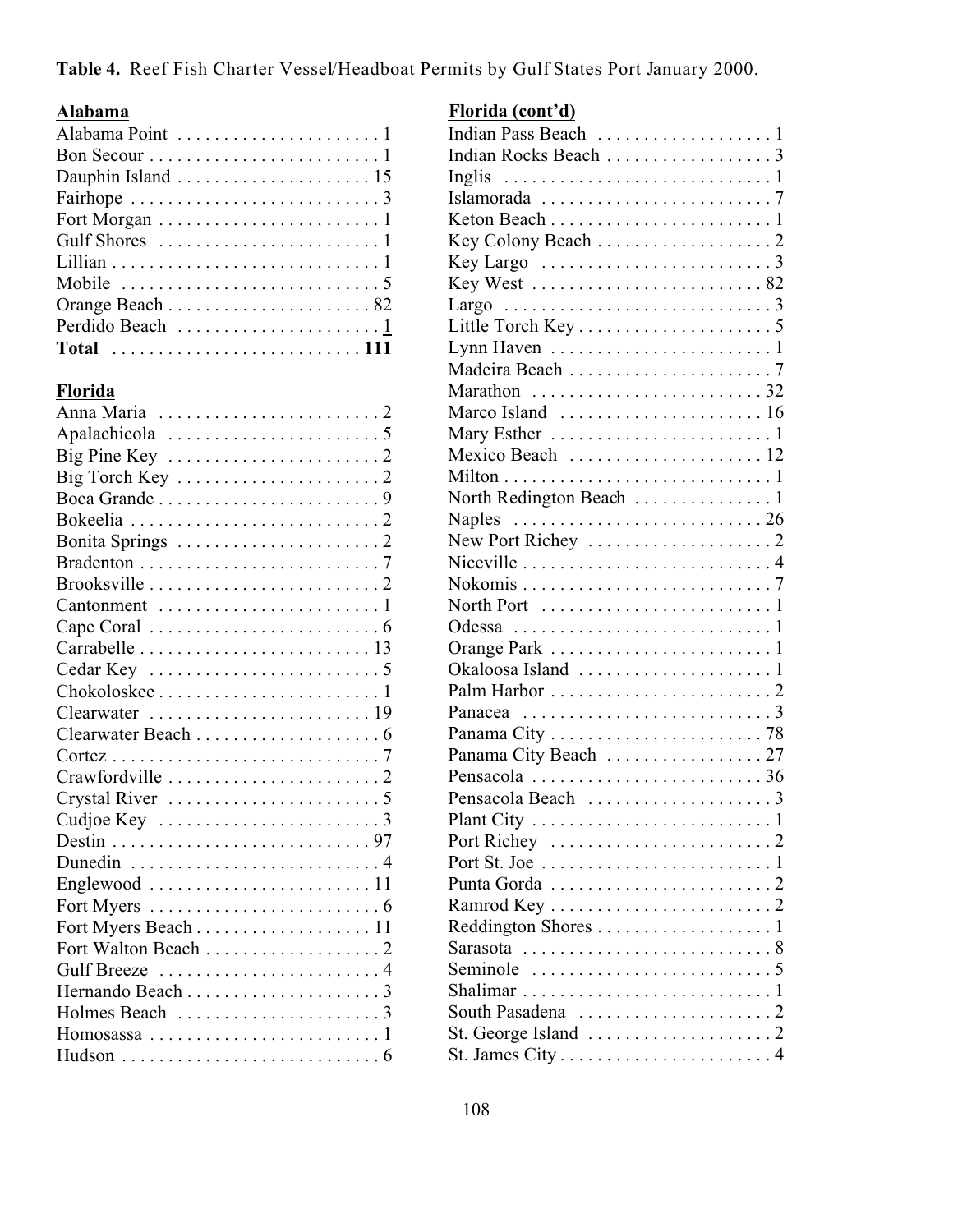### **Florida (cont'd)**

| St. Marks $\dots \dots \dots \dots \dots \dots \dots \dots \dots \dots$   |
|---------------------------------------------------------------------------|
| St. Petersburg $\ldots \ldots \ldots \ldots \ldots \ldots \ldots 18$      |
| St. Pete Beach $\ldots \ldots \ldots \ldots \ldots \ldots 2$              |
|                                                                           |
|                                                                           |
| Summerland Key $\dots\dots\dots\dots\dots\dots\dots$                      |
| Sundance $\ldots \ldots \ldots \ldots \ldots \ldots \ldots 1$             |
| Suwannee $\dots \dots \dots \dots \dots \dots \dots \dots \dots$          |
|                                                                           |
|                                                                           |
|                                                                           |
| Tavernier $\ldots \ldots \ldots \ldots \ldots \ldots \ldots \ldots$       |
|                                                                           |
|                                                                           |
| Venice $\ldots \ldots \ldots \ldots \ldots \ldots \ldots \ldots \ldots 6$ |
|                                                                           |
|                                                                           |
| Total 728                                                                 |

#### **Louisiana**

| Lake Charles $\dots \dots \dots \dots \dots \dots \dots \dots \dots$ |
|----------------------------------------------------------------------|
|                                                                      |
| Leeville $\ldots \ldots \ldots \ldots \ldots \ldots \ldots 2$        |
|                                                                      |
|                                                                      |
|                                                                      |
|                                                                      |
| Venice $\ldots \ldots \ldots \ldots \ldots \ldots \ldots \ldots 2$   |
|                                                                      |

#### **Mississippi**

| D'Iberville $\dots \dots \dots \dots \dots \dots \dots \dots \dots$ |
|---------------------------------------------------------------------|
| Escatawpa $\ldots \ldots \ldots \ldots \ldots \ldots \ldots 1$      |
|                                                                     |
|                                                                     |

### **Mississippi (cont'd)**

| Long Beach $\ldots \ldots \ldots \ldots \ldots \ldots 2$             |  |  |  |  |  |  |  |  |  |  |  |  |
|----------------------------------------------------------------------|--|--|--|--|--|--|--|--|--|--|--|--|
| Ocean Springs $\dots \dots \dots \dots \dots \dots \dots$            |  |  |  |  |  |  |  |  |  |  |  |  |
| Pascagoula $\ldots \ldots \ldots \ldots \ldots \ldots \ldots \ldots$ |  |  |  |  |  |  |  |  |  |  |  |  |
|                                                                      |  |  |  |  |  |  |  |  |  |  |  |  |
|                                                                      |  |  |  |  |  |  |  |  |  |  |  |  |

### **Texas**

| Freeport 37              |  |
|--------------------------|--|
|                          |  |
|                          |  |
|                          |  |
|                          |  |
|                          |  |
|                          |  |
|                          |  |
|                          |  |
|                          |  |
|                          |  |
|                          |  |
|                          |  |
|                          |  |
|                          |  |
|                          |  |
|                          |  |
|                          |  |
|                          |  |
|                          |  |
|                          |  |
|                          |  |
|                          |  |
| Gulf States Total  1,171 |  |
| Other States Total 32    |  |

**Grand Total** ................... **1,203**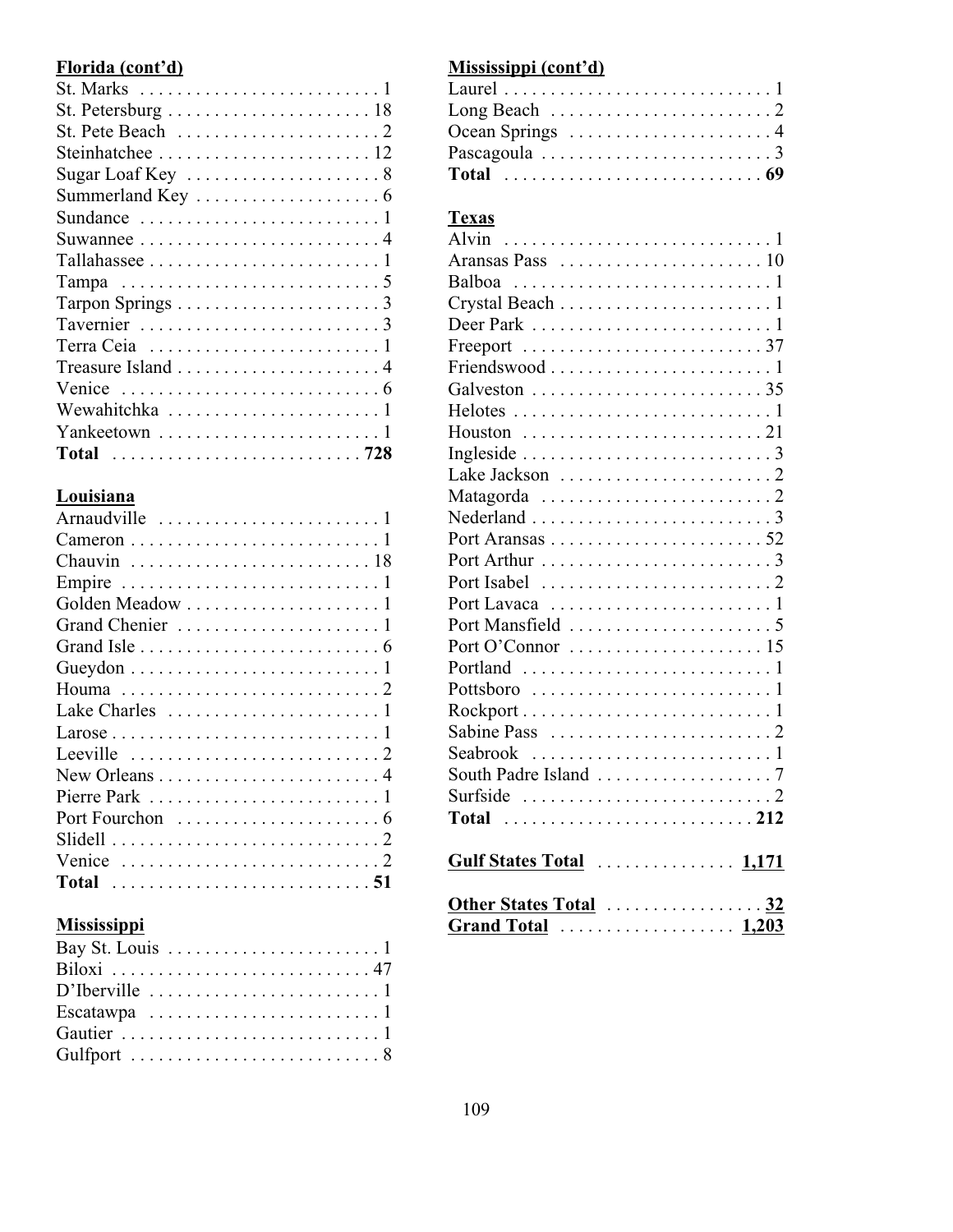**Table 4a.** Charter Vessels with Only the Reef Fish Permits by Gulf States Port January 2000.

# **Alabama**

## **Florida**

| Madeira Beach 1                                                         |
|-------------------------------------------------------------------------|
| Marathon 4                                                              |
|                                                                         |
|                                                                         |
|                                                                         |
|                                                                         |
|                                                                         |
|                                                                         |
| Seminole $\ldots \ldots \ldots \ldots \ldots \ldots \ldots \ldots 1$    |
|                                                                         |
|                                                                         |
| St. Marks $\dots \dots \dots \dots \dots \dots \dots \dots \dots \dots$ |
|                                                                         |

### **Florida cont'd**

| St. Pete Beach $\ldots \ldots \ldots \ldots \ldots \ldots 1$  |  |
|---------------------------------------------------------------|--|
|                                                               |  |
| Suwannee $\ldots \ldots \ldots \ldots \ldots \ldots \ldots 1$ |  |
|                                                               |  |
|                                                               |  |
| Wewahitchka 1                                                 |  |
|                                                               |  |
|                                                               |  |

# **Louisiana**

| New Orleans $\dots \dots \dots \dots \dots \dots \dots \dots 1$ |  |
|-----------------------------------------------------------------|--|
|                                                                 |  |
|                                                                 |  |
|                                                                 |  |

# **Mississippi**

| Gulf States Total  86 |  |  |  |  |  |  |  |  |
|-----------------------|--|--|--|--|--|--|--|--|
|                       |  |  |  |  |  |  |  |  |
|                       |  |  |  |  |  |  |  |  |
|                       |  |  |  |  |  |  |  |  |
|                       |  |  |  |  |  |  |  |  |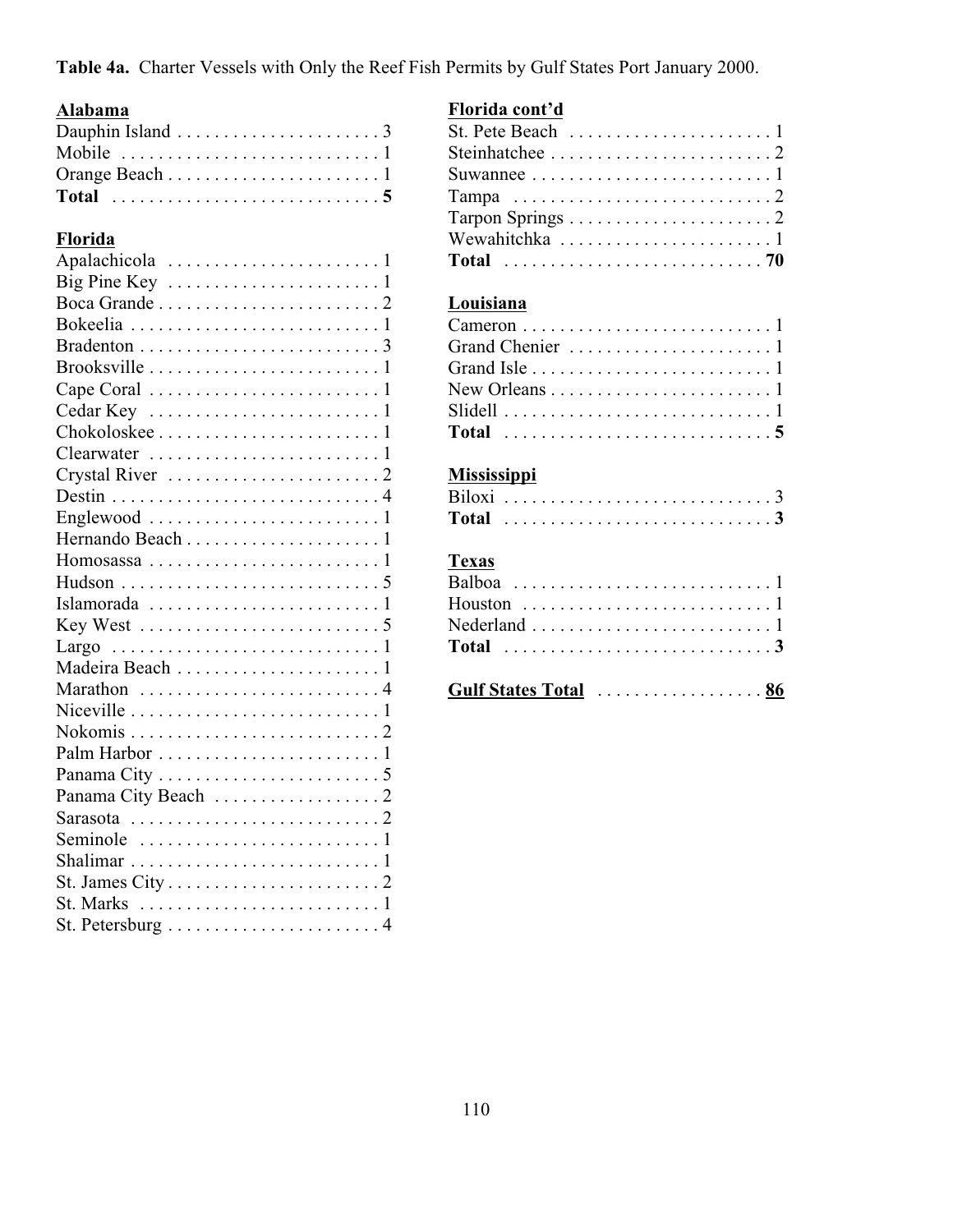**Table 5.** Gulf of Mexico Landings of Red Snapper (1,000's of Fish) by Charter Vessel/Headboat Sectors and Percentage of Total Recreational Landing for 3 periods between 1981-1997.

|               | Average                 |                    | <b>Charter Vessels</b>        | <b>Headboats</b>   | <b>For-Hire</b>               |                                          |
|---------------|-------------------------|--------------------|-------------------------------|--------------------|-------------------------------|------------------------------------------|
| <b>Period</b> | <b>Total</b><br>Landing | Average<br>Landing | Percent<br>of<br><b>Total</b> | Average<br>Landing | Percent<br>of<br><b>Total</b> | Percent<br><sub>of</sub><br><b>Total</b> |
| 1981/1982     | 2099                    | 721                | 34.3                          | 1/                 |                               | 34.3                                     |
| 1988/1989     | 1097                    | 328                | 27.4                          | 411                | 34.3                          | 61.7                                     |
| 1996/1997     | 1363                    | 577                | 42.3                          | 387                | 28.4                          | 70.7                                     |

**Source**: Schirripa (1998)

 $\overline{a}$ 1/ Headboat landings are combined with charter vessel landings under MRFSS.

**Table 6.** Gulf of Mexico Recreational Landings of King Mackerel (1,000's of fish) by Charter Vessel and Headboat Sectors and Percentage of Total Recreational Landing for 1983, 1988, and 1997.

|      | <b>Total</b><br>Landings |                           |        | <b>Charter Vessels</b> |                    | <b>Headboats</b> | <b>For-Hire</b> |          |
|------|--------------------------|---------------------------|--------|------------------------|--------------------|------------------|-----------------|----------|
| Year | #                        | $\frac{6}{6}$<br>Landings |        | Percent                | Landings           | Percent          | Percent         |          |
|      | Fish                     | S.D.                      | # Fish | $\frac{6}{6}$<br>S.D.  | оf<br><b>Total</b> | $#$ Fish         | of Total        | of Total |
| 1983 | 262.4                    | 34                        | 45.8   | 25                     | 17.4               | 1/               |                 | 17.4     |
| 1988 | 354.7                    | 2/<br>10                  | 103.4  | 22                     | 29.2               | 9.4              | 2.6             | 31.8     |
| 1997 | 575.0                    | 2/<br>$\tau$              | 332.8  | 9                      | 57.8               | 21.5             | 3.7             | 61.5     |

**Source**: Holiman (1999)

 $\overline{a}$ 1/ Headboat landings are combined with charter vessel landings under MRFSS.

2/ Percent Standard Deviation based on MRFSS' component of total landings.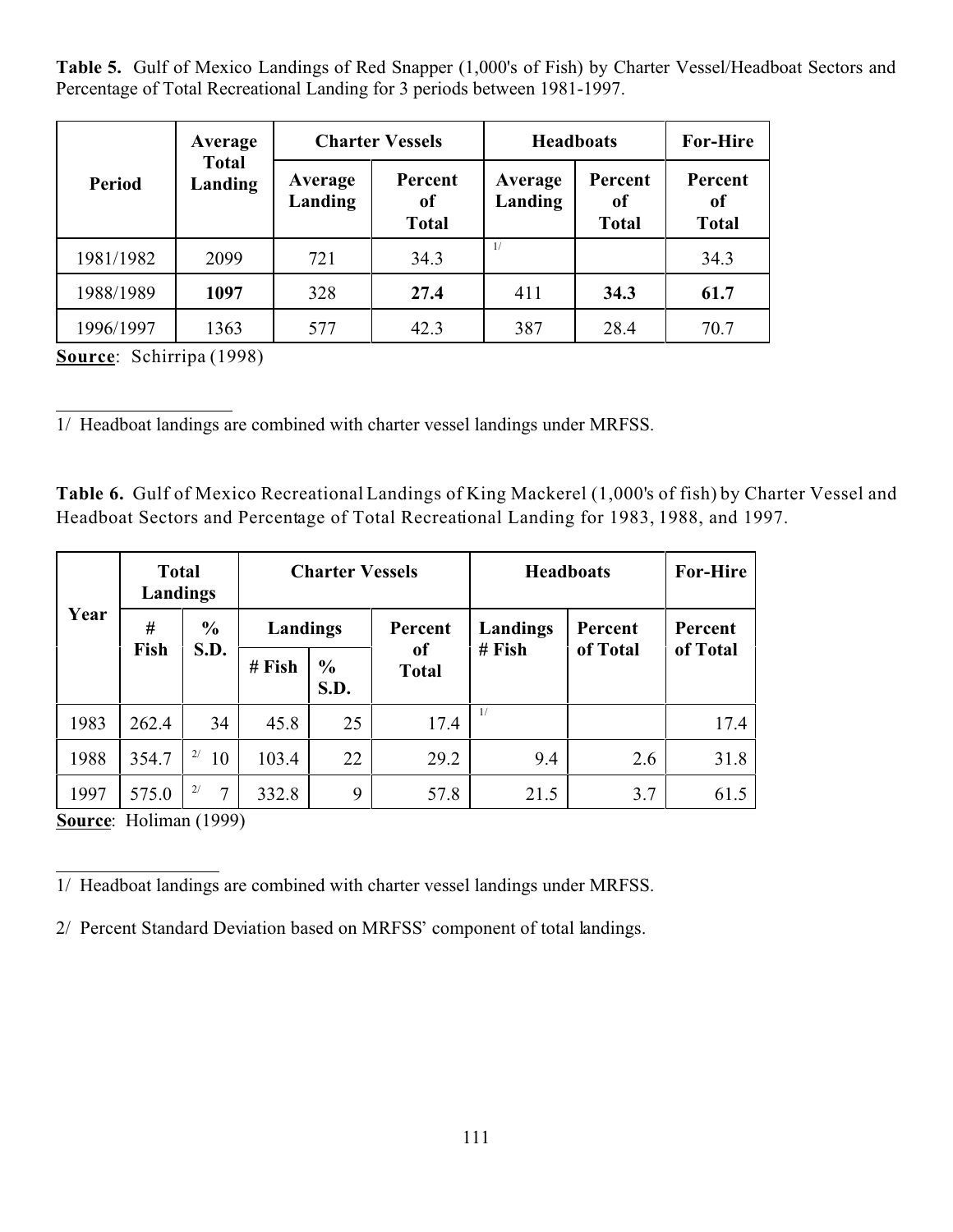**Table 7**. Gulf of Mexico Recreational Landings of Gag Grouper (1,000's of fish) By Charter Vessel and Headboat Sectors and Percentage of Total Recreational Landing for 3 Periods Between 1981 and 1996.

|               | Average                 |                    | <b>Charter Vessels</b>        | <b>Headboats</b>   | <b>For-Hire</b>               |                               |
|---------------|-------------------------|--------------------|-------------------------------|--------------------|-------------------------------|-------------------------------|
| <b>Period</b> | <b>Total</b><br>Landing | Average<br>Landing | Percent<br>0f<br><b>Total</b> | Average<br>Landing | Percent<br>of<br><b>Total</b> | Percent<br>of<br><b>Total</b> |
| 1981/1982     | 334                     | 48.5               | 14.5                          | 1/                 |                               | 14.5                          |
| 1988/1989     | 486                     | 73.5               | 15.1                          | 31                 | 6.3                           | 21.4                          |
| 1995/1996     | 361                     | 101                | 28.0                          | 17                 | 4.7                           | 32.7                          |

**Source:** Schirripa and Legault (1997)

l 1/ Headboat landings are combined with charter vessel landings under MRFSS.

**Table 8**. Gulf of Mexico Landings of Vermilion Snapper (1,000's of fish) By Charter Vessel and Headboat Sectors and Percentage of Total Recreational Landing for 3 Periods Between 1981 and 1996.

|           | Average                 |                    | <b>Charter Vessels</b>        | <b>Headboats</b>   | <b>For-Hire</b>               |                               |
|-----------|-------------------------|--------------------|-------------------------------|--------------------|-------------------------------|-------------------------------|
| Period    | <b>Total</b><br>Landing | Average<br>Landing | Percent<br>of<br><b>Total</b> | Average<br>Landing | Percent<br>of<br><b>Total</b> | Percent<br>0f<br><b>Total</b> |
| 1981/1982 | 342                     | 281                | 82.2                          | 1/                 |                               | 82.2                          |
| 1988/1989 | 1229                    | 334                | 27.1                          | 654                | 53.0                          | 80.1                          |
| 1995/1996 | 883                     | 424                | 48.0                          | 372                | 42.1                          | 90.1                          |

**Source**: Schirripa (1998)

 $\overline{a}$ 1/ Headboat landings are combined with charter vessel landings under MRFSS.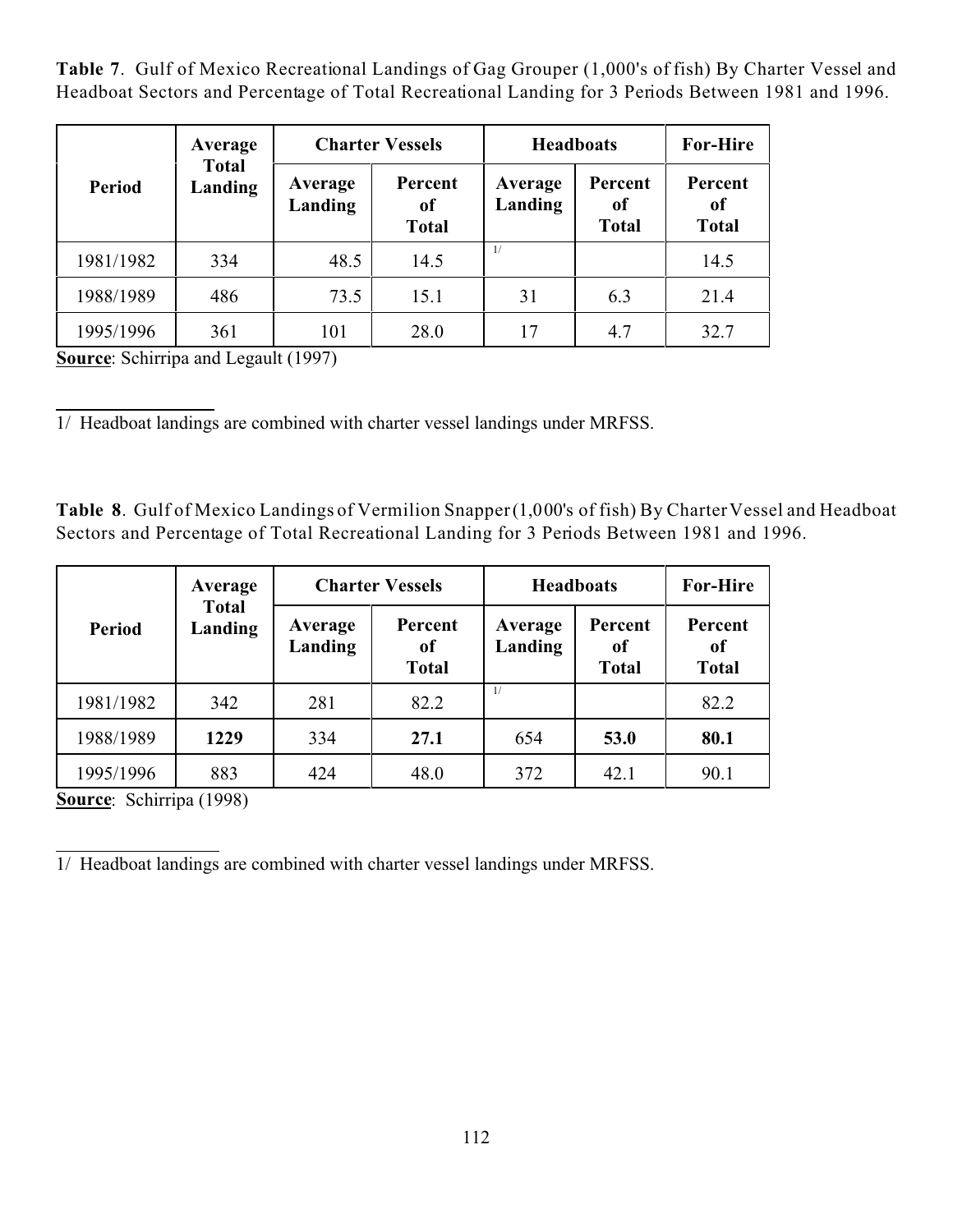**Table 9.** Gulf of Mexico Recreational Landings of Greater Amberjack (1,000's of Fish) By Charter Vessel and Headboat Sectors and Percentage of Total Recreational Landing for 3 Periods Between 1982-1996

|           | Average                  |                     | <b>Charter Vessels</b>        | <b>Headboats</b>    | <b>For-Hire</b>               |                                          |
|-----------|--------------------------|---------------------|-------------------------------|---------------------|-------------------------------|------------------------------------------|
| Period    | <b>Total</b><br>Landings | Average<br>Landings | Percent<br>of<br><b>Total</b> | Average<br>Landings | Percent<br>0f<br><b>Total</b> | Percent<br><sub>of</sub><br><b>Total</b> |
| 1982/1983 | 306.0                    | 203.5               | 66.5                          | $\frac{1}{2}$       |                               | 66.5                                     |
| 1988/1989 | 458.4                    | 208.7               | 45.5                          | 41.1                | 9.0                           | 54.5                                     |
| 1995/1996 | 73.0                     | 36.6                | 50.1                          | 9.6                 | 13.1                          | 63.2                                     |

**Source**: Holiman (1998) McClellan and Cummings (1996)

 $\overline{a}$ 1/ Headboat landings are combined with charter vessel landings under MRFSS.

**Table 10.** Gulf of Mexico Recreational Landings of Red Grouper (1,000's of Fish) By Charter Vessel and Headboat Sectors and Percentage of Total Recreational Landing for 3 Periods Between 1981-1997

|           | Average                  | <b>Charter Vessels</b> |                        | <b>Headboats</b>    | <b>For-Hire</b>               |                               |
|-----------|--------------------------|------------------------|------------------------|---------------------|-------------------------------|-------------------------------|
| Period    | <b>Total</b><br>Landings | Average<br>Landings    | Percent<br>0f<br>Total | Average<br>Landings | Percent<br>of<br><b>Total</b> | Percent<br>0f<br><b>Total</b> |
| 1981/1982 | 240                      | 46.5                   | 19.4                   | 1/                  |                               | 19.4                          |
| 1988/1989 | 782                      | 67.0                   | 8.6                    | 39.5                | 5.1                           | 13.7                          |
| 1996/1997 | 122                      | 28.5                   | 23.4                   | 10.0                | 8.2                           | 31.6                          |

**Source**: Schirripa, et al (1999)

.

 $\overline{a}$ 1/ Headboat landings are combined with charter vessel landings under MRFSS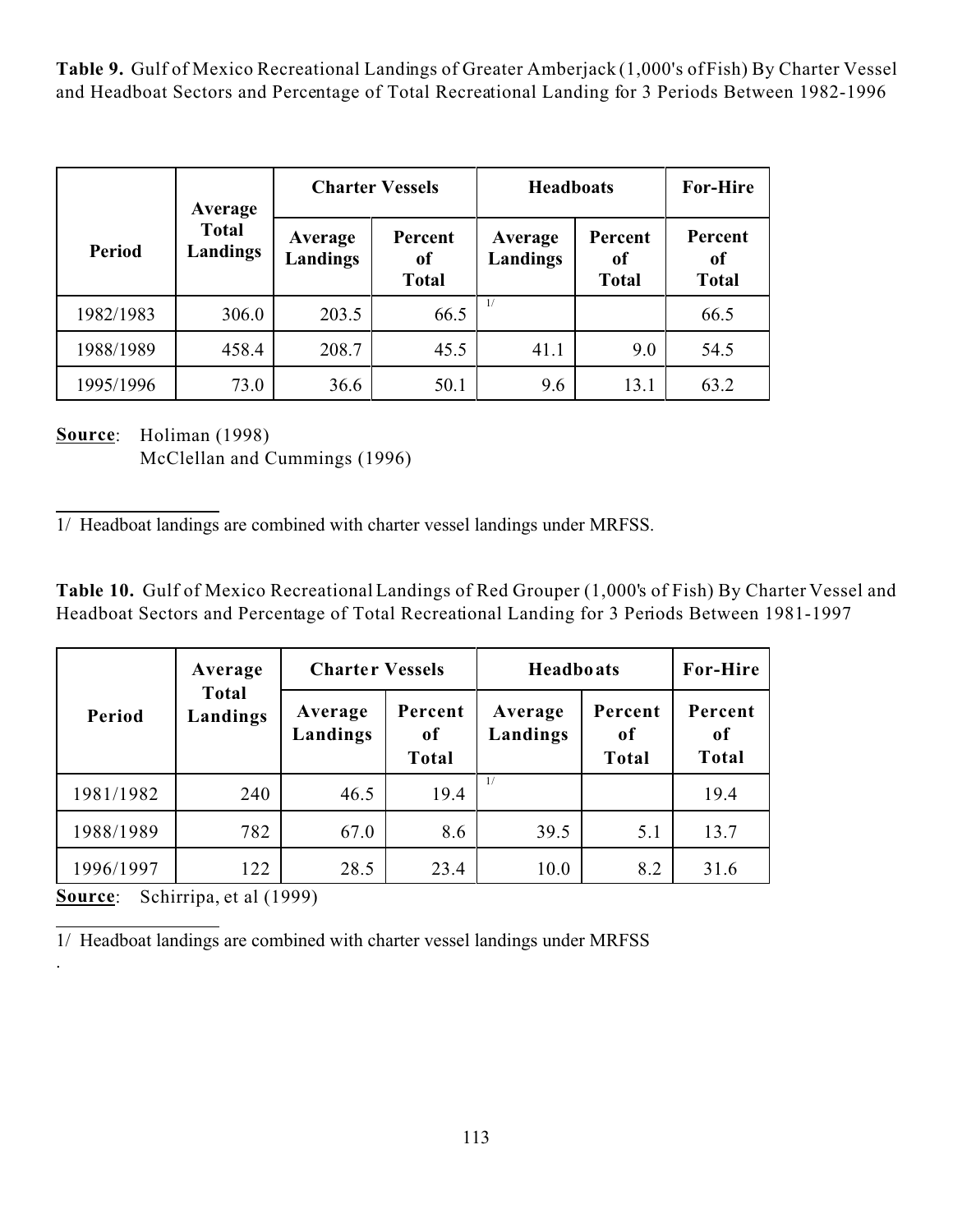Table 11. Vessels holding both Reef Fish and Coastal Migratory Pelagic Charter Vessel Permits by Gulf States Port August 2000.

#### **Alabama**

| Bon Secour $\dots \dots \dots \dots \dots \dots \dots \dots \dots$       |
|--------------------------------------------------------------------------|
|                                                                          |
|                                                                          |
|                                                                          |
|                                                                          |
|                                                                          |
|                                                                          |
| Mobile $\dots\dots\dots\dots\dots\dots\dots\dots\dots\dots5$             |
| Ono Island $\dots \dots \dots \dots \dots \dots \dots \dots \dots \dots$ |
|                                                                          |
|                                                                          |
| Total 129                                                                |

### **Florida**

| Big Pine Key $\dots \dots \dots \dots \dots \dots \dots \dots$       |
|----------------------------------------------------------------------|
|                                                                      |
|                                                                      |
|                                                                      |
|                                                                      |
|                                                                      |
|                                                                      |
|                                                                      |
|                                                                      |
|                                                                      |
|                                                                      |
| Clearwater $\dots\dots\dots\dots\dots\dots\dots\dots$                |
|                                                                      |
|                                                                      |
|                                                                      |
| Crystal River $\dots \dots \dots \dots \dots \dots \dots \dots$      |
| Cudjoe Key $\dots\dots\dots\dots\dots\dots\dots\dots\dots$           |
|                                                                      |
|                                                                      |
|                                                                      |
|                                                                      |
| Ellenton $\ldots \ldots \ldots \ldots \ldots \ldots \ldots \ldots 1$ |
| Englewood $\ldots \ldots \ldots \ldots \ldots \ldots \ldots 12$      |
| Fort Myers $\dots \dots \dots \dots \dots \dots \dots \dots \dots$   |
|                                                                      |

# **Florida (cont'd)**

| Fort Myers Beach 11                                                       |
|---------------------------------------------------------------------------|
| Fort Walton Beach 3                                                       |
|                                                                           |
| Goodland $\ldots \ldots \ldots \ldots \ldots \ldots \ldots \ldots 1$      |
| Gulf Breeze  4                                                            |
|                                                                           |
|                                                                           |
|                                                                           |
|                                                                           |
|                                                                           |
|                                                                           |
|                                                                           |
|                                                                           |
|                                                                           |
|                                                                           |
|                                                                           |
| Key Largo $\dots \dots \dots \dots \dots \dots \dots \dots$               |
|                                                                           |
|                                                                           |
|                                                                           |
| Lynn Haven $\dots\dots\dots\dots\dots\dots\dots\dots\dots$                |
|                                                                           |
|                                                                           |
|                                                                           |
| Mary Esther $\dots \dots \dots \dots \dots \dots \dots \dots \dots$       |
| Melrose $\ldots \ldots \ldots \ldots \ldots \ldots \ldots \ldots 1$       |
|                                                                           |
|                                                                           |
| Naples $\ldots \ldots \ldots \ldots \ldots \ldots \ldots \ldots 35$       |
| Navarre $\ldots \ldots \ldots \ldots \ldots \ldots \ldots \ldots 1$       |
| New Port Richey 4                                                         |
| Niceville $\ldots \ldots \ldots \ldots \ldots \ldots \ldots \ldots 5$     |
|                                                                           |
| North Port $\dots\dots\dots\dots\dots\dots\dots\dots1$                    |
|                                                                           |
| Ochlockonee Bay $\dots \dots \dots \dots \dots \dots \dots$               |
| Odessa $\ldots \ldots \ldots \ldots \ldots \ldots \ldots \ldots \ldots 2$ |
|                                                                           |
|                                                                           |
|                                                                           |
|                                                                           |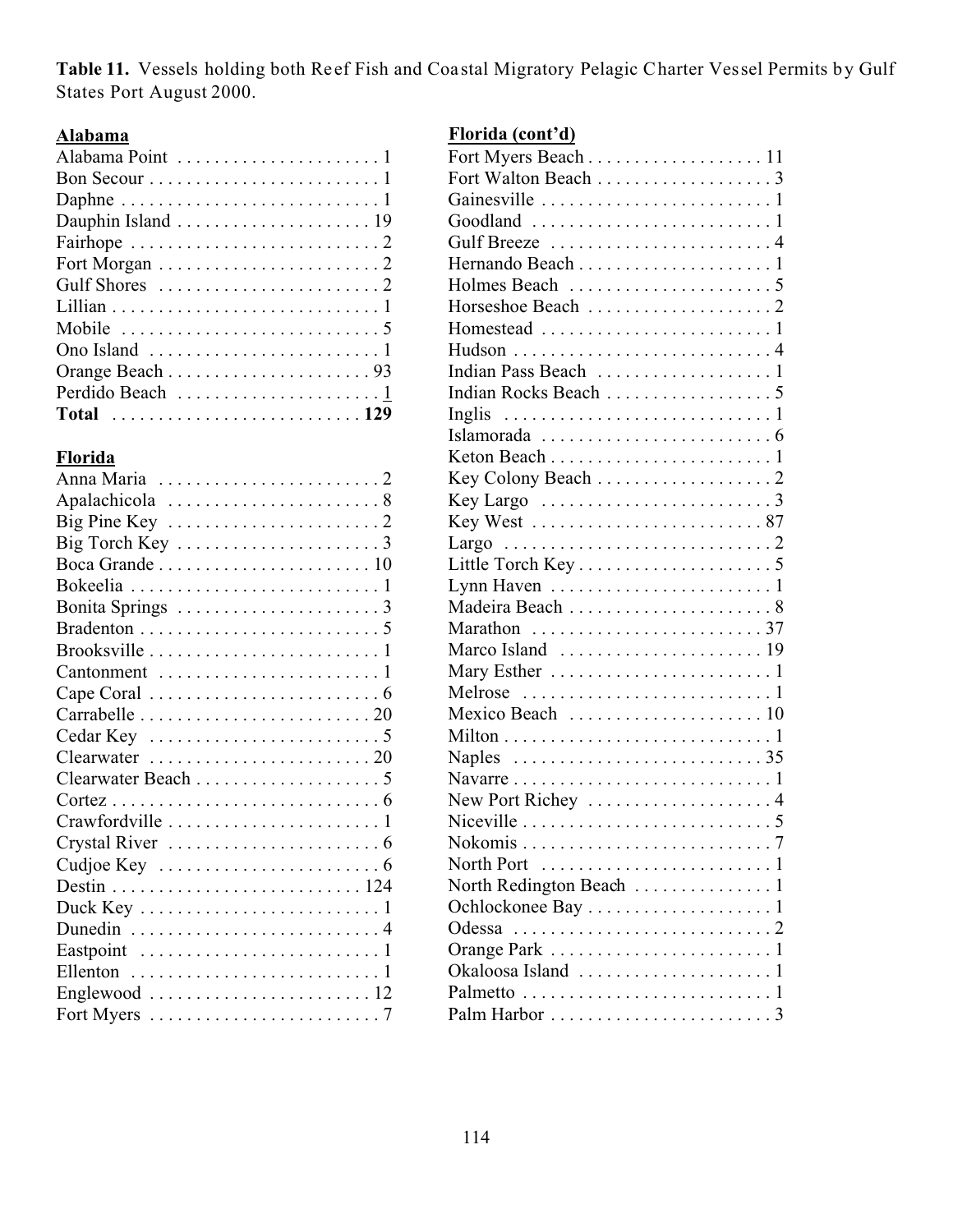# **Florida (cont'd)**

| Panama City Beach 35                                                     |
|--------------------------------------------------------------------------|
| Pensacola  45                                                            |
|                                                                          |
|                                                                          |
|                                                                          |
| Port Richey 4                                                            |
|                                                                          |
|                                                                          |
|                                                                          |
|                                                                          |
| Reddington Shores 1                                                      |
|                                                                          |
|                                                                          |
|                                                                          |
|                                                                          |
|                                                                          |
|                                                                          |
| St. Petersburg $\ldots \ldots \ldots \ldots \ldots \ldots \ldots 18$     |
| St. Pete Beach  4                                                        |
|                                                                          |
| Sugar Loaf Key 8                                                         |
|                                                                          |
|                                                                          |
| Suwanee $\ldots \ldots \ldots \ldots \ldots \ldots \ldots \ldots \ldots$ |
|                                                                          |
|                                                                          |
|                                                                          |
|                                                                          |
|                                                                          |
|                                                                          |
|                                                                          |
| Wewahitchka 1                                                            |
|                                                                          |
| Total 851                                                                |

### **Louisiana**

# **Louisiana (cont'd)**

| Golden Meadow  4                                                          |
|---------------------------------------------------------------------------|
|                                                                           |
| Gueydon $\dots \dots \dots \dots \dots \dots \dots \dots \dots \dots$     |
|                                                                           |
| Lake Charles $\dots \dots \dots \dots \dots \dots \dots 2$                |
|                                                                           |
| Leeville $\dots \dots \dots \dots \dots \dots \dots \dots \dots \dots$    |
|                                                                           |
| Mer Rouge $\dots \dots \dots \dots \dots \dots \dots \dots \dots$         |
| New Orleans $\dots \dots \dots \dots \dots \dots \dots \dots$             |
| Pierre Park $\ldots \ldots \ldots \ldots \ldots \ldots \ldots \ldots 1$   |
| Port Fourchon  8                                                          |
|                                                                           |
| Venice $\ldots \ldots \ldots \ldots \ldots \ldots \ldots \ldots \ldots 3$ |
|                                                                           |

# **Mississippi**

| Escatawpa $\ldots \ldots \ldots \ldots \ldots \ldots \ldots 1$                       |
|--------------------------------------------------------------------------------------|
|                                                                                      |
|                                                                                      |
|                                                                                      |
| Long Beach $\ldots \ldots \ldots \ldots \ldots \ldots \ldots 4$                      |
| Ocean Springs $\dots \dots \dots \dots \dots \dots \dots$                            |
|                                                                                      |
| Total $\ldots \ldots \ldots \ldots \ldots \ldots \ldots \ldots \ldots \ldots \ldots$ |

| Baytown $\ldots \ldots \ldots \ldots \ldots \ldots \ldots \ldots 1$         |
|-----------------------------------------------------------------------------|
| $Corinth \dots \dots \dots \dots \dots \dots \dots \dots \dots \dots \dots$ |
| Corpus Christi $\ldots \ldots \ldots \ldots \ldots \ldots \ldots$           |
|                                                                             |
| Deer Park $\ldots \ldots \ldots \ldots \ldots \ldots \ldots \ldots 1$       |
|                                                                             |
| Freeport $\ldots \ldots \ldots \ldots \ldots \ldots \ldots \ldots 48$       |
|                                                                             |
| Galveston 40                                                                |
|                                                                             |
|                                                                             |
|                                                                             |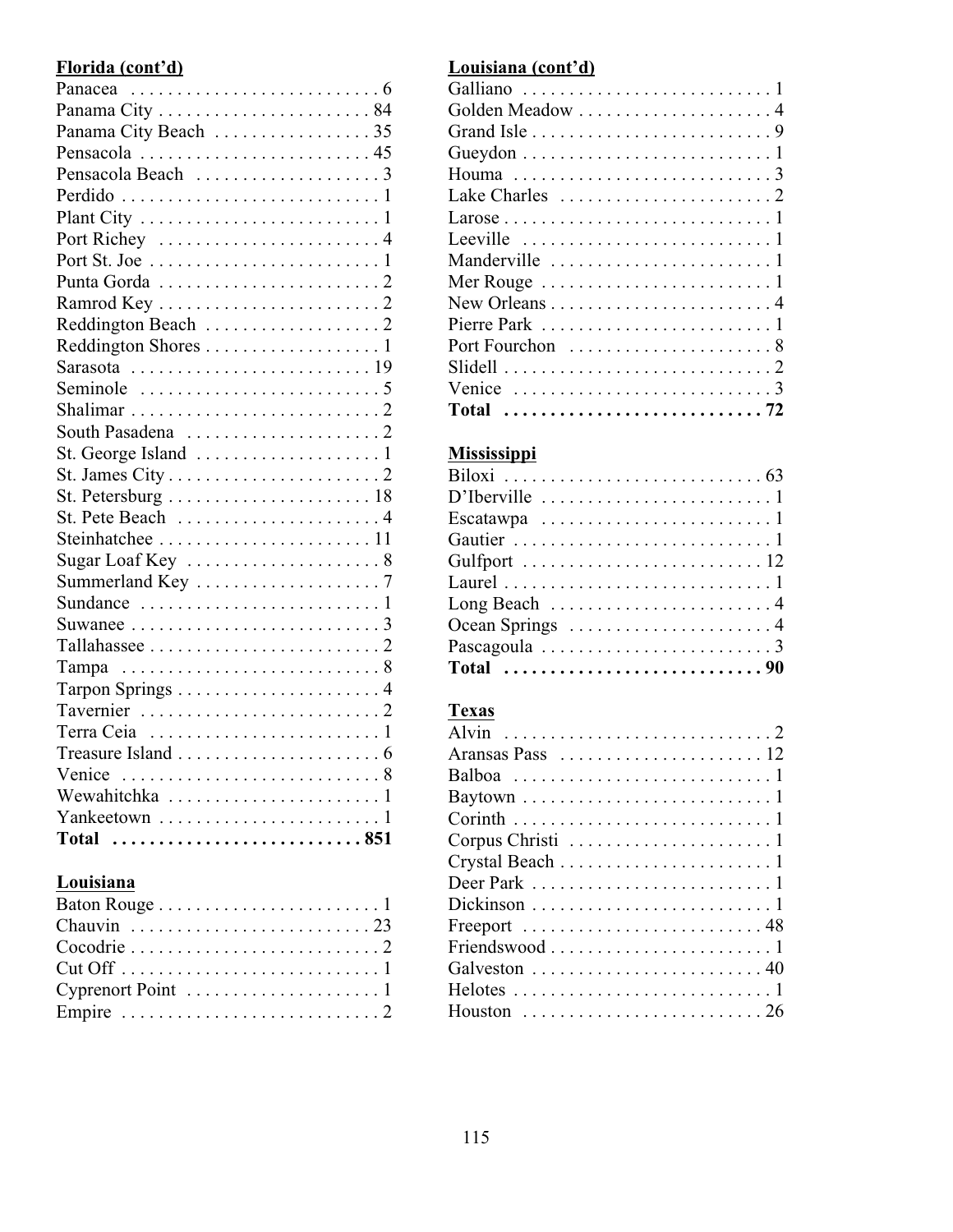# **Texas (cont'd)**

| Port O'Connor $\dots\dots\dots\dots\dots\dots\dots 25$                    |
|---------------------------------------------------------------------------|
| Portland $\ldots \ldots \ldots \ldots \ldots \ldots \ldots \ldots 2$      |
| Pottsboro $\ldots \ldots \ldots \ldots \ldots \ldots \ldots 1$            |
|                                                                           |
|                                                                           |
| San Leon $\dots\dots\dots\dots\dots\dots\dots\dots\dots$                  |
|                                                                           |
|                                                                           |
| Surfside $\ldots \ldots \ldots \ldots \ldots \ldots \ldots \ldots \ldots$ |
|                                                                           |
| Total 261                                                                 |
|                                                                           |
| Gulf States Total  1,403                                                  |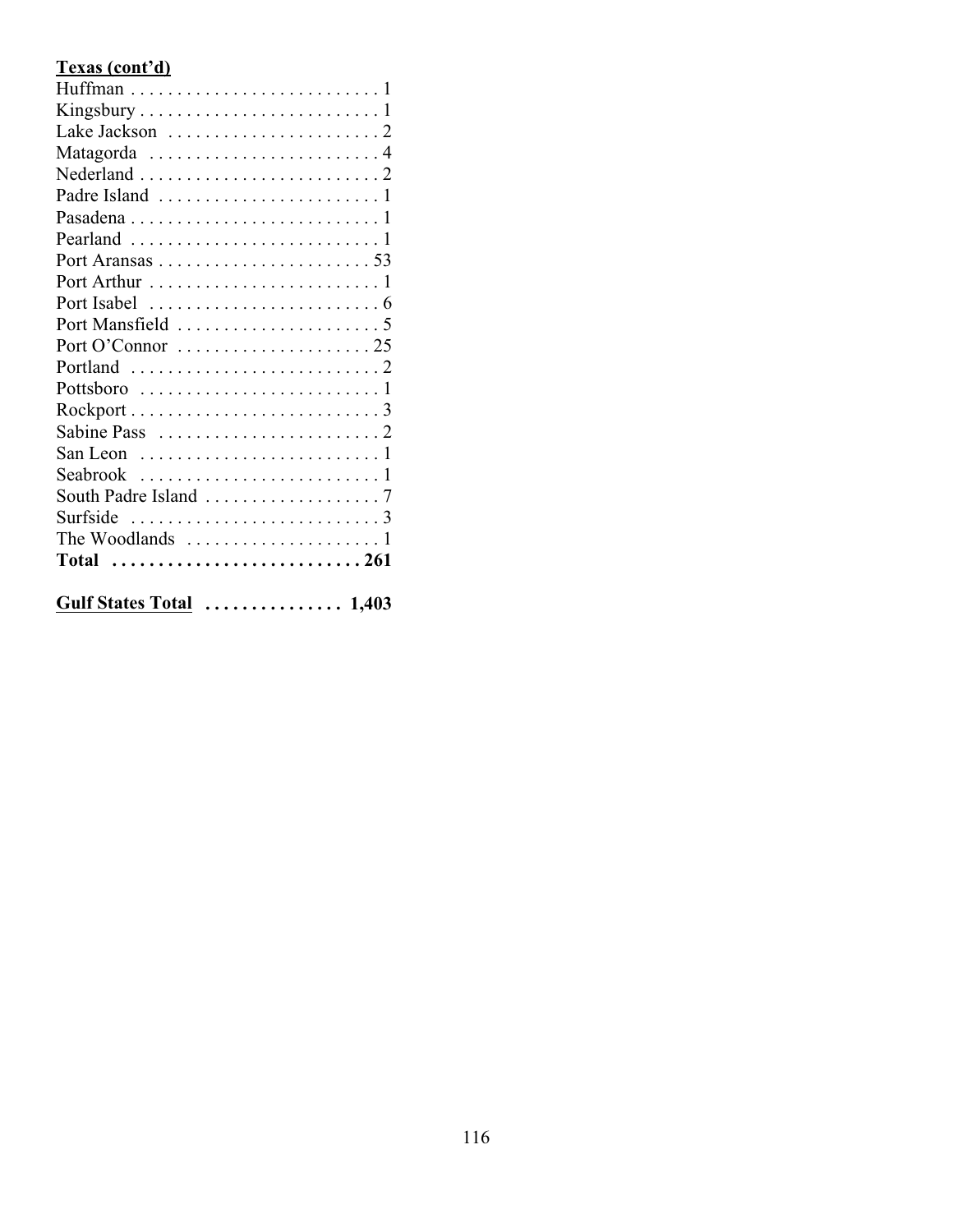**Table 11a.** Charter Vessels with Only the Reef Fish Permits by Gulf States Port August 2000.

### **Alabama**

# **Florida**

| Crystal River 3     |
|---------------------|
|                     |
|                     |
|                     |
|                     |
|                     |
|                     |
|                     |
|                     |
|                     |
|                     |
|                     |
|                     |
|                     |
|                     |
|                     |
|                     |
|                     |
|                     |
|                     |
| Panama City Beach 1 |
|                     |
| Sarasota 4          |
|                     |
|                     |
|                     |

#### **Florida (Cont'd)**

# **Louisiana**

| Venice $\ldots \ldots \ldots \ldots \ldots \ldots \ldots \ldots 1$ |
|--------------------------------------------------------------------|
| Total $\ldots \ldots \ldots \ldots \ldots \ldots \ldots \ldots 11$ |

# **Mississippi**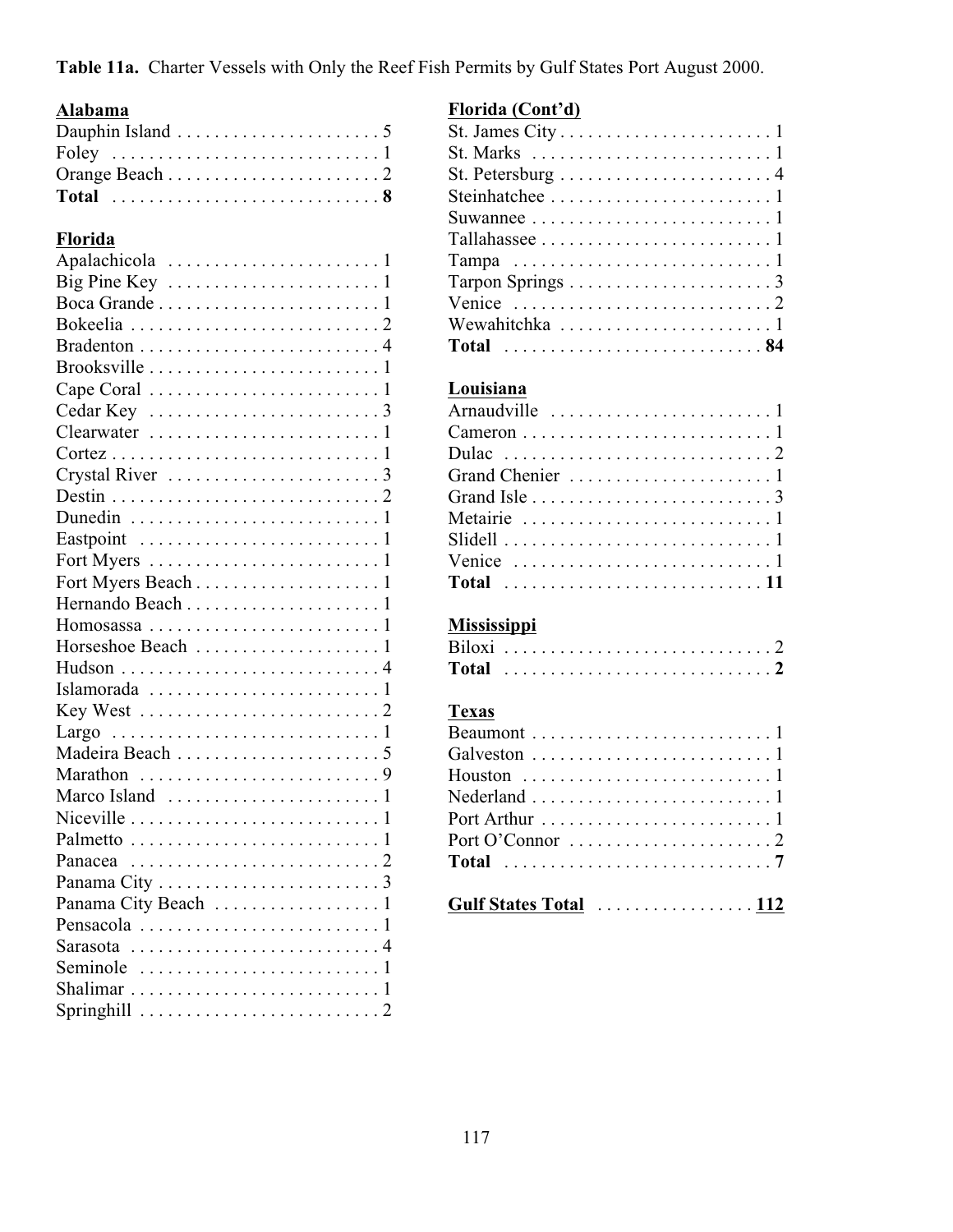**Table 11b.** Charter Vessels with Only the Coastal Migratory Pelagics Permit by Gulf States Port, August 2000**.**

# **Alabama**

# **Florida**

| Big Pine Key $\dots\dots\dots\dots\dots\dots\dots\dots$                    |
|----------------------------------------------------------------------------|
|                                                                            |
|                                                                            |
|                                                                            |
| Goodland $\ldots \ldots \ldots \ldots \ldots \ldots \ldots \ldots 1$       |
|                                                                            |
| Key Colony Beach 1                                                         |
|                                                                            |
| Key West $\ldots \ldots \ldots \ldots \ldots \ldots \ldots 18$             |
|                                                                            |
|                                                                            |
|                                                                            |
|                                                                            |
|                                                                            |
|                                                                            |
| Sarasota $\ldots \ldots \ldots \ldots \ldots \ldots \ldots \ldots 1$       |
|                                                                            |
|                                                                            |
| Sugarloaf Key $\dots\dots\dots\dots\dots\dots\dots$                        |
| St. Petersburg $\dots \dots \dots \dots \dots \dots \dots \dots$           |
|                                                                            |
|                                                                            |
| Total $\ldots \ldots \ldots \ldots \ldots \ldots \ldots \ldots \ldots 113$ |

### **Louisiana**

| $Hackberry \ldots \ldots \ldots \ldots \ldots \ldots \ldots 1$     |  |
|--------------------------------------------------------------------|--|
|                                                                    |  |
| Venice $\ldots \ldots \ldots \ldots \ldots \ldots \ldots \ldots 1$ |  |
| Total 8                                                            |  |
|                                                                    |  |

# **Mississippi**

| Ocean Springs $\dots \dots \dots \dots \dots \dots \dots \dots$ |  |  |  |  |  |  |  |  |  |  |  |  |
|-----------------------------------------------------------------|--|--|--|--|--|--|--|--|--|--|--|--|
|                                                                 |  |  |  |  |  |  |  |  |  |  |  |  |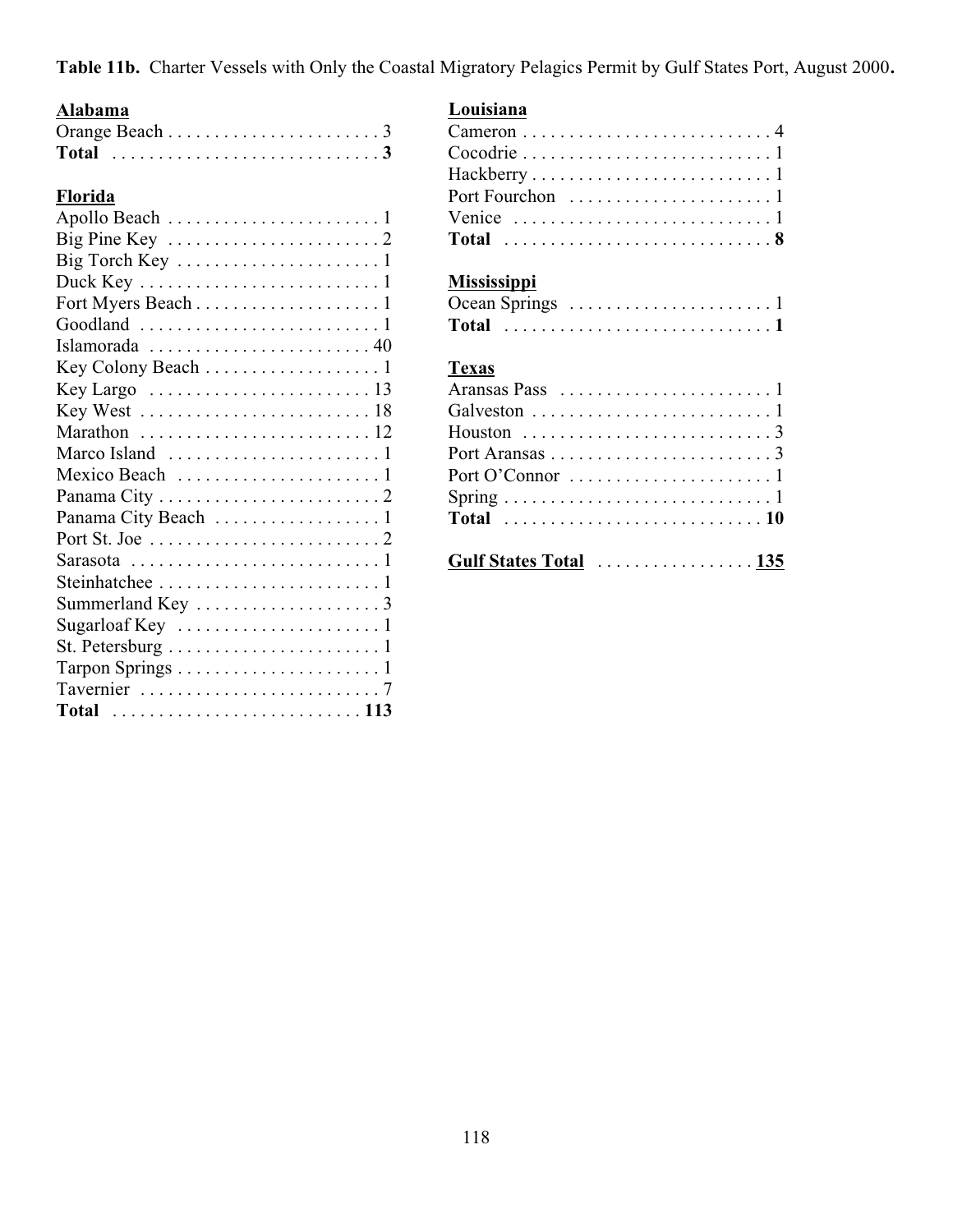| <b>YEAR</b>                  | <b>SHORE MODE</b> | PRIVATE/RENTAL | <b>CHARTER/PARTY</b> | <b>TOTAL</b> |
|------------------------------|-------------------|----------------|----------------------|--------------|
| 1981                         | $\boldsymbol{0}$  | 5926           | 572                  | 6498         |
| 1982                         | $\boldsymbol{0}$  | 1575           | 2193                 | 3768         |
| 1983                         | 22                | 3800           | 2543                 | 6365         |
| 1984                         | 15                | 477            | 1144                 | 1636         |
| 1985                         | 13                | 637            | 848                  | 1498         |
| 1986                         | $\mathbf{1}$      | 846            | 2357                 | 3204         |
| 1987                         | 9                 | 742            | 2631                 | 3382         |
| 1981-1987<br><b>Subtotal</b> | 60                | 14003          | 12288<br>$(46.6\%)$  | 26351        |
| 1988                         | 12                | 843            | 1662                 | 2517         |
| 1989                         | 103               | 746            | 1287                 | 2136         |
| 1990                         | 119               | 460            | 677                  | 1256         |
| 1981-1990<br><b>Subtotal</b> | 294               | 16052          | 15914<br>$(49.3\%)$  | 32260        |
| 1991                         | 22                | 714            | 1205                 | 1941         |
| 1992                         | $\boldsymbol{0}$  | 1412           | 1575                 | 2987         |
| 1993                         | 12                | 1683           | 3199                 | 4894         |
| 1994                         | 12                | 1425           | 2648                 | 4085         |
| 1995                         | $\boldsymbol{0}$  | 1257           | 2099                 | 3356         |
| 1996                         | $\boldsymbol{0}$  | 1219           | 2598                 | 3817         |
| 1997                         | $\boldsymbol{0}$  | 1774           | 3755                 | 5529         |
| 1998                         | $\boldsymbol{0}$  | 1083           | 4835                 | 5918         |
| 1981-1998<br><b>Subtotal</b> | 340               | 26619          | 37828<br>$(58.4\%)$  | 64787        |
| 1991-1998<br>Subtotal        | 46                | 10567          | 21914<br>$(67.4\%)$  | 32527        |
| 1986-1988<br>Subtotal        | 22                | 2431           | 6650<br>$(73.1\%)$   | 9103         |

**Table 12**. Red Snapper Recreational Landings (thousands of pounds)

Source: Schirripa and Legault (1999) Table 21 with values corrected for Texas landings based on Osburn (1999) Personal Communications dated October 29, 1999.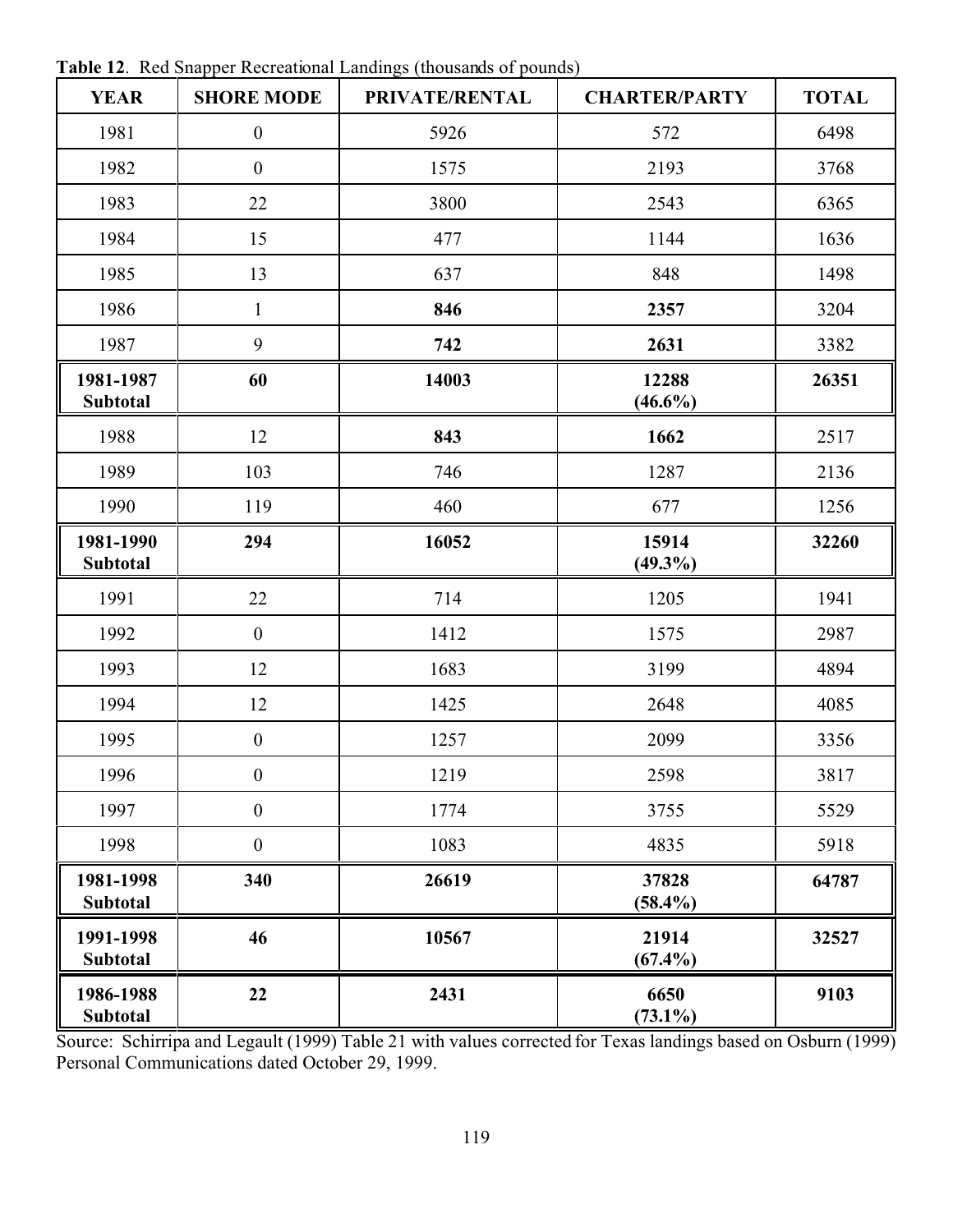

 $\overline{)}$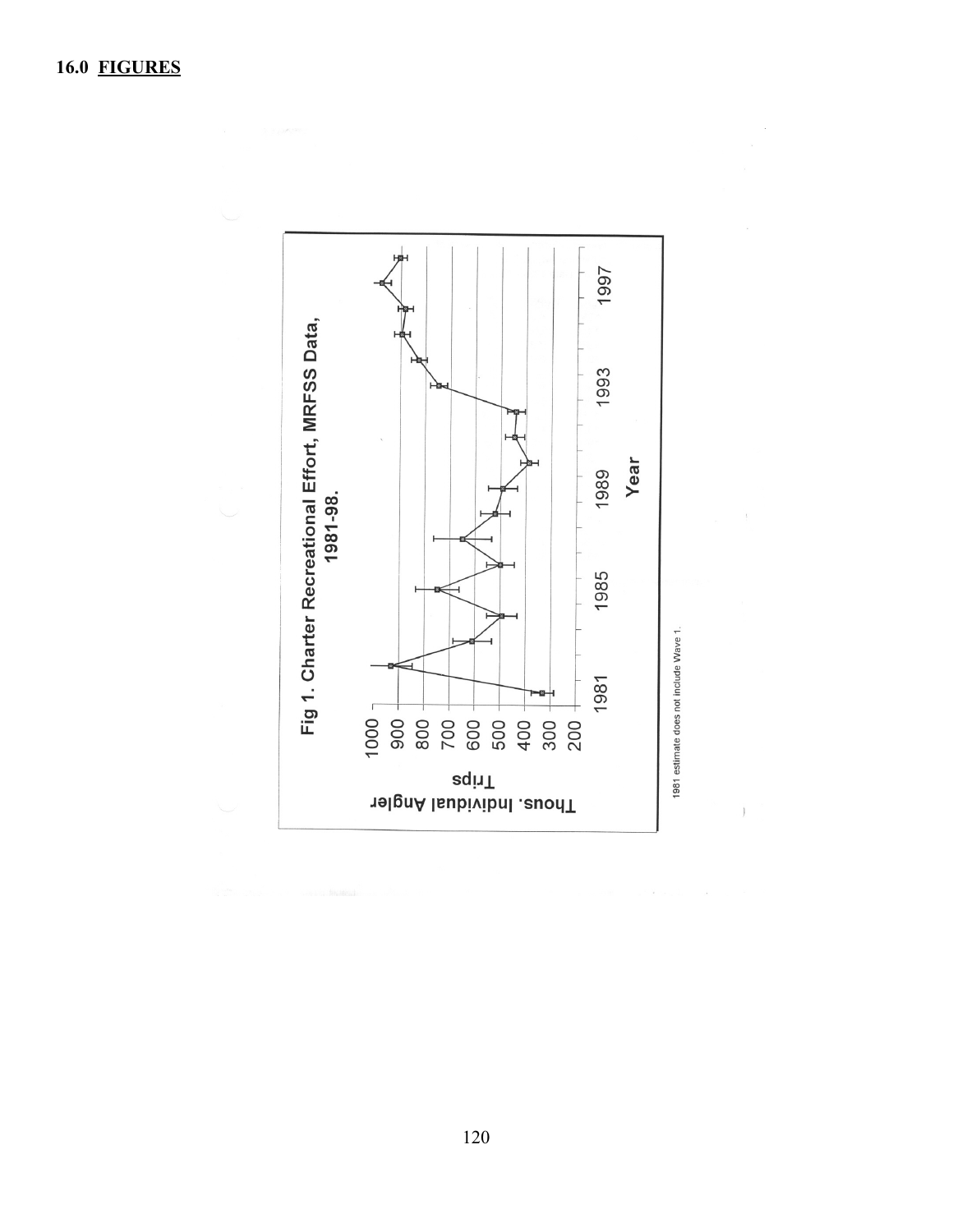# **APPENDIX A**

#### **Alternatives Proposed by Mr. Fensom for a Permit Moratorium Program**

#### A. Duration of Moratorium

- \*1. Establish a 5-year moratorium on the issuance of charter vessel permits w ith an effec tive date of January 1, 2002.
- \*2. New permits will not be issued on or after the effective date of January 1, 2002.
- B. A New Gulf Permit for the Reef Fish and Coastal Migratory Pelagics Fisheries
	- Create a new charter vessel/head boat perm it for the Gulf EEZ which will consist of only one class of vessels.
	- 2. Vessels will have endorsements for the following fisheries: a.Reef fish; and b.Coastal migratory pelagics.
	- 3. Vessel decals for permitted vessels will be required.
- C. Initial Eligib ility Requ irements for Permits and/or E ndorsem ents
	- \*1. Provide a fully transferable endorsement to the vessel permit for reef fish and/or coastal migratory pelagic fisheries to vessel owners who held a charter vessel permit for either fishery on January 1, 2002.
- D. Annual Permit and Endorsement Transfers During the Moratorium
	- 1. The tran sfer of perm its/endors ements is allowed with or w ithout tran sfer of the v essel.
- E. Vessel Passenger Restriction on Permit Transfer
	- 1. Transfer of permits is allowed between vessels but without any increase in the number of passengers that can leg ally be carried under the U.S. Coast Guard Safety Certification, i.e., can be transferred to vessels certified to carry equal or fewer passengers.
- F. Annual Reissuance of Permits Not Renewed (or Permanently Revoked)
	- 1. Permits not renewed (or permanently revoked) will not be reissued by NMFS during the moratorium.
- G. Appeals Process under the Moratorium
	- \*1. New permits will not be issued on o r after January 1, 2002, and there is no appeals process.
- H. Requirements to Maintain the New Gulf Permit/Endorsement
	- \*1. The fishing h istory of the permit/endorsemen ts is transferred upon sale or transfer.
	- 2. All vessels holding a Gulf charter vessel permit and endorsement must register for participation in one of the following surveys: a. Pilot charter boat survey; b.TPWD recreation fishing survey; or c. NMFS Buford head boat survey. d.Trip log.
	- 3. When selected, the own er or captain must report fishing statistics.
	- 4. Failure to participate in the approved survey s will result in the permits and endorsements not being reissued by NMFS the following year.
	- \*5. Gross incom e of \$20,000 \$25,000 p er year from recre ational for-hire fishing or an average of \$20,0 00 - \$25 ,000 pe r year for th e three ye ars immediately p rior to renewal.

\*New alternatives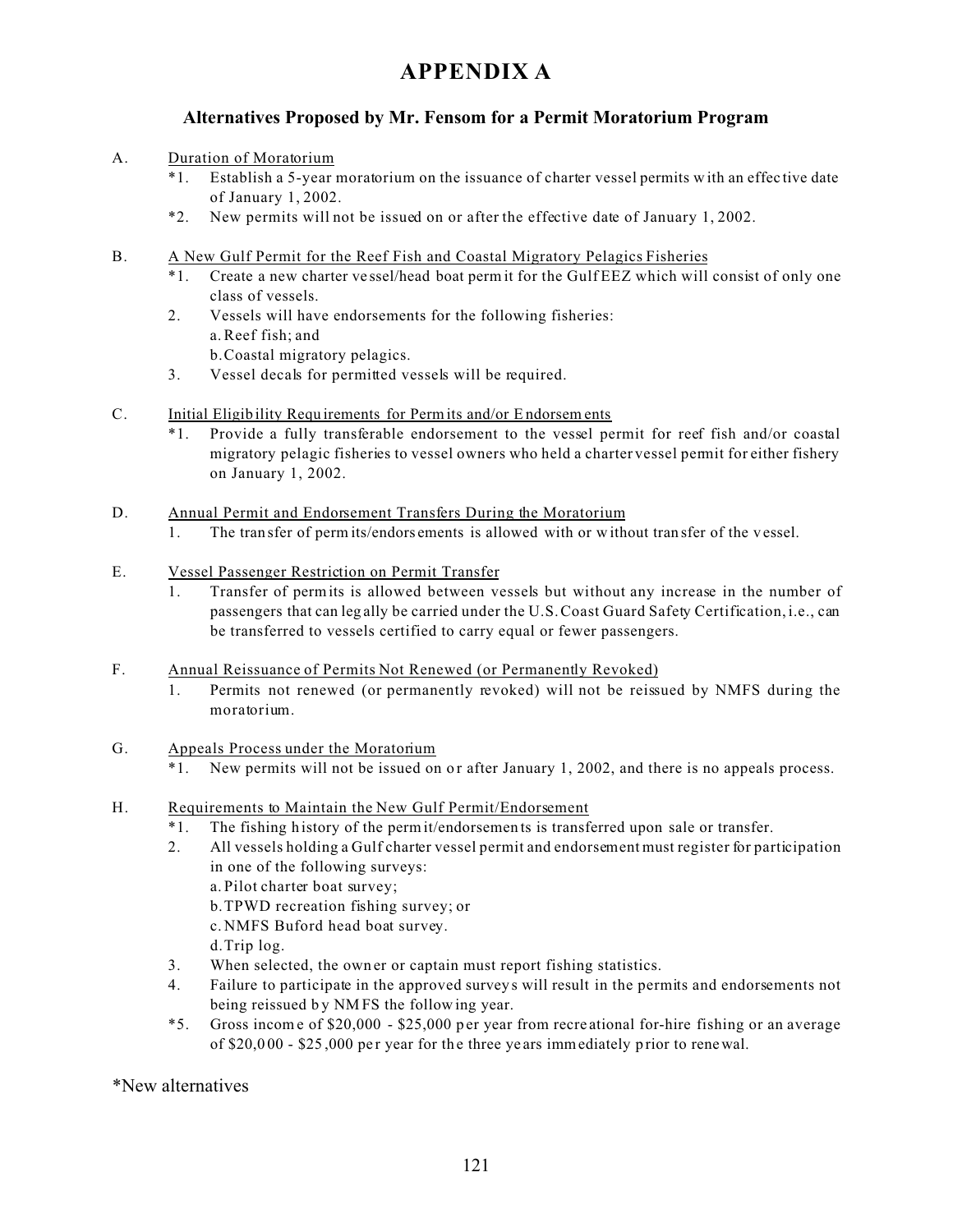## **APPENDIX B**

#### **Alternatives Proposed by Ms. Walker for a Permit Moratorium Program**

#### **Moratorium ONLY on charter/headboat permits. Require only permits and/or endorsements and NO moratorium for guide boats.**

#### **Definitions:**

**Charterboat/Headboat**- vessel permitted to carry 5 or more recreational fishermen. **Guide Boat**- Inshore or near shore vessel carrying no more than 4 recreational fishermen.

**Historical Captain**- is a U.S. Coast Guard licensed captain who has operated a forhire fishing vessel in the Gulf of Mexico as a USCG licensed captain prior to 9/13/00 and did not own his own vessel or have a permit issued in his name.

#### **Section A: Duration of moratorium A (1)** - 3 years. Will expire 3 years after implementation or expire automatically should the red snapper season be shortened, bag limits decreased or size limits increased.

#### **Section B: A new Gulf Permit for Charter/Headboat Vessels with Coastal Migratory Pelagic and Reef Fish endorsements. A new Guideboat Permit.**

**B (1)** Create a new charter vessel/headboat permit for the Gulf EEZ, which will include endorsements for the following fisheries: reef fish, coastal migratory pelagic, and any other fishery endorsement created in the future. A vessel decal for permitted vessels will be required.

**B (2)** Create a new Guideboat Permit for vessels carrying 4 or less recreational fishermen which will include endorsements for the following fisheries: reef fish, coastal migratory pelagic, and any other fishery endorsement created in the future. A vessel decal for permitted vessels will be required.

#### **Section C: Initial Eligibility Requirements for Charter/Headboat Permits and/or endorsements. Initial Eligibility Requirements for Guideboat Permits. C (1)- Charter/Headboat Permits**

All vessel owners who can demonstrate through records (including, but not limited to, individual, business, corporate, and/or partnershiptax returns) they have been in a Gulf or Gulf state recreational for-hire fishery in one of the past 3 years, (prior to 9/13/00), and/or have obtained a charter vessel permit by September 13, 2000 are eligible for a Charter/Headboat Permit. Same requirement for historical captains who wish to obtain permits and/or endorsements.

**C (1) (a)-** Any person who can demonstrate to NMFS that they had a charter vessel under construction prior to 9/13/00 will be eligible for a permit and/or endorsement for the vessel under construction. In order to receive the permit and/or endorsements the boat owner will provide to NMFS a copy of the contract dated prior to September 13,